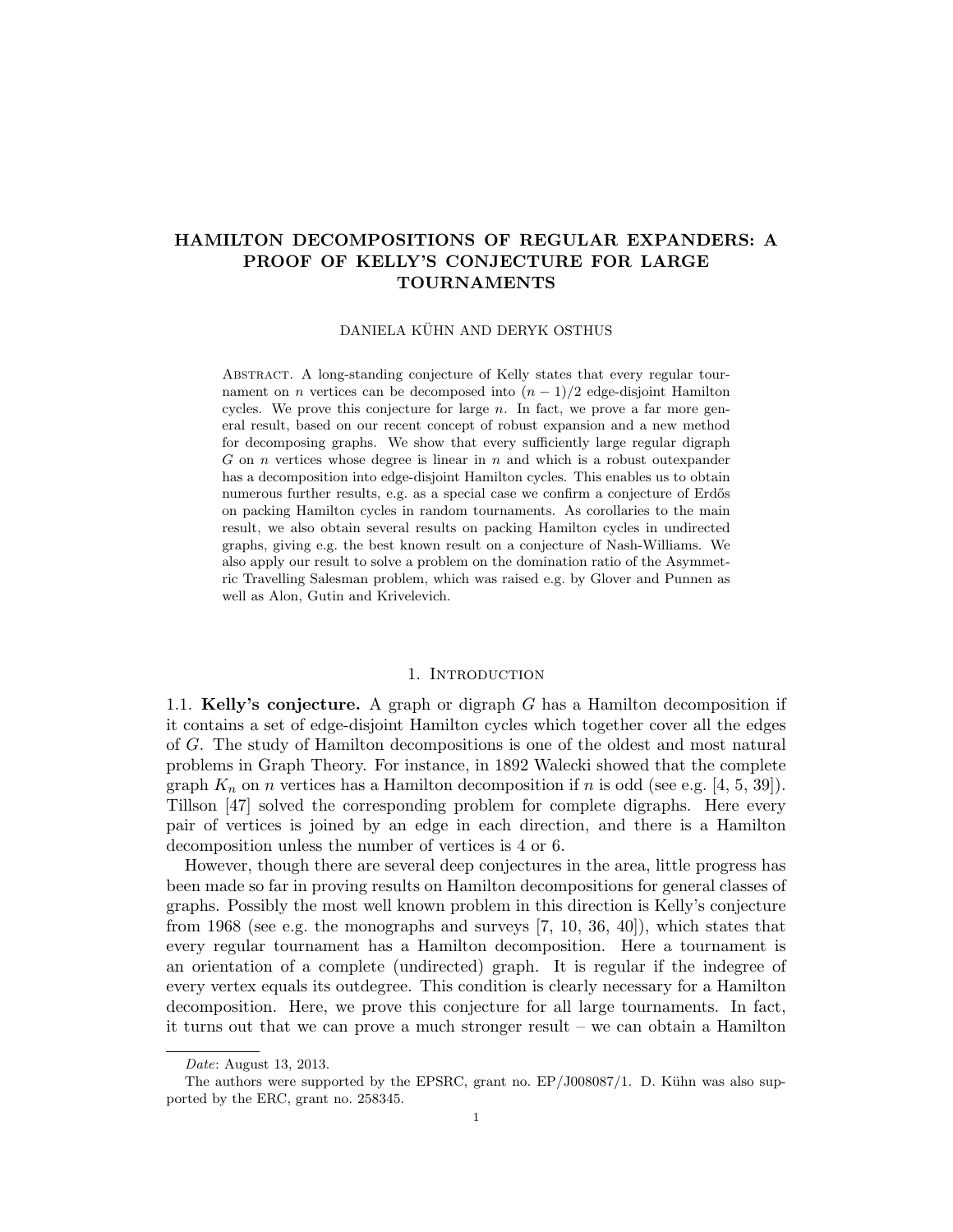decomposition of any regular orientation of a sufficiently dense graph. More precisely, an oriented graph  $G$  is obtained by orienting the edges of an undirected graph. So it contains no cycles of length two (whereas in a digraph this is permitted).

**Theorem 1.1.** For every  $\varepsilon > 0$  there exists  $n_0$  such that every r-regular oriented graph G on  $n \geq n_0$  vertices with  $r \geq 3n/8 + \varepsilon n$  has a Hamilton decomposition. In particular, there exists  $n_0$  such that every regular tournament on  $n \geq n_0$  vertices has a Hamilton decomposition.

It is not clear whether the lower bound on  $r$  in Theorem 1.1 is best possible. However, as discussed below, there are oriented graphs whose in- and outdegrees are all very close to  $3n/8$  but which do not contain even a single Hamilton cycle. Moreover, for  $r < (3n-4)/8$ , it is not even known whether an r-regular oriented graph contains a single Hamilton cycle (this is related to a conjecture of Jackson, see the survey [36] for a more detailed discussion). Both these facts indicate that any improvement in the lower bound on  $r$  would be extremely difficult to obtain.

Regular tournaments obviously exist only if  $n$  is odd, but we still obtain an interesting corollary in the even case. Suppose that  $G$  is a tournament on  $n$  vertices where  $n$  is even and which is as regular as possible, i.e. the in- and outdegrees differ by 1. Then Theorem 1.1 implies that  $G$  has a decomposition into edge-disjoint Hamilton paths. Indeed, add an extra vertex to  $G$  which sends an edge to all vertices of G whose indegree is below  $(n - 1)/2$  and which receives an edge from all others. The resulting tournament  $G'$  is regular, and a Hamilton decomposition of  $G'$  clearly corresponds to a decomposition of G into Hamilton paths.

The difficulty of Kelly's conjecture is illustrated by the fact that even the existence of two edge-disjoint Hamilton cycles in a regular tournament is not obvious. The first result in this direction was proved by Jackson [22], who showed that every regular tournament on at least 5 vertices contains a Hamilton cycle and a Hamilton path which are edge-disjoint. Zhang [48] then demonstrated the existence of two edge-disjoint Hamilton cycles. These results were improved by considering Hamilton cycles in oriented graphs of large in- and outdegree by Thomassen [46], Häggkvist  $[20]$ , Häggkvist and Thomason  $[21]$  as well as Kelly, Kühn and Osthus  $[25]$ . Keevash, Kühn and Osthus [24] then showed that every sufficiently large oriented graph G on n vertices whose in- and outdegrees are all at least  $(3n-4)/8$  contains a Hamilton cycle. This bound on the degrees is best possible and confirmed a conjecture of Häggkvist  $[20]$  (as mentioned above, there are extremal constructions which are almost regular). Note that this result implies that every sufficiently large regular tournament on *n* vertices contains at least  $n/8$  edge-disjoint Hamilton cycles, whereas Kelly's conjecture requires  $(n - 1)/2$  edge-disjoint Hamilton cycles. The conjecture has also been proved for small values of  $n$  and for several special classes of tournaments (see e.g. [5, 8] for somewhat outdated surveys).

Recently, Kühn, Osthus and Treglown [38] proved an approximate version of Theorem 1.1 by showing that every r-regular oriented graph G on  $n \geq n_0(\varepsilon)$  vertices with  $r \geq 3n/8 + \epsilon n$  has an approximate Hamilton decomposition (i.e. a set of edge-disjoint Hamilton cycles covering almost all edges).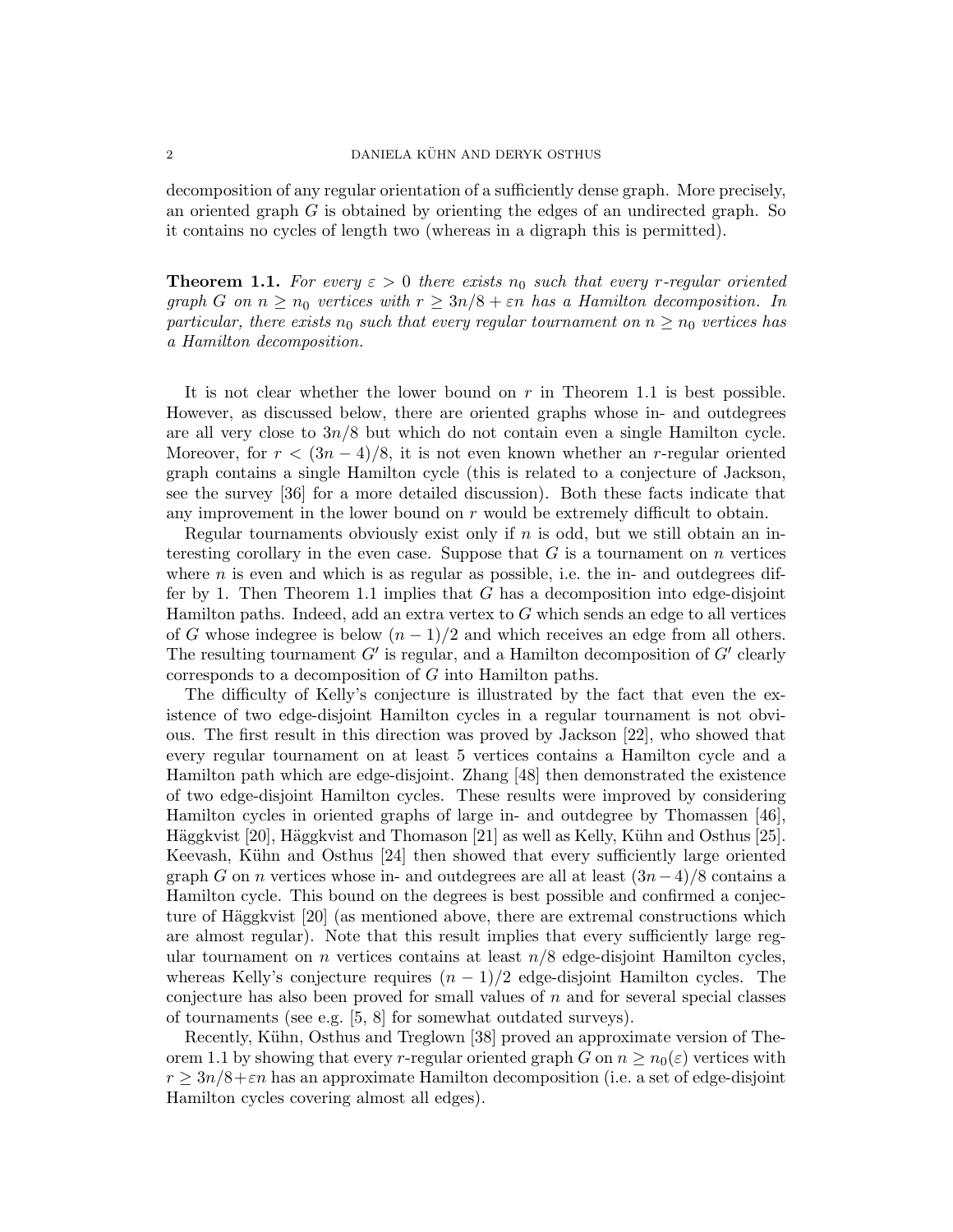1.2. Robust outexpanders. In fact, we prove a theorem which is yet more general than Theorem 1.1. Moreover, rather than being based on a degree condition, it uncovers an underlying structural property which guarantees a Hamilton decomposition. As discussed in the next subsection, this property is shared by several well known classes of digraphs. Roughly speaking, this notion of 'robust expansion' is defined as follows: for any set  $S$  of vertices, its robust outneighbourhood is the set of vertices which receive many edges from S. A digraph is a robust outexpander if for every set  $S$  which is not too small and not too large, its robust outneighbourhood is at least a little larger than S. This notion was introduced explicitly in [37], and was already used implicitly in the earlier papers [24, 25]. In these papers, we proved approximate and exact versions of several conjectures on Hamilton cycles in digraphs.

More precisely, let  $0 < \nu \leq \tau < 1$ . Given any digraph G on n vertices and  $S \subseteq V(G)$ , the *v*-robust outneighbourhood  $RN_{\nu,G}^+(S)$  of S is the set of all those vertices x of G which have at least  $\nu$ n inneighbours in S. G is called a robust  $(\nu, \tau)$ -outexpander if

 $|RN_{\nu,G}^+(S)| \geq |S| + \nu n$  for all  $S \subseteq V(G)$  with  $\tau n \leq |S| \leq (1 - \tau)n$ .

Our main result states that every sufficiently large regular robust outexpander has a Hamilton decomposition.

**Theorem 1.2.** For every  $\alpha > 0$  there exists  $\tau > 0$  such that for all  $\nu > 0$  there exists  $n_0 = n_0(\alpha, \nu, \tau)$  for which the following holds. Suppose that

- (i) G is an r-regular digraph on  $n \geq n_0$  vertices, where  $r \geq \alpha n$ ;
- (ii) G is a robust  $(\nu, \tau)$ -outexpander.

Then G has a Hamilton decomposition. Moreover, this decomposition can be found in time polynomial in n.

Since Lemma 13.1 states that every oriented graph  $G$  on  $n$  vertices with minimum in- and outdegree at least  $3n/8 + \varepsilon n$  is a robust outexpander (provided that n is sufficiently large compared to  $\varepsilon$ ), Theorem 1.2 immediately implies Theorem 1.1.

Obviously, the condition that  $G$  is regular is necessary. The robust expansion property can be viewed as a natural strengthening of this property: Indeed, suppose that  $\nu^{1/4} \leq \tau \leq \alpha$  and  $|S| \geq \tau n$ . Counting the edges from S to its *v*-robust outneighbourhood shows that condition (i) already forces the *v*-robust outneighbourhood of S to have size at least  $(1 - \sqrt{\nu})|S|$ . Condition (ii) then ensures (amongst others) that G is highly connected, which is obviously also necessary.

The following result of Osthus and Staden [42] gives an approximate version of Theorem 1.2 and will be used in its proof.

**Theorem 1.3.** For every  $\alpha > 0$  there exists  $\tau > 0$  such that for all  $\nu, \eta > 0$  there exists  $n_0 = n_0(\alpha, \nu, \tau, \eta)$  for which the following holds. Suppose that

- (i) G is an r-regular digraph on  $n \geq n_0$  vertices, where  $r \geq \alpha n$ ;
- (ii) G is a robust  $(\nu, \tau)$ -outexpander.

Then G contains at least  $(1 - \eta)r$  edge-disjoint Hamilton cycles. Moreover, this set of Hamilton cycles can be found in time polynomial in n.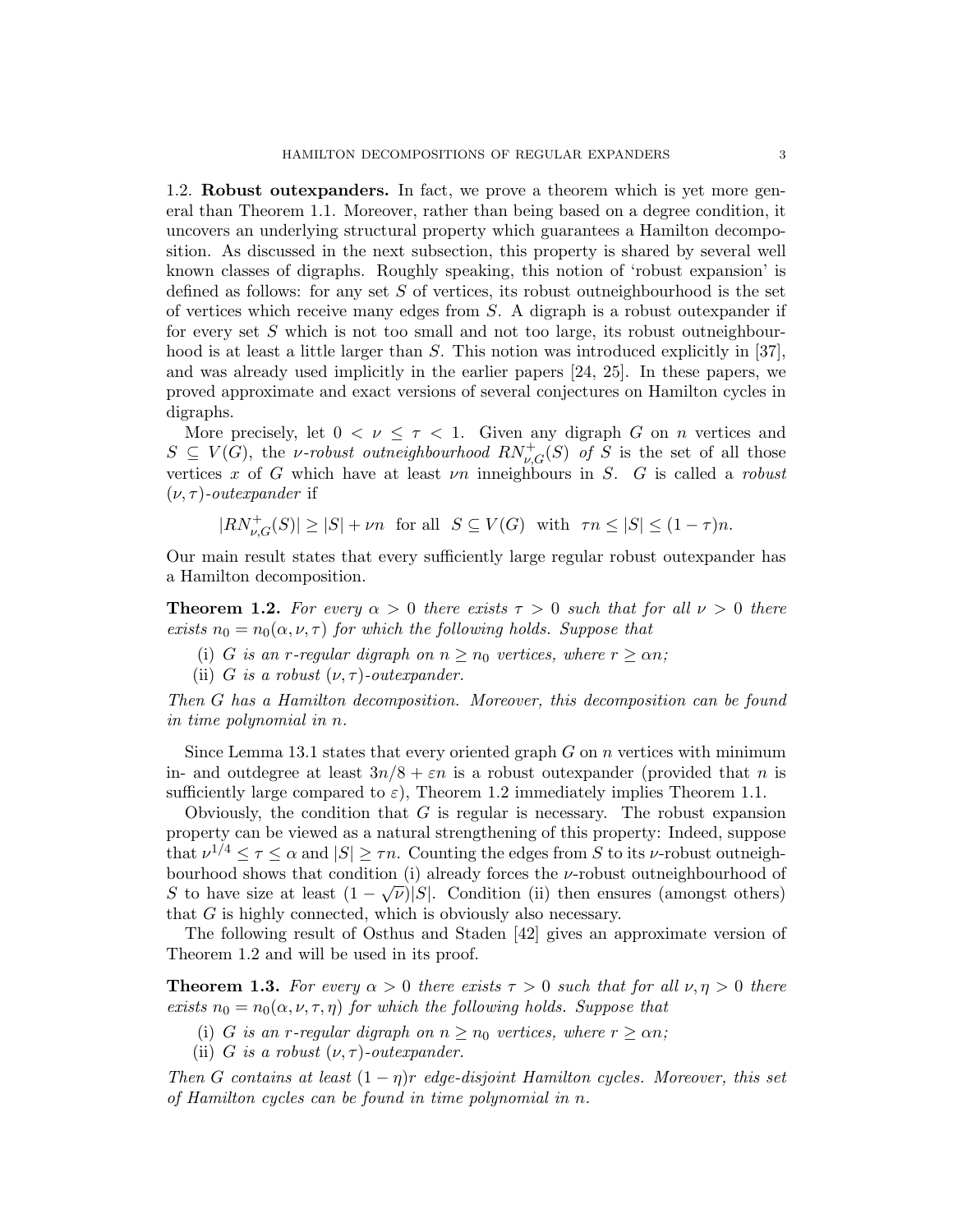Note that Theorem 1.3 is a generalization of the approximate version of Theorem 1.1 proved in [38] (which was already mentioned at the end of the previous subsection). The approach in [38] is not algorithmic though. If we replace the use of Theorem 1.3 in our main proof by the result in [38], this yields exactly Theorem 1.1 (but not its algorithmic version). However, this would not result in a shorter proof of Theorem 1.2.

1.3. Further applications. In this section, we briefly discuss further applications of our main result.

1.3.1. Regular digraphs and TSP tour domination. As observed in Section 13, it is very easy to check that regular digraphs of sufficiently large degree are robust outexpanders. Together with Theorem 1.4 this implies the following result.

**Theorem 1.4.** For every  $\varepsilon > 0$  there exists  $n_0$  such that every r-regular digraph G on  $n \geq n_0$  vertices with  $r \geq (1/2 + \varepsilon)n$  has a Hamilton decomposition. Moreover, such a decomposition can be found in time polynomial in n.

Surprisingly, this has an immediate application to the area of TSP tour domination. More precisely, the Asymmetric travelling salesman problem (ATSP) asks for a Hamilton cycle of least weight in an edge-weighted complete digraph (where opposite edges are allowed to have different weight). An algorithm A for the ATSP has *domination ratio*  $p(n)$  if it has the following property. For any problem instance I let  $w(I)$  be the weight of the solution produced by A. Then for all n and for all instances I on n vertices, there are at least  $p(n)(n-1)!$  solutions to instance I whose weight is also at least  $w(I)$ . (Note that the total number of possible solutions is  $(n - 1)!$ .) This notion is of particular interest for the ATSP as it is not known whether there is a polynomial time algorithm for the ATSP whose approximation ratio is bounded by an absolute constant. Several well known TSP algorithms achieve a domination ratio of  $\Omega(1/n)$  for the ATSP but no better results are known. In particular, a long-standing open problem (see e.g. Glover and Punnen [18], Gutin and Yeo [19] as well as Alon, Gutin and Krivelevich [2]) asks whether there is a polynomial time algorithm which achieves a constant domination ratio for the ATSP. Gutin and Yeo [19] proved that the existence of a polynomial time algorithm with domination ratio  $1/2 - \varepsilon$  would follow from an algorithmic proof of Theorem 1.4. So the result of [19] together with Theorem 1.4 yields the following.

**Corollary 1.5.** For any  $\varepsilon > 0$ , there is a polynomial time algorithm for the ATSP whose domination ratio is  $1/2 - \varepsilon$ .

1.3.2. Random tournaments. Another application of Theorem 1.2 confirms a conjecture of Erdős (see [45]) which can be regarded as a probabilistic version of Kelly's conjecture. Given an oriented graph  $G$ , let  $\delta^+(G)$  denote its minimum outdegree and  $\delta^{-}(G)$  its minimum indegree. Clearly, the minimum of these two quantities is an upper bound on the number of edge-disjoint Hamilton cycles that G can have. Erdős conjectured that this bound is correct with high probability if  $G$  is a random tournament and one can use Theorem 1.1 to show this is indeed the case.

**Theorem 1.6.** Almost all tournaments G contain  $\delta^{0}(G) := \min\{\delta^{+}(G), \delta^{-}(G)\}\$ edge-disjoint Hamilton cycles.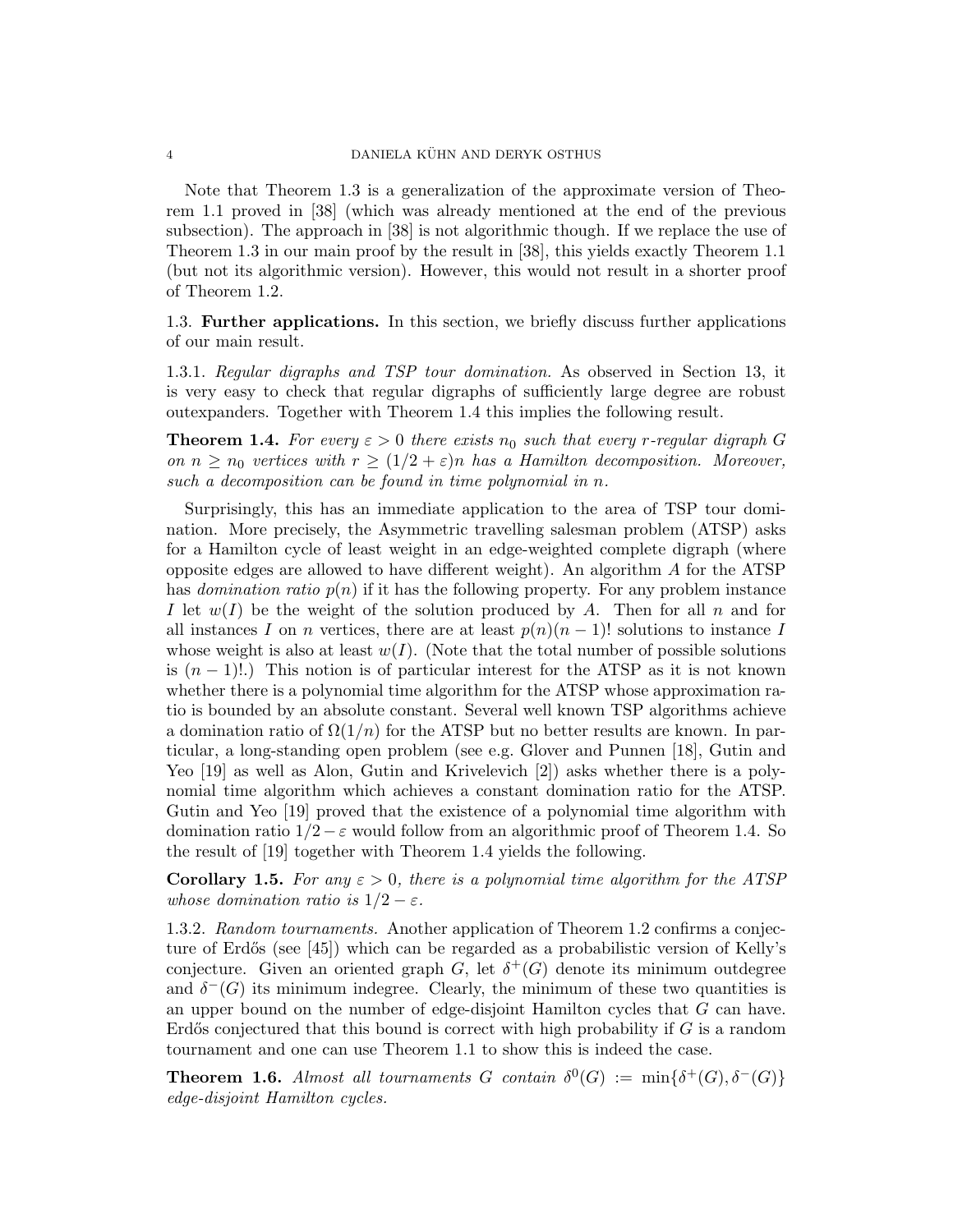More precisely, the term 'almost all' refers to the model where one considers the set  $\mathcal{T}_n$  of all tournaments on n vertices and shows that the probability that a random tournament in  $\mathcal{T}_n$  has the required number of Hamilton cycles tends to 1 as n tends to infinity. We prove Theorem 1.6 by showing that with high probability  $G$  contains a  $\delta^0(G)$ -regular spanning subdigraph G' and apply Theorem 1.1 to G' to find the required Hamilton cycles. As the first step requires some work, we defer this to a shorter companion paper [35].

The corresponding problem for the binomial random graph  $G_{n,p}$  with edge probability p has a long history, going back to a result of Bollobás and Frieze  $[9]$ , who showed that a.a.s. (asymptotically almost surely)  $G_{n,p}$  contains  $\lfloor \delta(G_{n,p})/2 \rfloor$  edgedisjoint Hamilton cycles in the range of p where the minimum degree  $\delta(G_{n,p})$  is a.a.s. bounded. A striking conjecture of Frieze and Krivelevich [17] asserts that this result extends to arbitrary edge probabilities  $p$ . The range of  $p$  was extended in several papers, in particular due to recent results of Knox, Kühn and Osthus [26] as well as Krivelevich and Samotij [30], the conjecture remains open only in the (rather special) case when  $p$  tends to 1 fairly quickly. As we shall observe in [35], this case follows from Theorem 1.2 in a similar way as Theorem 1.6.

1.3.3. Undirected robust expanders. In [35], we also derive an undirected version of Theorem 1.2, where instead of the 'robust outneighbourhood' we consider the 'robust neighbourhood'. As an immediate corollary of this undirected version, we obtain the following approximate version of the 'Hamilton decomposition conjecture' of Nash-Williams [41].

**Theorem 1.7.** For every  $\varepsilon > 0$  there exists  $n_0$  such that every r-regular graph G on  $n \geq n_0$  vertices, where  $r \geq (1/2 + \varepsilon)n$  is even, has a Hamilton decomposition.

The conjecture of Nash-Williams asserts that the  $\varepsilon n$  error term can be removed. Theorem 1.7 improves results by Christofides, Kühn and Osthus [13] as well as Perkovic and Reed [43].

Finally, the undirected version of Theorem 1.2 easily implies that every evenregular dense quasi-random graph has a Hamilton decomposition. An approximate version of this result was proved earlier by Frieze and Krivelevich [16]. Our undirected decomposition result implies e.g. a recent result of Alspach, Bryant and Dyer [6] that every Paley graph has a Hamilton decomposition (for the case of large graphs). Our undirected decomposition result also implies that with high probability, dense random regular graphs of even degree have a Hamilton decomposition. (Hamilton decompositions of random regular graphs of bounded degree have already been studied intensively.) These and other related results are discussed in more detail in [35].

1.3.4. The robust decomposition lemma. In a sequence of four papers [14, 15, 32, 33] we build on the results of the current paper to prove the long-standing '1-factorization conjecture': Suppose that n is even and sufficiently large, and that  $D \geq 2\lceil n/4 \rceil - 1$ 1. Then every D-regular graph G on n vertices has a decomposition into perfect matchings. (Equivalently,  $\chi'(G) = D$ .) Moreover, we improve Theorem 1.7 to completely solve the Hamilton decomposition conjecture of Nash-Williams from [41].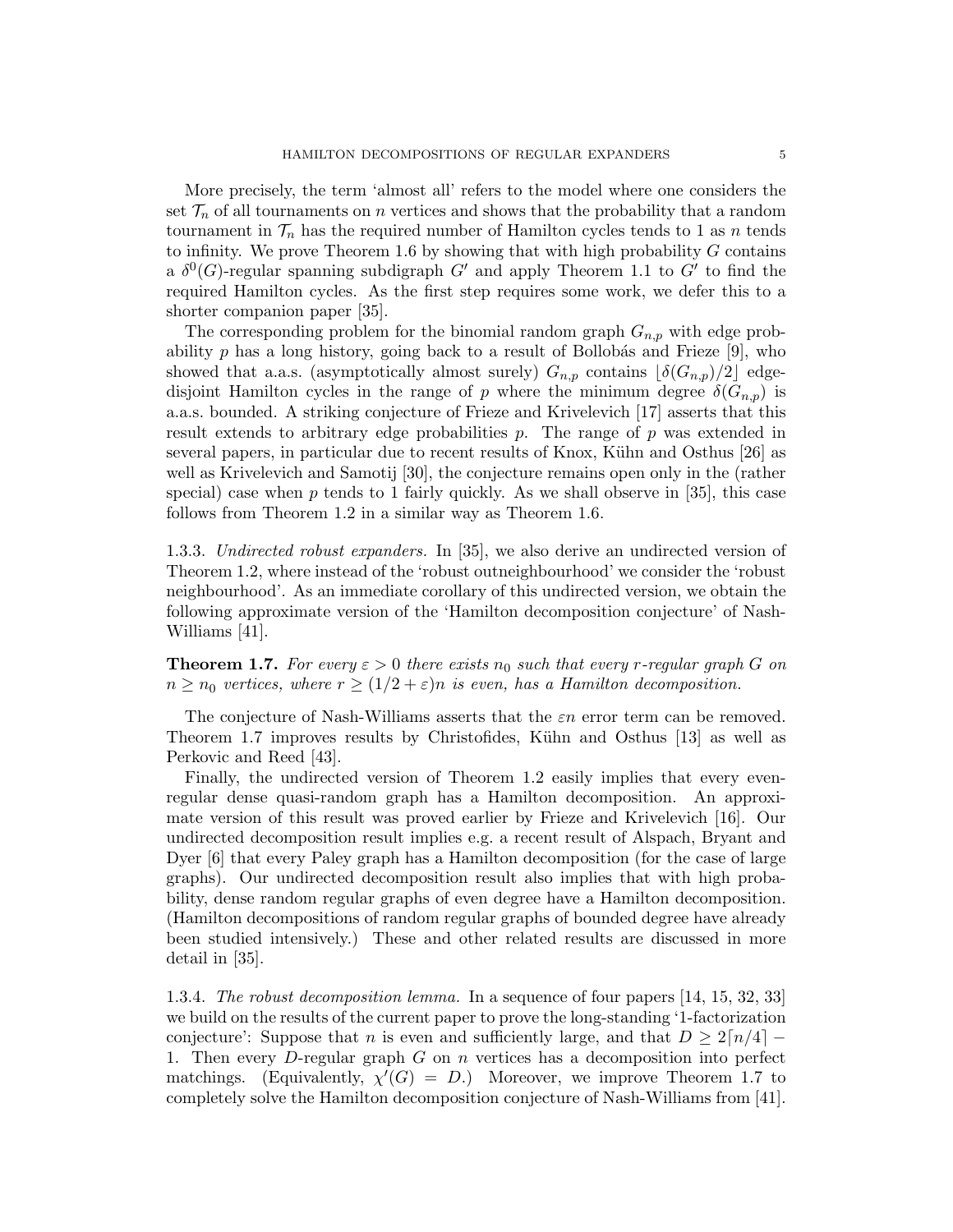Finally, we also solve another problem of Nash-Williams on optimal packings of edgedisjoint Hamilton cycles in graphs of large minimum degree (the latter also uses results from [31]). The proofs are based on (the undirected version of) Theorem 1.2 as well as the 'robust decomposition lemma', which can be viewed as a version of Theorem 1.2 which is more technical but has the advantage of being more widely applicable (see Lemma 11.2 or 12.1).

In the next section, we give a brief outline of our methods. The approach is a very general one and we are certain that it will have significant further applications.

### 2. A brief outline of the argument

2.1. The general approach. The basic idea behind the proof of Theorem 1.2 can be described as follows. Let  $G$  be a robustly expanding digraph as in Theorem 1.2. Suppose that inside G we can find a sparse regular digraph  $H<sup>rob</sup>$  which is robustly decomposable in the sense that it still has a Hamilton decomposition if we add a few edges to it. More precisely,  $H^{\rm rob}$  is robustly decomposable if  $H^{\rm rob} \cup H_0$  has a Hamilton decomposition whenever  $H_0$  is a very sparse regular digraph which is edge-disjoint from  $H^{\text{rob}}$  and such that  $V(H) = V(H^{\text{rob}})$ . Then Theorem 1.2 would be an immediate consequence of the existence of such an  $H^{\rm rob}$ . Indeed, first we remove the edges of  $H^{\rm rob}$  from G to obtain G'. Then we apply Theorem 1.3 to G' to find edge-disjoint Hamilton cycles covering almost all edges of  $G'$ . Let  $H_0$  be the leftover – i.e. the set of edges of  $G'$  which are not covered by one of these Hamilton cycles. Now apply the fact that  $H<sup>rob</sup>$  is robustly decomposable to obtain a Hamilton decomposition of  $H^{\rm rob} \cup H_0$  and thus of G. Essentially, this is what the 'robust decomposition lemma' (Lemma 11.2) achieves.

Unfortunately, we do not know how to construct such a digraph  $H^{\rm rob}$  directly – the main problem is that we have almost no control over what  $H_0$  might look like. However, one key idea is that we can define and find several digraphs  $H_i^{\text{rob}}$  which together play the role of  $H<sup>rob</sup>$ . Indeed, suppose that we remove the edges of several  $H_i^{\text{rob}}$  at the start and let  $H_0$  be the leftover of the approximate decomposition as above. Then we can show that  $H_1^{\text{rob}} \cup H_0$  contains a set of edge-disjoint Hamilton cycles so that the resulting leftover  $H_1$  has more structure than  $H_0$  (i.e. it has some useful properties). This in turn means that we can improve on the previous step and now find a set of edge-disjoint Hamilton cycles in  $H_2^{\text{rob}} \cup H_1$  so that the resulting leftover  $H_2$  has even more structure than  $H_1$ . After  $\ell - 1$  steps,  $H_{\ell-1}$  will be a sufficiently 'nice' digraph so that  $H_{\ell}^{\text{rob}} \cup H_{\ell-1}$  does have a Hamilton decomposition. This very general approach was first introduced in [26], where we used it to find optimal packings of edge-disjoint Hamilton cycles in random graphs. In [26], the aim was that successive  $H_i$  become sparser. In our setting, the density is less relevant – our aim is to obtain successively stronger structural properties for the  $H_i$ .

When finding Hamilton cycles in  $H_i^{\text{rob}} \cup H_{i-1}$ , we usually proceed as follows (except for the final step, i.e. when  $i = \ell$ ). First we decompose  $H_{i-1}$  into edge-disjoint 1factors (where a 1-factor is a spanning union of vertex-disjoint cycles). Each of these 1-factors is then split into a set of paths in a suitable way (we call this a path system). In particular, the number of edges in each path system is small compared to  $n$ . Then we extend each path system into a suitable 1-factor  $F$  using edges of  $H_i^{\text{rob}}$ . Then we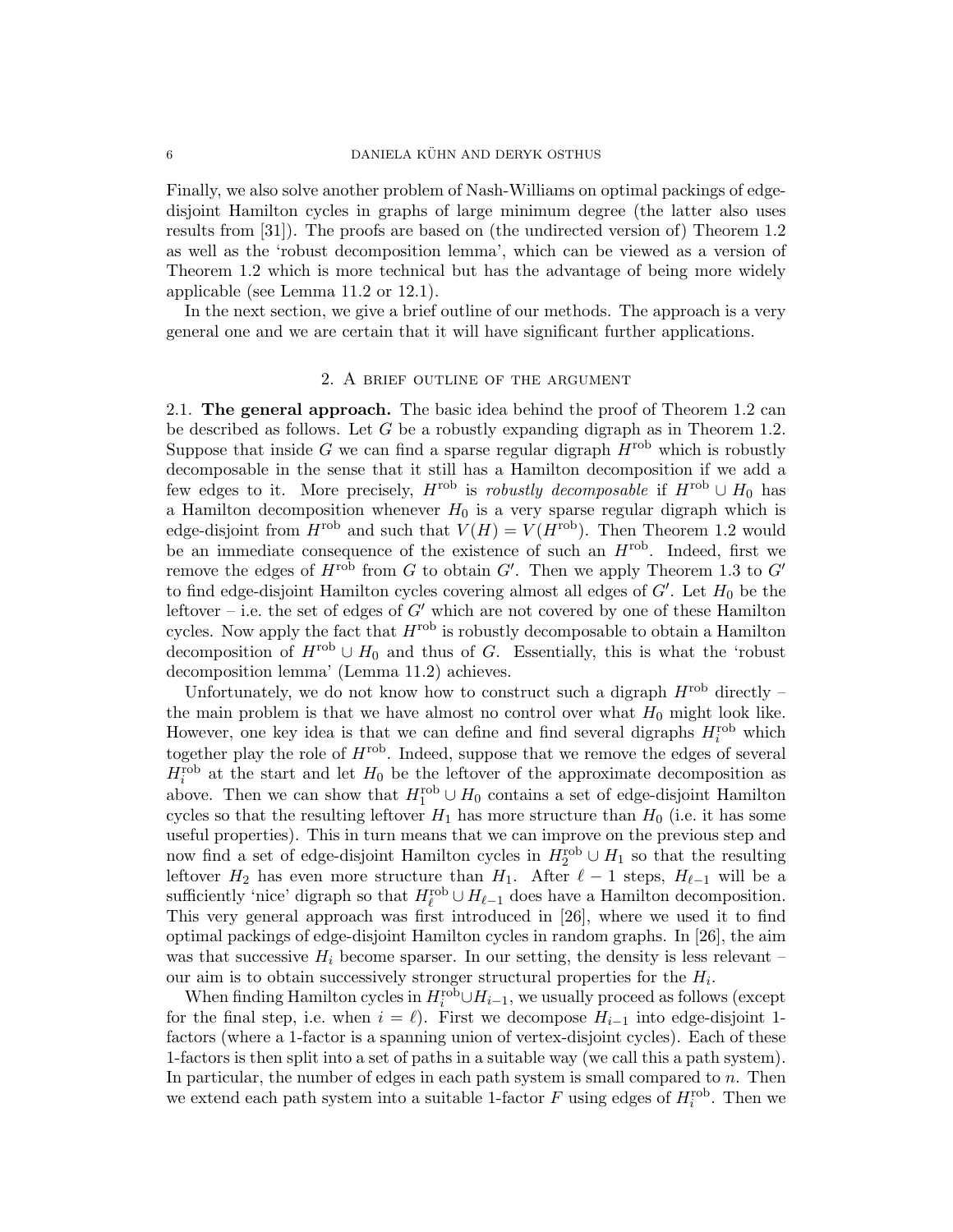

FIGURE 1. An illustration of the structure of the proof of Theorem 1.2. The purpose of Lemmas 8.6, 9.4 and 10.5 is to find the preprocessing graph  $PG$ , the chord absorber  $CA$  and the parity extended cycle absorber  $PCA$  respectively. The purpose of Corollary 8.5, Lemmas 9.7 and 10.4 is to use these graphs to find suitable Hamilton cycles. In Section 12, we combine Lemmas 9.4, 10.5, 9.7 and 10.4 into a single 'robust decomposition lemma' (see Lemma 11.2 or 12.1).

transform  $F$  into a Hamilton cycle  $C$ , again using edges of  $H_i^{\text{rob}}$ . The resulting set of Hamilton cycles then covers all edges of  $H_{i-1}$ . In other words,  $H_{i-1}$  is 'absorbed' into the set of Hamilton cycles that we have constructed so far and the leftover  $H_i$ is a subgraph of  $H_i^{\text{rob}}$ . In particular,  $H_i$  inherits any structural properties that  $H_i^{\text{rob}}$ has. When constructing the Hamilton cycle  $C$ , we will use the result of [37] that every robustly expanding digraph contains a Hamilton cycle, or one of its corollaries (see Section 6).

2.2. The main steps. The construction of the graphs  $H_i^{\text{rob}}$  involves Szemerédi's regularity lemma. We apply this to  $G$  to obtain a partition of its vertices into clusters  $V_1, \ldots, V_k$  and a small exceptional set  $V_0$  so that almost all ordered pairs of clusters induce a pseudorandom subdigraph of G. As is well known, one can then define a 'reduced digraph' R whose vertex set consists of the clusters  $V_i$ , with an edge from  $V_i$  to  $V_j$ , if the subdigraph of G induced by the edges of G from  $V_i$  to  $V_j$ is pseudorandom and dense.  $R$  inherits many of the properties of  $G$ . In particular, R is also a robust outexpander. So it contains a Hamilton cycle  $C$  by the result mentioned above – without loss of generality  $C = V_1V_2 \ldots V_k$ .

We can now define three digraphs playing the role of  $H_1^{\text{rob}}, H_2^{\text{rob}}, H_3^{\text{rob}}$  above (so we have  $\ell = 3$  in our setting):

- the preprocessing graph  $PG$ ;
- $\bullet$  the chord absorber  $CA;$
- the parity extended cycle absorber  $PCA$ .

We now describe the purpose of these three digraphs (see also Figure 1).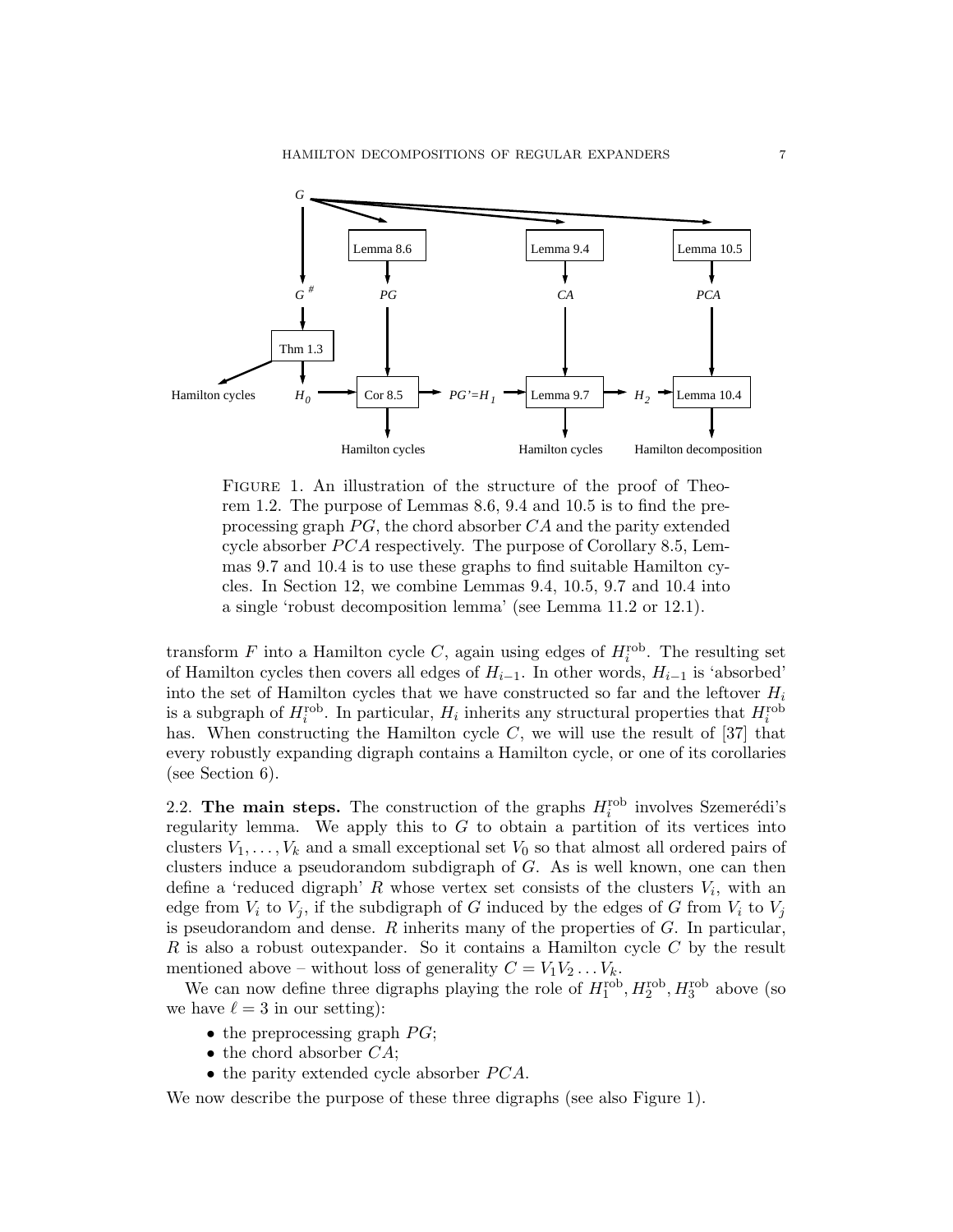The preprocessing graph PG has the following property: let  $H_1$  be the leftover of  $PG \cup H_0$  after removing suitably chosen edge-disjoint Hamilton cycles. (So as discussed above,  $H_1$  is a subdigraph of PG.) Then  $H_1$  has no edges incident to  $V_0$ . Thus  $H_1$  is not a regular digraph (but it will be a regular subdigraph of  $G - V_0$ ). This degree irregularity will be compensated for by constructing the chord absorber CA in a suitable way.

The *chord absorber*  $CA$  has the following property: let  $H_2$  be the leftover of  $CA \cup H_1$  after removing suitably chosen edge-disjoint Hamilton cycles. Then  $H_2$  is a blow-up of C. In other words, for every edge  $e$  of  $H_2$ , there is a j so that the initial vertex of e is in  $V_j$  and the final one in  $V_{j+1}$ . (So the edges of  $H_2$  'wind around' C.)  $H_2$  will be a subdigraph of CA. But CA itself will not only consist of a blow-up  $\mathcal{B}(C)$  of C, it will also contain a set of suitably chosen 'chord edges' between clusters which are not adjacent on C. These chord edges lie in a digraph  $\mathcal{B}(U')$ , which is a blow-up of a 'universal walk' U on the clusters  $V_i$ . To absorb  $H_1$ , we will split its edges into path systems  $M$  as described above. We would like to extend each  $M$ into a Hamilton cycle. This may be impossible using the edges of  $\mathcal{B}(C)$  alone, e.g. if M contains an edge  $e_1$  from  $V_1$  to  $V_3$  but no other edges. So for each edge e of such a path system  $M$ , we then choose a set of chord edges from  $\mathcal{B}(U')$  which 'balance out' this edge e to form a 'locally balanced sequence'. We extend (and balance) M in this way to obtain a path system  $M'$ . We then further extend  $M'$  to a Hamilton cycle using edges of  $\mathcal{B}(C)$ .

As an example, suppose again that  $M = \{e_1\}$  with  $e_1$  being an edge from  $V_1$ to  $V_3$ . It turns out that a simple way of balancing  $e_1$  would be to add an edge  $e_j$ from  $V_j$  to  $V_{j+2}$  for all j with  $1 \lt j \leq k$ , so that  $e_1, e_2, \ldots, e_k$  form a matching  $M'$ . It is easy to see that one can extend  $M'$  into a Hamilton cycle using edges from  $\mathcal{B}(C)$ , i.e. edges which only wind around C. Indeed, start by traversing  $e_1$ , then wind around C to reach the initial vertex of  $e_2$ , then traverse  $e_2$ , then wind around C again, and eventually traverse  $e_k$ . Before returning to the initial vertex of  $e_1$ , wind around C sufficiently many times to visit every vertex in every cluster, thus obtaining a Hamilton cycle which contains  $M'$ . Unfortunately, we cannot guarantee the existence of such edges  $e_2, \ldots, e_k$  in an arbitrary robust outexpander. So we will use sequences of balancing edges which involve more edges but can be found in any robust outexpander. (They will be based on the concept of 'shifted walks' which we introduced in [25]).

The crucial point is that we can carry out the balancing in such a way that we use up all edges of  $\mathcal{B}(U')$  in the process of balancing out the path systems of  $H_1$ . In particular, the surprising feature of the argument is that we can choose  $\mathcal{B}(U')$  in advance (i.e. without knowing  $H_1$ ) so that it has this property.

In the above, we did not discuss edges incident to the exceptional set  $V_0$ . Obviously a Hamilton cycle has to contain these, whereas neither of  $H_1$ ,  $\mathcal{B}(C)$  and  $\mathcal{B}(U')$  have any edges incident to  $V_0$ . To deal with this, we introduce the following trick: suppose for example that  $V_0$  contains a single exceptional vertex x. We find an outneighbour  $x^+$  of x and an inneighbour  $x^-$  in  $V(G) \setminus V_0$ . We can then define an 'exceptional edge'  $x^x - x^+$  and add this edge  $x^x - x^+$  to the chord absorber CA. Then a Hamilton cycle of  $(CA \cup H_1) - V_0$  containing this exceptional edge corresponds to a Hamilton cycle of G. The systematic use of exceptional edges in this way allows us to ignore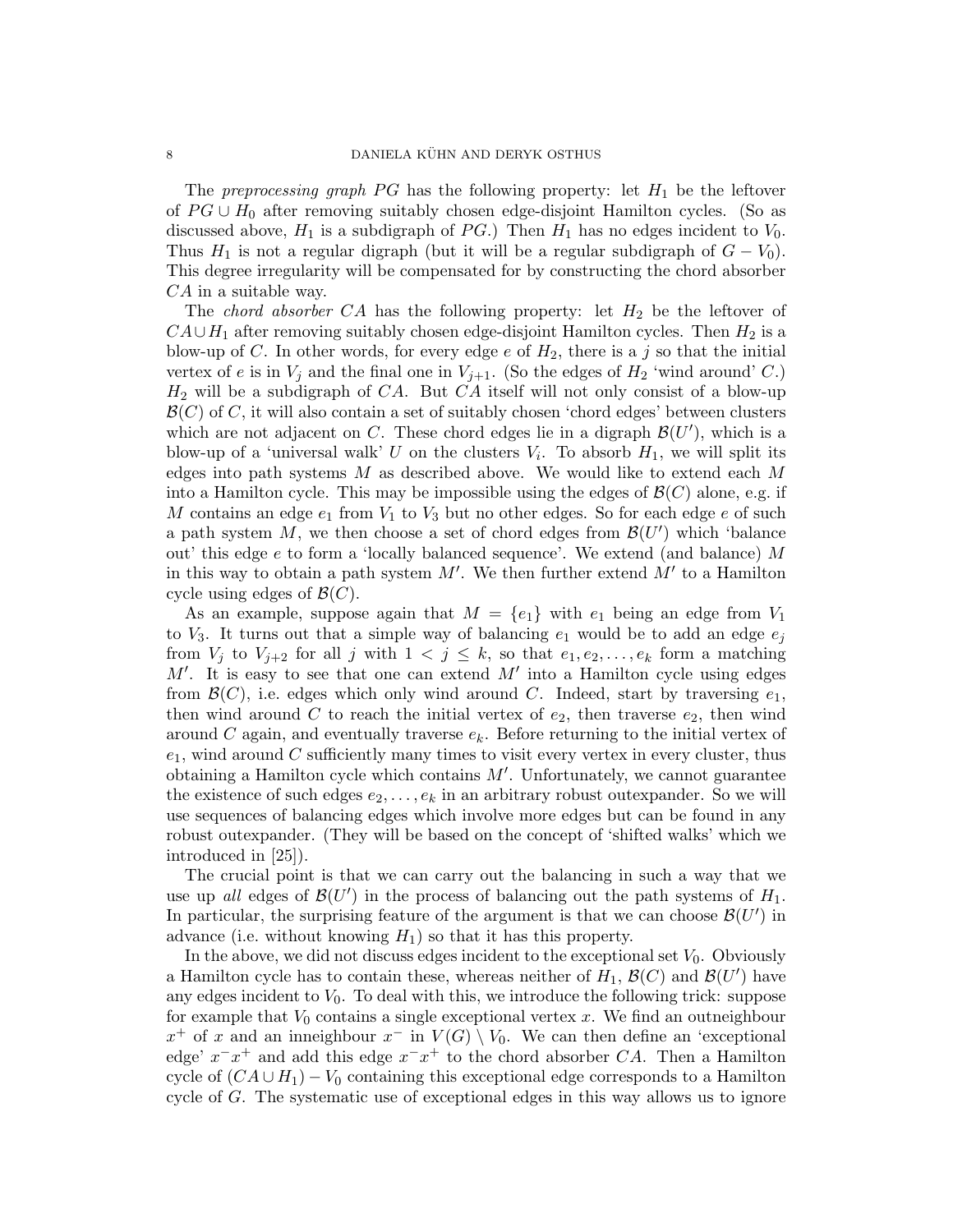

FIGURE 2. Transforming the 1-factors  $F$  and  $F'$  consisting of two cycles into Hamilton cycles by switching edges.

the exceptional set  $V_0$  at many points of the argument. It might seem natural to apply this trick directly to  $H_0$  (i.e. replace pairs of edges of  $H_0$  incident to  $V_0$ with exceptional edges) with the aim of making the preprocessing step unnecessary. However, this approach would run into considerable difficulties. It turns out that working inside  $H_0$  (rather than the whole of G) when constructing the exceptional edges might not give us enough choice to find suitable sets of exceptional edges.

Finally, the parity extended cycle absorber  $PCA$  has the following property: let  $H_2$ be the leftover of  $CA\cup H_1$  after removing suitable Hamilton cycles. Then  $H_2\cup PCA$ has a Hamilton decomposition. We will find this Hamilton decomposition as follows: first we decompose  $PCA \cup H_2$  into carefully chosen 1-factors (in particular, either half or all of the edges of each 1-factor are contained in  $PCA$ ). When finding this decomposition, we use the fact that  $H_2$  is a blow-up of C. (PCA will also be a blowup of C.) Our aim is then to turn this 1-factorization of  $PCA \cup H_2$  into a Hamilton decomposition of  $PCA \cup H_2$  by successively switching edges between 1-factors. As an illustration, suppose that we are given two 1-factors  $F$  and  $F'$  so that  $F$  contains the edges  $xx^+$  and  $yy^+$ . Similarly, suppose that  $F'$  contains the edges  $xy^+$  and  $yx^+$ . Note that these edges form an orientation of a four-cycle  $C_4$ . Now perform a 'switch', which consists of removing  $xx^+$  and  $yy^+$  from F, adding  $xy^+$  and  $yx^+$ to F and proceeding similarly for F'. This yields two new 1-factors  $F_{\text{new}}$  and  $F'_{\text{new}}$ . Suppose that F consists of exactly two cycles and that  $xx^+$  and  $yy^+$  lie on different cycles. Then  $F_{\text{new}}$  is a Hamilton cycle. The same holds for  $F'$  (see Figure 2). These switches will always involve edges from  $PCA$  and not from  $H_2$ . So if we ensure that PCA has switches at the right places, we can eventually turn the 1-factorization of  $PCA \cup H_2$  into a Hamilton decomposition after several switches.

This paper is organized as follows: In the next section, we introduce some notation. In Section 4, we collect tools which we will need in connection with Szemerédi's regularity lemma. Similarly, in Section 5 we collect general properties of robustly expanding digraphs. Section 6 is devoted to tools for finding Hamilton cycles (in robustly expanding digraphs). In Section 7, we introduce a systematic and convenient way of dealing with exceptional vertices which will be used throughout the remainder of the paper. This will be based on the concept of exceptional edges and 'balancing' edges via chord sequences. Section 8 deals with the preprocessing step, which involves the preprocessing graph  $PG$ . Then, in Section 9, we define, find and use the chord-absorber  $CA$ . Switches and the parity extended cycle absorber  $PCA$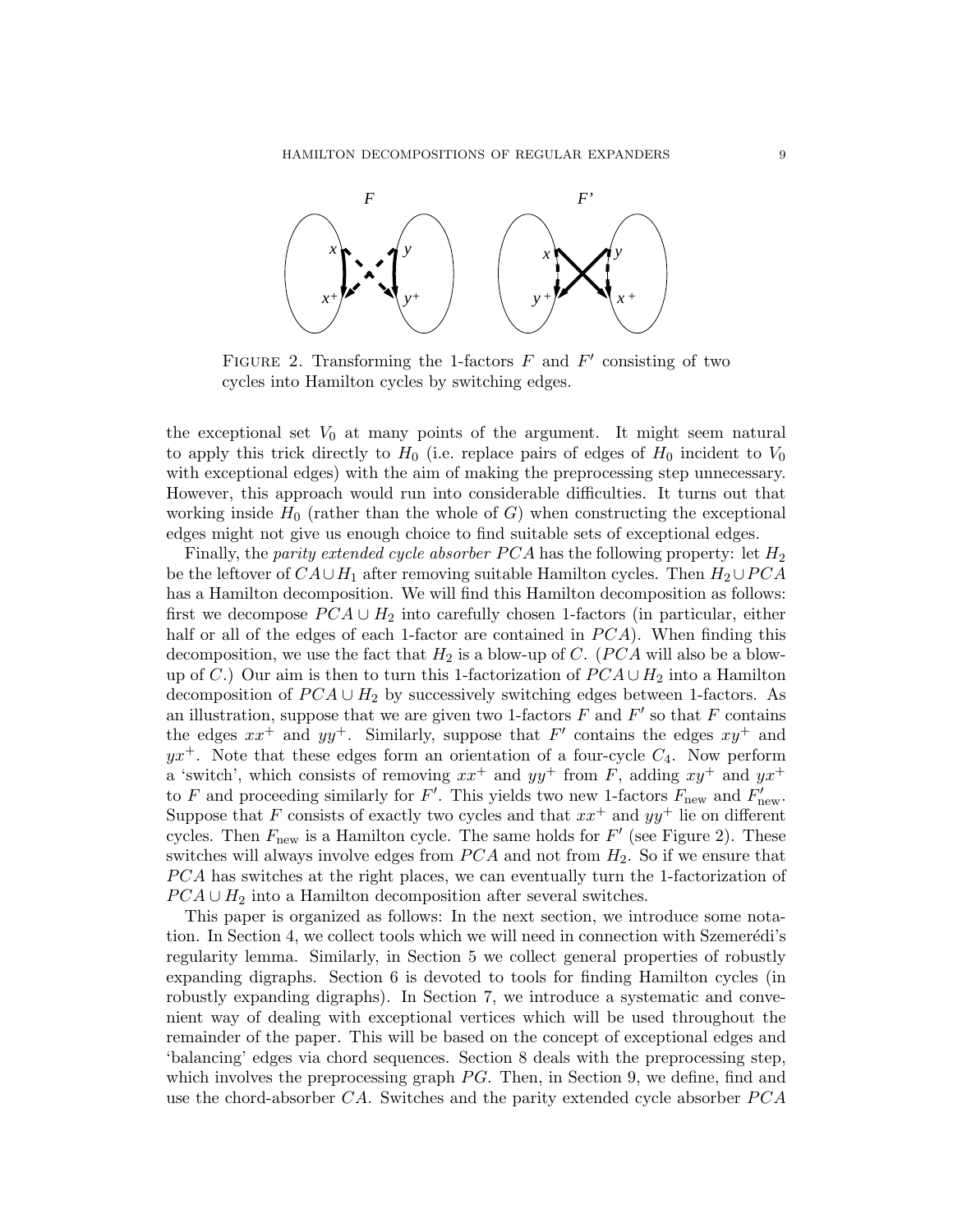are then introduced in Section 10. In Section 11, we put everything together to prove Theorem 1.2. In Section 12, we state a standalone variant of the 'robust decomposition lemma', for use e.g. in [14, 32]. Finally, in Section 13 we derive Theorems 1.1 and 1.4 from Theorem 1.2.

#### 3. Notation and probabilistic estimates

3.1. **Notation.** Given a graph or digraph G, we write  $V(G)$  for its vertex set,  $E(G)$ for its edge set,  $e(G) := |E(G)|$  for the number of its edges and |G| for the number of its vertices. Given  $X \subseteq V(G)$ , we write  $G-X$  for the (di)graph obtained from G by deleting all vertices in X. Given  $F \subseteq E(G)$ , we write  $G \setminus F$  for (di)graph obtained from G by deleting all edges in F. If H is a sub(di)graph of G, we write  $G \setminus H$  for  $G \setminus E(H)$ .

Suppose that G is an undirected graph. We write  $\delta(G)$  for the minimum degree of G and  $\Delta(G)$  for its maximum degree. Whenever  $X, Y \subseteq V(G)$ , we write  $e_G(X, Y)$ for the number of all those edges of G which have one endvertex in X and the other endvertex in Y. If  $X \cap Y = \emptyset$ , we denote by  $G[X, Y]$  the bipartite subgraph of G with vertex sets  $X$  and  $Y$  whose edges are all the edges of  $G$  between  $X$  and  $Y$ . If G is a bipartite graph with vertex classes A and B, we often write  $G = (A, B)$ .

If G is a digraph, we write  $xy$  for an edge directed from x to y. Unless stated otherwise, when we refer to paths and cycles in digraphs, we mean directed paths and cycles, i.e. the edges on these paths/cycles are oriented consistently. Given two vertices x and y on a directed cycle C, we write  $xCy$  for the (directed) subpath of C from x to y. If x is a vertex of a digraph G, then  $N_G^+$  $G^+_G(x)$  denotes the *outneighbourhood* of x, i.e. the set of all those vertices y for which  $xy \in E(G)$ . Similarly,  $N_G^ \overline{G}(x)$  denotes the *inneighbourhood* of x, i.e. the set of all those vertices y for which  $yx \in E(G)$ . We write  $d_G^+$  $G^+(x) := |N_G^+|$  $\overline{G}(x)$  for the *outdegree* of x and  $\overline{d}_{\overline{G}}$  $G_{G}^{-}(x) := |N_{G}^{-}|$  $\overline{G}(x)$  for its indegree. We denote the minimum outdegree of G by  $\delta^+(G) := \min_{x \in V(G)} d_G^+$  $_G^+(x)$ , the minimum indegree by  $\delta^-(G) := \min_{x \in V(G)} d_G^ _{G}^{-}(x)$ , the minimum degree by  $\delta(G)$  :=  $\min_{x \in V(G)}(d^+(x) + d^-(x))$  and the maximum degree by  $\Delta(G) := \max_{x \in V(G)}(d^+(x) + d^-(x))$  $d^-(x)$ . The minimum semidegree of G is  $\delta^0(G) := \min{\{\delta^+(G), \delta^-(G)\}}$ . Whenever  $X, Y \subseteq V(G)$ , we write  $e_G(X, Y)$  for the number of all those edges of G which have their initial vertex in X and their final vertex in Y. If  $X \cap Y = \emptyset$ , we denote by  $G[X, Y]$  the bipartite subdigraph of G with vertex sets X and Y whose edges are all the edges of  $G$  directed from  $X$  to  $Y$ . In all these definitions we often omit the subscript G if the graph or digraph  $G$  is clear from the context. A subdigraph  $H$  of G is an r-factor of G if the outdegree and the indegree of every vertex of H is r. A path system is the union of vertex-disjoint directed paths.

Given a digraph R and a positive integer r, the r-fold blow-up of R is the digraph  $R \times E_r$  obtained from R by replacing every vertex x of R by r vertices and replacing every edge xy of R by the oriented complete bipartite graph  $K_{r,r}$  between the two sets of r vertices corresponding to x and y in which all the edges are oriented towards the r vertices corresponding to y. Now consider the case when  $V_1, \ldots, V_k$  is a partition of some set V of vertices and R is a digraph whose vertices are  $V_1, \ldots, V_k$ . Then a blow-up  $\mathcal{B}(R)$  of R is obtained from R by replacing every vertex  $V_i$  of R by the vertices in  $V_i$  and replacing every edge  $V_iV_j$  of R by a certain bipartite graph with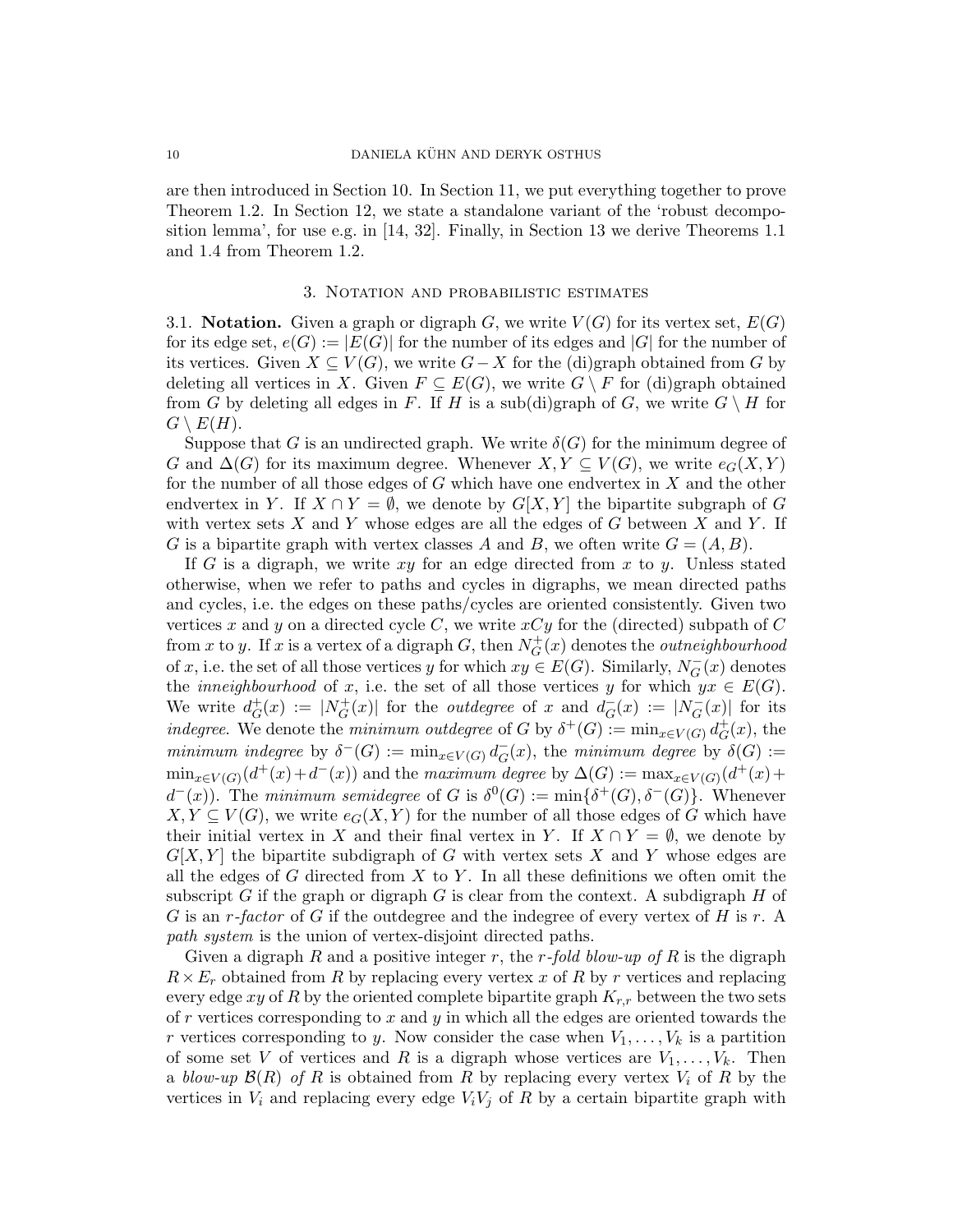vertex classes  $V_i$  and  $V_j$  in which all the edges are oriented towards the vertices in  $V_i$ . Usually, these bipartite graphs will be  $\varepsilon$ -regular or superregular (as defined in Section 4). If R is a directed cycle, say  $R = C = V_1 \dots V_k$  and G is a digraph with  $V(G) \subseteq V = V_1 \cup \cdots \cup V_k$ , we say that *(the edges of)* G wind(s) around C if for every edge xy of G there exists an index j such that  $x \in V_i$  and  $y \in V_{i+1}$ . So if  $V(G) = V$  then G winds around C if and only if G is a blow-up of C.

In order to simplify the presentation, we omit floors and ceilings and treat large numbers as integers whenever this does not affect the argument. The constants in the hierarchies used to state our results have to be chosen from right to left. More precisely, if we claim that a result holds whenever  $0 < 1/n \ll a \ll b \ll c \le 1$ (where  $n$  is the order of the graph or digraph), then this means that there are nondecreasing functions  $f:(0,1] \rightarrow (0,1], g:(0,1] \rightarrow (0,1]$  and  $h:(0,1] \rightarrow (0,1]$  such that the result holds for all  $0 < a, b, c \le 1$  and all  $n \in \mathbb{N}$  with  $b \le f(c), a \le g(b)$ and  $1/n \leq h(a)$ . We will not calculate these functions explicitly. Hierarchies with more constants are defined in a similar way. Moreover, we will often assume that certain numbers involving these constants, e.g.  $b/a^2$  or an are integers. We will only make this assumption if our hierarchy guarantees that these numbers are sufficiently large since then by adjusting the constants slightly one can actually guarantee that these numbers are integers. However, all our results will hold if  $n$  is sufficiently large, i.e. we will make no divisibility assumptions on  $n$ . (Note that if we assume that an is an integer then this can be achieved by adjusting the constant  $a$  slightly.)

3.2. Probabilistic estimates, derandomization and algorithmic aspects. We will use the following standard Chernoff type bound (see e.g. Corollary 2.3 in [23] and Theorem 2.2 in  $[44]$ ).

**Proposition 3.1.** Suppose X has binomial distribution and  $0 < a < 1$ . Then

$$
\mathbb{P}(X \ge (1+a)\mathbb{E}X) \le e^{-\frac{a^2}{3}\mathbb{E}X} \text{ and } \mathbb{P}(X \le (1-a)\mathbb{E}X) \le e^{-\frac{a^2}{3}\mathbb{E}X}.
$$

To obtain an algorithmic version of Theorem 1.2, we need to 'derandomize' our applications of Proposition 3.1. This can be done via the well known 'method of conditional probabilities', which is based on an idea of Erdős and Selfridge, and which was further developed e.g. by Spencer as well as Raghavan. The following result of Srivastav and Stangier (Theorem 2.10 in [44]) is also based on this method. Given a probabilistic existence proof of some structure based on polynomially many applications of Proposition 3.1, it guarantees an algorithm which finds this structure.

Suppose we are given N independent  $0/1$  random variables  $X_1, \ldots, X_N$  where  $\mathbb{P}(X_j = 1) = p$  and  $\mathbb{P}(X_j = 0) = 1 - p$  for some rational  $0 \le p \le 1$ . Suppose that  $1 \leq i \leq m$ . Let  $w_{ij} \in \{0, 1\}$ . Denote by  $\phi_i$  the random variables  $\phi_i := \sum_{j=1}^N w_{ij} X_j$ . Fix  $\beta_i$  with  $0 < \beta_i < 1$ . Now let  $E_i^+$  denote the event that  $\phi_i \geq (1 + \beta_i) \mathbb{E}[\phi_i]$  and let  $E_i^-$  denote the event that  $\phi_i \leq (1 - \beta_i) \mathbb{E}[\phi_i]$ . Let  $E_i$  be either  $E_i^+$  or  $E_i^-$ . Suppose that

(3.1) 
$$
\sum_{i=1}^{m} e^{-\beta_i^2 \mathbb{E}(\phi_i)/3} \le 1/2.
$$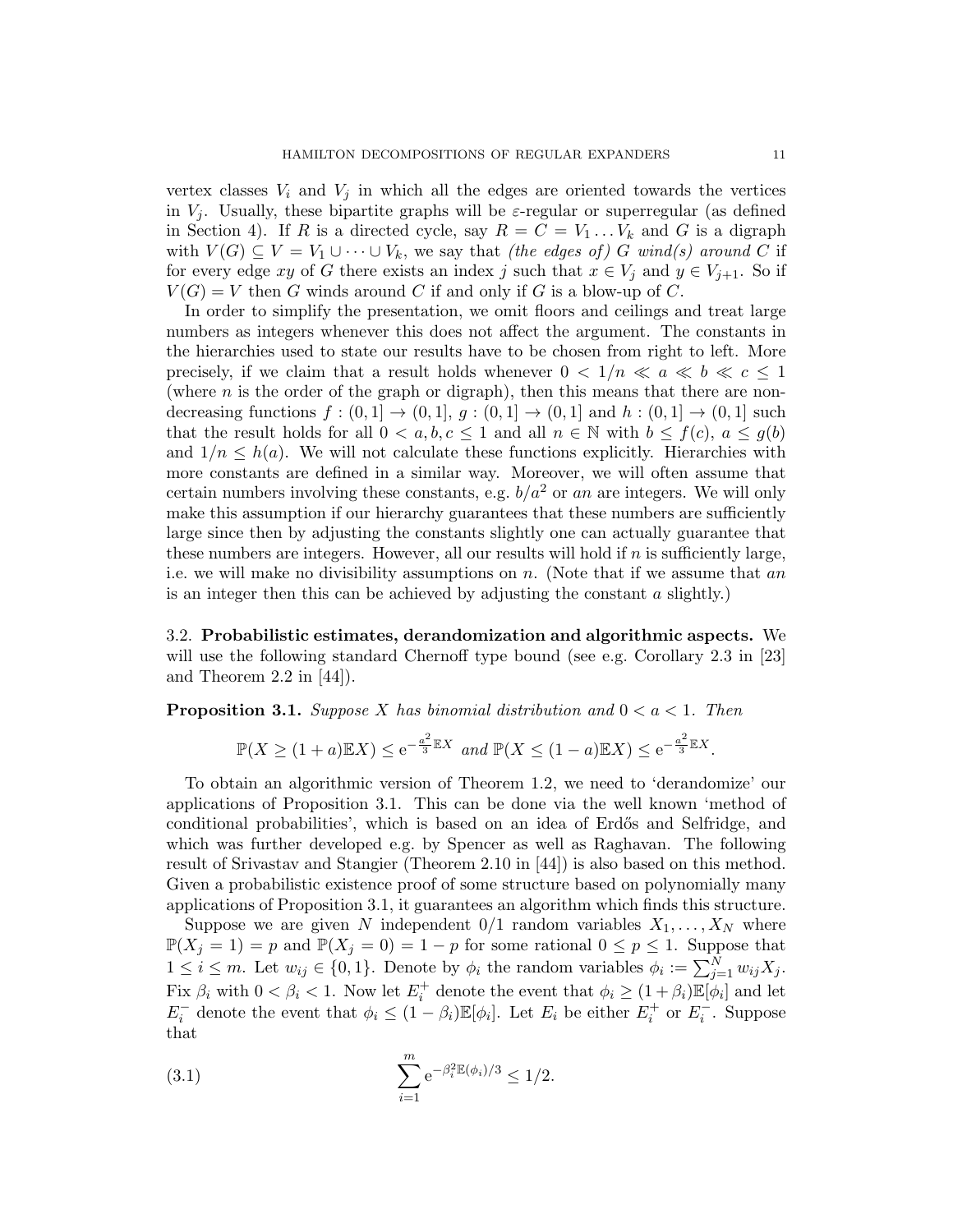**Theorem 3.2.** [44] Let  $E_1, \ldots, E_m$  be events such that (3.1) holds. Then

$$
\mathbb{P}\left(\bigcap_{i=1}^m E_i\right) \ge 1/2
$$

and a vector  $x \in \bigcap_{i=1}^m E_i$  can be constructed in time  $O(mN^2 \log(mN))$ .

In general, it will usually be clear that the proofs can be translated into polynomial time algorithms. Where this is not obvious, we will add a corresponding remark. We make no attempt to prove an explicit bound on the time needed to find the Hamilton decomposition (beyond the fact that it is polynomial in n).

### 4. Regularity

4.1. The Regularity Lemma. We will use of a directed version of Szemerédi's regularity lemma. If  $G = (A, B)$  is an undirected bipartite graph with vertex classes A and  $B$ , then the *density* of  $G$  is defined as

$$
d(A, B) := \frac{e_G(A, B)}{|A||B|}.
$$

For any  $\varepsilon > 0$ , we say that G is  $\varepsilon$ -regular if for any  $A' \subseteq A$  and  $B' \subseteq B$  with  $|A'| \geq \varepsilon |A|$  and  $|B'| \geq \varepsilon |B|$  we have  $|d(A', B') - d(A, B)| < \varepsilon$ . We say that G is  $(\varepsilon, \geq d)$ -regular if it is  $\varepsilon$ -regular and has density d' for some  $d' \geq d - \varepsilon$ .

Given disjoint vertex sets X and Y in a digraph G, recall that  $G[X, Y]$  denotes the bipartite subdigraph of  $G$  whose vertex classes are  $X$  and  $Y$  and whose edges are all the edges of G directed from X to Y. We often view  $G[X, Y]$  as an undirected bipartite graph. In particular, we say  $G[X, Y]$  is  $\varepsilon$ -regular or  $(\varepsilon, \geq d)$ -regular if this holds when  $G[X, Y]$  is viewed as an undirected graph.

Next we state the degree form of the regularity lemma for digraphs. A regularity lemma for digraphs was proved by Alon and Shapira [3]. The degree form follows from this in the same way as the undirected version (see [34] for a sketch of the latter). An algorithmic version of the (undirected) regularity lemma was proved in [1]. An algorithmic version of the directed version can be proved in essentially the same way (see [12] for a sketch of the argument proving a similar statement).

**Lemma 4.1** (Regularity Lemma for digraphs). For all  $\varepsilon, M' > 0$  there exist M,  $n_0$ such that if G is a digraph on  $n \geq n_0$  vertices and  $d \in [0,1]$ , then there exists a partition of  $V(G)$  into  $V_0, \ldots, V_k$  and a spanning subdigraph  $G'$  of  $G$  satisfying the following conditions:

- (i)  $M' \leq k \leq M$ .
- (ii)  $|V_0| \leq \varepsilon n$ .
- (iii)  $|V_1| = \cdots = |V_k| =: m$ .
- (vi)  $d^+_{G'}(x) > d^+_{G}(x) (d+\varepsilon)n$  for all vertices  $x \in V(G)$ .
- (v)  $d_{G'}^-(x) > d_G^-(x) (d+\varepsilon)n$  for all vertices  $x \in V(G)$ .
- (vi) For all  $i = 1, ..., k$  the digraph  $G'[V_i]$  is empty.
- (vii) For all  $1 \le i, j \le k$  with  $i \ne j$  the pair  $G'[V_i, V_j]$  is either empty or  $\varepsilon$ -regular of density at least d. Moreover, if  $G'[V_i, V_j]$  is nonempty then  $G'[V_i, V_j] =$  $G[V_i, V_j].$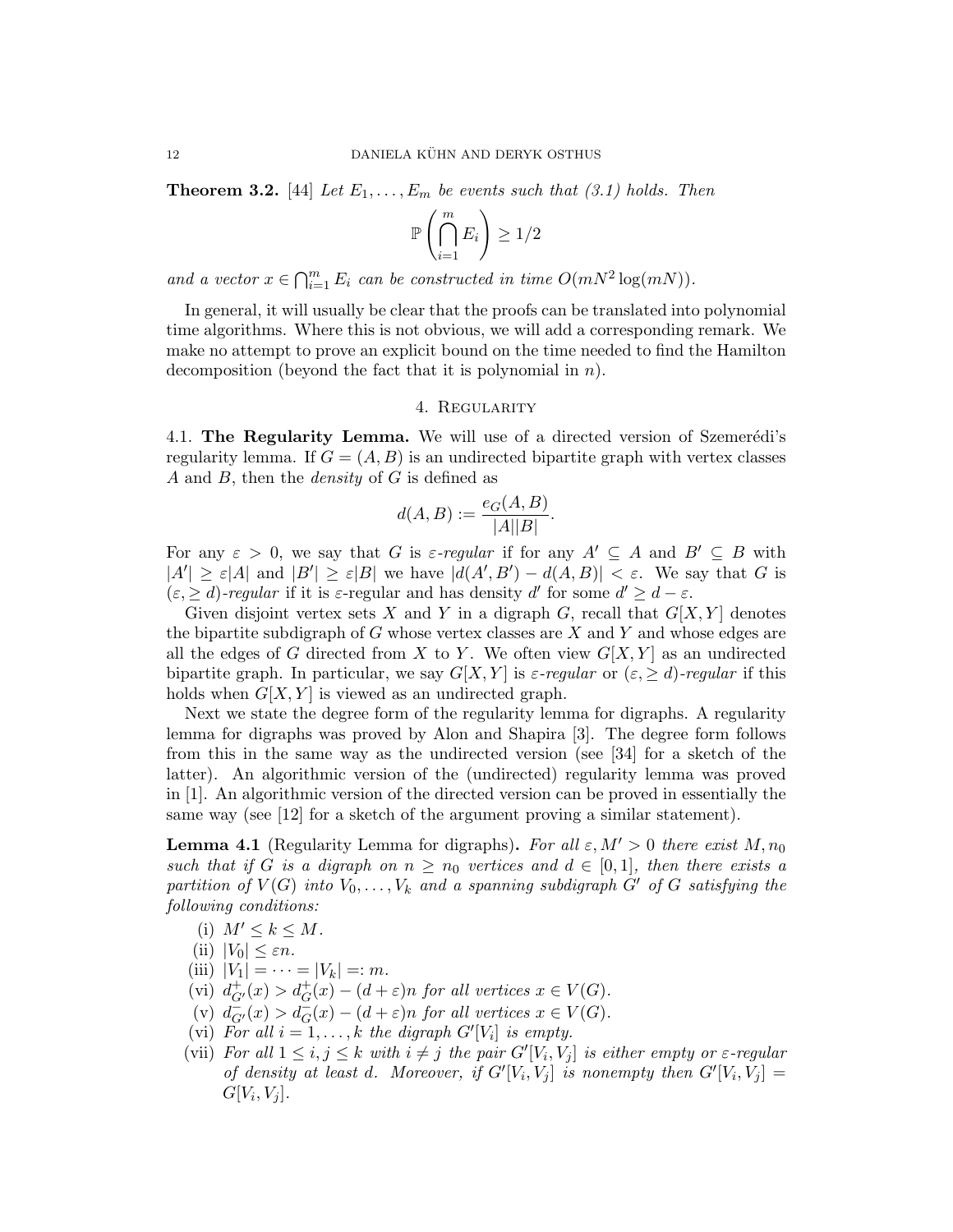We refer to  $V_0$  as the exceptional set and to  $V_1, \ldots, V_k$  as clusters.  $V_0, V_1, \ldots, V_k$ as above is also called a *regularity partition* for  $G$ . Given a digraph  $G$  on  $n$  vertices, we form the reduced digraph R of G with parameters  $\varepsilon$ , d and M' by applying the regularity lemma to G with these parameters to obtain  $V_0, \ldots, V_k$ . R is then the digraph whose vertices are the clusters  $V_1, \ldots, V_k$  and whose edges are those (ordered) pairs  $V_i V_j$  of clusters for which  $G'[V_i, V_j]$  is non-empty.

Given  $d \in [0,1]$  and a bipartite graph  $G = (A, B)$ , we say that G is  $(\varepsilon, d)$ superregular if it is  $\varepsilon$ -regular and furthermore  $d_G(a) \geq (d-\varepsilon)|B|$  for every  $a \in A$  and  $d_G(b) \geq (d - \varepsilon)|A|$  for every  $b \in B$ . (This is a slight variation of the standard definition of  $(\varepsilon, d)$ -superregularity where one requires  $d_G(a) \ge d|B|$  and  $d_G(b) \ge d|A|$ .

We say that a bipartite graph  $G = (A, B)$  is  $[\varepsilon, d]$ -superregular if it is  $\varepsilon$ -regular and  $d_G(a) = (d \pm \varepsilon)|B|$  for every  $a \in A$  and  $d_G(b) = (d \pm \varepsilon)|A|$  for every  $b \in B$ . So if G is  $[\varepsilon, d]$ -superregular, then it is  $(\varepsilon, d)$ -superregular. We say that G is  $[\varepsilon, \geq d]$ superregular if it is  $[\varepsilon, d']$ -superregular for some  $d' \geq d$ . As for  $\varepsilon$ -regularity, these definitions extend naturally to bipartite graphs where all edges are oriented towards the same vertex class.

The following well known observation states that in an  $\varepsilon$ -regular bipartite graph almost all vertices have the expected degree and almost all pairs of vertices have the expected codegree (i.e. the expected number of common neighbours). Its proof follows immediately from the definition of regularity.

**Proposition 4.2.** Suppose that  $0 < \varepsilon \leq d \leq 1$ . Let G be an  $\varepsilon$ -regular bipartite graph of density d with vertex classes A and B of size  $m$ . Then the following conditions hold.

- All but at most  $2\varepsilon m$  vertices in A have degree  $(d \pm \varepsilon)m$ .
- All but at most  $4\epsilon m^2$  pairs  $a \neq a'$  of distinct vertices in A satisfy  $|N(a) \cap$  $N(a')| = (d^2 \pm \varepsilon)m$ .
- The vertices in B satisfy the analogues of these statements.

The following simple observation states that the removal of a small number of edges and vertices from a bipartite graph does not affect its  $\varepsilon$ -regularity (and superregularity) too much.

**Proposition 4.3.** Suppose that  $0 < 1/m \ll \varepsilon \le d' \le d \ll 1$ . Let G be a bipartite graph with vertex classes  $A$  and  $B$  of size  $m$ . Suppose that  $G'$  is obtained from  $G$  by removing at most d'm vertices from each vertex class and at most d'm edges incident to each vertex from G.

- (i) If G is  $\varepsilon$ -regular of density at least d then  $G'$  is 2 √ regular of density at least d then  $G'$  is  $2\sqrt{d'}$ -regular of density at least  $d - 2\sqrt{d'}$ .
- (ii) If G is  $(\varepsilon, d)$ -superregular then G' is  $(2\sqrt{d'}, d)$ -superregular.
- (ii) If G is  $(\varepsilon, a)$ -superregular then G is  $(2\nabla a', a)$ -superregular.<br>(iii) If G is  $[\varepsilon, d]$ -superregular then G' is  $[2\nabla \overline{d'}, d]$ -superregular.

**Proof.** Let us first prove (i). Let  $d^*$  denote the density of G. Let  $A' \subseteq A$  and  $B' \subseteq B$  denote the vertex classes of G'. Suppose that  $S \subseteq A', T \subseteq B'$  are such that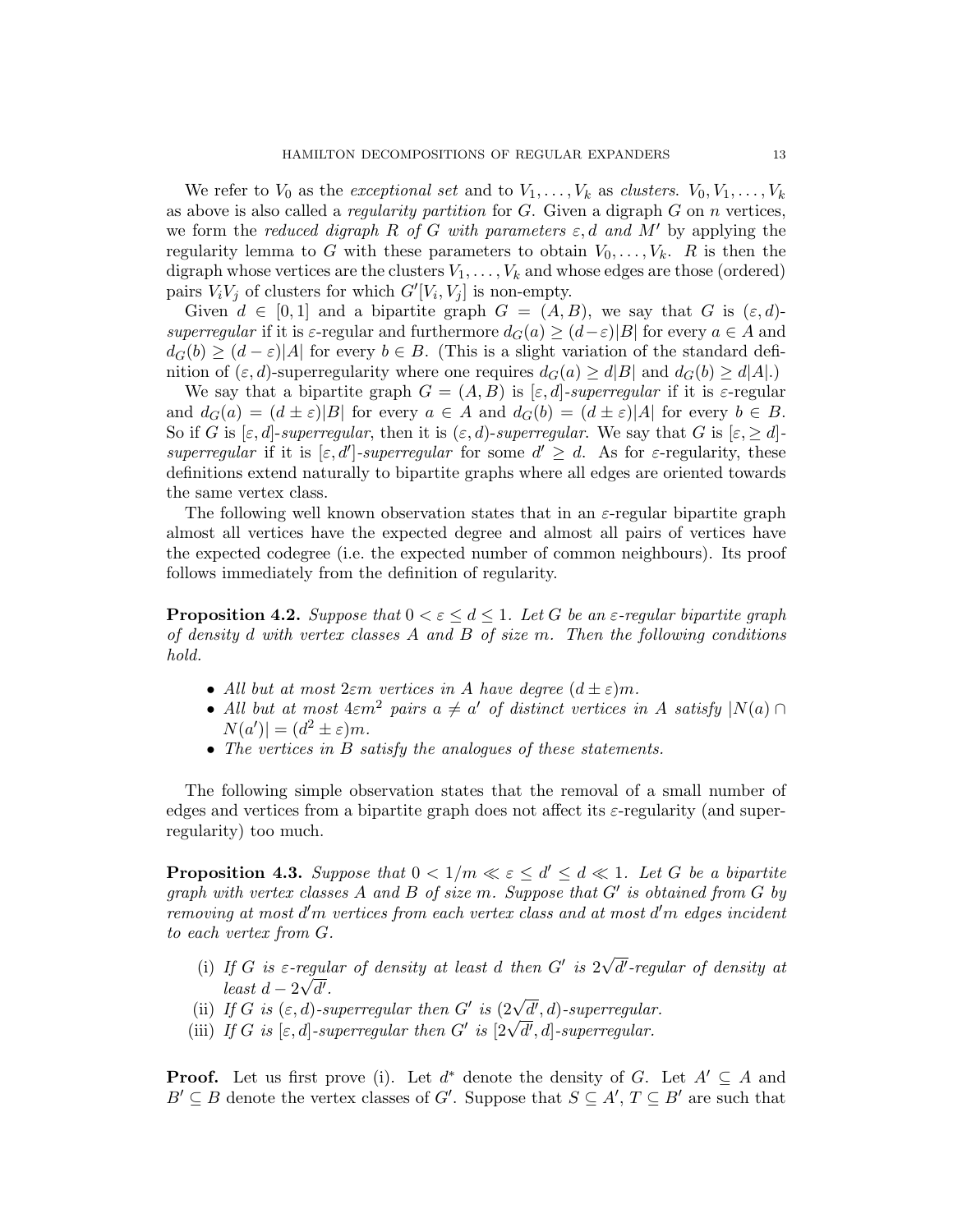$$
|S| \ge 2\sqrt{d'}|A'| \text{ and } |T| \ge 2\sqrt{d'}|B'|. \text{ So } |S|, |T| \ge \sqrt{d'}m \ge \varepsilon m \text{ and thus}
$$
  

$$
e_{G'}(S,T) \ge (d^* - \varepsilon)|S||T| - |S|d'm \ge (d^* - \varepsilon)|S||T| - |S|d' \cdot |T|/\sqrt{d'}|
$$
  

$$
\ge (d^* - 2\sqrt{d'})|S||T|.
$$

Since clearly  $e_{G'}(S,T) \le e_G(S,T) \le (d^*+\varepsilon)|S||T|$ , (i) follows. To see (ii) and the lower bound on the vertex degrees for (iii), note that in  $G'$  the degrees of the vertices in A' are still at least  $(d-\varepsilon)m-2d'm \ge (d-\varepsilon-2d')|B'| \ge (d-\sqrt{d'})|B'|$ . Similarly, the degrees in G' of the vertices in B' are still at least  $(d - \sqrt{d'})|A'|$ .

To see (iii), note that in G' the degrees of the vertices in A' are still at most  $(d+\varepsilon)m \leq (d+\varepsilon)|B'|/(1-d') \leq (d+\sqrt{d'})|B'|$ . Similarly, the degrees in G' of the vertices in B' are still at most  $(d + \sqrt{d'})|A'|$ |.

The following lemma is also well known in several variations.

**Lemma 4.4.** Suppose that  $0 < 1/n \ll 1/k \ll \varepsilon \ll d, 1/\Delta \leq 1$ . Let G be a digraph on n vertices. Let  $\mathcal{P}_0$  be a partition of  $V(G)$  into k clusters  $V'_1, \ldots, V'_k$  and an exceptional set  $V'_0$  such that  $m' := |V'_1| = \cdots = |V'_k|$ . Let R be a digraph whose vertices are  $V'_1, \ldots, V'_k$  and such that whenever  $V'_i V'_j \in E(R)$  the pair  $G[V'_i, V'_j]$  is  $(\varepsilon, \geq d)$ -regular. Let H be a subdigraph of R of maximum degree  $\Delta$ . Then there is a partition of  $V(G)$  into  $V_0, \ldots, V_k$  such that the following holds:

- (i) For each  $i = 1, ..., k$ ,  $V_i$  is obtained from  $V'_i$  by moving exactly  $\sqrt{\varepsilon}m'$  vertices into  $V'_0$ .  $V_0$  is then the set consisting of  $V'_0$  and these additional vertices.
- (ii) Whenever  $V_i'V_j' \in E(H)$ , the pair  $G[V_i, V_j]$  is  $[2\varepsilon^{1/4}, \ge d]$ -superregular.

**Proof.** For each edge  $V_i'V_j'$  of H, let  $d_{ij}$  denote the density of  $G[V_i', V_j']$ . So  $d_{ij} \geq$  $d - \varepsilon$ . Call a vertex x in  $V_i^{\dagger}$  bad if at least one of the following two conditions hold:

- There is an edge  $V_i'V_j'$  of H so that the degree of x in  $G[V_i', V_j']$  is not  $(1 \pm 2\varepsilon)d_{ij}m'.$
- There is an edge  $V'_jV'_i$  of H so that the degree of x in  $G[V'_j, V'_i]$  is not  $(1 \pm 2\varepsilon)d_{ji}m'.$

Note that  $V_i'$  contains at most  $2\Delta \varepsilon m' \leq \sqrt{\varepsilon} m'$  bad vertices. Let  $V_i$  be obtained from  $V_i'$  by removing all bad vertices (and some additional ones if there are fewer than  $\bar{\epsilon}m'$  of these). Now suppose that  $V_i'V_j'$  is an edge of H. Then Proposition 4.3(i) implies that  $G[V_i, V_j]$  is  $2\varepsilon^{1/4}$ -regular. Together with the choice of  $V_i$  and  $V_j$  this implies that  $G[V_i, V_j]$  is  $[2\varepsilon^{1/4}, \geq d]$ -superregular.

The following result is proved in Section 3.1 of [16] by a simple application of the Max-Flow-Min-Cut theorem (similarly to that in Lemma 5.2 below). In particular, the subgraph of G guaranteed by this result can be found in time polynomial in  $m$ .

**Lemma 4.5.** Let  $0 < 1/m \ll \varepsilon \ll d \leq 1$ . Suppose that G is a bipartite graph with vertex classes U and V of size m and with minimum degree at least dm. Also suppose that  $|d(A, B)-d| \leq \varepsilon m$  for all  $A \subseteq U$  and  $B \subseteq V$  with  $|A|, |B| \geq \varepsilon m$ . Define  $d' := (1 - 4\varepsilon)d$ . Then G contains a spanning d'm-regular subgraph.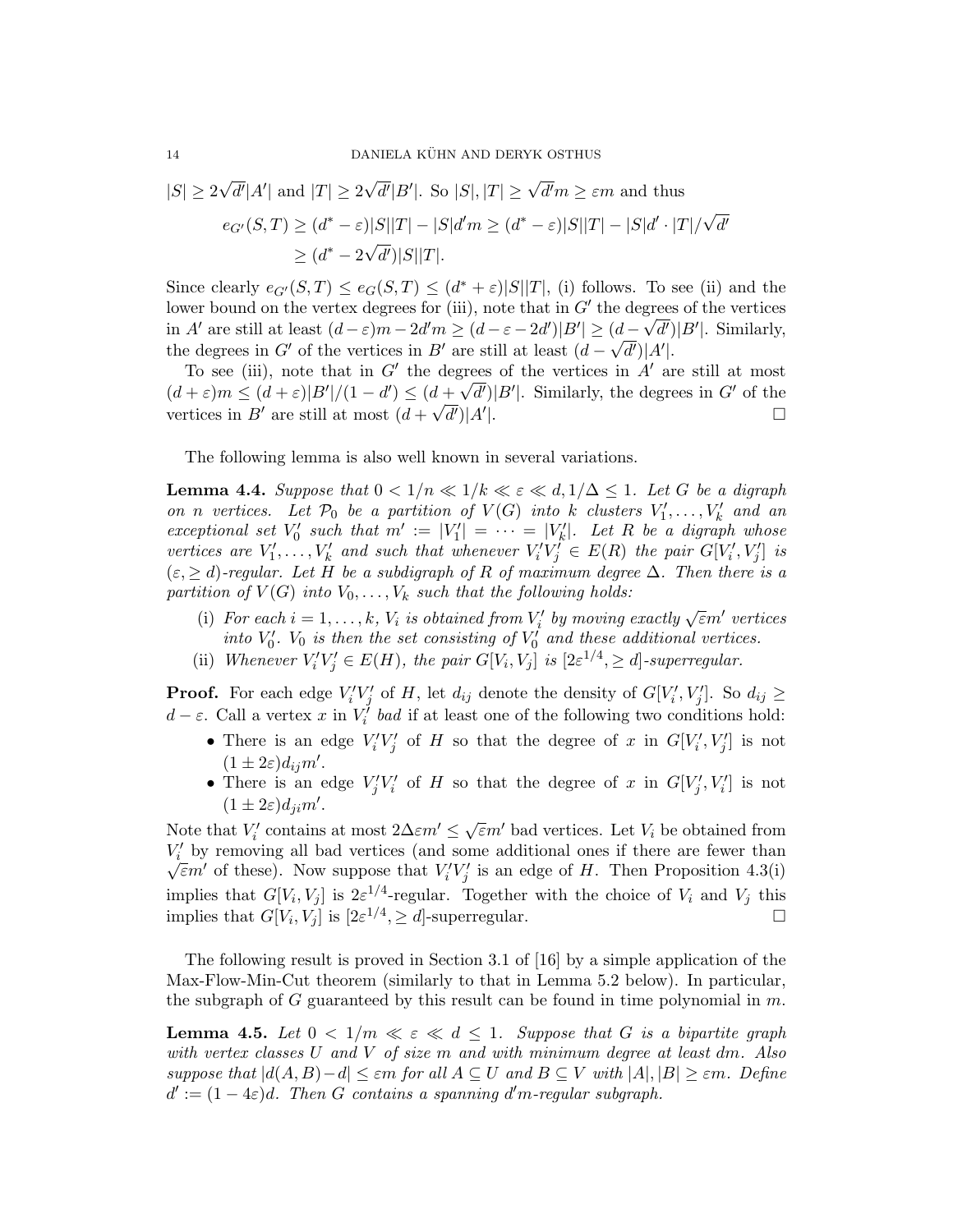**Lemma 4.6.** Let  $0 < 1/m \ll \varepsilon \ll d \ll 1$ . Let  $d' := (1 - 12\varepsilon)(d - \varepsilon)$ . Suppose that G is a  $[\varepsilon, d]$ -superregular bipartite graph with vertex classes of size m. Then G contains a spanning d'm-regular subgraph which is also  $[4\sqrt{\epsilon}, d']$ -superregular.<br>a spanning d'm-regular subgraph which is also  $[4\sqrt{\epsilon}, d']$ -superregular.

**Proof.** Note that the assumptions imply that G satisfies the conditions of Lemma 4.5 with  $\varepsilon$  replaced by 3 $\varepsilon$  and d replaced by  $d-\varepsilon$ . So we can apply Lemma 4.5 to obtain a d'm-regular subgraph G' with  $d' = (1 - 12\varepsilon)(d - \varepsilon)$ . Note that G' is obtained from G by removing at most  $3\varepsilon m$  edges at every vertex. Thus Proposition 4.3(i) (with  $3\varepsilon$  $G$  by removing at most sem edges at every vertex. Thus Proposition 4.5(1) (with  $3\varepsilon$  playing the role of d') implies that G' is also  $[4\sqrt{\varepsilon}, d']$ -superregular.

4.2. Uniform refinements. Let G be a digraph and let P be a partition of  $V(G)$ into an exceptional set  $V_0$  and clusters of equal size. Suppose that  $\mathcal{P}'$  is another partition of  $V(G)$  into an exceptional set  $V'_0$  and clusters of equal size. We say that P' is an  $\ell$ -refinement of P if  $V_0 = V'_0$  and if the clusters in P' are obtained by partitioning each cluster in  $P$  into  $\ell$  subclusters of equal size. (So if  $P$  contains k clusters then  $\mathcal{P}'$  contains kl clusters.)  $\mathcal{P}'$  is an  $\varepsilon$ -uniform l-refinement of  $\mathcal P$  if it is an  $\ell$ -refinement of  $\mathcal P$  which satisfies the following condition:

(URef) Whenever x is a vertex of G, V is a cluster in  $\mathcal{P}$  and  $|N_G^+|$  $\mathcal{L}_G^+(x) \cap V \geq \varepsilon |V|$  then  $|N_G^+|$  $G_G^+(x) \cap V' = (1 \pm \varepsilon)|N_G^+$  $G^+(x) \cap V \mid \ell$  for each cluster  $V' \in \mathcal{P}'$  with  $V' \subseteq V$ . The inneighbourhoods of the vertices of G satisfy an analogous condition.

**Lemma 4.7.** Suppose that  $0 < 1/m \ll 1/k, \varepsilon \ll \varepsilon', d, 1/\ell \leq 1$  and that  $m/\ell \in \mathbb{N}$ . Suppose that G is a digraph on  $n \leq 2km$  vertices and that P is a partition of  $V(G)$ into an exceptional set  $V_0$  and k clusters of size m. Then there exists an  $\varepsilon$ -uniform  $\ell$ -refinement of P. Moreover, any  $\varepsilon$ -uniform  $\ell$ -refinement P' of P automatically satisfies the following conditions:

- (i) Suppose that V, W are clusters in  $P$  and  $V', W'$  are clusters in  $P'$  with  $V' \subseteq V$  and  $W' \subseteq W$ . If  $G[V, W]$  is  $[\varepsilon, d']$ -superregular for some  $d' \geq d$  then  $G[V', W']$  is  $[\varepsilon', d']$ -superregular.
- (ii) Suppose that V, W are clusters in  $P$  and  $V', W'$  are clusters in  $P'$  with  $V' \subseteq V$  and  $W' \subseteq W$ . If  $G[V, W]$  is  $(\varepsilon, \geq d)$ -regular then  $G[V', W']$  is  $(\varepsilon', \geq d)$ -regular.

**Proof.** To prove the existence of an  $\varepsilon$ -uniform  $\ell$ -refinement of  $\mathcal{P}$ , let  $\mathcal{P}^*$  be a partition obtained by splitting each cluster  $V \in \mathcal{P}$  uniformly at random into  $\ell$  subclusters. More precisely, the probability that a vertex  $x \in V$  is assigned to the *i*th subcluster is  $1/\ell$ , independently of all other vertices. Consider a fixed vertex x of G and a cluster  $V \in \mathcal{P}$  with  $d^+ := |N_G^+|$  $\mathcal{G}^+(x) \cap V \geq \varepsilon m$ . Given a cluster  $V' \in \mathcal{P}^*$  with  $V' \subseteq V$ , we say that x is out-bad for V' if the outdegree of x into V' is not  $(1 \pm \varepsilon/2)d^+/\ell$ . Then Proposition 3.1 implies that the probability that x is out-bad for  $V'$  is at most  $2e^{-\varepsilon^2 d^+/3\cdot 4\ell} \leq 2e^{-\varepsilon^4 m}$ . Since  $\mathcal{P}^*$  contains  $k\ell \leq n$  clusters, the probability that G contains some vertex which is out-bad for at least one cluster  $V' \in \mathcal{P}^*$  is at most  $n^2 e^{-\varepsilon^4 m} < 1/8$ . We argue analogously for the inneighbourhoods of the vertices in G (by considering 'in-bad' vertices).

We now say that a cluster V' of  $\mathcal{P}^*$  is good if  $|V'| = (1 \pm \varepsilon^2/2)m/\ell$ . A similar argument as above shows that the probability that  $\mathcal{P}^*$  has a cluster which is not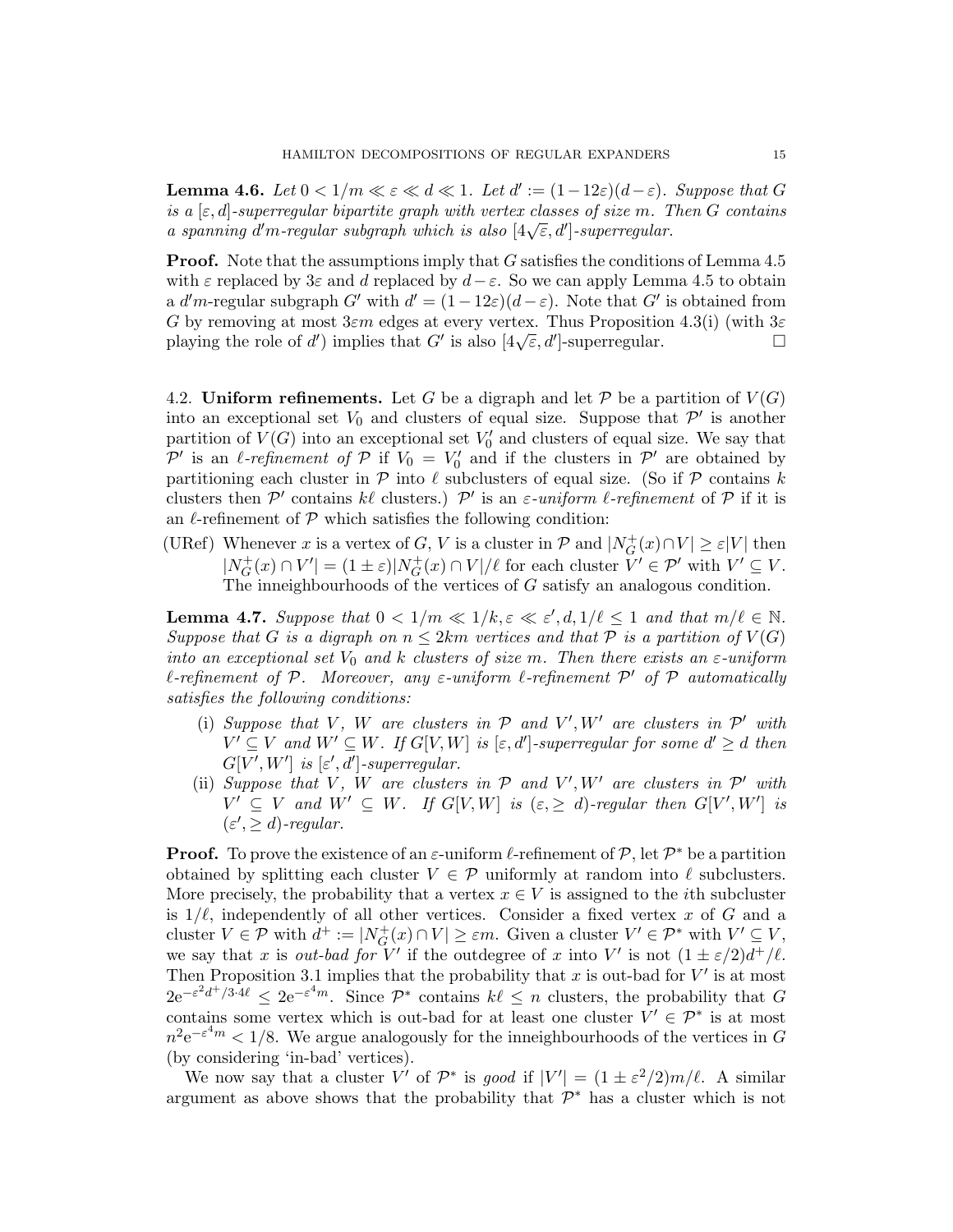good is at most  $1/4$ . So with probability at least  $1/2$ , all clusters of  $\mathcal{P}^*$  are good, and no vertices are out-bad or in-bad.

Now obtain  $\mathcal{P}'$  from  $\mathcal{P}^*$  as follows: for each cluster V of  $\mathcal{P}$ , equalize the sizes of the corresponding  $\ell$  subclusters in  $\mathcal P$  by moving at most  $\varepsilon^2 m/2\ell$  vertices from one subcluster to another. So whenever x is a vertex of  $G, V$  is a cluster in  $P$  and  $|N_G^+|$  $\mathcal{L}_G^+(x) \cap V \geq \varepsilon |V|$ , it follows that we have

$$
|N_G^+(x) \cap V'| = (1 \pm \varepsilon/2) |N_G^+(x) \cap V|/\ell \pm \varepsilon^2 m/2\ell
$$

for each cluster  $V' \in \mathcal{P}'$  with  $V' \subseteq V$ . The inneighbourhoods of the vertices of G satisfy an analogous condition. So (URef) holds and so  $\mathcal{P}'$  is an  $\varepsilon$ -uniform  $\ell$ refinement of P.

To prove (i), suppose that  $\mathcal{P}'$  is any  $\varepsilon$ -uniform  $\ell$ -refinement of  $\mathcal{P}$  and that  $G[V, W]$ is  $[\varepsilon, d']$ -superregular for some  $d' \geq d$  (where V and W are clusters in P). Let V' and W be clusters in P' with  $V' \subseteq V$  and  $W' \subseteq W$ . Then  $G[V', W']$  is  $\varepsilon\ell$ -regular and thus  $\varepsilon'$ -regular. Consider any  $x \in V'$  and let  $d^+ := |N_G^+|$  $G^+(x) \cap W$ . Thus  $d^+ = (d' \pm \varepsilon)m$ since  $G[V, W]$  is  $[\varepsilon, d']$ -superregular. Together with the  $\varepsilon$ -uniformity of  $\mathcal{P}'$  this implies that  $|N_G^+|$  $G_G^+(x) \cap W' = (1 \pm \varepsilon) d^+/\ell = (d' \pm \varepsilon') m/\ell$ . The inneighbourhoods in V' of the vertices in W' satisfy the analogous property. Thus  $G[V', W']$  is  $[\varepsilon', d']$ -superregular.

The proof of (ii) is almost the same.  $\square$ 

Note that Theorem 3.2 (with  $p = 1/\ell$ ) implies that the above applications of Proposition 3.1 can be derandomized to find  $\mathcal{P}'$  in polynomial time.

4.3. A sparse notion of  $\varepsilon$ -regularity. We will also use a 'sparse' version of  $\varepsilon$ -(super)-regularity, which is defined below. In particular, this definition allows for  $d < \varepsilon$ . We will need this notion mainly in Section 8, where we will have to work with graphs for which we cannot guarantee  $(\varepsilon, \geq d)$ -regularity with  $\varepsilon \leq d$ . In general, one useful consequence of  $(\varepsilon, \geq d)$ -regularity is that sets of size between  $\varepsilon m$  and  $(1-\varepsilon)m$  expand robustly. With our sparse version, we will also be able to guarantee that even sets of size less than  $\varepsilon m$  expand robustly. This will follow from condition (Reg2) below.

More precisely, let G be a bipartite graph with vertex classes  $U$  and  $V$ , both of size m. Given  $0 < \varepsilon, d, c < 1$ , we say that G is  $(\varepsilon, d, c)$ -regular if the following conditions are satisfied:

- (Reg1) Whenever  $A \subseteq U$  and  $B \subseteq V$  are sets of size at least  $\varepsilon m$ , then  $d(A, B) =$  $(1 \pm \varepsilon)d$ .
- (Reg2) For all  $u, u' \in U$  we have  $|N(u) \cap N(u')| \leq c^2 m$ . Similarly, for all  $v, v' \in V$ we have  $|N(v) \cap N(v')| \leq c^2 m$ .
- $(\text{Reg3}) \Delta(G) \leq cm.$

We say that G is  $(\varepsilon, d, d^*, c)$ -superregular if it is  $(\varepsilon, d, c)$ -regular and in addition the following condition holds:

 $(\text{Reg4}) \ \delta(G) \geq d^*m.$ 

The next result gives an analogue of Proposition 4.3 for the above notion of (super)-regularity.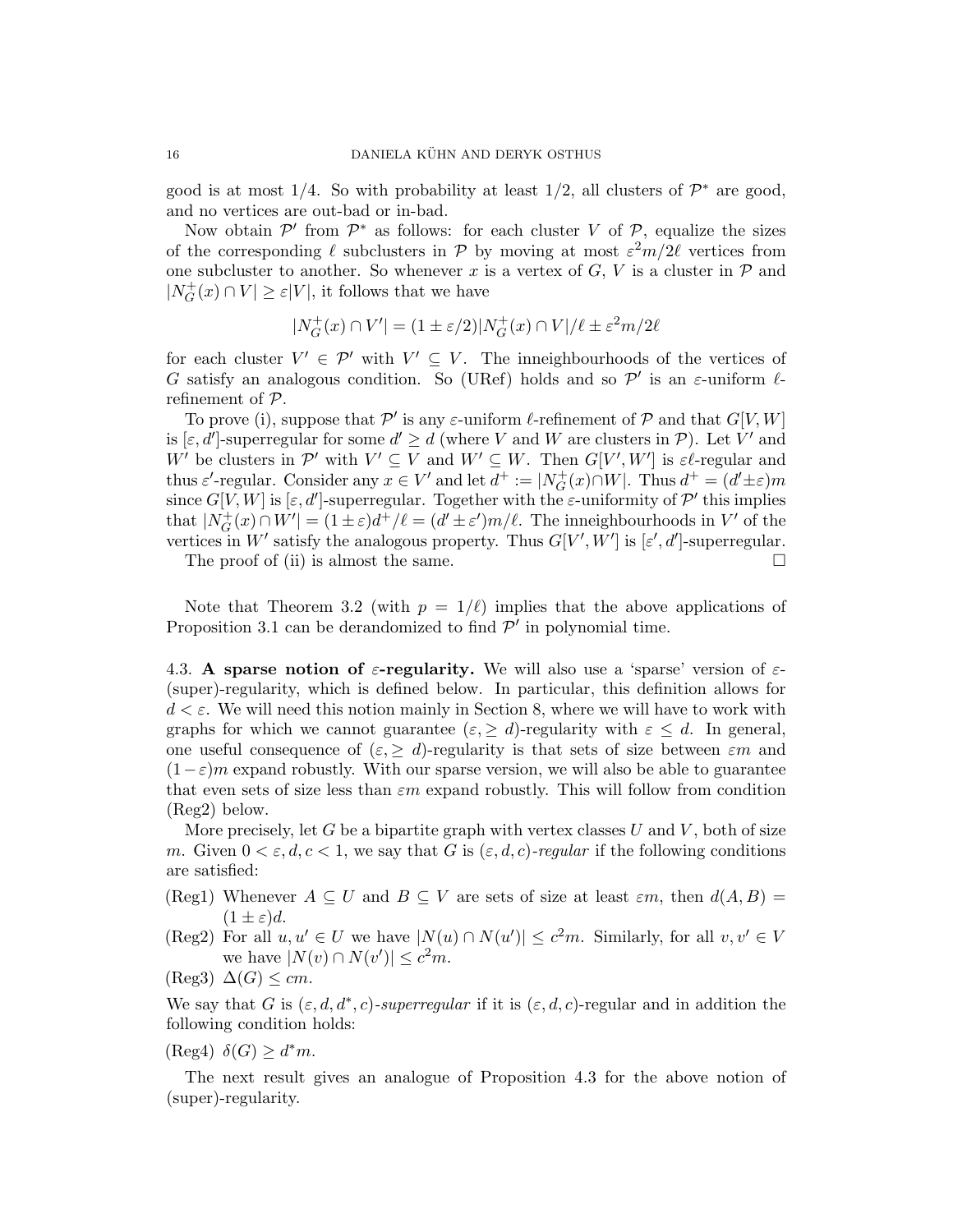**Proposition 4.8.** Suppose that  $0 < 1/m \ll d^*$ ,  $d, \varepsilon, c \ll 1$ . Let G be a bipartite graph with vertex classes U and V of size m. Suppose that  $G'$  is obtained from G by removing at most  $\varepsilon^2 dm$  edges incident to each vertex from G.

- (i) If G is  $(\varepsilon, d, c)$ -regular then G' is  $(2\varepsilon, d, c)$ -regular.
- (ii) If G is  $(\varepsilon, d, d^*, c)$ -superregular then G' is  $(2\varepsilon, d, d^* \varepsilon^2 d, c)$ -superregular.

**Proof.** Let us first prove (i). Clearly  $G'$  still satisfies (Reg2) and (Reg3). So we only need to check that it also satisfies (Reg1). Suppose that  $S \subseteq U, T \subseteq V$  are such that  $|S|, |T| \geq \varepsilon m$ . Then

$$
e_{G'}(S,T)\geq (1-\varepsilon)d|S||T|-|S|\varepsilon^2dm\geq (1-\varepsilon)d|S||T|-|S|\varepsilon^2d\cdot |T|/\varepsilon=(1-2\varepsilon)d|S||T|.
$$

Since clearly  $e_{G'}(S,T) \leq e_G(S,T) \leq (1+\varepsilon)d|S||T|$ , (i) follows. To see (ii) note that the degrees in  $G'$  are still at least  $d^*m - \varepsilon$  $^{2}dm$ .

We will construct sparse  $(\varepsilon, d, c)$ -regular graphs in the proof of Lemma 4.10. To verify (Reg1) in the proof of Lemma 4.10, we will use a variant of the well known characterization in terms of codegrees of pairs of vertices which was proved as Lemma 3.2 in [1] (the version in [1] gives more precise bounds but the statement is not suitable for sparse regularity).

Suppose that  $G = (U, V)$  is a bipartite graph with vertex classes U and V of size m. We say that G is  $\{\varepsilon, d\}$ -regular if for all  $A \subseteq U$  and  $B \subseteq V$  with  $|A|, |B| \geq \varepsilon m$  we have  $d(A, B) = (1 \pm \varepsilon) dm$ . (So (Reg1) is equivalent to saying that G is  $\{\varepsilon, d\}$ -regular.) Note that this notion allows for  $d < \varepsilon$ . Moreover, it is stronger than  $\varepsilon$ -regularity in the sense that if  $\varepsilon < d \ll 1$  then every  $\{\varepsilon, d\}$ -regular pair is also  $\varepsilon$ -regular of density  $(1 \pm \varepsilon)d$ .

Call a pair of distinct vertices in  $V$  bad if the number of common neighbours in U is at least  $(1+\varepsilon)d^2m$ .

**Lemma 4.9.** Suppose that  $1/m \ll \varepsilon, d \leq 1/C \leq 1$  and  $\varepsilon \ll 1/C$ . Let  $G = (U, V)$ be a bipartite graph with vertex classes U and V of size m. Suppose that all but at most  $\varepsilon$ m vertices in V have degree at least  $(1 - \varepsilon)$ dm and for all pairs of distinct vertices in V the number of common neighbours is at most  $Cd^2m$ . Suppose also that the number of bad pairs of distinct vertices in V is at most  $\varepsilon m^2$ . Then G is  $\{\varepsilon^{1/6}, d\}$ -regular.

**Proof.** The proof follows the argument in [1]. Let  $\varepsilon_0 := \varepsilon^{1/6}$ . It is easy to see that it suffices to check that  $d(X, Y) = (1 \pm \varepsilon_0)d$  for all pairs  $X \subseteq U$  and  $Y \subseteq V$  with  $|X| =$  $|Y| = \varepsilon_0 m$ . For any pair of vertices  $y_1, y_2 \in Y$ , let  $\sigma(y_1, y_2) := |N(y_1) \cap N(y_2)| - d^2 m$ . Then we always have  $\sigma(y_1, y_2) \leq C d^2 m$  and can improve this to  $\sigma(y_1, y_2) \leq \varepsilon d^2 m$  if the pair  $y_1, y_2$  is not bad. Also define

$$
\sigma(Y) := \frac{1}{|Y|^2} \sum_{y_1, y_2 \in Y, y_1 \neq y_2} \sigma(y_1, y_2).
$$

Then our assumption on  $|Y|$  and on the number of bad pairs implies that

$$
(4.1) \quad \sigma(Y) \le \frac{1}{(\varepsilon_0 m)^2} \left( (\varepsilon m^2) C d^2 m + (\varepsilon_0 m)^2 \varepsilon d^2 m \right) = C \varepsilon_0^4 d^2 m + \varepsilon d^2 m \le \varepsilon_0^3 d^2 m / 3.
$$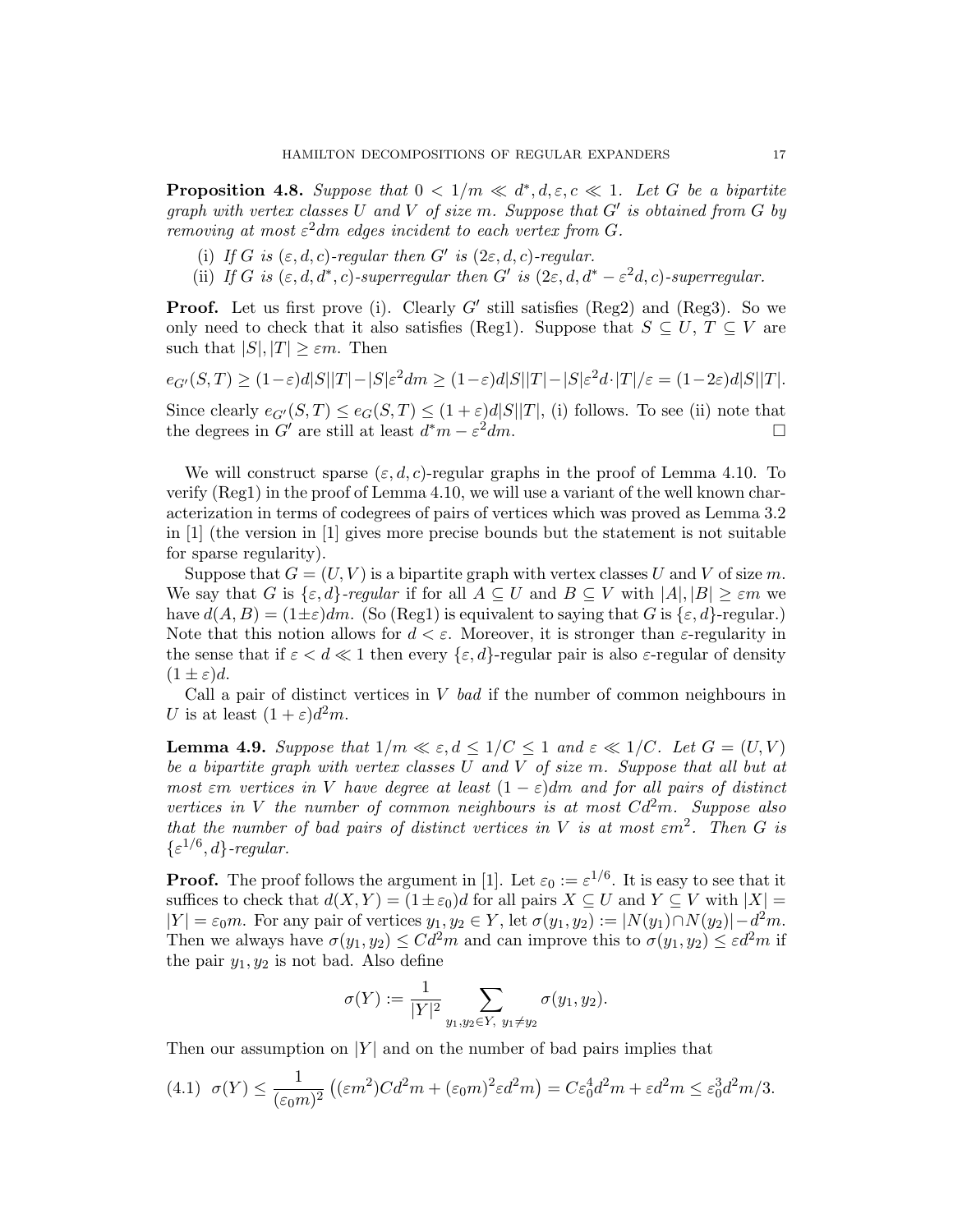We claim that

(4.2) 
$$
\sum_{x \in X} (|N(x) \cap Y| - d|Y|)^2 \le \varepsilon_0^3 d^2 m |Y|^2.
$$

To prove the claim, we use that the left hand side (as shown in [1]) is at most

$$
e(U,Y) + \sigma(Y)|Y|^2 + 2d^2|Y|^2m - 2e(U,Y)d|Y|.
$$

But our assumption on the vertex degrees implies that

$$
e(U,Y) \ge (|Y| - \varepsilon m)(1 - \varepsilon)dm = |Y|(1 - \varepsilon/\varepsilon_0)(1 - \varepsilon)dm \ge |Y|(1 - \varepsilon_0^3/6)dm
$$

and so

$$
2d^{2}|Y|^{2}m - 2e(U,Y)d|Y| \leq \varepsilon_{0}^{3}d^{2}|Y|^{2}m/3.
$$

So together with  $(4.1)$  this implies that the left hand side of  $(4.2)$  is at most

$$
e(U,Y) + \frac{2}{3}\varepsilon_0^3 d^2 m |Y|^2 \le |Y|m + \frac{2}{3}\varepsilon_0^3 d^2 m |Y|^2 \le \varepsilon_0^3 d^2 m |Y|^2.
$$

This proves the claim. On the other hand, the Cauchy-Schwarz inequality implies that

$$
\sum_{x \in X} (|N(x) \cap Y| - d|Y|)^2 \ge \frac{1}{|X|} \left( \left( \sum_{x \in X} |N(x) \cap Y| \right) - d|X||Y| \right)^2.
$$

So together with (4.2), this implies that

$$
\left(\left(\sum_{x\in X} |N(x)\cap Y|\right) - d|X||Y|\right)^2 \leq |X| \left(\varepsilon_0^3 d^2 m|Y|^2\right).
$$

Thus dividing both sides by  $|X|^2|Y|^2$  yields

$$
|d(X,Y) - d|^2 \le \frac{1}{|X|} \left(\varepsilon_0^3 d^2 m\right) = \varepsilon_0^2 d^2,
$$

as required.  $\Box$ 

The first part of the following lemma implies that inside an  $\varepsilon$ -regular pair we can find sparse subgraphs which satisfy  $(Reg1)$ – $(Reg3)$  with good bounds on the parameters. Assertion (iii) will only be used in [35, 42].

**Lemma 4.10.** Suppose that  $0 < 1/m \ll \varepsilon, d' \leq d \leq 1$  and  $\varepsilon \ll d$ .

- (i) If G is an  $\varepsilon$ -regular bipartite graph of density d with vertex classes of size m, then it contains an  $(\epsilon^{1/12}, d', 3d'/2d)$ -regular spanning subgraph.
- (ii) If G is an  $(\varepsilon, d)$ -superregular bipartite graph with vertex classes of size m, then it contains an  $(\varepsilon^{1/12}, d', d'/2, 3d'/2d)$ -superregular spanning subgraph.
- (iii) If  $\varepsilon \ll d'$  and G is an  $\varepsilon$ -regular bipartite graph of density d with vertex classes of size m, then it contains an  $\{\varepsilon^{1/12}, d'\}$ -regular spanning subgraph J. Moreover, if  $x \in V(G)$  satisfies  $d_G(x) = (d \pm \varepsilon)m$ , then  $d_J(x) = (d' \pm \sqrt{\varepsilon})m$ .
- (iv) If  $\varepsilon \ll d'$  and G is an  $[\varepsilon, d]$ -superregular bipartite graph with vertex classes of size m, then it contains an  $[\epsilon^{1/12}, d']$ -superregular spanning subgraph.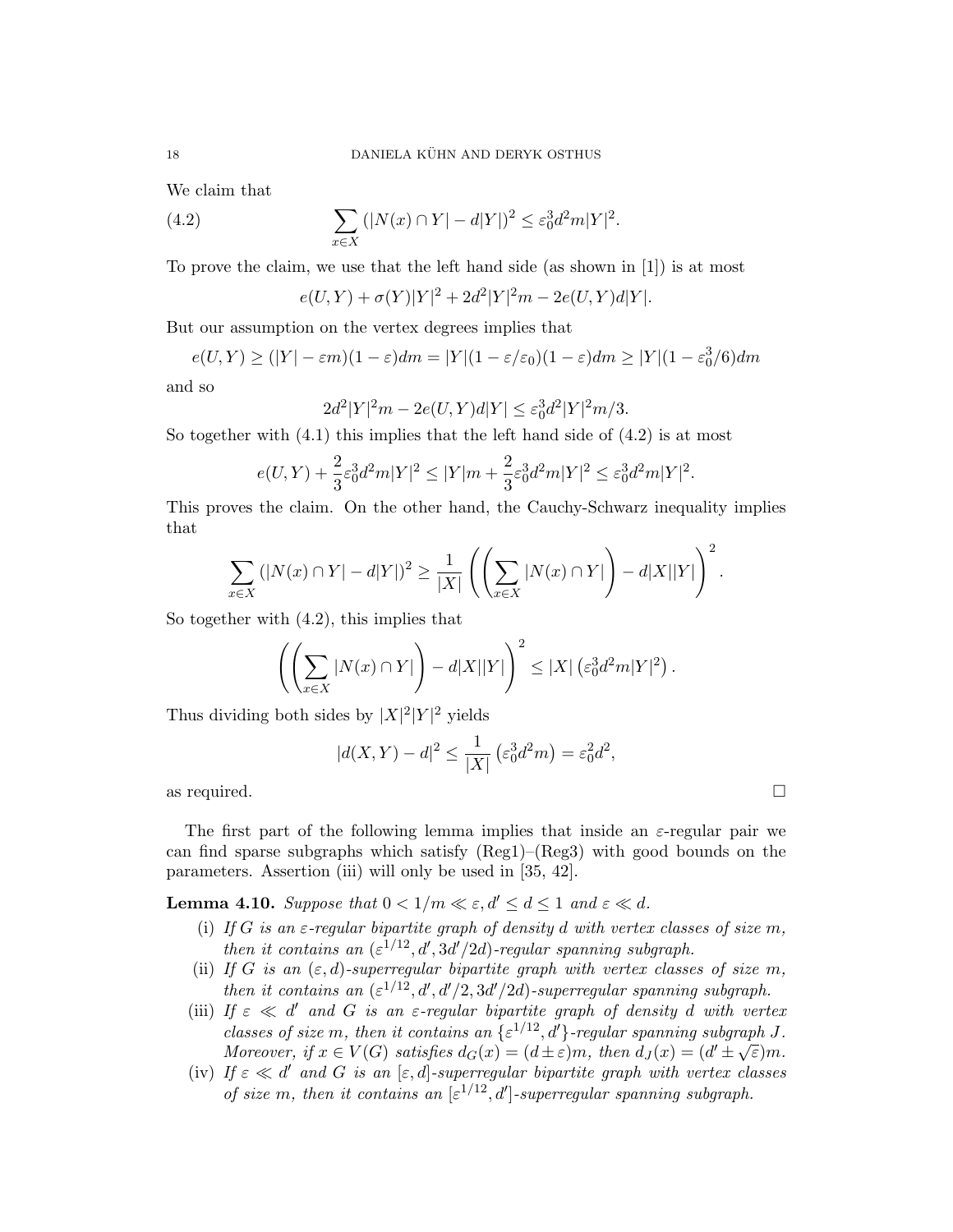**Proof.** We only prove (i). Since a  $(\varepsilon^{1/12}, d', 3d'/2d)$ -regular pair is  $\{\varepsilon^{1/12}, d'\}$ regular, (iii) follows from (i) (and the 'moreover' part follows from the proof of (i)). The argument for (ii) and (iv) is similar to the proof of (i). So suppose that  $G$ is  $\varepsilon$ -regular of density d with vertex classes U and V of size m. Let G' be the spanning subgraph obtained from  $G$  by picking every edge of  $G$  with probability  $p := d'/d$ , independently from all other edges. Consider any vertex  $v \in V$  with  $d_G(v) = (d \pm \varepsilon)m$ . Then the expected degree of v in G' is  $p(d \pm \varepsilon)m = (1 \pm \sqrt{\varepsilon}/2)d'm$ . So Proposition 3.1 implies that

$$
\mathbb{P}\left(d_{G'}(v) \neq (1 \pm \sqrt{\varepsilon})d'm\right) \leq \mathbb{P}\left(|d_{G'}(v) - \mathbb{E}(d_{G'}(v))| \geq \frac{\sqrt{\varepsilon}}{3}\mathbb{E}(d_{G'}(v))\right)
$$
  

$$
\leq 2e^{-\varepsilon\mathbb{E}(d_{G'}(v))/27} \leq 2e^{-\varepsilon d'm/28}.
$$

Similarly, consider any vertex  $x \in U \cup V$  (with no restriction on its degree  $d_G(x)$ ). If  $d_G(x) \leq 3d'm/2d$ , then clearly  $d_{G'}(x) \leq 3d'm/2d$ . So suppose that  $d_G(x) \geq$  $3d'm/2d$ . Then  $3(d')^2m/2d^2 = p \cdot 3d'm/2d \leq \mathbb{E}(d_{G'}(x)) \leq pm = d'm/d$  and so

$$
\mathbb{P}\left(d_{G'}(x) \ge \frac{3d'm}{2d}\right) \le \mathbb{P}\left(d_{G'}(x) \ge \frac{3}{2}\mathbb{E}(d_{G'}(x))\right) \\
\le e^{-\mathbb{E}(d_{G'}(x))/12} \le e^{-(d')^2 m/8d^2}.
$$

For the remainder of the proof, we let the *codegree*  $d_G(x, x')$  of a pair  $x, x'$  of vertices in G be the number of common neighbours of x and x'. Consider any pair  $v, v' \in V$ of distinct vertices with codegree  $d_G(v, v') = (d^2 \pm \varepsilon)m$ . Then the expected codegree of v, v' in G' is  $\mathbb{E}(d_{G'}(v, v')) = p^2(d^2 \pm \varepsilon)m = (1 \pm \sqrt{\varepsilon}/2)(d')^2m$ . So Proposition 3.1 implies that

$$
\mathbb{P}\left(d_{G'}(v,v')\geq (1\pm\sqrt{\varepsilon})(d')^2m\right)\leq \mathbb{P}\left(d_{G'}(v,v')\geq \left(1+\sqrt{\varepsilon}/3\right)\mathbb{E}(d_{G'}(v,v'))\right)
$$

$$
\leq e^{-\varepsilon\mathbb{E}(d_{G'}(v,v'))/27}\leq e^{-\varepsilon(d')^2m/28}.
$$

Similarly, consider any pair  $x \neq x'$  of vertices in G (with no restriction on the codegree  $d_G(x, x')$ ). If  $d_G(x, x') \leq 3(d')^2 m/2d^2$ , then clearly  $d_{G'}(x, x') \leq 3(d')^2 m/2d^2$ . So suppose that  $d_G(x, x') \geq 3(d')^2 m/2d^2$ . Then  $3(d')^4 m/2d^4 \leq \mathbb{E}(d_{G'}(x, x')) \leq p^2 m =$  $(d')^2m/d^2$  and so

$$
\mathbb{P}\left(d_{G'}(x,x')\geq \frac{3(d')^2m}{2d^2}\right) \leq \mathbb{P}\left(d_{G'}(x,x')\geq \frac{3}{2}\mathbb{E}(d_{G'}(x,x'))\right)
$$
  

$$
\leq e^{-\mathbb{E}(d_{G'}(x,x'))/12} \leq e^{-(d')^4m/8d^4}.
$$

Proposition 4.2 implies that V contains at most  $2\varepsilon m$  vertices whose degree in G is not  $(d \pm \varepsilon)$ m as well as at most  $4\varepsilon m^2$  pairs of distinct vertices whose codegree in G is not  $(d^2 \pm \varepsilon)m$ . Thus a union bound implies that with probability at least

$$
1 - 4m e^{-\varepsilon d'm/28} + 2m e^{-(d')^2 m/8d^2} + m^2 e^{-\varepsilon(d')^2 m/28} + m^2 e^{-(d')^4 m/8d^4} \ge 1/2
$$

all of the following properties are satisfied:

- All but at most  $2\varepsilon m$  vertices  $v \in V$  satisfy  $d_{G'}(v) = (1 \pm \sqrt{\varepsilon})d'm$ .
- All but at most  $4\epsilon m^2$  pairs  $v \neq v'$  of vertices in V satisfy  $d_{G'}(v, v') =$ An but at most  $4\epsilon m$  pairs  $v \neq v$ <br> $|N_{G'}(v) \cap N_{G'}(v')| \leq (1 + \sqrt{\epsilon})(d')^2 m$ .
- All pairs  $v \neq v'$  of vertices in V satisfy  $d_{G'}(v, v') \leq 3(d')^2 m/2d^2$ .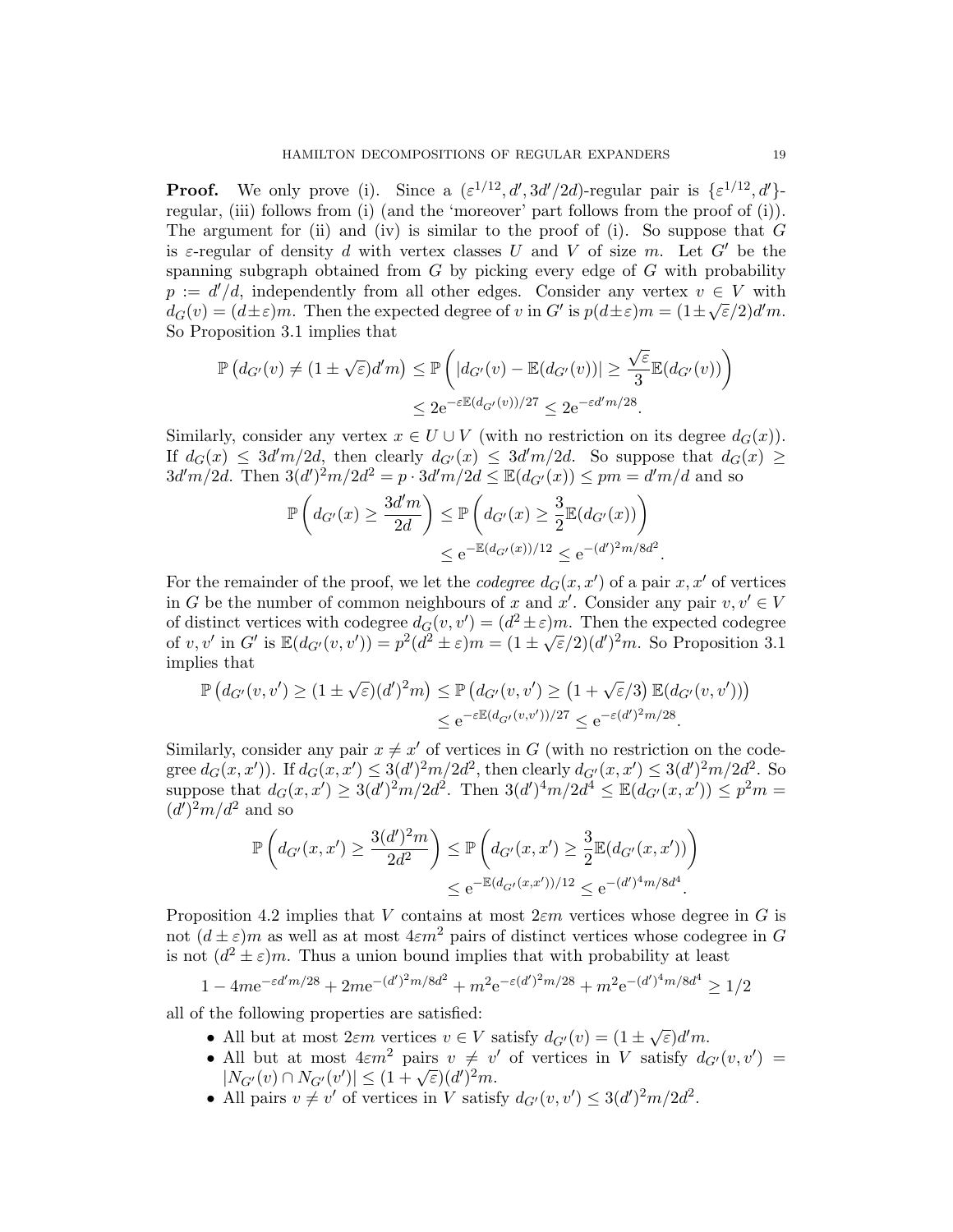### 20 DANIELA KÜHN AND DERYK OSTHUS

# •  $\Delta(G') \leq 3d'm/2d$ .

Thus we can choose  $G'$  to satisfy (Reg2) and (Reg3). Moreover, Lemma 4.9 (applied Thus we can choose G to satisfy (Reg.) and (Reg.). Moreover, Lemma 4.9 (applied with  $\sqrt{\varepsilon}$ , d', 3/2d<sup>2</sup> playing the roles of  $\varepsilon$ , d, C) together with the first two properties implies that G' also satisfies (Reg1) with  $\varepsilon$  replaced by  $\varepsilon^{1/12}$ . — Процессиональные просто производительные и производственными и производства и производства и производства <br>В производство производство производство производство производство производство производство производство прои

Theorem 3.2 implies that the applications of Proposition 3.1 in the proof of Lemma 4.10 can be derandomized to find the spanning subgraphs guaranteed by the lemma in polynomial time. Note that instead of using Lemma 4.9 to check (Reg1) in our proof of Lemma 4.10, one could have checked (Reg1) directly. But this would have involved a union bound over exponentially many sets. So we would not have been able to apply Theorem 3.2.

Let G be a  $(\varepsilon, d, d^*, d/\mu)$ -superregular bipartite graph with vertex classes  $U =$  $\{u_1, \ldots, u_m\}$  and  $V = \{v_1, \ldots, v_m\}$ . The following lemma implies that the digraph obtained from G by orienting all the edges from U to V and identifying  $u_i$  and  $v_i$  for all  $i = 1, ..., m$  is a robust  $(\nu, \tau)$ -outexpander of minimum semidegree at least  $d^*m$ . Together with Theorem 6.2 below this will imply that this 'contracted' digraph has a Hamilton cycle, which will in turn be used in the proof of Lemma 6.5.

**Lemma 4.11.** Let  $0 < 1/m \ll \nu \ll \tau \ll d \leq \varepsilon \ll \mu, \zeta \leq 1/2$  and let G be a  $(\varepsilon, d, \zeta d, d/\mu)$ -superregular bipartite graph with vertex classes U and V of size m. Let  $A \subseteq U$  be such that  $\tau m \leq |A| \leq (1 - \tau)m$ . Let  $B \subseteq V$  be the set of all those vertices in V which have at least vm neighbours in A. Then  $|B| \ge |A| + \nu m$ .

Proof. Let us first prove the following claim.

**Claim.** Let  $U' \subseteq U$  be such that  $|U'| \ge \tau m/2$  and let  $RN(U')$  be the set of all those vertices in V which have at least vm neighbours in U'. Then  $|RN(U')|\geq$  $\lim_{\delta \to 0} \{10 \varepsilon m, |U'|/\sqrt{\varepsilon}\}$ . Similarly, let  $V' \subseteq V$  be such that  $|V'| \ge \tau m/2$  and let  $RN(V')$ be the set of all those vertices in U which have at least  $\nu$ m neighbours in V'. Then  $|RN(V')| \geq \min\{10\varepsilon m, |V'|/\sqrt{\varepsilon}\}.$ 

We only prove the first part of the claim. The argument for the second part is identical. Suppose that  $|RN(U')| \leq 10\varepsilon m$ . Given  $V', V'' \subseteq V$ , let  $f(V', V'')$  denote the number of paths of length two which have their midpoint in  $U'$ , one endpoint in V' and the other endpoint in V''. Since  $\delta(G) \geq \zeta dm$  by (Reg4) we have that

$$
f(V,V) \geq |U'| \binom{\zeta dm}{2} \geq |U'| \frac{\zeta^2 d^2 m^2}{3}.
$$

On the other hand,  $f(V \setminus RN(U'), V) \leq \nu |V \setminus RN(U')| m^2$  since every vertex in  $V \setminus RN(U')$  has at most  $\nu m$  neighbours in U'. Thus

$$
f(V,V) = f(RN(U'), RN(U')) + f(V \setminus RN(U'), V)
$$
  
\n
$$
\leq \sum_{v,v' \in RN(U'), v \neq v'} |N(v) \cap N(v')| + \nu |V \setminus RN(U')|m^2
$$
  
\n(Reg2)  
\n
$$
\leq |RN(U')|^2 \frac{d^2m}{\mu^2} + \nu m^3 \leq |RN(U')| \frac{10\varepsilon d^2m^2}{\mu^2} + \nu m^3.
$$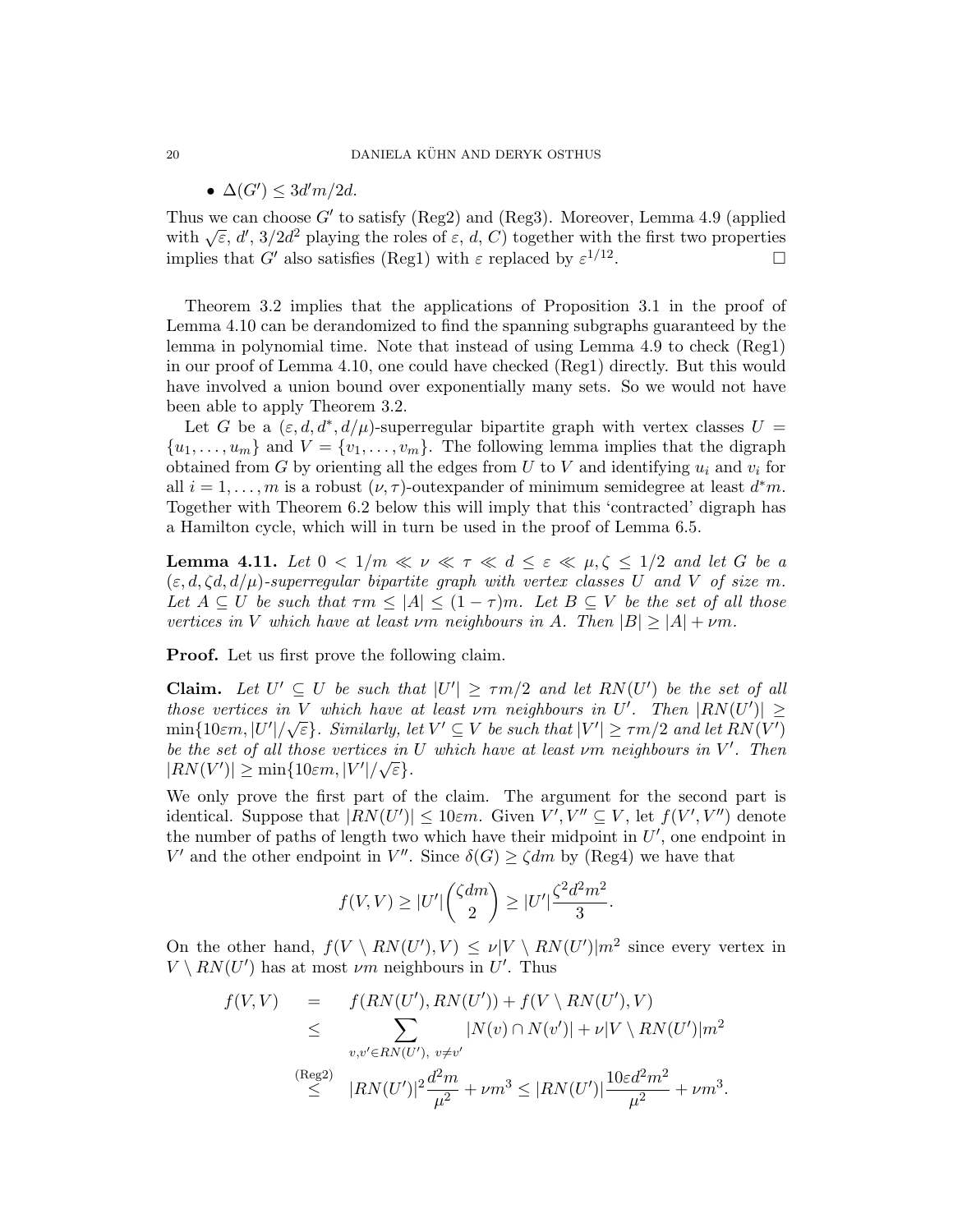(To obtain the final inequality we use that  $|RN(U')| \leq 10\varepsilon m$ .) Altogether this implies that

$$
|RN(U')| \ge \frac{\mu^2}{10\varepsilon d^2 m^2} \left( |U'| \frac{\zeta^2 d^2 m^2}{3} - \nu m^3 \right)
$$
  
 
$$
\ge \frac{\mu^2}{10\varepsilon d^2 m^2} \cdot |U'| \frac{\zeta^2 d^2 m^2}{4} = \frac{\mu^2 \zeta^2}{40\varepsilon} |U'| \ge \frac{|U'|}{\sqrt{\varepsilon}},
$$

which proves the claim.

In order to prove the lemma, we distinguish several cases according to the size of A. Suppose first that  $\tau m \leq |A| \leq \varepsilon m$ . Then the claim implies that  $B = RN(A)$  has size at least  $\min\{10\varepsilon m, |A|/\sqrt{\varepsilon}\} \geq |A| + \nu m$ , as required.

Suppose next that  $\varepsilon m \leq |A| \leq (1-2\varepsilon)m$ . Since

$$
e(A, V \setminus B) \le \nu m|V \setminus B| < (1 - \varepsilon)d|A||V \setminus B|,
$$

together with (Reg1) this implies that  $|V \setminus B| < \varepsilon m$ . Thus  $|B| \ge (1-\varepsilon)m \ge |A| + \nu m$ .

Finally, consider the case when  $(1 - 2\varepsilon)m \leq |A| \leq (1 - \tau)m$ . Suppose for a contradiction that  $|B| < |A| + \nu m$ . From the previous case it follows that  $|B| \ge$  $(1-2\varepsilon)m+\nu m$ . Let  $V' := V \setminus B$ . Then

(4.3) 
$$
\tau m/2 \le m - |A| - \nu m < m - |B| = |V'| \le 2\varepsilon m.
$$

Let  $A' := A \cap RN(V')$ . Since every vertex in A' has at least  $\nu m$  neighbours in V', but every vertex in V' has less than  $\nu m$  neighbours in  $A \supseteq A'$ , it follows that  $|A'| \nu m \leq e(A', V') \leq |V'| \nu m$ . Thus  $|A'| \leq |V'|$  and so

$$
|RN(V')| \le |U \setminus A| + |A'| \le m - |A| + |V'| \le 2|V'| + \nu m < 3|V'| \le 6\varepsilon m.
$$

(Here we used  $(4.3)$  in the final three inequalities.) On the other hand, the claim implies that  $|RN(V')| \ge \min\{10\varepsilon m, |V'|/\sqrt{\varepsilon}\}\)$ , a contradiction.

We will also use the above lemma to show that bipartite graphs satisfying  $(Reg1)$ – (Reg3) have large matchings.

**Lemma 4.12.** Suppose that  $0 < 1/m \ll d' \ll 1/k \ll \varepsilon \ll d \ll \zeta \leq 1/2$  and let G be a bipartite graph with vertex classes U and V of size m.

- (i) If G is  $(\varepsilon, d'/k, d'/dk)$ -regular, then it contains a matching of size at least  $(1 - \varepsilon)m$ .
- (ii) If G is  $(\varepsilon, d', \zeta d', d'/d)$ -superregular, then it has a perfect matching.

Since maximum matchings can be found in polynomial time, this is also the case for the matchings guaranteed by the lemma.

**Proof.** To prove (i), note that (Reg1) implies that  $|N(A)| \geq (1 - \varepsilon)m$  for every set  $A \subseteq U$  with  $|A| \geq \varepsilon m$ . Together with the defect version of Hall's theorem this implies that G has a matching of size at least  $(1 - \varepsilon)m$ .

To prove (ii), we use Hall's theorem. Lemma 4.11 implies that Hall's condition holds for all sets  $A \subseteq U$  with  $\tau m \leq |A| \leq (1 - \tau)m$  (where we apply the lemma with d', d playing the roles of d,  $\mu$  and with some  $\nu$ ,  $\tau$  satisfying  $1/m \ll \nu \ll \tau \ll d'$ ). (Reg4) implies that G has minimum degree at least  $\zeta d'm \geq \tau m$ , so Hall's condition also holds for sets  $A \subseteq U$  with  $|A| \leq \tau m$  or  $|A| \geq (1 - \tau)m$ .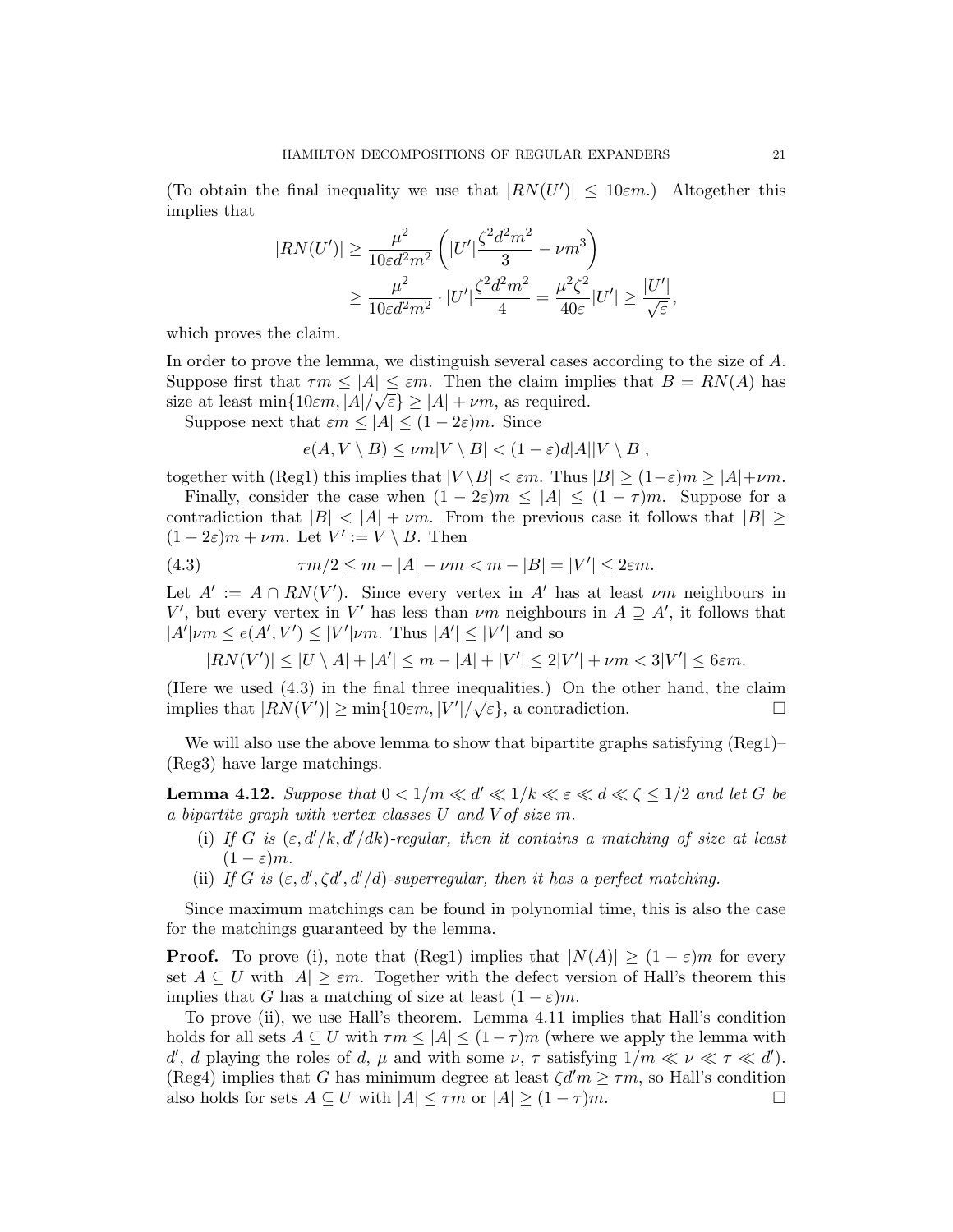4.4. The Blow-up Lemma. We will use the blow-up lemma of Komlós, Sárközy and Szemerédi  $[27]$  (see  $[28]$  for their proof of an algorithmic version). Roughly speaking, it states that superregular pairs behave like complete bipartite graphs with respect to embedding subgraphs of bounded degree.

**Lemma 4.13** (Blow-up Lemma). Suppose that  $0 < 1/m \ll \varepsilon \ll 1/k, d, 1/\Delta \leq 1$ . Let R be a graph with vertex set  $\{1,\ldots,k\}$ . Let  $V_1,\ldots,V_k$  be pairwise disjoint sets of vertices, each of size m. Let  $R(m)$  be the graph on  $V_1 \cup \cdots \cup V_k$  which is obtained from R by replacing each edge is of R with a complete bipartite graph  $K_{m,m}$  between  $V_i$  and  $V_j$ . Let G be a graph on  $V_1 \cup \cdots \cup V_k$  which is obtained from R by replacing each edge ij of R with some  $(\varepsilon, d)$ -superregular pair  $G[V_i, V_j]$ . If a graph H with maximum degree  $\Delta(H) \leq \Delta$  is embeddable into  $R(m)$  then it is already embeddable into G.

The following proposition is a very special case of the blow-up lemma. It is also easy to prove it in the same way as Lemma 4.12(ii).

**Proposition 4.14.** Suppose that  $0 < 1/m \ll \varepsilon \ll d \leq 1$ . Suppose that G is a  $(\varepsilon, d)$ -superregular bipartite graph with vertex classes of size m. Then G contains a perfect matching.

The following consequence of the blow-up lemma states that we can link up arbitrary sets of vertices which are joined by a 'blown-up' path.

**Corollary 4.15.** Suppose that  $0 < 1/m \ll \varepsilon \ll d \leq 1$  and that  $q \geq 4$ . Let  $V_1, \ldots, V_q$ be pairwise disjoint sets of vertices, each of size m. Let G be a graph on  $V_1 \cup \cdots \cup V_q$ such that  $G[V_i, V_{i+1}]$  is  $(\varepsilon, d)$ -superregular for each  $i = 1, \ldots, q - 1$ . Let  $a_1, \ldots, a_m$ be an arbitrary enumeration of the vertices in  $V_1$  and let  $b_1, \ldots, b_m$  be an arbitrary enumeration of the vertices in  $V_q$ . Then G contains a set of m vertex-disjoint paths connecting  $a_i$  to  $b_i$  for every i.

**Proof.** First suppose that  $q = 4$ . Consider the graph G' which is obtained from  $\bigcup_{i=1}^{q-1} G[V_i, V_{i+1}]$  by identifying the vertices  $a_i$  and  $b_i$ . Thus G' can be viewed as the blow-up of a triangle. The blow-up lemma implies that  $G'$  contains a set of disjoint triangles covering all vertices of  $G'$  (and where each triangle has a vertex in each  $V_i$ ). This corresponds to the desired set of paths connecting the  $a_i$  and  $b_i$  for all  $i=1,\ldots,m$ .

If  $q > 4$ , we simply apply Proposition 4.14  $q - 4$  times to get m vertex-disjoint paths joining all vertices in  $V_4$  to  $V_q$ . Then we proceed as in the case when  $q = 4$ .

 $\Box$ 

## 5. Robust Outexpanders

The next result (Lemma 14 from  $[37]$ ) implies that the property of a digraph G being a robust outexpander is 'inherited' by the reduced digraph of G. For this, we need that G is a robust outexpander, rather than just an outexpander.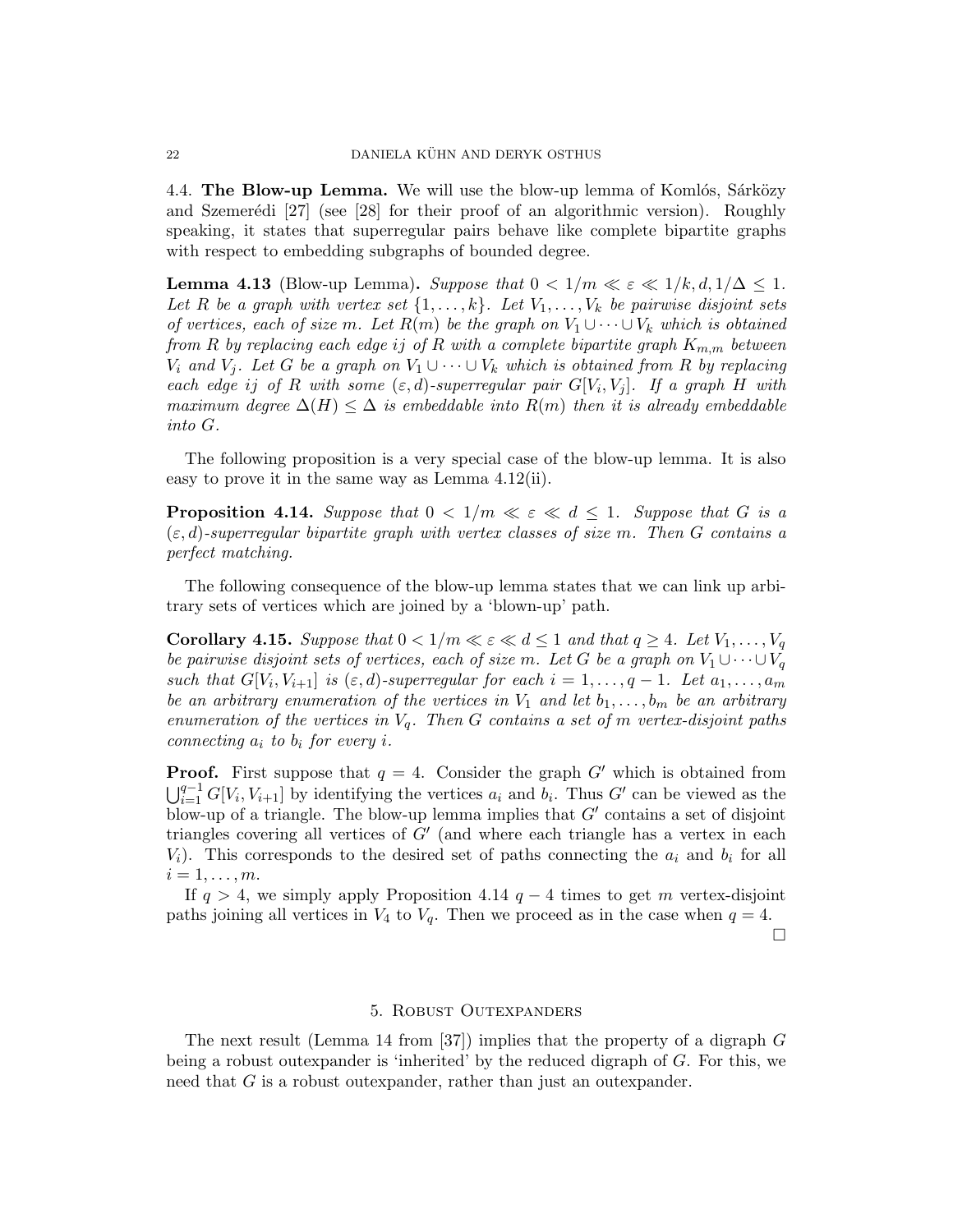**Lemma 5.1.** Suppose that  $0 < 1/n \ll \varepsilon \ll d \ll \alpha, \nu, \tau < 1$  and  $M'/n \ll 1$ . Let G be a digraph on n vertices with  $\delta^{0}(G) \geq \alpha n$  and such that G is a robust  $(\nu, \tau)$ . outexpander. Let R be the reduced digraph of G with parameters  $\varepsilon$ , d and M'. Then  $\delta^0(R) \ge \alpha |R|/2$  and R is a robust  $(\nu/2, 2\tau)$ -outexpander.

The following result shows that in a robust outexpander, we can guarantee a spanning subdigraph with a given degree sequence (as long as the required degrees are not too large and do not deviate too much from each other). We will state a more general version of this lemma for multidigraphs, which will be used in [42]. In the current paper, we will only use Lemma 5.2 in the case when  $Q = G$ . If x is a vertex of a multidigraph  $Q$ , we write  $d^+$  $_{Q}^{+}(x)$  for the number of edges in  $Q$  whose initial vertex is x and  $d_{\mathcal{O}}^ \overline{Q}(x)$  for the number of edges in Q whose final vertex is x.

**Lemma 5.2.** Let  $q \in \mathbb{N}$ . Suppose that  $0 < 1/n \ll \varepsilon \ll \nu \leq \tau \ll \alpha < 1$  and that  $1/n \ll \xi \le q\nu^2/3$ . Let G be a digraph on n vertices with  $\delta^0(G) \ge \alpha n$  which is a robust  $(\nu, \tau)$ -outexpander. Suppose that Q is a multidigraph on  $V(G)$  such that whenever  $xy \in E(G)$  then Q contains at least q edges from x to y. For every vertex x of G, let  $n_x^+, n_x^- \in \mathbb{N}$  be such that  $(1 - \varepsilon)\xi n \leq n_x^+, n_x^- \leq (1 + \varepsilon)\xi n$  and such that  $\sum_{x \in V(G)} n_x^+ = \sum_{x \in V(G)} n_x^-$ . Then Q contains a spanning submultidigraph Q' such that  $d^+_{Q'}(x) = n^+_x$  and  $d^-_{Q'}(x) = n^-_x$  for every  $x \in V(G) = V(Q)$ .

Proof. Our aim is to apply the Max-Flow-Min-Cut theorem. So let H be the (unoriented) bipartite multigraph whose vertex classes A and B are both copies of  $V(G)$  and in which  $a \in A$  is joined to  $b \in B$  once for every (directed) edge ab of Q. Give every edge of  $H$  capacity 1. Add a source  $s^*$  which is joined to every vertex  $a \in A$  with an edge of capacity  $n_a^+$ . Add a sink  $t^*$  which is joined to every vertex  $b \in B$  with an edge of capacity  $n_h^ \bar{b}$ . Let  $r := \sum_{x \in V(G)} n_x^+ / n = \sum_{x \in V(G)} n_x^- / n$ . Note that an integer-valued  $rn$ -flow corresponds to the desired spanning submultigraph  $Q'$  of Q. Thus by the Max-Flow-Min-Cut theorem it suffices to show that every cut has capacity at least rn.

So consider a minimal cut C. Let S be the set of all those vertices  $a \in A$  for which  $s^*a \notin \mathcal{C}$ . Similarly, let T be the set of all those vertices  $b \in B$  for which  $bt^* \notin \mathcal{C}$ . Let  $S' := A \setminus S$  and  $T' := B \setminus T$ . Thus the capacity of C is

$$
c:=\sum_{s\in S'}n^+_s+e_B(S,T)+\sum_{t\in T'}n^-_t.
$$

Suppose first that  $|T'| \geq |S| + \nu n/2$ . But then

$$
c \ge \sum_{s \in S'} n_s^+ + \sum_{t \in T'} n_t^- \ge (1 - \varepsilon) \xi n(|S'| + |T'|) \ge (1 - \varepsilon) \xi n(n + \nu n/2) \ge (1 + \varepsilon) \xi n^2 \ge rn,
$$

as required.

So suppose next that  $|T'| \leq |S| + \nu n/2$  and  $\tau n < |S| < (1 - \tau)n$ . Then at least  $\nu$ n/2 vertices from T lie in  $RN_{\nu,G}^+(S)$  and each such vertex receives at least  $\nu$ n edges from  $S$  (in the digraph  $G$ ). Thus

$$
c \ge e_B(S, T) \ge q \cdot e_G(S, T) \ge q \nu^2 n^2 / 2 \ge (1 + \varepsilon) \xi n^2 \ge rn,
$$

as required.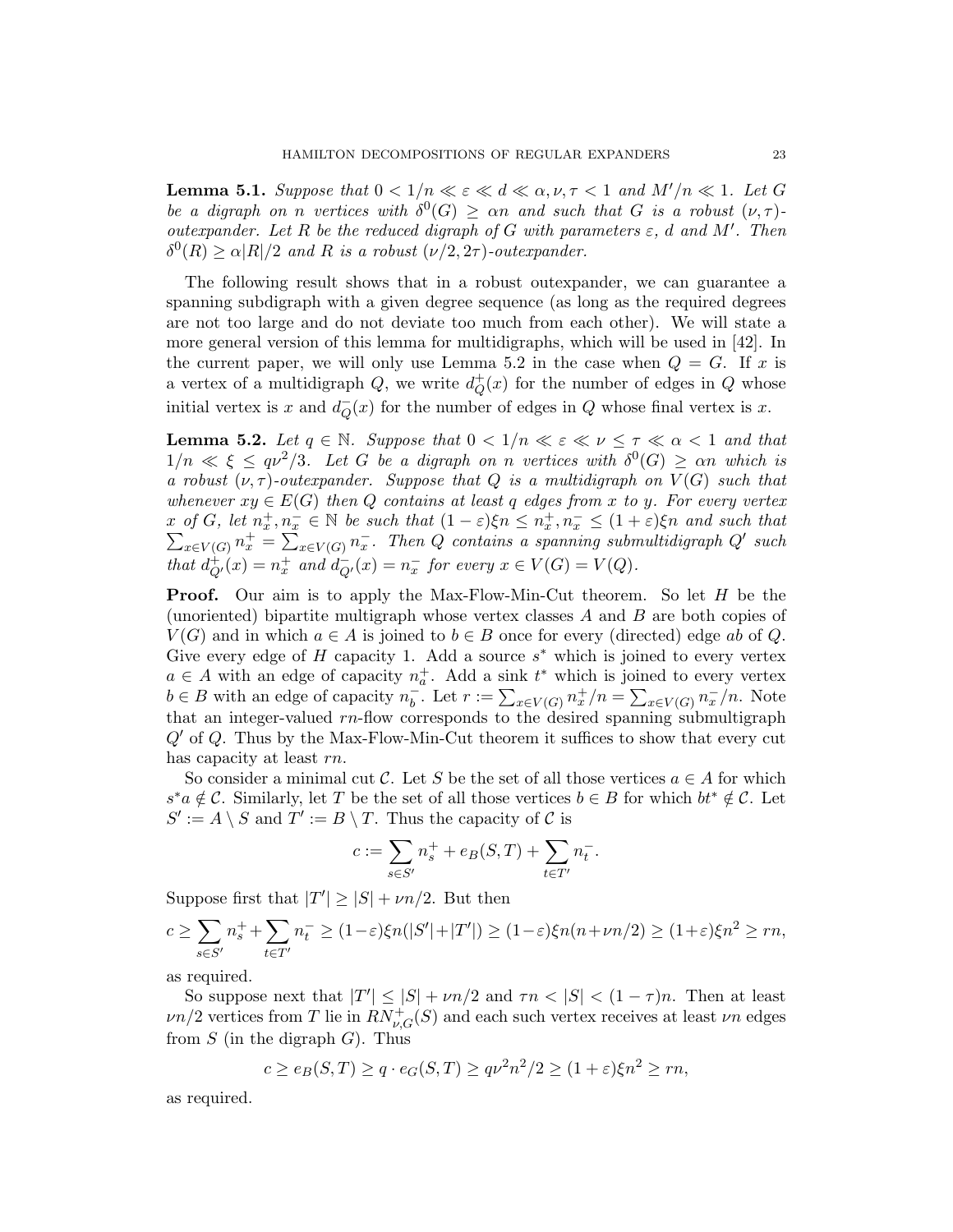Now suppose that  $|T'| \leq |S| + \nu n/2$  and  $|S| \leq \tau n$ . Then in G every vertex in S sends at least  $\alpha n/2$  edges to T as  $\delta^0(G) \geq \alpha n$ . Thus in Q every vertex in S sends at least  $q\alpha n/2$  edges to T and so

$$
c \ge \sum_{s \in S'} n_s^+ + |S| \cdot q\alpha n/2 \ge \sum_{s \in S'} n_s^+ + |S|(1+\varepsilon)\xi n \ge rn,
$$

as required.

Finally, suppose that  $|S| \ge (1 - \tau)n$ . Then in G every vertex in T receives at least  $\alpha n/2$  edges from S. Thus in Q every vertex in T receives at least  $q\alpha n/2$  edges from S and so

$$
c \ge \sum_{t \in T'} n_t^- + |T| \cdot q\alpha n/2 \ge \sum_{t \in T'} n_t^- + |T|(1+\varepsilon)\xi n \ge rn,
$$

as required.  $\square$ 

Recall from Section 3 that the r-fold blow-up of a digraph  $G$  is obtained from  $G$  by replacing every vertex x of G by r vertices and replacing every edge  $xy$  of G by the complete bipartite graph  $K_{r,r}$  between the two sets of r vertices corresponding to x and y such that all the edges of  $K_{r,r}$  are oriented towards the r vertices corresponding to  $y$ .

**Lemma 5.3.** Let  $r > 3$  and let G be a robust  $(\nu, \tau)$ -outexpander with  $0 < 3\nu < \tau < 1$ . Let G' be the r-fold blow-up of G. Then G' is a robust  $(\nu^3, 2\tau)$ -outexpander.

**Proof.** Let  $n := |G|$ . So  $|G'| = rn$ . Call two vertices in G' friends if they correspond to the same vertex of G. (In particular, every vertex is a friend of itself.) Consider any  $S' \subseteq V(G')$  with  $2\tau rn \leq |S'| \leq (1-2\tau)rn$ . Call a vertex  $x \in S'$  bad if S' contains at most  $\nu^2 r$  friends of x. So if  $\nu^2 r < 1$  then no vertex in S' is bad. Let b denote the number of bad vertices in S'. Then S' contains a set  $S^*$  of at least  $b/\nu^2 r$ bad vertices corresponding to different vertices of  $G$ . (So no two vertices in  $S^*$  are friends.) But every  $x \in S^*$  has at least  $r - 1 - \nu^2 r \ge r/2$  friends outside S'. Thus

$$
\frac{b}{\nu^2 r} \cdot \frac{r}{2} \le |S^*| \cdot \frac{r}{2} \le |G'| = rn
$$

and so  $b \leq 2\nu^2 r n$ . Let  $S'' \subseteq S'$  be the set of all those vertices in S' which are not bad and let S be the set of all those vertices  $x$  in  $G$  for which  $S''$  contains a copy of x. Thus

(5.1) 
$$
|S| \ge |S''|/r = (|S'| - b)/r \ge |S'|/2r \ge \tau n.
$$

Since G is a robust  $(\nu, \tau)$ -outexpander, it follows that:

- (i) Either  $|RN_{\nu,G}^{+}(S)| \geq |S| + \nu n;$
- (ii) or  $|S| \ge (1 \tau)n$ , in which case (considering a subset of S of size  $(1 \tau)n$ ) we have  $|RN_{\nu,G}^{+}(S)| \ge (1 - \tau + \nu)n$ .

Note that if a vertex x of G belongs to  $RN_{\nu,G}^+(S)$ , then any copy x' of x in G' has at least  $\nu^2 r \cdot \nu n = \nu^3 |G'|$  inneighbours in  $S''$  (since no vertex in  $S''$  is bad) and so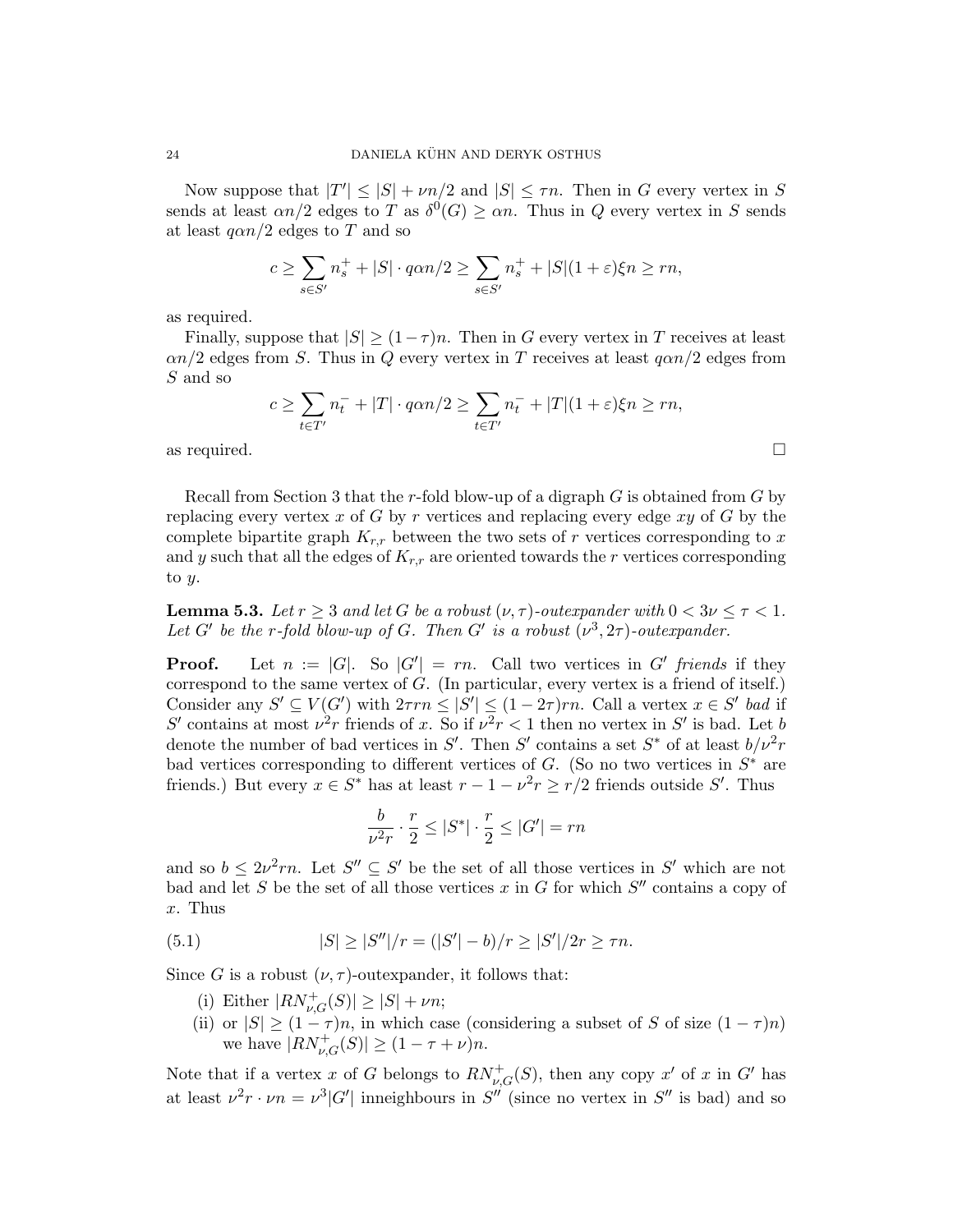$x' \in RN_{\nu^3, G'}^+(S')$ . It follows that  $|RN_{\nu^3, G'}^+(S')| \ge r |RN_{\nu, G}^+(S)|$ . Thus, in case (i) we have

$$
|RN_{\nu^3,G'}^+(S')| \ge r |RN_{\nu,G}^+(S)| \ge r|S| + r\nu n \stackrel{(5.1)}{\ge} |S'| - b + r\nu n \ge |S'| + \nu^3 r n,
$$

while in case (ii) we have

$$
|RN_{\nu^3,G'}^+(S')| \ge r|RN_{\nu,G}^+(S)| \ge (1-\tau)rn + \nu rn \ge (1-\tau)rn \ge |S'| + \nu^3 rn,
$$
  
as required.

## 6. Tools for finding Hamilton cycles

The following well known observation states that every regular multidigraph G has a 1-factorization, i.e. the edges of  $G$  can be decomposed into edge-disjoint 1factors. (In a multidigraph G we allow multiple edges between any two vertices. G is  $r$ -regular if every vertex sends out  $r$  edges and receives  $r$  edges.)

## Proposition 6.1. Let G be a regular multidigraph. Then G has a 1-factorization.

**Proof.** Consider an auxiliary bipartite multigraph  $G'$  whose vertex classes A and B are copies of the vertex set  $V(G)$  of G and in which the number of (undirected) edges between  $a \in A$  and  $b \in B$  equals the number of (directed) edges from a to b in  $G$ . Then  $G'$  is regular and so Hall's theorem (which holds for bipartite multigraphs as well) implies that  $G'$  has a decomposition into edge-disjoint perfect matchings. But every perfect matching in  $G'$  corresponds to a 1-factor of  $G$ .

As mentioned earlier, there are several well known polynomial time algorithms for finding maximum matchings – these can be applied repeatedly to find the above factorization.

The following result (Theorem 16 from [37]) guarantees a Hamilton cycle in a robust outexpander  $G$ , as long as the minimum semidegree of  $G$  is not too small. As shown in [12], this Hamilton cycle can be found in polynomial time.

**Theorem 6.2.** Suppose that  $0 < 1/n \ll \nu \leq \tau \ll \alpha < 1$ . Let G be a digraph on n vertices with  $\delta^0(G) \geq \alpha n$  which is a robust  $(\nu, \tau)$ -outexpander. Then G contains a Hamilton cycle.

The kth power of a cycle C is obtained from C by adding an edge between every pair of vertices whose distance on  $C$  is at most k. We will also use the following result of Kómlos, Sárközy and Szemerédi [29] (where they proved the so-called Pósa-Seymour conjecture for sufficiently large graphs). We do not use the full strength of the result: any bound of the form  $(1 - \varepsilon)n$  instead of  $10n/11$  would be sufficient for our proof. Moreover, we will only apply the result to a graph of bounded size (in the proof of Lemma 8.7), so an algorithmic version is not necessary.

**Theorem 6.3.** There exists an  $n_0 \in \mathbb{N}$  such that every graph G on  $n \geq n_0$  vertices with minimum degree at least  $10n/11$  contains the 10th power of a Hamilton cycle.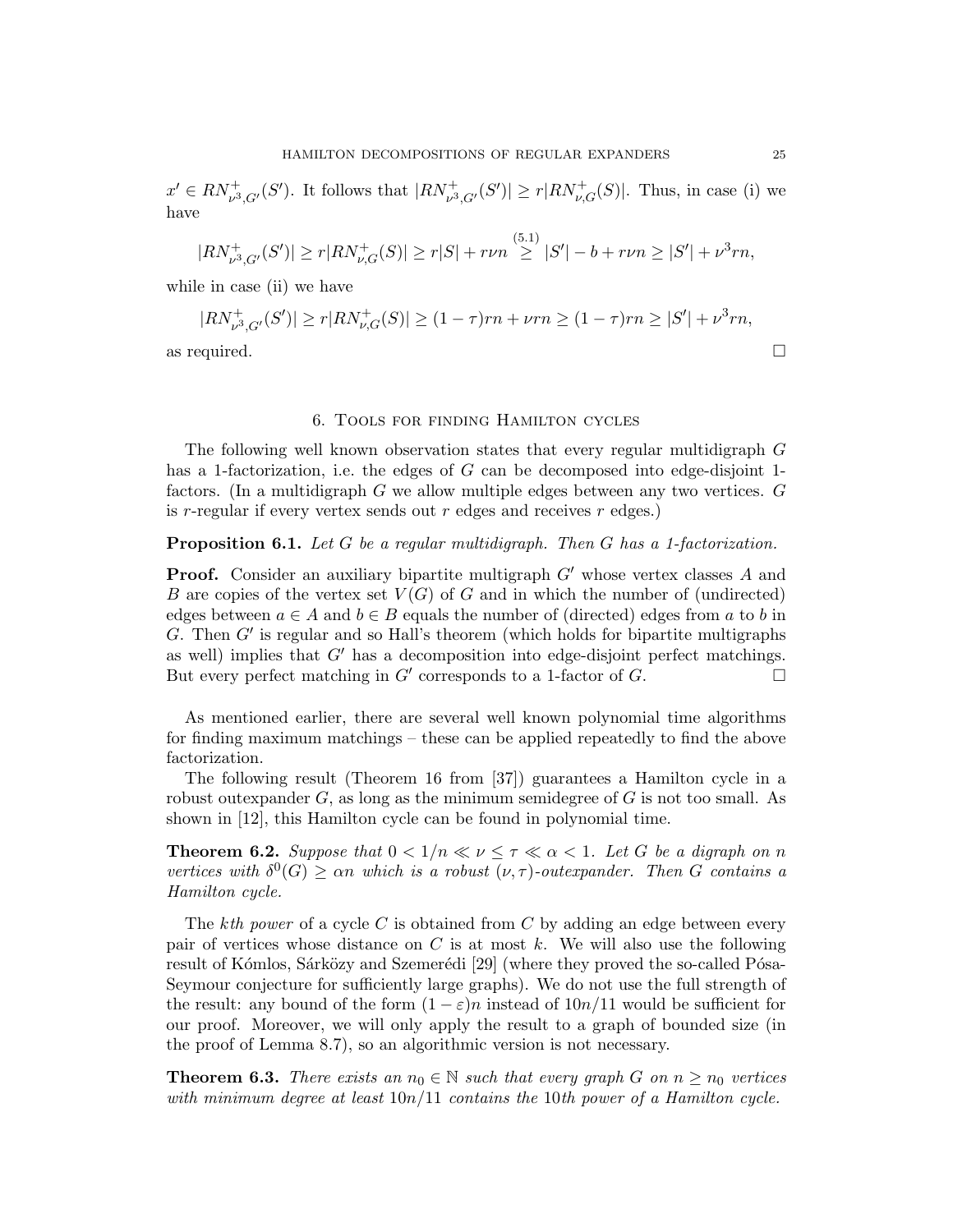The next two lemmas will be used to turn a 1-regular digraph  $F$  into a cycle on the same vertex set. More precisely, suppose that  $G$  is a blow-up of a cycle  $C = V_1 \dots V_k$  so that for any successive clusters  $V_i$ ,  $V_{i+1}$  the subdigraph  $G[V_i, V_{i+1}]$ of G is superregular. Suppose also that F is a 1-regular digraph on  $V_1 \cup \cdots \cup V_k$ which 'winds around' C, i.e. each edge goes from  $V_i$  to  $V_{i+1}$  for some i. Then we can replace the edges of F from e.g.  $V_1$  to  $V_2$  with edges from G between these clusters to turn F into a Hamilton cycle. (Actually, the lemma is more general and does not require all edges of  $F$  to wind around  $C$ .)

To prove the lemmas, we will use an idea from [11].

**Lemma 6.4.** Suppose that  $0 < 1/m \ll d' \ll \varepsilon \ll d \ll \zeta, 1/t \leq 1/2$ . Let  $V_1, \ldots, V_k$ be pairwise disjoint clusters, each of size m and let  $C = V_1 \dots V_k$  be a directed cycle on these clusters. Let G be a digraph on  $V_1 \cup \cdots \cup V_k$  and let  $J \subseteq E(C)$ . For each edge  $V_iV_{i+1} \in J$ , let  $V_i^1 \subseteq V_i$  and  $V_{i+1}^2 \subseteq V_{i+1}$  be such that  $|V_i^1| = |V_{i+1}^2| \ge m/100$  and such that  $G[V_i^1, V_{i+1}^2]$  is  $(\varepsilon, d', \zeta d', td'/d)$ -superregular. Suppose that F is a 1-regular digraph with  $V_1 \cup \cdots \cup V_k \subseteq V(F)$  such that the following properties hold:

- (i) For each edge  $V_iV_{i+1} \in J$  the digraph  $F[V_i^1, V_{i+1}^2]$  is a perfect matching.
- (ii) For each cycle D in F there is some edge  $V_iV_{i+1} \in J$  such that D contains a vertex in  $V_i^1$ .
- (iii) Whenever  $V_iV_{i+1}, V_jV_{j+1} \in J$  are such that J avoids all edges in the segment  $V_{i+1}CV_j$  of C from  $V_{i+1}$  to  $V_j$ , then F contains a path  $P_{ij}$  joining some vertex  $u_{i+1} \in V_{i+1}^2$  to some vertex  $u'_j \in V_j^1$  such that  $P_{ij}$  winds around C.

Then we can obtain a cycle on  $V(F)$  from F by replacing  $F[V_i^1, V_{i+1}^2]$  with a suitable perfect matching in  $G[V_i^1, V_{i+1}^2]$  for each edge  $V_iV_{i+1} \in J$ . Moreover, if  $J = E(C)$ then (iii) can be replaced by

(iii')  $V_i^1 \cap V_i^2 \neq \emptyset$  for all  $i = 1, ..., k$ .

**Proof.** For any edge  $V_iV_{i+1} \in J$ , let Old<sub>i</sub> be the perfect matching  $F[V_i^1, V_{i+1}^2]$ . We will first prove the following:

For any edge  $V_iV_{i+1} \in J$ , we can find a perfect matching New<sub>i</sub> in  $G[V_i^1, V_{i+1}^2] =$ :  $G_i$  so that if we replace Old<sub>i</sub> in F with New<sub>i</sub>, then all vertices of  $G_i$  will lie on a common cycle in the new 1-factor  $F'$  thus obtained from  $F$ . Moreover any pair of vertices of  $F$  that were formerly on a common cycle in  $F$  are still on a common cycle in  $F'$ . (†)

To prove (†), we proceed as follows. Pick  $\nu$  and  $\tau$  such that  $1/m \ll \nu \ll \tau \ll d'$ . For every  $u \in V^2_{i+1}$ , we move along the cycle  $C_u$  of F containing u (starting at u) and let  $f(u)$  be the first vertex on  $C_u$  in  $V_i^1$  (note that  $f(u)$  exists by (i)). Define an auxiliary digraph A on  $V_{i+1}^2$  such that  $N_A^+$  $A^+(u) := N_{G_3}^+$  $G_i^+(f(u))$ . So A is obtained by identifying each pair  $(u, f(u))$  into one vertex with an edge from  $(u, f(u))$  to  $(v, f(v))$  if  $G_i$  has an edge from  $f(u)$  to v. So Lemma 4.11 applied with  $d', d/t$ playing the roles of d,  $\mu$  implies that A is a robust  $(\nu, \tau)$ -outexpander. Moreover,  $\delta^{0}(A) = \delta^{0}(G_i) \ge \zeta d' |V_{i+1}^{2}| = \zeta d' |A|$  by (Reg4). Thus Theorem 6.2 implies that A has a Hamilton cycle, which clearly corresponds to a perfect matching  $New<sub>i</sub>$  in  $G<sub>i</sub>$ with the desired property.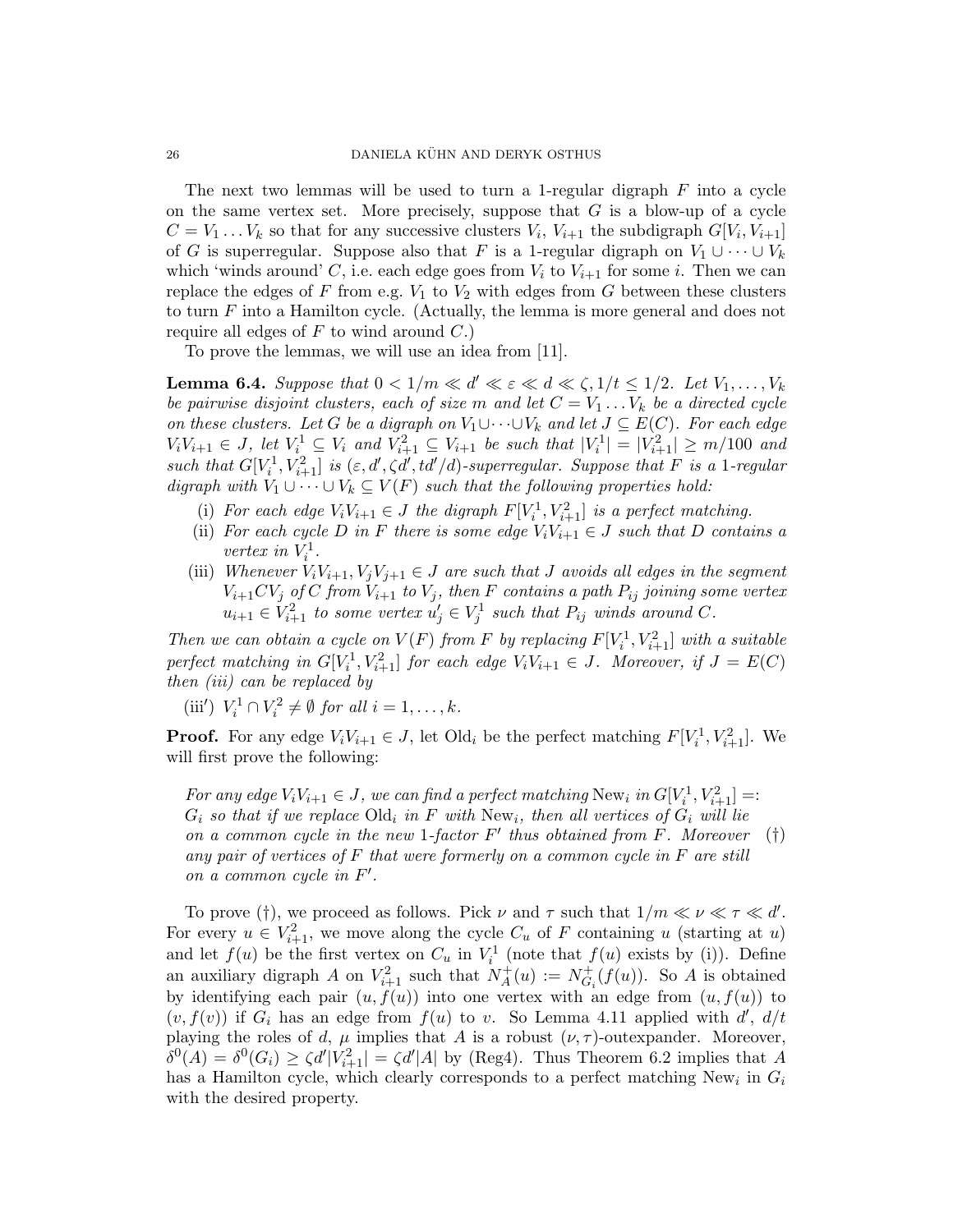Now we apply (†) to every edge  $V_iV_{i+1} \in J$  sequentially. We claim that after repeating this for every such edge, the resulting 1-regular digraph  $F''$  is a cycle. To see this, note that (ii) and the last part of  $(\dagger)$  together imply that every cycle of  $F''$ contains a vertex in  $V_i^1$  for some edge  $V_iV_{i+1} \in J$ . Moreover, by the first part of (†), all the vertices in  $V_i^1 \cup V_{i+1}^2$  lie on a common cycle of  $F''$ ,  $C_i$  say. So all the  $C_i$ together form  $F''$ . Consider any two edges  $V_iV_{i+1}, V_jV_{j+1} \in J$  such that J avoids all edges in  $V_{i+1}CV_j$  and let  $P_{ij} = u_{i+1} \ldots u'_j$  be the path guaranteed by (iii). Since  $P_{ij}$ winds around C, it follows that  $P_{ij} \subseteq F^{\mu}$ . Thus  $u_{i+1}$  and  $u'_{j}$  lie on a common cycle in  $F''$ . But  $u_{i+1} \in C_i$  and  $u'_j \in C_j$ . Thus  $C_i = C_j$  and so all the  $C_i$  are identical. Thus  $F''$  is a cycle.

It remains to check that if  $J = E(C)$  then (iii) can be replaced by (iii'). But this is clear since in this case we have  $i + 1 = j$  in (iii) and so we can take  $P_{ij}$  to be any vertex in  $V_j^2 \cap V_j^1$ .

We will also use the following slightly different version of Lemma 6.4, which involves the usual notion of  $\varepsilon$ -regularity. In this paper, we will only use Lemmas 6.4 and 6.5 in the special case when  $J = E(C)$ . (So in Lemma 6.5 condition (iii) can be omitted.) The more general version of Lemma 6.5 will be used in [42].

**Lemma 6.5.** Let  $0 < 1/m \ll \varepsilon \ll d < 1$ . Let  $V_1, \ldots, V_k$  be pairwise disjoint clusters, each of size m and let  $C = V_1 \dots V_k$  be a directed cycle on these clusters. Let  $J \subseteq E(C)$ . Let G be a digraph on  $V_1 \cup \cdots \cup V_k$  such that  $G[V_i, V_{i+1}]$  is  $(\varepsilon, d)$ superregular for every  $V_iV_{i+1} \in J$ . For each edge  $V_iV_{i+1} \in J$  let  $V_i^1 \subseteq V_i$  and  $V_{i+1}^2 \subseteq V_{i+1}$  be sets of size at least  $(1-d/2)m$  such that  $|V_i^1| = |V_{i+1}^2|$ . Suppose that F is a 1-regular digraph with  $V_1 \cup \cdots \cup V_k \subseteq V(F)$  such that the following properties hold:

- (i) For each edge  $V_iV_{i+1} \in J$  the digraph  $F[V_i^1, V_{i+1}^2]$  is a perfect matching.
- (ii) For each cycle D in F there is some edge  $V_iV_{i+1} \in J$  such that D contains a vertex in  $V_i^1$ .
- (iii) Whenever  $V_iV_{i+1}, V_jV_{j+1} \in J$  are such that J avoids all edges in the segment  $V_{i+1}CV_j$  of C from  $V_{i+1}$  to  $V_j$ , then F contains a path  $P_{ij}$  joining some vertex  $u_{i+1} \in V_{i+1}^2$  to some vertex  $u'_j \in V_j^1$  such that  $P_{ij}$  winds around C.

Then we can obtain a cycle on  $V(F)$  from F by replacing  $F[V_i^1, V_{i+1}^2]$  with a suitable perfect matching in  $G[V_i^1, V_{i+1}^2]$  for each edge  $V_iV_{i+1} \in J$ . Moreover, if  $J = E(C)$ then (iii) can be omitted.

**Proof.** The proof is very similar to that of Lemma 6.4. As before, for any edge  $V_iV_{i+1} \in J$  let  $G_i := G[V_i^1, V_{i+1}^2]$ . Since  $|V_i^1|, |V_{i+1}^2| \ge (1 - d/2)m$ , the  $(\varepsilon, d)$ superregularity of  $G[V_i, V_{i+1}]$  implies that  $G_i$  is still  $(2\varepsilon, d/2)$ -superregular. Now we proceed as before to define A. Using the superregularity of  $G_i$ , it is easy to show that A is a robust  $(\varepsilon d, 3\varepsilon)$ -outexpander with  $\delta^0(A) \ge d|A|/3$ . (Indeed, for the outexpansion it suffices to observe that for all  $U \subseteq V_i^1$  with  $|U| \geq 3\varepsilon|A|$ , the number of vertices in  $V_{i+1}^2$  which receive at least  $(d/2 - 2\varepsilon)|U| \geq \varepsilon d|A|$  edges from U in  $G_i$ is at least  $(1 - 2\varepsilon)|A|$ .) So as before we can apply Theorem 6.2 to find a Hamilton cycle in  $A$ , which corresponds to a matching as required in  $(t)$ . The remainder of the argument is now identical.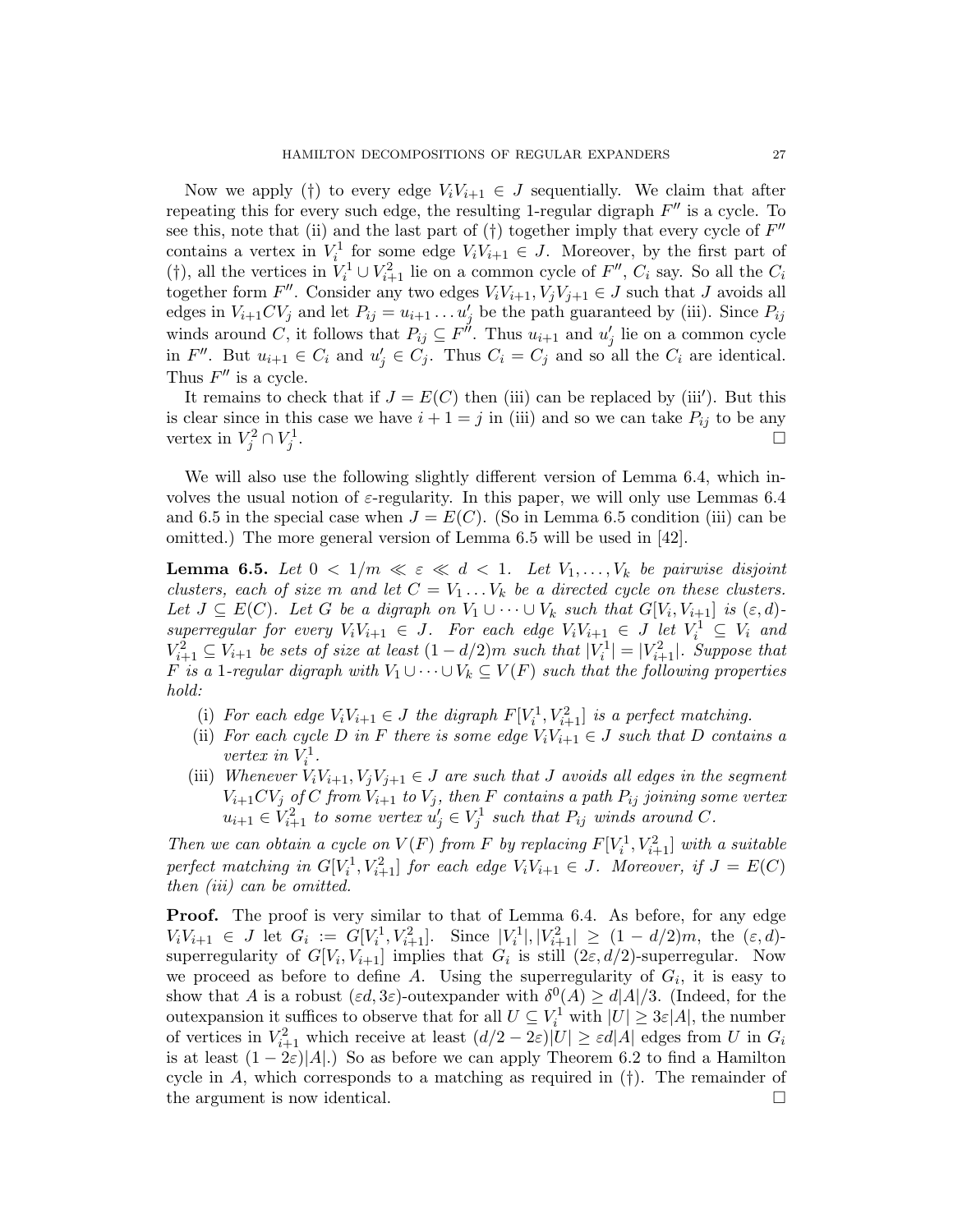#### 28 DANIELA KÜHN AND DERYK OSTHUS

## 7. Schemes, consistent systems, chord sequences, and exceptional **FACTORS**

7.1. Schemes and consistent systems. In order to simplify (and shorten) the statements of our lemmas throughout the paper, we will introduce the notions of a  $(k, m, \varepsilon, d)$ -scheme and of a consistent  $(\ell^*, k, m, \varepsilon, d, \nu, \tau, \alpha, \theta)$ -system.  $(G, \mathcal{P}, R, C)$  is called a  $(k, m, \varepsilon, d)$ -scheme if the following properties are satisfied:

- (Sch1) G and R are digraphs. P is a partition of  $V(G)$  into an exceptional set  $V_0$  of size at most  $\varepsilon|G|$  and into k clusters of size m. The vertex set of R consists of these clusters.
- (Sch2) For every edge UW of R the corresponding pair  $G[U, W]$  is  $(\varepsilon, \geq d)$ -regular.
- (Sch3) C is a Hamilton cycle in R and for every edge  $UW$  of C the corresponding pair  $G[U, W]$  is  $[\varepsilon, \geq d]$ -superregular.
- (Sch4)  $V_0$  forms an independent set in  $G$ .

So roughly speaking, a scheme consists of a digraph G with a regularity partition  $P$  where the corresponding reduced digraph  $R$  contains a Hamilton cycle  $C$ . A consistent system has several additional features: mainly, the digraph G needs to be a robust outexpander and the definition involves an additional partition  $\mathcal{P}_0$ which is coarser than P. More precisely,  $(G, \mathcal{P}_0, R_0, C_0, \mathcal{P}, R, C)$  is called a *consistent*  $(\ell^*, k, m, \varepsilon, d, \nu, \tau, \alpha, \theta)$ -system if the following properties are satisfied (for (CSys3), recall that an  $\ell^*$ -refinement was defined before Lemma 4.7):

- (CSys1) Each of the digraphs G,  $R_0$  and R is a robust  $(\nu, \tau)$ -outexpander. Moreover  $\delta^0(G) \geq \alpha n$ , where  $n := |G|$ ,  $\delta^0(R_0) \geq \alpha |R_0|$  and  $\delta^0(R) \geq \alpha |R|$ .
- (CSys2)  $\mathcal{P}_0$  is a partition of  $V(G)$  into an exceptional set  $V_0^0$  of size at most  $\varepsilon n$  and into  $k/\ell^*$  equal sized clusters. The vertex set of  $R_0$  consists of these clusters. So  $|R_0| = k/\ell^*$ . Similarly,  $P$  is a partition of  $V(G)$  into an exceptional set  $V_0$ of size at most  $\varepsilon n$  and into k clusters of size m. The vertex set of R consists of these clusters. So  $|R| = k$ .
- (CSys3)  $P$  is obtained from an  $\ell^*$ -refinement of  $P_0$  by removing some vertices from each cluster of this refinement and adding them to the exceptional set  $V_0^0$ . So  $V_0$  is the union of  $V_0^0$  with the set of these vertices.
- (CSys4) For every edge UW of R the corresponding pair  $G[U, W]$  is  $(\varepsilon, \geq d)$ -regular.
- (CSys5)  $C_0$  is a Hamilton cycle in  $R_0$ . Similarly, C is a Hamilton cycle in R and for every edge UW of C the corresponding pair  $G[U, W]$  is  $[\varepsilon, \geq d]$ -superregular.
- (CSys6) Suppose that W, W' are clusters in  $\mathcal{P}_0$  and V, V' are clusters in P with  $V \subseteq W$ and  $V' \subseteq W'$ . Then  $WW' \in E(R_0)$  if and only if  $VV' \in E(R)$ .
- (CSys7) C can be viewed as obtained from  $C_0$  by winding  $\ell^*$  times around  $C_0$ , i.e. for every edge  $WW'$  of  $C_0$  there are precisely  $\ell^*$  edges  $VV'$  of  $C$  such that  $V \subseteq W$ and  $V' \subseteq W'$ .
- (CSys8) Whenever W is a cluster in  $\mathcal{P}_0$  and  $x \in V(G)$  is a vertex with  $n^+ \geq \tau |W|$ outneighbours in W, then x has at least  $\theta n^+/l^*$  outneighbours in each cluster V in P with  $V \subseteq W$ . A similar condition holds for inneighbours of the vertices of G.
- (CSys9)  $V_0$  forms an independent set in  $G$ .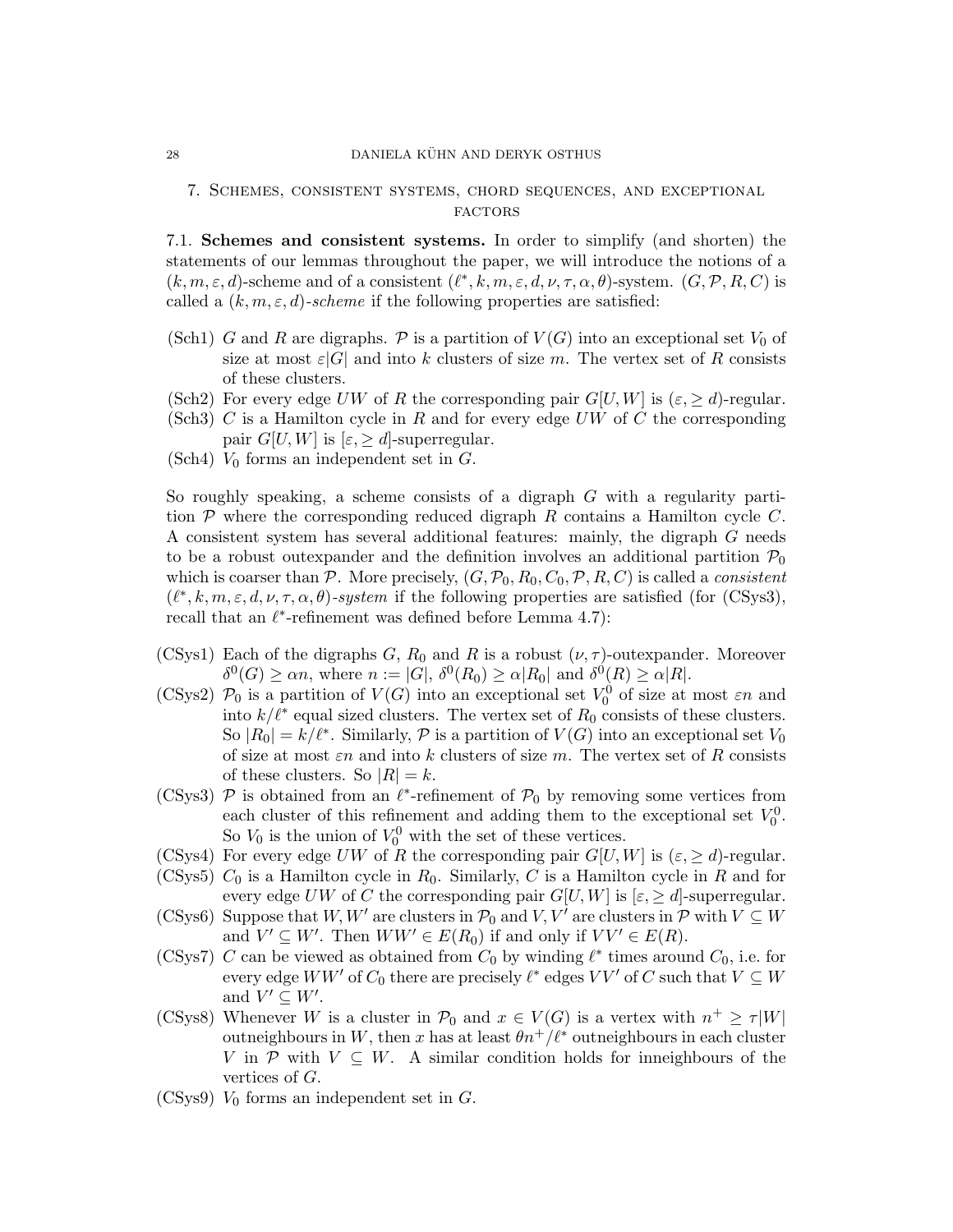Note that (CSys3) and (CSys6) together imply that R is an  $\ell^*$ -fold blow-up of  $R_0$ . Moreover, if  $(G, \mathcal{P}_0, R_0, C_0, \mathcal{P}, R, C)$  is a consistent  $(\ell^*, k, m, \varepsilon, d, \nu, \tau, \alpha, \theta)$ -system then  $(G, \mathcal{P}, R, C)$  is a  $(k, m, \varepsilon, d)$ -scheme. We will usually denote the clusters in  $\mathcal{P}$ by  $V_1, \ldots, V_k$  and assume that they are labelled in such a way that  $C = V_1 \ldots V_k$ .

The next result states that if  $(G, \mathcal{P}_0, R_0, C_0, \mathcal{P}, R, C)$  is a consistent system and one deletes only a few edges at every vertex of  $G$ , then one still has a consistent system with slightly worse parameters. The analogue also holds for schemes.

**Lemma 7.1.** Suppose that  $0 < 1/n \ll 1/k \ll \varepsilon \leq \varepsilon' \ll d \ll \nu \ll \tau \ll \alpha, \theta \leq 1$ .

(i) Let  $(G, \mathcal{P}_0, R_0, C_0, \mathcal{P}, R, C)$  be a consistent  $(\ell^*, k, m, \varepsilon, d, \nu, \tau, \alpha, \theta)$ -system with  $|G| = n$ . Let G' be a digraph obtained from G by deleting at most  $\varepsilon'$ m outedges and at most  $\varepsilon'$ m inedges at every vertex of G. Then

$$
(G', \mathcal{P}_0, R_0, C_0, \mathcal{P}, R, C)
$$

is still a consistent  $(\ell^*, k, m, 3)$  $\overline{\varepsilon'},d,\nu/2,\tau,\alpha/2,\theta/2)$ -system.

(ii) Let  $(G, \mathcal{P}, R, C)$  be a  $(k, m, \varepsilon, d)$ -scheme with  $|G| = n$ . Let G' be a digraph obtained from G by deleting at most  $\varepsilon'$ m outedges and at most  $\varepsilon'$ m inedges at every vertex of G. Then  $(G', \mathcal{P}, R, C)$  is still a  $(k, m, 3\sqrt{\varepsilon'}, d)$ -scheme.

**Proof.** We only prove (i). The argument for (ii) is similar. It is easy to see that  $(G', \mathcal{P}_0, R_0, C_0, \mathcal{P}, R, C)$  still satisfies (CSys2), (CSys3), (CSys6), (CSys7) and (CSys9). Proposition 4.3 (applied with  $d' := \varepsilon'$ ) implies that every edge of R still (CSyss). Proposition 4.5 (applied with  $a := \varepsilon$ ) implies that every edge of R still<br>corresponds to an  $2\sqrt{\varepsilon'}$ -regular pair in G' of density at least  $d - \varepsilon - 2\sqrt{\varepsilon'} \geq d - 3\sqrt{\varepsilon'}$ . corresponds to an  $2\nu \varepsilon$ -regular pair in G or density at least  $a - \varepsilon - 2\nu \varepsilon \ge a - 3\nu \varepsilon$ .<br>Similarly, every edge of C still corresponds to an  $[2\nu \overline{\varepsilon'}$ , d|-superregular pair in G'. Similarly, every edge of C sun corresponds to an  $[2\nu \varepsilon', a]$ -superregular pair in G.<br>Thus (CSys4) and (CSys5) hold with  $\varepsilon$  replaced by  $3\sqrt{\varepsilon'}$ . Moreover, it is easy to check that G' is still a robust  $(\nu/2, \tau)$ -outexpander with  $\delta^0(G) \ge \alpha n/2$ . So (CSys1) holds with  $\nu$  and  $\alpha$  replaced by  $\nu/2$  and  $\alpha/2$ . Finally, suppose that  $x, n^+, W$  and V are as in (CSys8). Note that  $|W| \geq \ell^* m$  and so

$$
\varepsilon' m \le \theta \tau m/2 \le \theta \tau |W|/2\ell^* \le \theta n^+/2\ell^*.
$$

Thus in the digraph G' the number of outneighbours of x in V is at least  $\theta n^+/\ell^*$  –  $\varepsilon' m \geq \theta n^+/2\ell^*$ . So (CSys8) holds with  $\theta$  replaced by  $\theta/2$ .

7.2. Shifted walks and chord sequences. Roughly speaking, the Hamilton cycles we will find usually wind around a blown-up cycle  $C = V_1 \dots V_k$ . Here the  $V_i$  are clusters. However, we also need to incorporate the vertices of an exceptional set  $V_0$  into the cycle. For each  $x \in V_0$ , Lemma 7.5(i) below will give suitable in- and outneighbours  $x^-$  and  $x^+$  which attach x to the blown-up cycle. However, to build a Hamilton cycle, we need additional edges: Suppose for example that  $V_0 = \{x\}$  and  $x^+$  is not in the cluster succeeding the cluster containing  $x^-$ . Then it is impossible to extend the path  $x = xx^+$  into a Hamilton cycle in which all other edges wind around C. So we need additional edges which will 'balance out' the edges  $x^{-}x$  and  $xx^{+}$ . These additional edges are found via so-called 'shifted walks' and their associated chord sequences, which we define next. Shifted walks were first introduced in [25], also in order to find Hamilton cycles in directed graphs.

Let  $R$  be a digraph and let  $C$  be a Hamilton cycle in  $R$ . Given a vertex  $V$  of  $R$ , let  $V^+$  denote the vertex succeeding V on C and let  $V^-$  denote the vertex preceding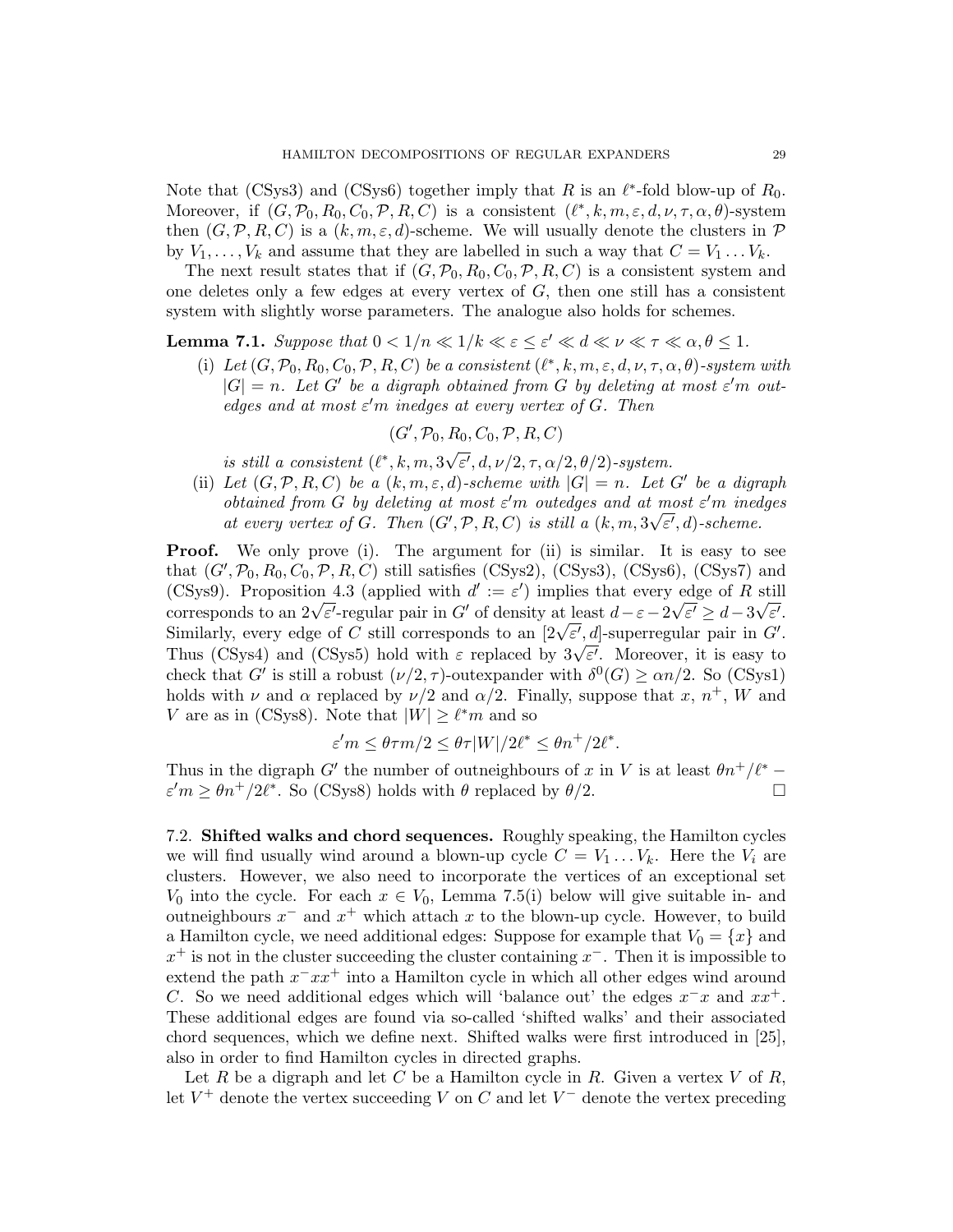V. (Later on, the vertices of R will be clusters, so we use capital letters to denote them.) A shifted walk from a vertex A to a vertex B in R is a walk  $SW(A, B)$  of the form

$$
SW(A, B) = V_1CV_1^-V_2CV_2^- \dots V_tCV_t^-V_{t+1},
$$

where  $V_1 = A$ ,  $V_{t+1} = B$  and the edge  $V_i^- V_{i+1}$  belongs to R for each  $i = 1, ..., t$ . (Here we write  $V_iCV_i^-$  for the path obtained from C by deleting the edge  $V_i^-V_i$ .) We say that  $SW(A, B)$  traverses C t times. We call the edges  $V_i^-V_{i+1}$  the chord edges of  $SW(A, B)$ . If  $A = B$  then A is also a shifted walk from A to B. Without loss of generality, we may assume that an edge of C is not a chord edge according to the above definition. (Indeed, suppose that  $V_i^- V_{i+1}$  is an edge of C. Then  $V_{i+1} = V_i$ and so we can obtain a shorter shifted walk from  $A$  to  $B$ .)

For our purposes, it turns out that shifted walks contain too many edges. So we will only use their chord edges. So given a shifted walk

$$
SW(A, B) = V_1CV_1^-V_2CV_2^- \dots V_tCV_t^-V_{t+1},
$$

the corresponding *chord sequence*  $CS(A, B)$  from A to B consists of all chord edges in  $SW(A, B)$  in the same order as they appear in  $SW(A, B)$ . (In [38], this was called a skeleton walk, but we prefer not to use this name here as the chord edges do not actually form a walk.) We say that V lies in the *interior of*  $CS(A, B)$  if  $V \in \{V_2, V_2^-, \ldots, V_t, V_t^-\}.$ 

The next result guarantees a short chord sequence between any two vertices in a robust outexpander. Moreover, this chord sequence can be chosen so that its interior avoids a given small set. The proof does not require the outexpansion property to be robust.

**Lemma 7.2.** Let R be a robust  $(\nu, \tau)$ -outexpander with  $\delta^0(R) \geq 2\tau |R|$  and  $\nu \leq \tau \leq$ 1/3. Let C be Hamilton cycle in R. Given vertices  $A, B \in V(R)$  and a set of vertices  $\mathcal{V}' \subseteq V(R)$  with  $|\mathcal{V}'| \leq \nu |R|/4$ , there is a chord sequence  $CS(A, B)$  in R containing at most  $3/\nu$  edges whose interior avoids  $\nu'$ .

**Proof.** Let  $V''$  be the union of  $V'$  and the set of all those clusters V for which  $V^- \in \mathcal{V}'$  (where  $V^-$  is the predecessor of V on C). Thus  $|\mathcal{V}''| \leq \nu |R|/2$ . Let  $\mathcal{V}^* := V(R) \setminus \mathcal{V}''$ . Pick any outneighbour  $A_0$  of  $A^-$  in  $\mathcal{V}^*$ . Let  $S_1 := N_R^+$  $^+_R(A_0^-)\cap {\cal V}^*.$ So  $|S_1| \geq 2\tau |R| - |\mathcal{V}''| \geq \nu |R|/2$ . For each  $i \geq 2$  let  $S_i := N_R^+$  $\frac{1}{R}(N_C^-)$  $\overline{C}(S_{i-1})$ ) ∩  $\mathcal{V}^*$ . Thus  $S_{i-1} \subseteq S_i$  and each cluster in  $S_i$  can be reached by a shifted walk from  $A_0$ that traverses C at most i times and avoids  $\mathcal{V}'$ . Moreover for each  $i \geq 2$  either  $|S_{i-1}| < (1 - \tau)|R|$  and

$$
|S_i| \ge |RN_{\nu,R}^+(N_C^-(S_{i-1}))| - |\mathcal{V}''| \ge |N_C^-(S_{i-1})| + \nu|R| - |\mathcal{V}''| \ge |S_{i-1}| + \nu|R|/2
$$

or  $|S_{i-1}| \ge (1-\tau)|R|$  and  $|S_i| \ge |S_{i-1}| \ge (1-\tau)|R|$ . But this implies that  $|S_{\lceil 2/\nu \rceil}| \ge$  $(1-\tau)|R|$ . Thus B has a neighbour  $B_0$  such that its successor  $B_0^+$  on C lies in  $S_{[2/\nu]}$ . Since  $B_0^+ \in S_{[2/\nu]}$  there is a shifted walk  $SW(A_0, B_0^+)$  which traverses C at most [2/ν] times and which avoids  $\mathcal{V}'$ . Thus  $ACA^-A_0 \cup SW(A_0, B_0^+) \cup B_0^+CB_0B$  is a shifted walk from A to B which traverses C at most  $\lceil 2/\nu \rceil + 2 \leq 3/\nu$  times and which meets  $\mathcal{V}'$  at most in the clusters  $A^-$  and B. So the chord sequence corresponding to this shifted walk is as required.  $\square$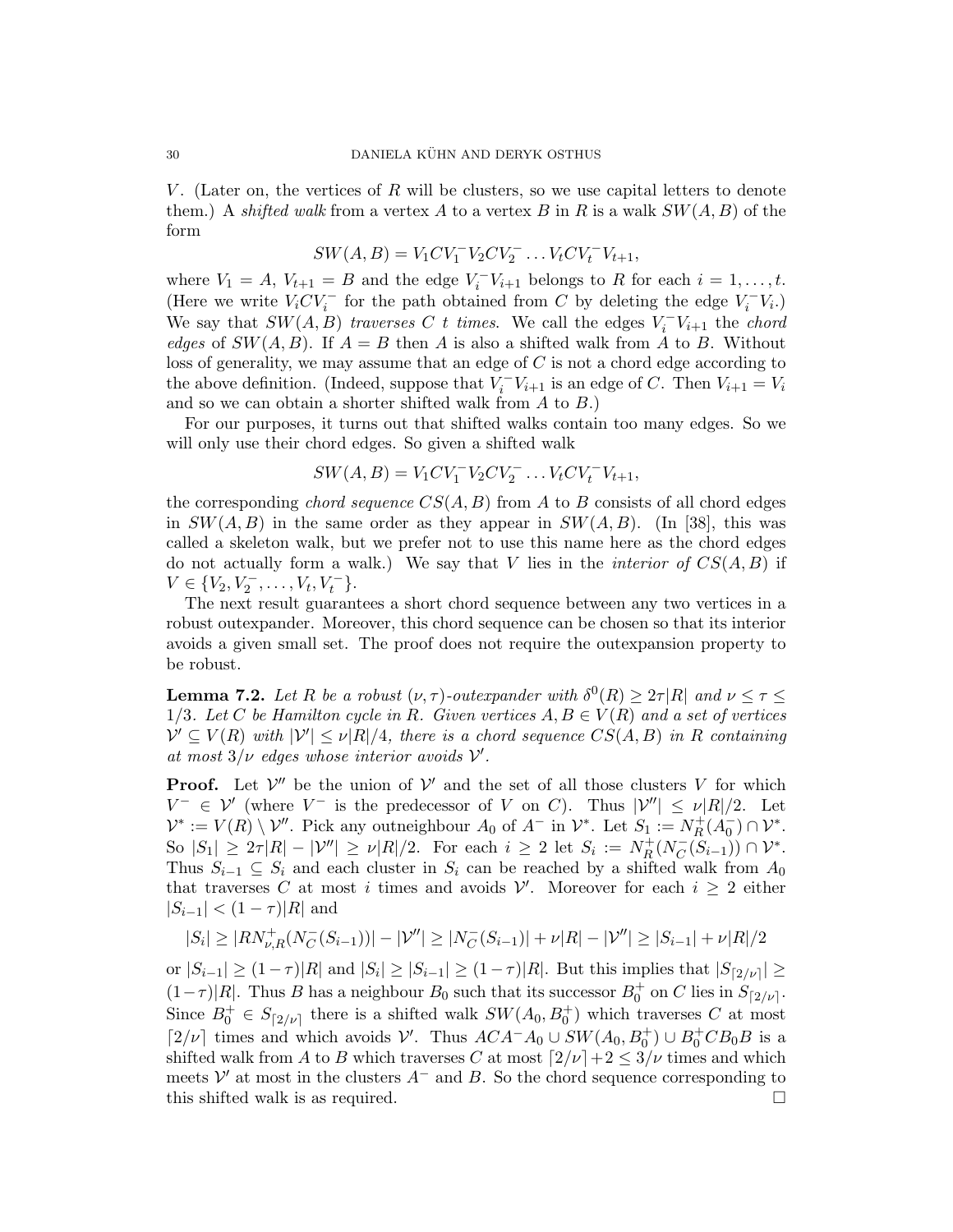

FIGURE 3. Balancing out a path  $x^-xx^+$  using a sequence  $CS'$  obtained from the chord sequence  $CS(U(x^+), U(x^-)^+) = CS(V_3, V_7) =$  $(V_2V_{10}, V_9V_4, V_3V_{12}, V_{11}V_9, V_8V_5, V_4V_7)$ . Here  $C = V_1 \dots V_{12}$ .

The following proposition records the crucial property of chord sequences for later use. As indicated earlier, it means we can use these sequences to 'balance out' an arbitrary edge  $x^{-}x^{+}$  (or a path  $x^{-}xx^{+}$  with  $x \in V_0$ ) to obtain a 'locally balanced' set of edges.

**Proposition 7.3.** Let  $(G, \mathcal{P}, R, C)$  be a  $(k, m, \varepsilon, d)$ -scheme. Given vertices  $x^-, x^+$ which are contained in clusters  $U(x^-)$  and  $U(x^+)$  in  $\mathcal P$  respectively, consider any chord sequence  $CS(U(x^+), U(x^-)^+) = CS$  in R. Let CS' be obtained from CS by replacing each edge UW of CS with an edge of  $G[U, W]$ . Suppose that CS' is a matching which avoids both  $x^-$  and  $x^+$ . Let  $CS^*$  be obtained from  $CS'$  by adding the edge  $x^+x^+$ . For each cluster U in  $\mathcal{P}$ , let  $U^1$  be the set of vertices of U which are not an initial vertex of an edge in  $CS^*$  and let  $U^2$  be the set of vertices of U which are not a final vertex of an edge in CS<sup>∗</sup> . Then for each edge UW on C, we have  $|U^1| = |W^2|$ .

**Proof.** This follows immediately from the fact that for every edge  $W^*W$  of CS (apart from the final edge of  $CS$ ), the next edge of CS will be of the form  $UU^*$ , where U is the predecessor of W on C. If  $W^*W$  is the final edge of CS then  $W = U(x^-)^+$ and so the edge  $x^-x^+ \in CS^*$  has its initial vertex  $x^-$  in the predecessor of W on C (see Figure 3).

In a typical application of this observation, the assertion that  $|U^1| = |W^2|$  means that it will be possible to choose a perfect matching in  $G[U^1, W^2]$ . If we do this for each pair of consecutive clusters on  $C$ , then the union of all these matchings and the edges in  $CS^*$  forms a 1-regular digraph  $F$  covering all vertices in all clusters. We will then be able to transform  $F$  into a Hamilton cycle, e.g. using Lemma 6.4 or 6.5.

7.3. Complete exceptional sequences and exceptional factors. Suppose that  $(G, \mathcal{P}, R, C)$  is a  $(k, m, \varepsilon, d)$ -scheme. Let  $V_1, \ldots, V_k$  denote the clusters in  $\mathcal{P}$  such that  $C = V_1 \dots V_k$ . Recall that  $V_0$  denotes the exceptional set. An original exceptional edge in G is an edge with one endvertex in  $V_0$ . (So by (Sch4) the other endvertex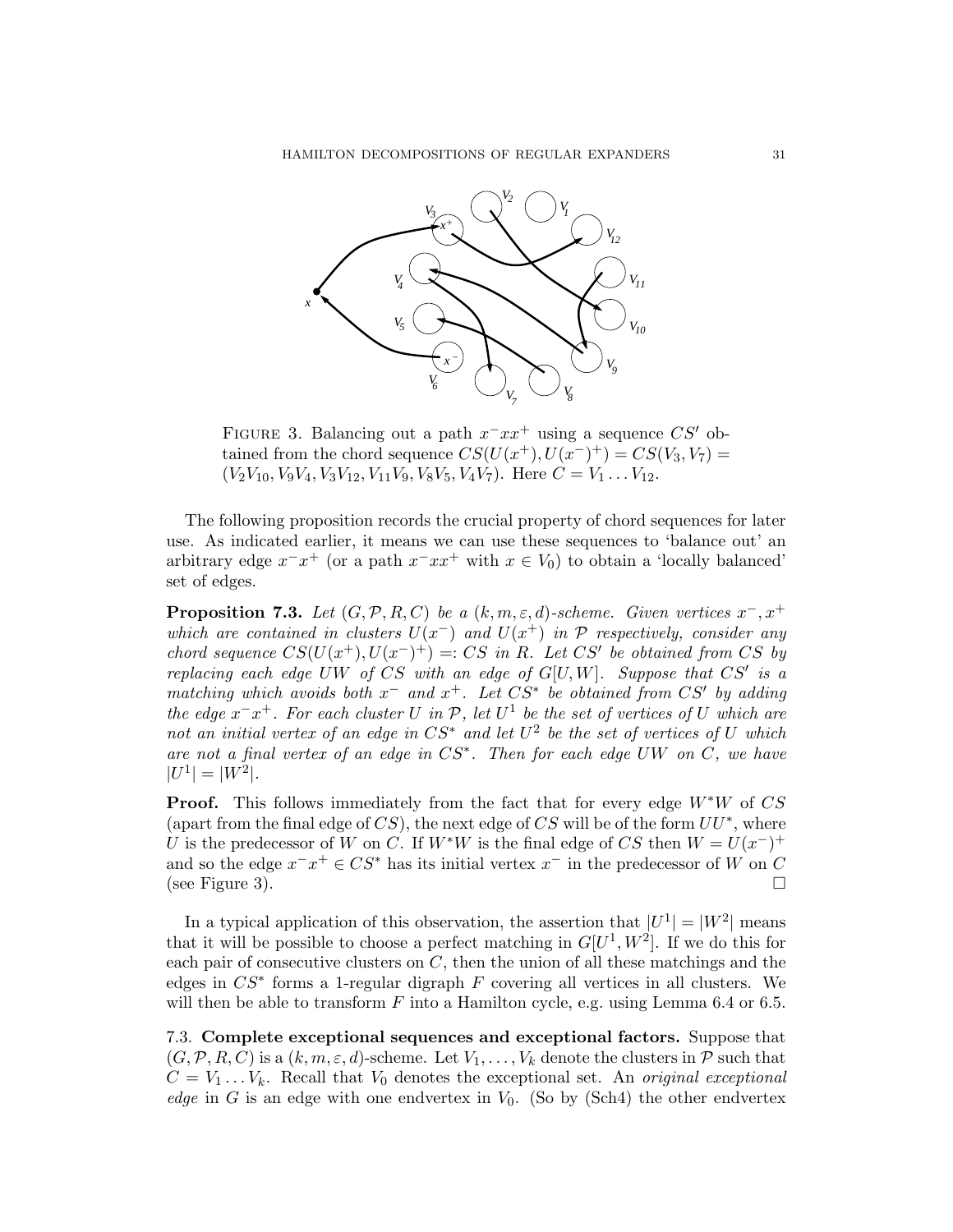lies in  $V(G) \setminus V_0$ .) An exceptional cover EC consists of precisely one outedge and precisely one inedge incident to every vertex in  $V_0$ . Thus  $|EC| = 2|V_0|$ .

Let  $G^{\text{basic}}$  be obtained from G by adding all edges from  $N^-(x)$  to  $N^+(x)$  for every  $x \in V_0$  and by deleting  $V_0$ . We call each edge yz from  $N^-(x)$  to  $N^+(x)$  that was added to G in order to obtain  $G<sup>basic</sup>$  an exceptional edge and x the vertex associated with yz. Note that we might have  $y = z$  in which case we add a loop. Moreover, we allow  $G^{\text{basic}}$  to have multiple edges: if e.g.  $yz \in E(G)$  and  $yz$  is an edge from  $N^-(x)$  to  $N^+(x)$  for precisely two exceptional vertices then yz has multiplicity 3 in  $G<sup>basic</sup>$  and precisely two of the edges from y to z in  $G<sup>basic</sup>$  are exceptional edges. We sometimes write  $G^{\text{orig}}$  for  $G$ .

Given a spanning subdigraph  $H$  of  $G$ , we define  $H^{\text{basic}}$  in a similar way. Conversely, if H is a subdigraph of  $G^{\text{basic}}$ , then  $H^{\text{orig}}$  is the subdigraph of G obtained from H by replacing each exceptional edge yz of H with the path yxz, where  $x \in V_0$  is the exceptional vertex associated with yz. Note that if F is a 1-factor of G, then  $F<sup>basic</sup>$ is a 1-factor of  $G<sup>basic</sup>$ . Conversely, a 1-factor F of  $G<sup>basic</sup>$  which contains exactly one exceptional edge associated with every exceptional vertex corresponds to a 1-factor  $F<sup>orig</sup>$  in  $G<sup>orig</sup>$ . Moreover, in this case F is a Hamilton cycle if and only if  $F<sup>orig</sup>$  is a Hamilton cycle.

A complete exceptional sequence CES is a matching in  $G<sup>basic</sup>$  which consists of precisely one exceptional edge associated with every exceptional vertex. So in particular  $CES$  does not contain loops. Note that the original version  $CES^{\text{orig}}$  of  $CES$  forms an exceptional cover. However, if  $EC$  is an exceptional cover, then  $EC^{\text{basic}}$  might contain paths, cycles (and loops) and so it might not form a complete exceptional sequence.

When constructing Hamilton cycles, we will usually do this by constructing a Hamilton cycle in  $G<sup>basic</sup>$  which contains exactly one complete exceptional sequence and no other exceptional edges. In other words, we will use the following observation, which is an immediate consequence of the above discussion.

# **Observation 7.4.** Suppose that  $D$  is a Hamilton cycle in  $G^{\text{basic}}$  which contains exactly one complete exceptional sequence CES and no other exceptional edges. Then  $D<sup>orig</sup>$  is a Hamilton cycle in G.

For our arguments it is convenient to be able to define and use a digraph which is regular (when viewed as a subdigraph of  $G<sup>basic</sup>$ ) and contains many different complete exceptional sequences – each of these will be part of a different Hamilton cycle in our decomposition. The exceptional factors EF defined below have the required properties.

Given  $L \in \mathbb{N}$  which divides k, the canonical interval partition of C into L intervals consists of the intervals  $V_{(i-1)L+1}$ ...  $V_{iL+1}$  for all  $i = 1, ..., k/L$  (where  $V_{k+1} := V_1$ ). Given an interval I on C, we write  $I^{\circ}$  for the interior of I and  $I^{\circ\circ}$  for the interior of  $I^{\circ}$ . Moreover, we write  $U \in I$  if U is a cluster on I.

Suppose that  $k/L, m/K \in \mathbb{N}$  and let  $\mathcal I$  be the canonical interval partition of C into  $L$  intervals of equal length. A *complete exceptional path system CEPS* (with respect to C) with parameters  $(K, L)$  spanning an interval  $I = U_j U_{j+1} \dots U_{j'}$  with  $I \in \mathcal{I}$  consists of  $m/K$  vertex-disjoint paths  $P_1, \ldots, P_{m/K}$  in  $G^{\text{basic}}$  such that the following conditions hold.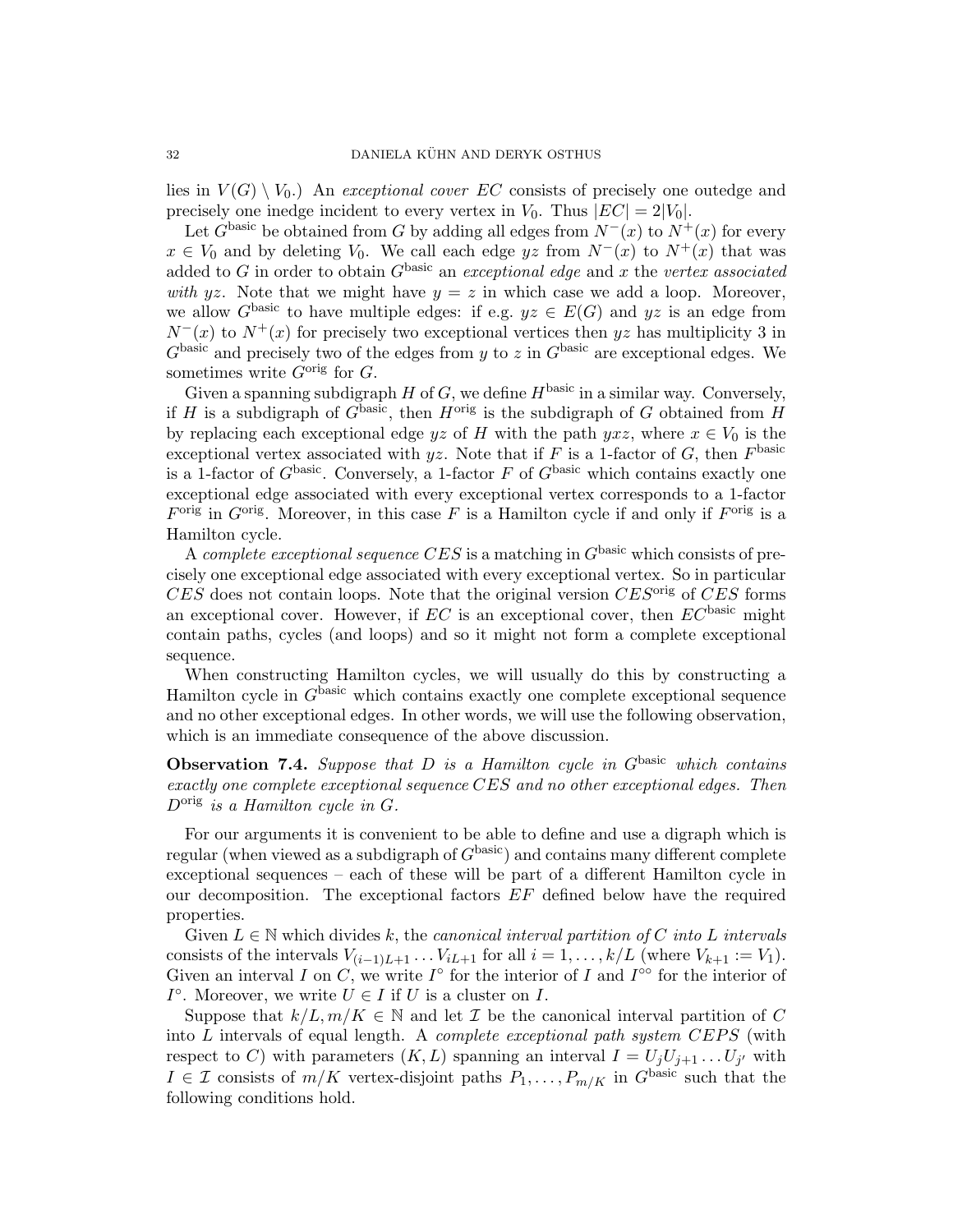- (CEPS1) Every  $P_s$  has its initial vertex in  $U_j$  and its final vertex in  $U_{j'}$ .
- (CEPS2) CEPS contains a complete exceptional sequence CES (but no other exceptional edges) and all the edges in CES avoid the endclusters  $U_j$  and  $U_{j'}$  of I.
- (CEPS3) CEPS contains precisely  $m/K$  vertices from every cluster in I and no other vertices.

Note that the above implies that  $CEPS^{orig}$  consists of  $m/K$  vertex-disjoint paths which cover all vertices in  $V_0$  as well as  $m/K$  vertices in each cluster in I. Moreover, every path of CEPS<sup>orig</sup> has its initial vertex in  $U_j$  and its final vertex in  $U_{j'}$ . If  $K = 1$  (and thus the vertex set of CEPS is the union of all the clusters in I), then we say that  $CEPS$  completely spans  $I$ .

Suppose that  $\mathcal{P}'$  is a K-refinement of  $\mathcal{P}$ . For each cluster  $U \in \mathcal{P}$ , let  $U(1), \ldots, U(K)$ denote the subclusters of U in  $\mathcal{P}'$ . Consider a complete exceptional path system CEPS as above. We say that CEPS has *style b* if its vertex set is  $U_j(b) \cup \cdots \cup U_{j'}(b)$ . An exceptional factor EF with parameters  $(K, L)$  (with respect to  $(\check{C}, \mathcal{P}')$ ) is a 1-factor of  $G^{\text{basic}}$  which satisfies the following properties:

- (EF1) On each of the L intervals  $I \in \mathcal{I}$ , EF induces the vertex-disjoint union of K complete exceptional path systems.
- (EF2) Moreover, for each  $I \in \mathcal{I}$  and each  $b = 1, \ldots, K$ , exactly one of the exceptional path systems in  $EF$  spanning  $I$  has style  $b$ .

Note that EF consists of KL edge-disjoint complete exceptional path systems. Moreover, the second part of (CEPS2) implies that the union of all the KL complete exceptional sequences contained in these complete exceptional path systems forms a matching. This will be used in the proof of Lemma 8.1.

The reason that the definition of a consistent system involves not only the reduced digraph  $R_0$  but also its refinement R is that this enables us to find complete exceptional path systems within an interval  $I$  of  $C$  and thus we will be able to find exceptional factors (see the proof of Lemma 7.5 for more details).

7.4. Finding exceptional factors in a consistent system. The following lemma will be used to construct the exceptional factors defined in the previous subsection. For (a), recall that an  $\varepsilon$ -uniform K-refinement of a partition P was defined before Lemma 4.7. Assertion (i) guarantees a 'localized' exceptional cover for  $V_0$ , assertion (ii) finds chord sequences in the reduced graph which 'balance out' this exceptional cover and (iii) finds edges in G which correspond to these chord sequences.

**Lemma 7.5.** Suppose that  $0 < 1/n \ll 1/k \ll \varepsilon \ll \varepsilon' \ll d \ll \nu \ll \tau \ll \alpha, \theta \leq 1$ , that  $\ell^*/L, m/K \in \mathbb{N}$ , that  $L/\ell^* \ll 1$  and  $\varepsilon \ll 1/K, 1/L$ . Let  $(G, \mathcal{P}_0, R_0, C_0, \mathcal{P}, R, C)$ be a consistent  $(\ell^*, k, m, \varepsilon, d, \nu, \tau, \alpha, \theta)$ -system with  $|G| = n$ . Suppose that G' is a spanning subdigraph of G and that  $\mathcal{P}'$  is a partition of  $V(G)$  such that the following conditions are satisfied:

- (a)  $\mathcal{P}'$  is an  $\varepsilon$ -uniform K-refinement of  $\mathcal{P}$ . (So in particular  $V_0$  is the exceptional set in  $\mathcal{P}'$ .)
- (b) Every vertex  $x \in V_0$  satisfies  $d_G^{\pm}$  $_G^{\pm}(x) - d_{G'}^{\pm}(x) \leq \varepsilon n.$
- (c) Every vertex  $x \in V(G) \setminus V_0$  satisfies  $d_G^{\pm}$  $\sum_{G}^{\pm}(x) - d_{G'}^{\pm}(x) \leq (\varepsilon')^3 m/K.$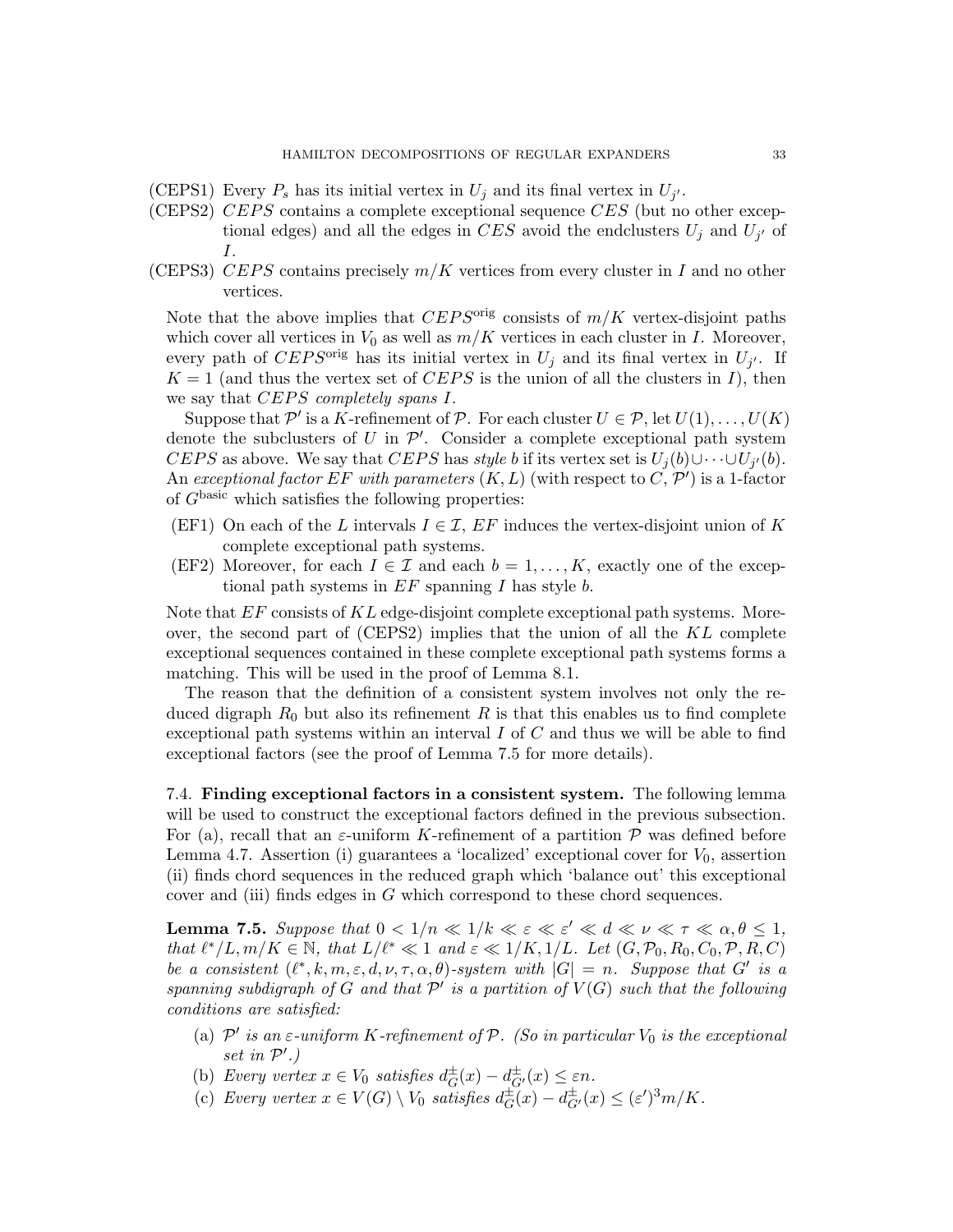For every cluster U in  $P$  let  $U(1), \ldots, U(K)$  denote all those clusters in  $P'$  which are contained in U. Let  $\mathcal I$  be the canonical interval partition of C into L intervals of equal length. Consider any  $I \in \mathcal{I}$  and any j with  $1 \leq j \leq K$ . Then the following properties hold:

- (i) For every exceptional vertex  $x \in V_0$  there is a pair  $x^- \neq x^+$  such that  $x^- \in V_0$  $N_{G'}^-(x) \cap \bigcup_{U \in I^{\infty}} U(j), x^+ \in N_{G'}^+(x) \cap \bigcup_{U \in I^{\infty}} U(j)$ , such that the vertices in all these pairs  $x^{-}$ ,  $x^{+}$  are distinct for different exceptional vertices and where each cluster in P contains at most  $\varepsilon^{1/4}$ m vertices in these pairs.
- (ii) Given a vertex  $z \in V(G) \backslash V_0$ , let  $U(z)$  denote the cluster in  $P$  which contains z and let  $U(z)^+$  be the successor of that cluster on C. Then for each of the pairs  $x^-, x^+$  guaranteed by (i) there is a chord sequence  $CS_x$  from  $U(x^+)$  to  $U(x^-)^+$  in R which contains at most  $3/\nu^3$  edges such that each of these edges has both endvertices in  $I^{\circ}$  and such that in total no cluster in  $P$  is used more than  $4\varepsilon^{1/4}m$  times by all these  $CS_x$ .
- (iii) For each  $x \in V_0$  there is a sequence  $CS'_x$  of edges in G' obtained by replacing every edge  $UU'$  in  $CS_x$  by an edge in  $\tilde{G}'[U(j), U'(j)]$  such that  $CS'_x$  forms a matching which avoids all the pairs  $y^-, y^+$  guaranteed by (i) (for all  $y \in V_0$ ) and such that the  $CS'_x$  are pairwise vertex-disjoint. (Thus  $\bigcup_{x\in V_0} CS'_x$  is a matching too.)
- (iv) For every edge UW of C the pair  $G'[U(j), W(j)]$  is  $[\varepsilon', \geq d]$ -superregular.

**Proof.** Recall that  $k = |C|$  denotes the number of clusters in  $\mathcal{P}$ . We will first prove (i). We will choose the pairs  $x^-, x^+$  for every exceptional vertex x in turn. So suppose that for some exceptional vertices we have already chosen such pairs and that we now wish to choose such a pair for  $x \in V_0$ . Let S denote the set of all vertices lying in the pairs that we have chosen already. So  $|S| < 2|V_0| \leq 2\varepsilon n$ . We say that a cluster of P is full if it contains at least  $\varepsilon^{1/4}m$  vertices from S. Then the number of full clusters is at most

$$
\frac{|S|}{\varepsilon^{1/4}m}\leq \frac{2\varepsilon n}{\varepsilon^{1/4}m}\leq \sqrt{\varepsilon}k.
$$

So for any vertex  $x \in V_0$ , the number of outneighbours of x in the full clusters is at so for any vertex x<br>most  $\sqrt{\varepsilon}km \leq \sqrt{\varepsilon}n$ .

Set  $k_0 := k/\ell^*$  and recall that  $k_0 = |R_0| = |C_0|$ . Note that the length of I is  $k/L = k_0 \ell^* / L$  and thus the length of I is a multiple of  $k_0$  (as  $\ell^*$  is a multiple of L by assumption). But by  $(CSys7)$  C was obtained from the Hamilton cycle  $C_0$  on the clusters in  $\mathcal{P}_0$  by winding  $\ell^*$  times around  $C_0$ . Thus for each cluster V in  $\mathcal{P}_0$ , I contains at least

(7.1) 
$$
\frac{\text{length}(I)}{k_0} = \frac{k/L}{k/\ell^*} = \frac{\ell^*}{L}
$$

clusters of the current partition  $P$  which are contained in  $V$ .

We say that a cluster  $V \in \mathcal{P}_0$  is friendly if  $|N_G^+|$  $G_G^+(x) \cap V \ge \alpha |V|/3.$  (CSys1) implies that  $\delta^0(G) \geq \alpha n$  and so at least  $\alpha k_0/3$  clusters in  $\mathcal{P}_0$  are friendly. But (CSys8) now implies that for each such cluster V, x has at least  $\theta|N_G^+$  $G_G^+(x) \cap V'/\ell^*$  outneighbours in each cluster U of P with  $U \subseteq V$  (in the digraph G). Then by (a) and the condition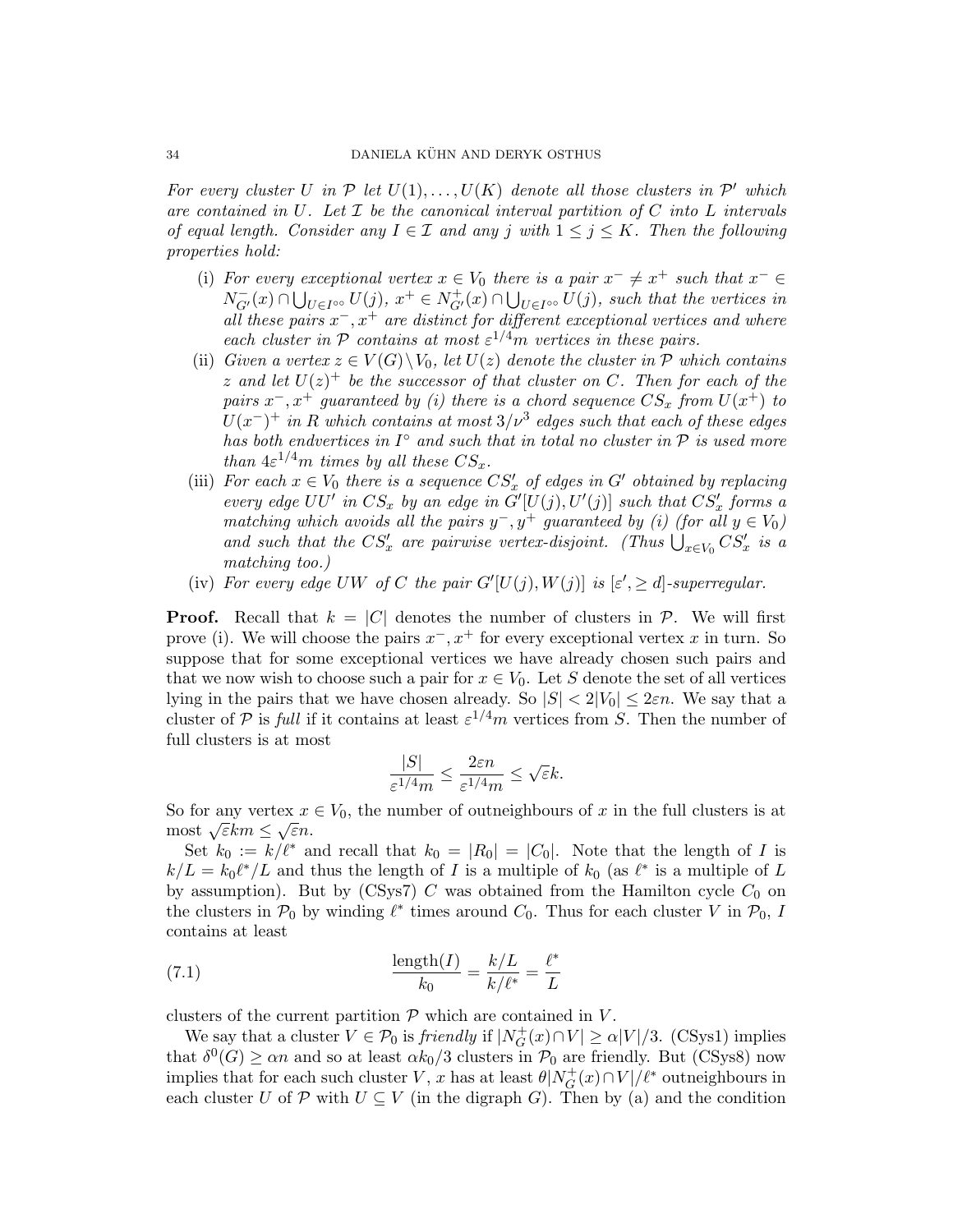(URef) in the definition of an  $\varepsilon$ -uniform refinement, we have that x has at least

$$
\frac{\theta|N_G^+(x)\cap V|}{2\ell^*K}\geq \frac{\theta\alpha|V|}{6\ell^*K}\geq \frac{\theta\alpha n}{7\ell^*Kk_0}
$$

outneighbours in each subcluster  $U(j)$  of  $\mathcal{P}'$  with  $U(j) \subseteq V$  (again in the digraph G). Together with  $(7.1)$  this implies that x has at least

$$
\frac{\alpha k_0}{3} \cdot \frac{\theta \alpha n}{7\ell^* K k_0} \cdot \frac{\ell^*}{2L} \ge \varepsilon^{1/8} n
$$

outneighbours in G which lie in  $\bigcup_{U \in I^{\infty}} U(j)$ . (Here we multiply with  $\ell^*/2L$  instead of  $\ell^*/L$  since counting outneighbours in  $\bigcup_{U \in I^{\infty}} U(j)$  means that we lose 4 clusters when considering  $I^{\circ\circ}$  instead of I.) Together with (b) and the fact that at most  $\sqrt{\varepsilon}n$  outneighbours of x lie in full clusters of P this shows that we can always find an outneighbour  $x^+ \in \bigcup_{U \in I^{\infty}} U(j) \setminus S$  of x in G' such that  $x^+$  lies in a cluster of  $\mathcal{P}$ which is not full. We can argue similarly to find  $x^-$ . This proves (i).

Our next aim is to prove (ii). We will choose the sequence  $CS_x$  for every exceptional vertex  $x$  in turn. So suppose that for some exceptional vertices we have already chosen such sequences and that we now wish to choose  $CS_x$  for  $x \in V_0$ . Call a cluster in P crowded if it is used at least  $\varepsilon^{1/4}m$  times by the sequences  $CS_{x'}$  found so far. Thus the total number of crowded clusters in P is at most  $|V_0| \cdot \frac{6/\nu^3}{\varepsilon^{1/4}m} \leq \varepsilon^{2/3} k \leq \sqrt{\varepsilon}|I|$ .

Let  $U_{\text{first}}$  and  $U_{\text{final}}$  denote the first and the final cluster of  $I$ . Let  $I^*$  denote the interval obtained from  $I$  by deleting  $U_{\text{final}}$ . As already observed in our proof of (i), the length of I is a multiple of  $k_0$ . So for every cluster V in  $\mathcal{P}_0$  there are precisely length $(I)/k_0 =: D$  clusters in  $I^*$  which are contained in V. Moreover,  $U_{\text{first}}$  and  $U_{\text{final}}$ are contained in the same cluster of  $\mathcal{P}_0$ . Consider the subgraph  $R^*$  of R induced by all the clusters in  $I^*$ . Note that  $R^*$  contains an edge  $E^*$  from the final cluster  $U^*_{\text{final}}$  of  $I^*$  to  $U_{\text{first}}$ . (This follows since (CSys6) implies that  $R_0$  has an edge from the cluster in  $\mathcal{P}_0$  containing  $U_{\text{final}}^*$  to the cluster in  $\mathcal{P}_0$  containing  $U_{\text{final}}$ . But  $U_{\text{first}}$ and  $U_{\text{final}}$  are contained in the same cluster of  $\mathcal{P}_0$ . So (CSys6) now implies that R (and thus also  $R^*$ ) has an edge from  $U^*_{\text{final}}$  to  $U_{\text{first}}$ .) Let  $C^*$  be the Hamilton cycle of  $R^*$  which consists of  $I^*$  together with this edge  $E^*$ . (CSys6) also implies that  $R^*$  can be viewed as being obtained from  $R_0$  by replacing each vertex of  $R_0$  by  $D$ vertices and replacing each edge  $WW'$  of  $R_0$  by a complete bipartite graph between the two corresponding sets of D vertices (where all the edges are directed from the D vertices corresponding to W to the D vertices corresponding to  $W'$ ). In other words,  $R^*$  is a D-fold blow-up of  $R_0$ . Together with (CSys1) and Lemma 5.3 this in turn implies that  $R^*$  is a robust  $(\nu^3, 2\tau)$ -outexpander. Moreover, it is easy to check that  $\delta^0(R^*) \geq \alpha |R^*|$ .

Apply Lemma 7.2 to  $R^*$  (with  $\mathcal V'$  consisting of  $U_{\text{first}}$  and all the crowded clusters in  $I^*$  and with  $C^*$  playing the role of C) to find a chord sequence  $CS_x$  from  $U(x^+)$ and  $U(x^-)^+$  in  $R^*$  which contains most  $3/\nu^3$  edges and whose interior avoids  $U_{\text{first}}$ as well as all the crowded clusters. Since  $x^-, x^+ \in \bigcup_{U \in I^{\infty}} U(j)$  by (i), this implies that  $CS_x$  uses only edges whose endclusters both lie in  $I^{\circ}$ . But  $R^* \subseteq R$ . Thus  $CS_x$ is actually a chord sequence in R.

We proceed in this way to choose  $CS_x$  for all  $x \in V_0$ . We claim that in total no cluster in  $P$  is used more than  $4\varepsilon^{1/4}m$  times by the sequences  $CS_x$ . To see this, note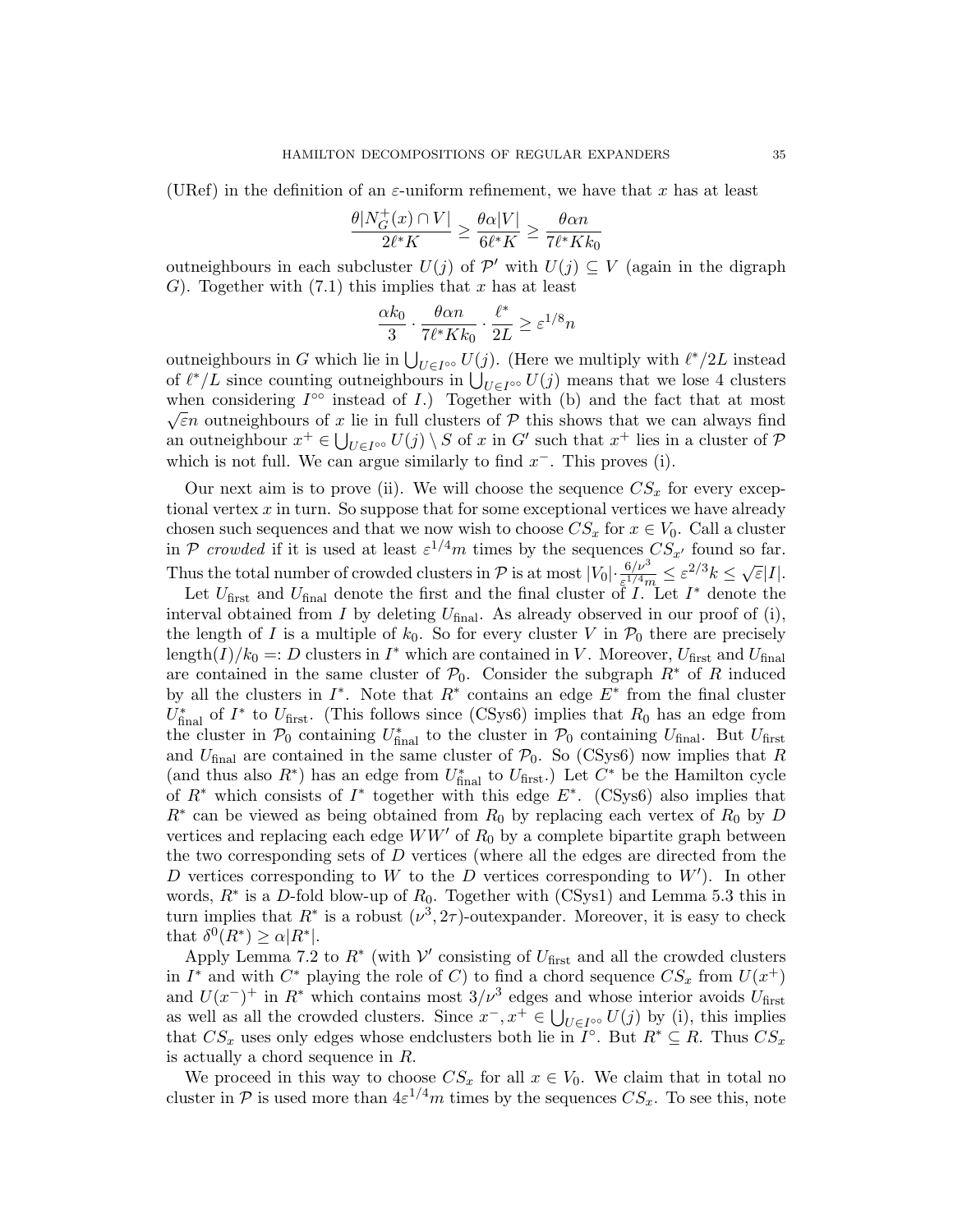that no cluster in P is used more than  $\varepsilon^{1/4}m + 3/\nu^3 \leq 2\varepsilon^{1/4}m$  times by the interiors of the all  $CS_x$  (as all these interiors avoid the crowded clusters). Moreover, since by (i) no cluster in P contains more than  $\varepsilon^{1/4}m$  vertices belonging to pairs  $x^-, x^+$ guaranteed by (i), it follows that no cluster in  $P$  is used more than  $2\varepsilon^{1/4}m$  times as one of the two remaining clusters  $U(x^+)^-$ ,  $U(x^-)^+$  of  $CS_x$  (for all  $x \in V_0$  together). This completes the proof of (ii).

It remains to check (iii) and (iv). To do this, we will first prove the following claim.

**Claim 1.** For every edge  $UU'$  of R the pair  $G'[U(j), U'(j)]$  is  $\varepsilon'$ -regular of density at least  $d/2$ . Moreover, for every edge UW of C the pair  $G'[U(j), W(j)]$  is  $[\varepsilon', \geq d]$ superregular.

To prove the first part of Claim 1, consider any edge  $UU'$  of R. (CSys4) implies that  $G[U(j), U'(j)]$  is K $\varepsilon$ -regular of density at least  $d-2\varepsilon$ . Together with (c) and Proposition 4.3(i) this implies that  $G'[U(j), U'(j)]$  is still  $\varepsilon'$ -regular of density at least  $d - 2\varepsilon' \ge d/2$ .

Now consider any edge  $UW$  of C. Then (CSys5), (a) and Lemma 4.7(i) together imply that  $G[U(j), W(j)]$  is  $[(\varepsilon')^3] \geq d$ -superregular. As before, together with (c) and Proposition 4.3(iii) this implies that  $G'[U(j), W(j)]$  is still  $[\varepsilon', \geq d]$ -superregular. This proves Claim 1 and thus in particular (iv).

In order to replace the edges of  $CS_x$  to obtain  $CS'_x$ , we again consider each exceptional vertex  $x \in V_0$  in turn. By making  $CS_x$  shorter if necessary, we may assume that every edge of R occurs at most once in each  $CS_x$ . Suppose that we have already chosen  $CS'_{x'}$  for some vertices  $x' \in V_0$  and that we now wish to replace the edges of  $CS_x$  in order to choose  $CS'_x$ . Moreover, suppose that we have already replaced some edges  $U''U'''$  of  $CS_x$  and we now wish to replace the edge  $UU'$  of  $CS_x$ .

For this, we let  $U_*(j)$  denote the set of all those vertices  $u \in U(j)$  that satisfy the following three conditions:

- There is no  $y \in V_0$  such that u lies in the pair  $y^-, y^+$  guaranteed by (i).
- There exists no  $x' \in V_0$  for which we have already defined  $CS'_{x'}$  and for which u is an endvertex of some edge in  $CS'_{x'}$ .
- u is not an endvertex of an edge of  $G'[\tilde{U}''(j), U'''(j)]$  which was used to replace some edge  $U''U'''$  of  $CS_x$ .

(i) implies that U contains at most  $\varepsilon^{1/4}m$  vertices violating the first condition and (ii) implies that U contains at most  $4\varepsilon^{1/4}m$  vertices violating the second or third condition. Thus

(7.2) 
$$
|U_*(j)| \ge |U(j)| - 5\varepsilon^{1/4} m = \frac{m}{K} - 5\varepsilon^{1/4} m \ge \frac{|U(j)|}{2}.
$$

Our aim is to replace  $UU'$  in  $CS_x$  by an edge in  $G'[U_*(j), U'_*(j)]$ . But by Claim 1,  $G'[U(j), U'(j)]$  is  $\varepsilon'$ -regular of density at least  $d/2$ . Together with (7.2) this implies that  $G'[U_*(j), U'_*(j)]$  contains an edge. We do this for every edge of  $CS_x$  in turn and let  $CS'_x$  denote the sequence obtained in this way. Then these sequences  $CS'_x$  are as required in (iii).  $\Box$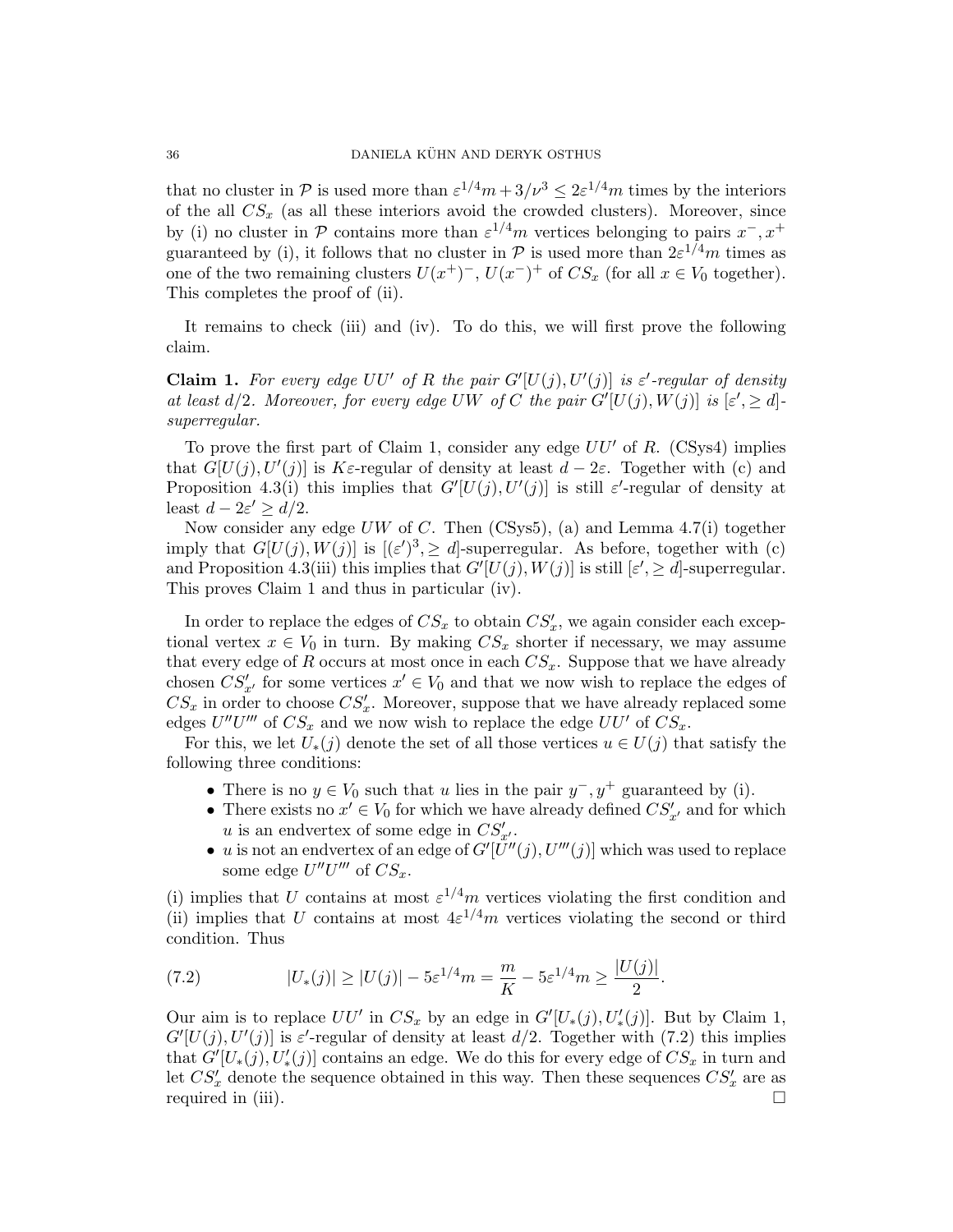Based on the previous lemma, it is now straightforward to construct many edgedisjoint exceptional factors.

Lemma 7.6. Suppose that

 $0 < 1/n \ll 1/k \ll \varepsilon \ll d \ll \nu \ll \tau \ll \alpha, \theta \leq 1; \quad \varepsilon \ll 1/K, 1/L; \quad Kr_0/m \ll d,$ 

that  $\ell^*/L, m/K \in \mathbb{N}$  and  $L/\ell^* \ll 1$ . Let  $(G, \mathcal{P}_0, R_0, C_0, \mathcal{P}, R, C)$  be a consistent  $(\ell^*, k, m, \varepsilon, d, \nu, \tau, \alpha, \theta)$ -system with  $|G| = n$ . Let P' be an  $\varepsilon$ -uniform K-refinement of P. Then there is a set  $\mathcal{EF}$  of  $r_0$  exceptional factors with parameters  $(K, L)$  (with respect to  $C, P'$ ) such that the original versions of all these  $r_0$  exceptional factors are pairwise edge-disjoint subdigraphs of G.

**Proof.** Choose a new constant  $\varepsilon'$  with  $\varepsilon, Kr_0/m \ll \varepsilon' \ll d$ . We will choose the  $r_0$  exceptional factors for  $\mathcal{EF}$  with respect to  $C, \mathcal{P}'$  one by one. So suppose that for some  $0 \leq s < r_0$  we have already chosen exceptional factors  $EF_1, \ldots, EF_s$  with parameters  $(K, L)$  such that the original versions of these factors are pairwise edgedisjoint from each other. So our aim is to show that we can choose  $EF_{s+1}$  such that all these properties still hold.

Let  $G'$  be the digraph obtained from G by deleting all the edges contained in the original versions of all the exceptional factors chosen so far. Note that

$$
d_G^{\pm}(x) - d_{G'}^{\pm}(x) \leq KLr_0 \leq Ldm \leq Ldn/k \leq \varepsilon n.
$$

for every vertex  $x \in V_0$  and

$$
d_G^{\pm}(x) - d_{G'}^{\pm}(x) \le r_0 \le (\varepsilon')^3 m/K
$$

for every vertex  $x \in V(G) \backslash V_0$ . Thus G' satisfies conditions (b) and (c) of Lemma 7.5.

Let  $\mathcal I$  denote the canonical interval partition of  $C$  into  $L$  intervals of equal length. For each cluster U of P let  $U(1), \ldots, U(K)$  denote the subclusters in P' which are contained in U. Consider any interval  $I \in \mathcal{I}$  and any j with  $1 \leq j \leq K$ . In order to construct  $EF_{s+1}$ , it suffices to show that there is a complete exceptional path system CEPS spanning the interval I whose vertex set is  $\bigcup_{U \in I} U(j)$  and such that  $CEPS^{\text{orig}} \subseteq G'$ . To do this, we apply Lemma 7.5 to find pairs  $x^{-}$ ,  $x^{+}$ , chord sequences  $CS_x$  in R and sequences  $CS'_x$  (for every vertex  $x \in V_0$ ) satisfying (i)–(iii).

Now let CES be the union of all the edges  $x^x$  over all exceptional vertices x. (Note that  $x^{-}x^{+}$  is an exceptional edge in  $(G')^{\text{basic}}$  and it is irrelevant whether it lies in  $G'$  or not.) It remains to enlarge  $CES$  into a complete exceptional path system CEPS. For this, we first add all edges in the sequences  $CS'_x$  guaranteed by (iii) (for all vertices  $x \in V_0$ ). Together with CES, this gives a matching M which meets every cluster in  $P$  in at most  $5\varepsilon^{1/4}m$  vertices.

Suppose that  $U, W \in \mathcal{P}$  are consecutive clusters on I. Let  $U^1(j)$  be the set of all those vertices in  $U(j)$  which are not the initial vertex of an edge in M and let  $W^2(j)$ be the set of all those vertices in  $W(j)$  which are not the final vertex of an edge in M. Then Proposition 7.3 implies that  $|U^1(j)| = |W^2(j)|$ . Also note that  $|U(j) \setminus U^1(j)| \le$  $5\varepsilon^{1/4}m \leq \varepsilon' |U(j)|$ . Together with Lemma 7.5(iv) and Proposition 4.3(iii) this implies  $\delta \varepsilon^{-\gamma} m \leq \varepsilon$  [U(j)]. Together with Lemma *(*,  $\delta(w)$  and Proposition 4.5(iii) this implies that  $G'[U^1(j), W^2(j)]$  is still  $[2\sqrt{\varepsilon'}, \geq d]$ -superregular and thus it contains a perfect matching  $M_{UW}$  by Proposition 4.14.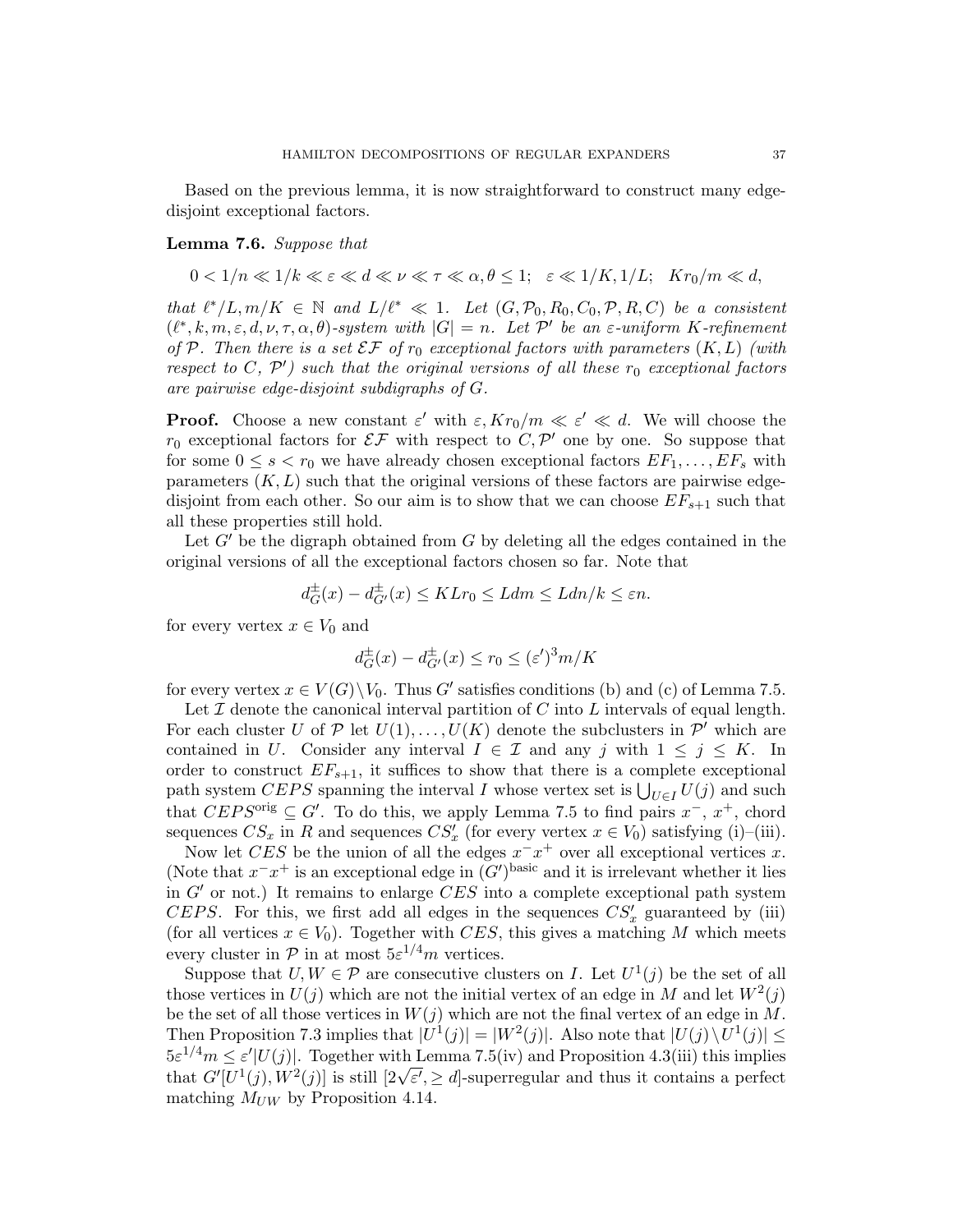The union CEPS' of M with these matchings  $M_{UW}$  for all pairs U, W of consecutive clusters on  $I$  contains paths satisfying (CEPS1) and (CEPS2), but in addition  $CEPS'$  might contain cycles. (Note each such cycle will contain at least one edge from  $M$ .) So our aim is to apply Lemma 6.5 in order to transform  $CEPS'$  into a path system. To do this, we let  $U_{\text{first}} \in \mathcal{P}$  denote the first cluster in I and let  $U_{\text{final}} \in \mathcal{P}$ denote the last cluster in  $I$ . Let  $C_I$  be the cycle obtained from  $I$  by identifying U<sub>first</sub> and U<sub>final</sub>. Let  $G'_{Ij}$  be the digraph obtained from  $\bigcup_{UW\in E(I)} G'[U(j), W(j)]$  by identifying each vertex in  $U_{\text{first}}(j)$  with a different vertex of  $U_{\text{final}}(j)$ . Let  $CEPS''$  be obtained from  $CEPS'$  by identifying these vertices. Note that  $G'_{Ij}$  can be viewed as a blow-up of  $C_I$  in which every edge of  $C_I$  corresponds to an  $[\varepsilon', \geq d]$ -superregular pair (the latter holds by Lemma 7.5(iv)). Moreover,  $CEPS''$  is a 1-regular digraph on  $V(G'_{Ij})$  which has the property that every cycle D in  $CEPS''$  contains at least one edge in some matching  $M_{UW}$  for some pair U, W of consecutive clusters on  $C_I$ . (To see the latter, recall that M was a matching which avoids both  $U_{\text{first}}$  and  $U_{\text{final}}$ . So every vertex in  $V(G'_{Ij})$  is incident to at most one edge in M.) So D contains a vertex in  $U^1(j)$ . Thus we can apply Lemma 6.5 with  $G'_{Ij}$ ,  $C_I$ ,  $U^1(j)$ ,  $U^2(j)$  and  $E(C_I)$  playing the roles of G, C,  $V_i^1$ ,  $V_i^2$  and J. This shows that we can replace each matching  $M_{UW}$  by a different matching in  $G'[U^1(j), W^2(j)]$  in order to transform  $CEPS''$  into a Hamilton cycle of  $G'_{Ij}$ . But this Hamilton cycle corresponds to a complete exceptional path system  $\tilde{CEPS}$  spanning the interval I whose vertex set is  $\bigcup_{U \in I} U(j)$  and such that  $CEPS^{\text{orig}} \subseteq G'$ . (Note that  $CEPS$  still contains M and thus CES.)

We do this for each  $j = 1, \ldots, K$  and each interval I in the canonical interval partition  $\mathcal I$  of  $C$  in turn. Then the union  $EF_{s+1}$  of all these complete exceptional path systems is an exceptional factor with the desired properties. This completes the proof of the existence of  $\mathcal{EF}$ .

## 8. The preprocessing step

Let  $G'$  be the leftover of G obtained from an application of Theorem 1.3. So  $G'$  is regular and very sparse. Roughly speaking, the aim of this section is to find a sparse 'preprocessing graph' PG so that  $G' \cup PG$  has a set of edge-disjoint Hamilton cycles covering all edges of  $G'$ . We need to do this because the edges at the exceptional vertices in the leftover  $G'$  might be distributed very badly. So the idea is to choose PG at the beginning of the proof of Theorem 1.2, to apply Theorem 1.3 to  $G\E{P}{G}$ and then to cover the leftover G' by edge-disjoint Hamilton cycles in  $G' \cup PG$ . In this way we replace  $G'$  by the resulting leftover  $PG'$  of PG. Moreover, the goal is that  $PG'$  will have no edges incident to  $V_0$ . So  $PG'$  will not be regular. But the chord absorber, which we will use in Section 9 to absorb the edges of  $PG'$ , will contain additional edges at the exceptional vertices to compensate for this, and these edges will be nicely distributed. (More precisely, this chord absorber will contain some additional exceptional factors.)

In order to find the Hamilton cycles covering  $G'$ , we decompose  $G'$  into 1-factors  $H$ , split each 1-factor  $H$  into small path systems  $H_i$  and extend  $H_i$  into a Hamilton cycle using the edges of  $PG$ . As we shall see, when finding these Hamilton cycles, the most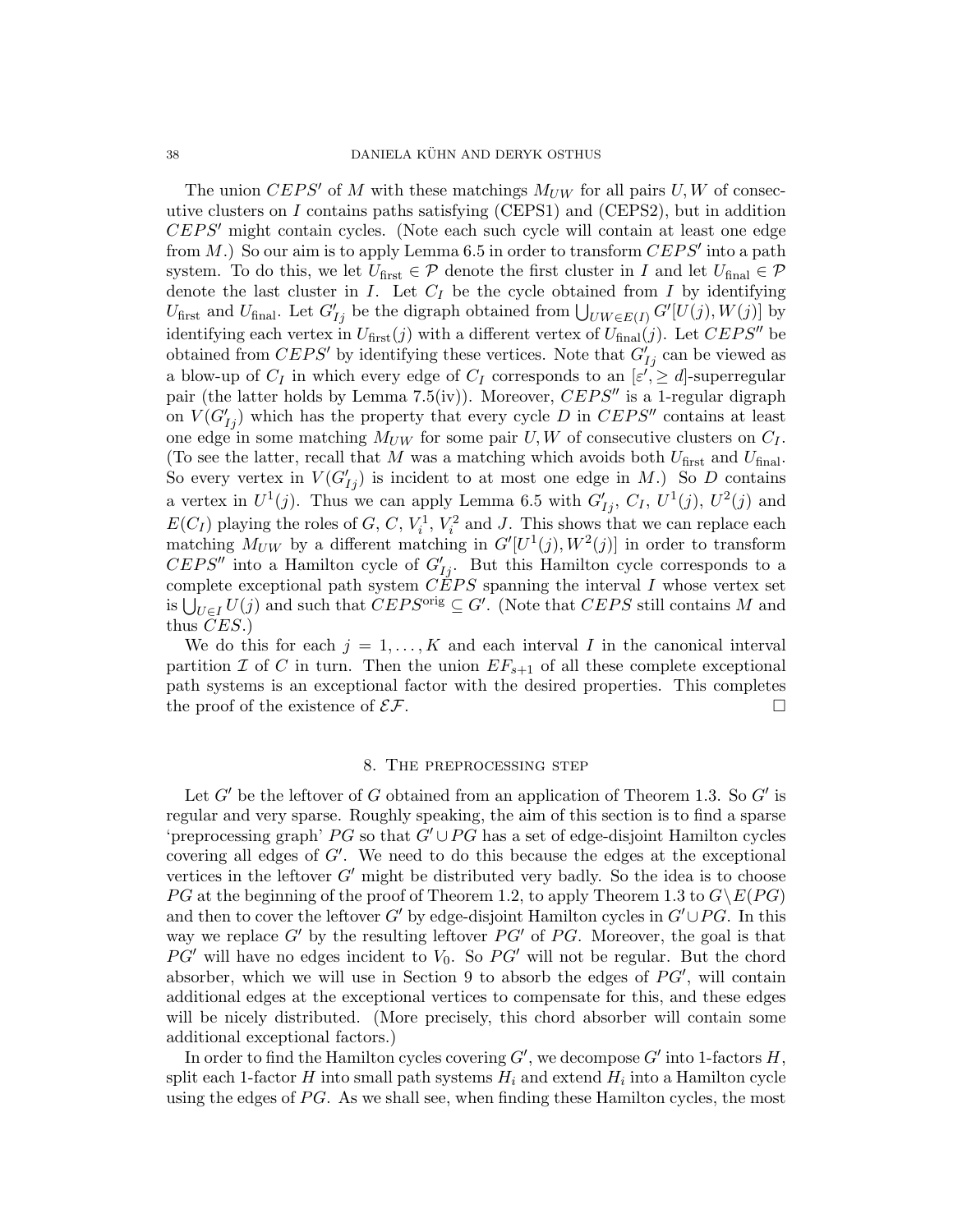difficult part is to find suitable edges joining  $V_0$  to the (non-exceptional) clusters. For this step we use the complete exceptional sequences defined in Section 7.3.

As we shall explain in Section 8.3, the preprocessing graph  $PG$  will consist (mainly) of the edge-disjoint union of exceptional factors and a 'path system extender'  $PE$ , which we define and use in Section 8.2. Once we have found suitable edges joining  $V_0$ to the clusters, the path system extender will be used to extend these into Hamilton cycles.

8.1. Cycle breaking. Suppose that  $H$  is a 1-factor of the leftover  $G'$ . As discussed above, our aim is to split H into small path systems  $H_i$  which we then extend into Hamilton cycles  $C_i$  of G. Note that H contains exactly one exceptional cover  $H^{\text{exc}}$ and each  $C_i$  must contain exactly one as well. The most obvious way to achieve the latter might be to let  $H_1$  consist of  $H^{\text{exc}}$ , and add a new exceptional cover (from the preprocessing graph  $PG$ ) to each of the other  $H_i$  when forming the  $C_i$ . However,  $H^{\text{exc}}$  might contain cycles, in which case we cannot extend  $H_1 = H^{\text{exc}}$  to a Hamilton cycle. So when splitting H into the  $H_i$ , we also need to split  $H^{\text{exc}}$  to ensure that such cycles are 'broken'. As an intermediate step towards extending the  $H_i$  into Hamilton cycles, we then add edges from (the original version of) an exceptional factor  $CB$  to extend each  $H_i$  into a path system  $Q_i$  which contains exactly one exceptional cover. In other words, one can split  $H \cup CB^{\text{orig}}$  into small path systems  $Q_i$  such that each of them contains precisely one exceptional cover.

Let  $(G, \mathcal{P}, R, C)$  be a  $(k, m, \varepsilon, d)$ -scheme and assume that  $m/50 \in \mathbb{N}$ . Consider an  $\varepsilon$ -uniform 50-refinement  $\mathcal{P}'$  of  $\mathcal{P}$  (recall again that these were defined before Lemma 4.7). For each cluster  $V_i$  of  $P$ , let  $V_i(1), \ldots, V_i(50)$  denote all those clusters in  $\mathcal{P}'$  which are contained in  $V_i$ . Suppose  $J \subseteq \{1, \ldots, 50\}$ . Generalizing the notion of styles defined at the end of Section 7.3, we say that a vertex  $x \in V(G) \setminus V_0$  has style J if  $x \in \bigcup_{i=1}^k \bigcup_{j \in J} V_i(j)$ . We then say that a set E of edges of  $G^{\text{basic}}$  or of G has *style* J if every endvertex x of an edge in E with  $x \notin V_0$  has style J. If E has style J, we say that E has *style size* |J| (with respect to  $\mathcal{P}'$ ). Note that in this definition  $J$  need not have minimum size, i.e. if  $E$  has style size  $t$ , then it also has style size  $t + 1$ .

**Lemma 8.1.** Suppose that  $0 < 1/n \ll 1/k \ll \varepsilon \ll d \ll 1/s \ll 1$  and that  $m/50, 50k/(s-1) \in \mathbb{N}$ . Let  $(G, \mathcal{P}, R, C)$  be a  $(k, m, \varepsilon, d)$ -scheme with  $|G| = n$ . Let  $\mathcal{P}'$  be an  $\varepsilon$ -uniform 50-refinement of  $\mathcal{P}$ . Let H be a 1-factor of G. Let CB be an exceptional factor with parameters  $(50, (s-1)/50)$  with respect to C, P'. Suppose that H and  $CB^{orig}$  are edge-disjoint. Then the edges of  $H \cup CB^{orig}$  can be decomposed into edge-disjoint path systems  $Q_1, \ldots, Q_s$  so that

- (i) each  $Q_i$  contains precisely one exceptional cover (and no other original exceptional edges);
- (ii) each  $Q_i$  has style size 5 (with respect to  $\mathcal{P}'$ );
- (iii)  $|E(Q_i)| \leq 1230n/s$ .

**Proof.** Let  $H^{\text{exc}}$  denote the set of original exceptional edges of H. Note that each edge in  $H^{\text{exc}}$  has precisely one of 50 styles. So we can partition  $H^{\text{exc}}$  into  $H_1, \ldots, H_{50}$ such that each  $H_i$  has style i. Now we split each  $H_i$  into  $H_i^-$  and  $H_i^+$  by placing one edge from each cycle of  $H_i$  into  $H_i^-$  and all the others into  $H_i^+$ . Enumerate the path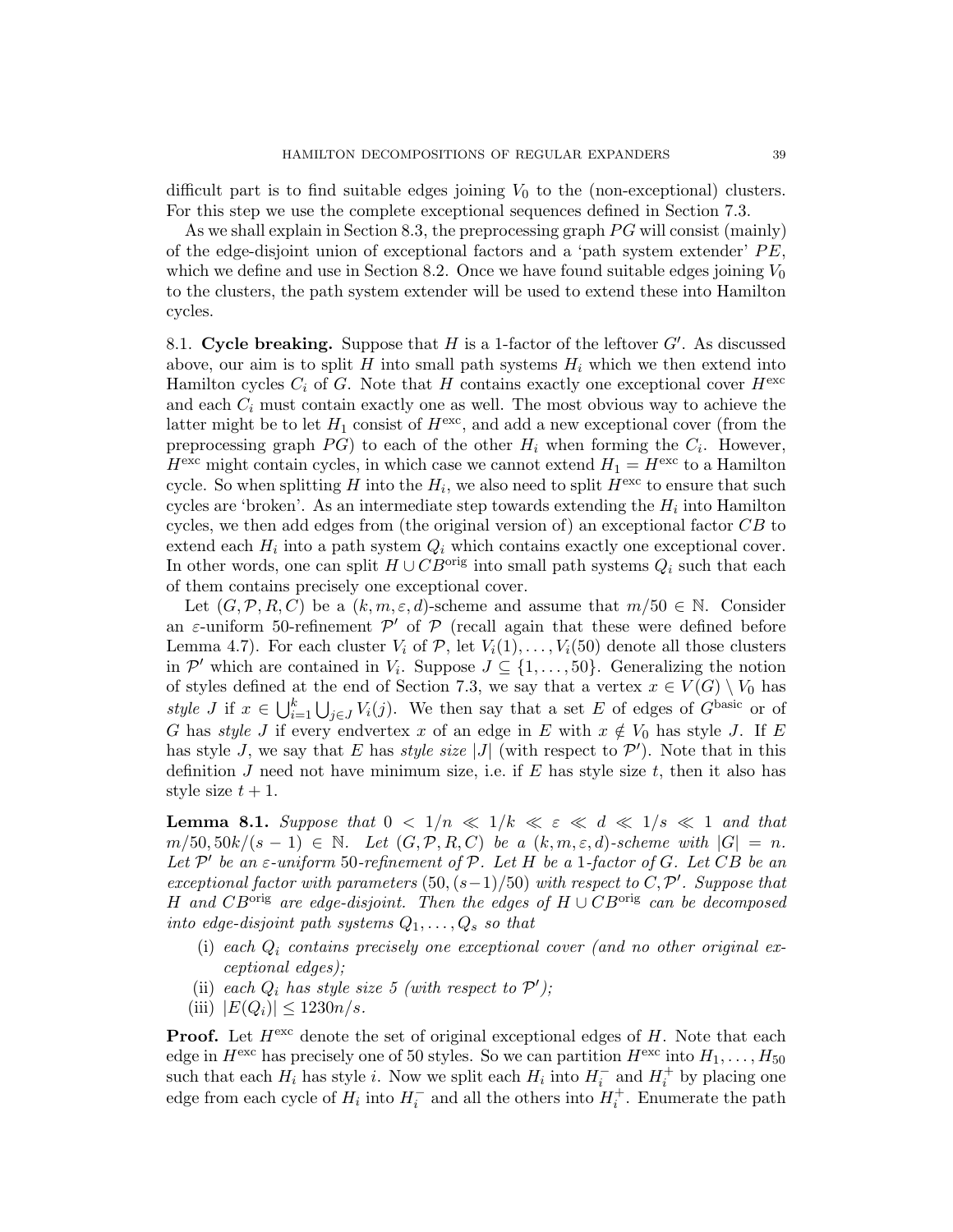systems obtained in this way as  $H_1^{\text{exc}}, \ldots, H_{100}^{\text{exc}}$ . Thus  $H^{\text{exc}}$  is the union of all these path systems. Denote the complete exceptional path systems of  $CB$  by  $CEPS_i$ , for  $i = 1, \ldots, s - 1$ , and let  $CES_i$  denote the complete exceptional sequence contained in  $CEPS_i$ . Without loss of generality, we may assume that  $CEPS_1, \ldots, CEPS_{100}$ are complete exceptional path systems of CB so that exactly 20 of them have style j for  $j = 1, \ldots, 5$  (as there are many more with these styles in CB). Moreover, by relabeling the  $CEPS_i$  if necessary, we may assume that  $H_i^{\text{exc}}$  and  $CEPS_i$  have different styles for all  $i = 1, \ldots, 100$ .

For each  $i = 1, \ldots, 100$ , let  $V_{0,i}^+ \subseteq V_0$  be the set of exceptional vertices x so that x is the initial vertex of an edge in  $H_i^{\text{exc}}$ . Similarly, let  $V_{0,i}^- \subseteq V_0$  be the set of exceptional vertices x so that x is the final vertex of an edge in  $H_i^{\text{exc}}$ . Let  $CES'_i$  be the set of all those (original exceptional) edges  $xy$  in  $CES_i^{orig}$  for which  $x \in V_0 \setminus V_{0,i}^+$ as well as all those (original exceptional) edges  $yx$  in  $CES_i^{orig}$  for which  $x \in V_0 \setminus V_{0,i}^-$ . Let  $Q_i := H_i^{\text{exc}} \cup CES'_i \cup (CEPS_i \setminus CES_i)$ . Note that  $Q_i$  contains the exceptional cover  $H_i^{\text{exc}} \cup CES_i'$ . Moreover, since  $H_i^{\text{exc}}$  and  $CEPS_i$  have different styles it follows that  $Q_i$  is a path system, i.e. it does not contain any cycles. Furthermore,  $Q_i$  has style size 2 and  $|E(Q_i)| \leq |V_0| + n/(s-1) \leq 2n/s$ .

Now let  $Q_{101}$  consist of those edges of  $CES_1^{orig}, \ldots, CES_{100}^{orig}$  which are not contained in any of  $Q_1, \ldots, Q_{100}$ . Using the fact that  $H^{\text{exc}} = \widetilde{H}_1^{\text{exc}} \cup \cdots \cup H_{100}^{\text{exc}}$  is an exceptional cover, it is easy to see that  $Q_{101}$  also forms an exceptional cover. Moreover, as remarked after the definition of an exceptional factor,  $CES_1 \cup \cdots \cup CES_{100}$ is a matching. In particular, every vertex in  $V(G) \setminus V_0$  is incident to at most one edge in  $CES_1^{orig} \cup \cdots \cup CES_{100}^{orig}$ . Together with the fact that  $Q_{101}$  is an exceptional cover, it follows that  $Q_{101}$  is a path system. Also,  $Q_{101}$  has style size 5 and  $|E(Q_{101})| = 2|V_0| \leq 2\varepsilon n \leq n/s.$ 

Note that each edge of  $H \setminus H^{\text{exc}}$  has at least one of  $\binom{50}{2}$  $2^{50}_{2}$  = 1225 styles *ij* with  $i \neq j$ . (Recall that if an edge has style i then it also has style ij for any j.) Partition  $H \setminus H^{\text{exc}}$  into 1225 sets  $H_{i,j}$  such that all edges in  $H_{i,j}$  have style *ij*. Greedily split each set  $H_{i,j}$  further into  $(s-1)/1226$  sets such that each of them has size at most  $\lceil 1226n/(s-1) \rceil$  and none of them contains a cycle. Let  $s' := 1225(s-1)/1226$  and let  $H_1^*, \ldots, H_{s'}^*$  denote the resulting sets of edges.

Claim. We may assume that  $CEPS_{101}, \ldots, CEPS_{s-1}$  are enumerated in such a way that for all  $t = 1, ..., s'$  the following property holds: if  $H_t^*$  has style ij and  $CEPS<sub>100+t</sub>$  has style j' then  $j' \notin \{i, j\}.$ 

To prove the claim, we consider the auxiliary bipartite graph  $Y$  with vertex classes  $A$ and B, where A consists of all the  $H_t^*$  and B consists of  $CEPS_{101}, \ldots, CEPS_{s-1}$ . (So  $|A| = s'$  and  $|B| = (s-1) - 100 > s'.$  Suppose that  $H_t^*$  has style ij and  $CEPS_{\ell}$  has style j', where  $j' \notin \{i, j\}$ . Then  $H_t^*$  and  $CEPS_\ell$  are connected by an edge in Y. Note that every  $CEPS_{\ell}$  has degree at least  $|A| - 49 \cdot (s - 1)/1226 \ge |A|/2$  (since if  $j' = i$ then there are only 49 possibilities for j and since only  $(s-1)/1226$  of the  $H_t^*$  have the same style). Similarly every  $H_t^*$  has degree at least  $(s-1-100)-2\cdot(s-1)/50\geq$  $|B|/2$ . So Y has a matching covering A. (Indeed, this follows from Hall's theorem: Consider any  $A' \subseteq A$ . If  $|A'| > |A|/2$  then  $N_Y(A') = B$  and if  $|A'| \leq |A|/2$  then  $|N_Y(A')| \geq |B|/2 \geq |A|/2 \geq |A'|$ .) This completes the proof of the claim.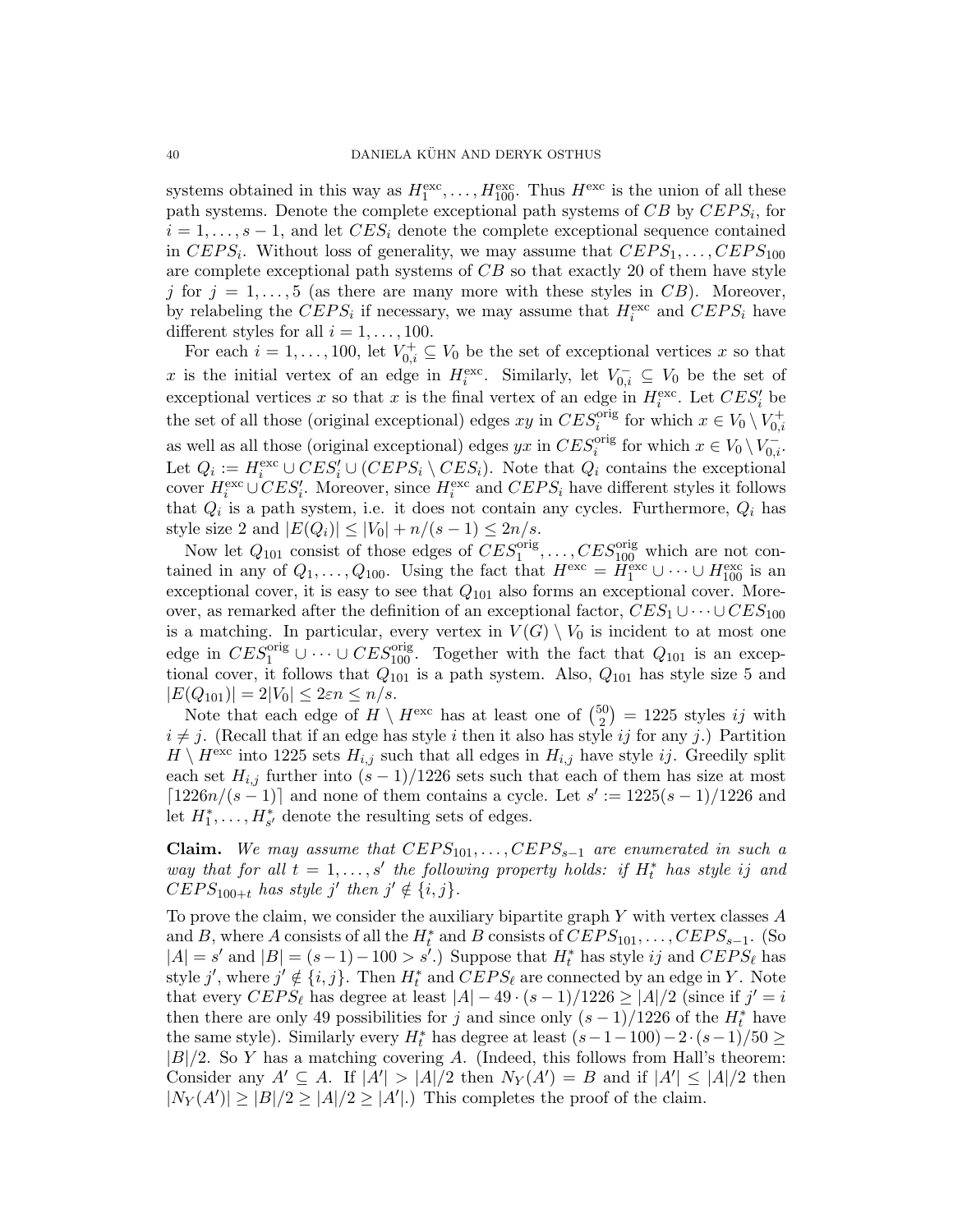For  $i = 102, \ldots, 101 + s'$ , let  $Q_i := H_{i-101}^* \cup CEPS_{i-1}^{\text{orig}}$ . Then the claim implies that  $Q_i$  is a path system. Moreover,  $Q_i$  has style size 3 and  $|E(Q_i)| \leq \lceil 1226n/(s -$ 1)] +n/(s-1)+εn ≤ 1230n/s. Finally, for  $i = 102 + s', \ldots, s$  we let  $Q_i := CEPS_{i-1}^{\text{orig}}$ . Then  $Q_1, \ldots, Q_s$  have the desired properties.

8.2. Extending path systems into Hamilton cycles. Suppose that  $(G, \mathcal{P}, R, C)$ is a  $(k, m, \varepsilon, d)$ -scheme. Recall that  $V_0$  denotes the exceptional set in  $P$ . The purpose of this subsection is to define and use the 'path system extender'  $PE$ . To motivate its purpose, let  $G'$  be the leftover of G obtained by an application of Theorem 1.3 and let  $H$  be a 1-factor in a 1-factorization of  $G'$ . Recall that Lemma 8.1 assigns edges of H to edge-disjoint path systems  $Q_i$ . PE will be used to extend each path system  $Q_i$  into a Hamilton cycle. Altogether this means that we will find edgedisjoint Hamilton cycles in the union of  $G' \cup PE$  with some exceptional factors  $CB_i$ which cover both the edges of  $G'$  and the edges of  $CB_i$ . Since  $PE$  will be a spanning subdigraph of  $G - V_0$ , this in turn implies that we have replaced  $G'$  by a digraph (namely the digraph obtained from the leftover of  $PE$  by adding  $V_0$ ) in which every exceptional vertex is isolated.

A path system extender PE (for C, R) with parameters  $(\varepsilon, d, d', \zeta)$  is a spanning subgraph of  $G - V_0$  consisting of an edge-disjoint union of two graphs  $\mathcal{B}(C)_{PE}$  and  $\mathcal{B}(R)_{PE}$  on  $V(G) \setminus V_0$  which are defined as follows:

- (PE1)  $\mathcal{B}(C)_{PE}$  is a blow-up of C in which every edge UW of C corresponds to an  $(\varepsilon, d', \zeta d', 2d'/d)$ -superregular pair  $\mathcal{B}(C)_{PE}[U, W]$ .
- (PE2)  $\mathcal{B}(R)_{PE}$  is a blow-up of R in which every edge UW of R corresponds to an  $(\varepsilon, d'/k, 2d'/dk)$ -regular pair  $\mathcal{B}(R)_{PE}[U, W]$ .

Note that the path system extender  $PE$  is not necessarily a regular digraph. (Reg3) and the fact that  $\Delta(R) \leq 2k$  imply that

(8.1) 
$$
\Delta(PE) \leq 2 \cdot \frac{2d'm}{d} + \Delta(R) \cdot \frac{2d'm}{dk} \leq \frac{8d'm}{d}.
$$

In order to cover the edges of the leftover of the path system extender  $PE$  with Hamilton cycles in the chord-absorbing step (Section 9), we will need that this maximum degree is small compared to  $\varepsilon m$  (so PE is a rather sparse graph). This is what forces us to use the above more technical notion of regularity when defining PE, rather than the usual  $\varepsilon$ -regularity.

**Lemma 8.2.** Suppose that  $0 < 1/n \ll d' \ll 1/k \ll \varepsilon \ll d \ll \zeta \leq 1/2$ . Let  $(G, \mathcal{P}, R, C)$  be a  $(k, m, \varepsilon, d)$ -scheme with  $|G| = n$ . Then G contains a path system extender for C, R having parameters  $(\varepsilon^{1/25}, d, d', \zeta)$ .

**Proof.** Recall that by (Sch3) every edge UW of C corresponds to an  $[\varepsilon, d_{UW}]$ superregular pair  $G[U, W]$  for some  $d_{UW} \geq d$ . Thus we can apply Lemma 4.10(ii) to each such  $G[U, W]$  to obtain a blow-up  $\mathcal{B}(C)_{PE}$  of C in which every edge of C corresponds to an  $(\varepsilon^{1/12}, d', d'/2, 3d'/2d_{UW})$ -superregular pair (which is therefore also  $(\varepsilon^{1/25}, d', \zeta d', 2d'/d)$ -superregular). Let  $G^*$  be the digraph obtained from G by deleting all the edges in  $\mathcal{B}(C)_{PE}$ .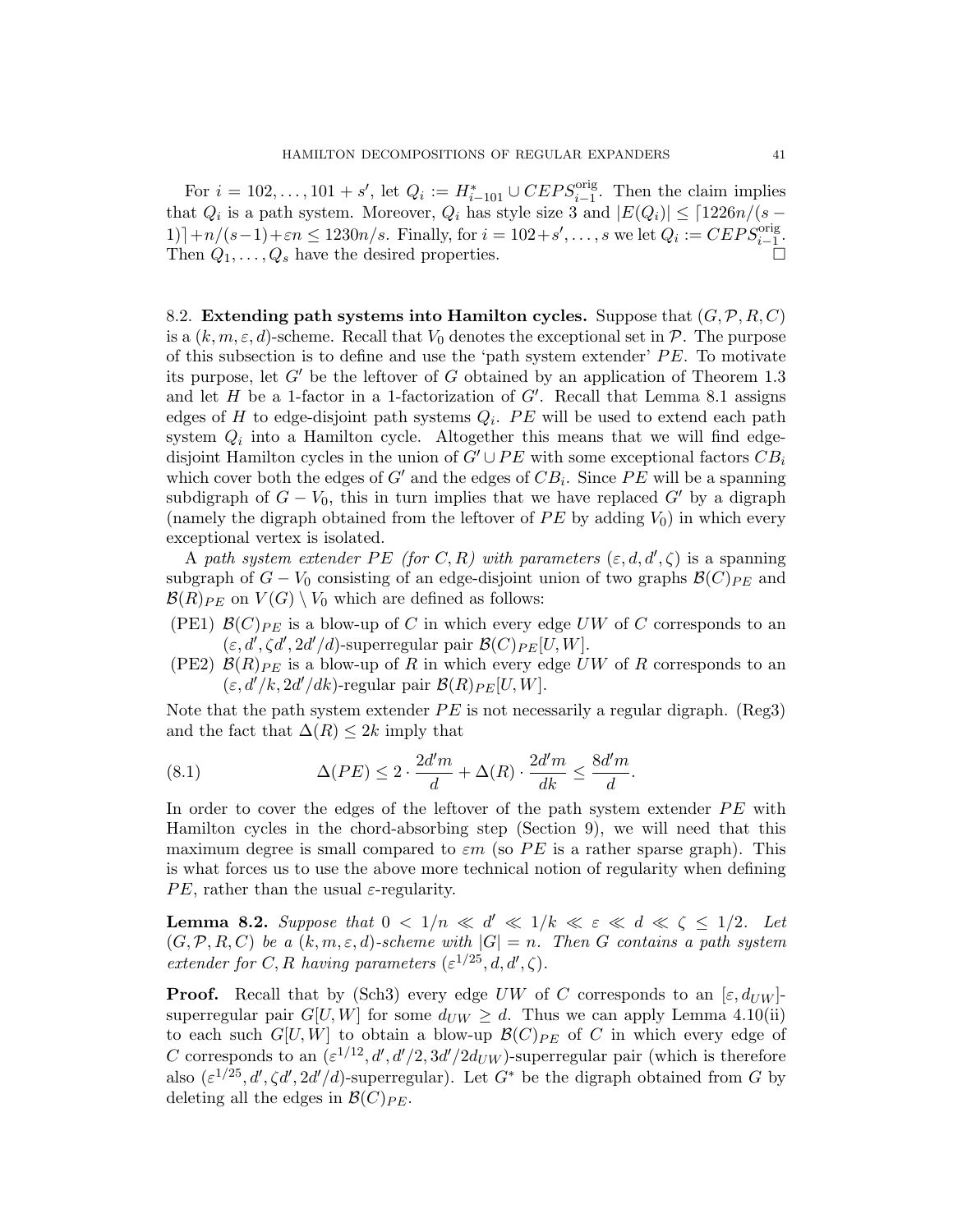Now consider any edge UW of R and recall from (Sch2) that  $G[U, W]$  is  $\varepsilon$ regular of density  $d_{UW} \geq d - \varepsilon$ . Since  $G^*[U, W]$  is obtained from  $G[U, W]$  by deleting at most  $2d'm/d \leq \varepsilon m$  edges at every vertex, Proposition 4.3(i) with  $d' := \varepsilon$ implies that  $G^*[U, W]$  is still  $2\sqrt{\varepsilon}$ -regular of density at least  $3d_{UW}/4$ . Thus we can apply Lemma 4.10(i) to find a  $((4\varepsilon)^{1/24}, d'/k, 2d'/d_{UW}k)$ -regular spanning subgraph  $G'[U,W]$  of  $G^*[U,W]$  (which is therefore also  $(\varepsilon^{1/25}, d'/k, 2d'/dk)$ -regular). Let  $\mathcal{B}(R)_{PE}$  be the union of all the  $G'[U, W]$  over all edges UW of R. Then  $\mathcal{B}(C)_{PE} \cup \mathcal{B}(R)_{PE}$  is a path system extender for C, R with parameters  $(\varepsilon^{1/25}, d, d', \zeta)$ .  $\Box$ 

The following lemma implies that we can use the edges of a path system extender to extend the path systems  $Q_i$  obtained from Lemma 8.1 into Hamilton cycles.

**Lemma 8.3.** Suppose that  $0 < 1/n \ll d' \ll 1/k \ll \varepsilon \ll 1/l^* \ll d \ll \nu \ll \tau \ll$  $\alpha, \theta \leq 1$ , that  $d \ll \zeta \leq 1/2$  and that  $m/50 \in \mathbb{N}$ . Let  $(G, \mathcal{P}_0, R_0, C_0, \mathcal{P}, R, C)$  be a consistent  $(\ell^*, k, m, \varepsilon, d, \nu, \tau, \alpha, \theta)$ -system with  $|G| = n$ . Let P' be a  $(d')^2$ -uniform 50-refinement of P. Let PE be a path system extender with parameters  $(\varepsilon, d, d', \zeta)$ for C, R. Let  $s := 10^7/\nu^2$  and suppose that Q is a path system in G such that

- $Q$  and  $PE$  are edge-disjoint;
- Q contains precisely one exceptional cover and no other original exceptional edges;
- Q has style size 5 (with respect to  $\mathcal{P}'$ );
- $|E(Q)| \leq 1230n/s$ .

Then G contains a Hamilton cycle D such that  $Q \subseteq D \subseteq PE \cup Q$ .

For the proof of Lemma 8.3, we add additional edges to  $Q$  to obtain a 'locally balanced' path system. (To ensure the existence of these additional edges we need to work with a consistent system rather than the simpler notion of a scheme.) This path system can then be extended into a 1-factor using matchings between consecutive clusters of C. Finally, we apply Lemma 6.4 to transform this 1-factor into a Hamilton cycle.

**Proof.** Recall that  $Q^{\text{basic}}$  is obtained from  $Q$  by replacing each path of the form  $x^-xx^+$  (where  $x \in V_0$ ) by the exceptional edge  $x^-x^+ \in E(G^{\text{basic}})$ . For each edge  $e = ab$  of  $Q^{\text{basic}}$  in turn, our aim is to apply Lemma 7.2 to find a chord sequence  $CS(U(b), U(a)^+)$  in R which consists of at most  $3/\nu$  edges. (Here  $U(b)$  denotes the cluster in  $P$  containing b and  $U(a)^+$  denotes the successor on C of the cluster in  $P$ containing a.) We say that a cluster in  $\mathcal P$  is full if it is visited at least  $m/110$  times by the interiors of the chord sequences chosen so far. (Recall that we disregard the first cluster  $U(b)^-$  and the final cluster  $U(a)^+$  of  $CS(U(b), U(a)^+)$  when considering its interior.) Then the number of full clusters is at most

$$
\frac{2|Q^{\text{basic}}|(3/\nu)}{m/110} \le \frac{811800n}{\nu sm} \le \frac{\nu k}{4}.
$$

After each application of Lemma 7.2, let  $\mathcal{V}' \subseteq V(R)$  be the set of all those clusters which are now full. So we can apply Lemma 7.2 to  $R$  and  $V'$  as above to find a chord sequence  $CS(U(b), U(a)^+)$  whose interior avoids the full clusters. Thus altogether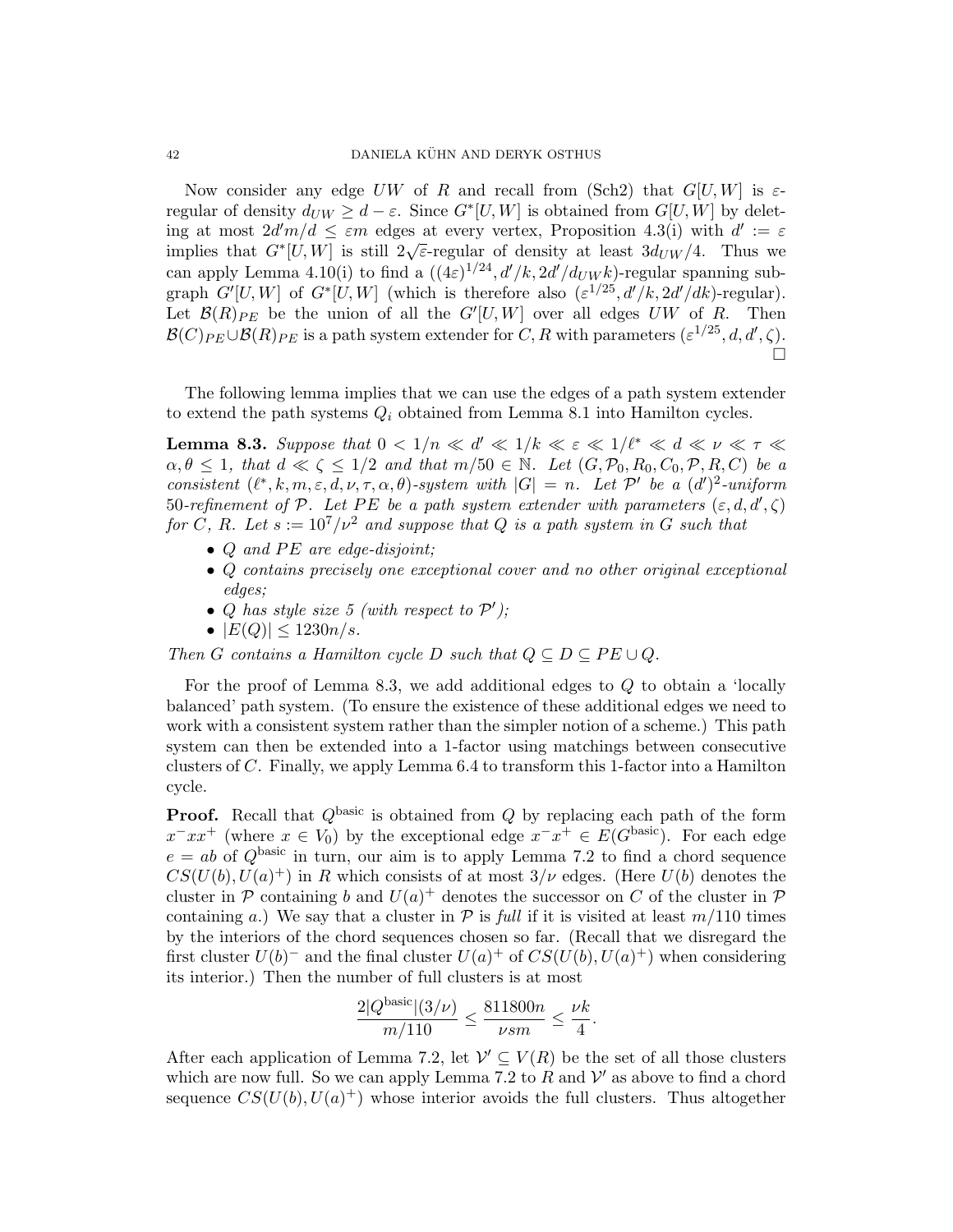the interiors of all the  $CS(U(b), U(a)^+)$  (for all edges ab of  $Q^{\text{basic}}$ ) visit each cluster in P at most  $m/110 + 3/\nu \le m/100$  times.

Note that since Q has style size 5, every cluster in  $P$  meets  $Q^{\text{basic}}$  in at most  $5m/50 = m/10$  vertices. Thus every cluster plays the role of  $U(b)^-$  or  $U(a)^+$  for at most  $2m/10$  edges ab of  $Q^{\text{basic}}$ . This implies that the union  $S(Q)$  of all the chord sequences  $CS(U(b), U(a)^+)$  (over all edges ab of  $Q^{\text{basic}}$ ) visits each cluster at most

$$
(8.2) \t\t\t m/100 + 2m/10 = 21m/100
$$

times (where we count the edges in  $S(Q)$  with multiplicities).

Now for each edge E of R, let  $s_E$  be the number of times that E occurs in  $S(Q)$ . Note that if E occurs in  $CS(U(b), U(a)^+)$  then at least one of the endclusters of E lies in the interior of  $CS(U(b), U(a)^+)$ . In particular, suppose that  $E = UW$ occurs as an initial edge in  $CS(U(b), U(a)^+)$ . Then W lies in the interior of the sequence. Since altogether the interiors of all the  $CS(U(b), U(a)^+)$  visit W at most  $m/100$  times, this implies that altogether E can occur at most  $m/100$  times as an initial edge of some  $CS(U(b), U(a)^+)$ . Similarly, suppose that  $E = UW$  occurs in  $CS(U(b), U(a)^+)$ , but not as an initial edge. Then U lies in the interior of the sequence and altogether E can occur at most  $m/100$  times in this way. It follows that  $s_E \leq 2 \cdot m/100 = m/50$ .

Let  $J \subseteq \{1, \ldots, 50\}$  be a set of size 5 so that Q has style J. Without loss of generality, we may assume that  $J = \{1, \ldots, 5\}$ . Let  $B<sub>E</sub>$  be the bipartite subgraph of  $\mathcal{B}(R)_{PE}$  which corresponds to E. Let  $B'_E$  be the induced bipartite subgraph of  $B_E$  of style  $\{6, \ldots, 29\}$ . (So if  $E = UW$  then  $B'_E$  is the subgraph of  $B_E$  induced by  $U(6) \cup \cdots \cup U(29)$  and  $W(6) \cup \cdots \cup W(29)$ , where  $U(1), \ldots, U(50)$  are the clusters in  $\mathcal{P}'$  contained in  $U$ .)

For each edge E of R in turn, we choose a matching  $M_E$  of size  $s_E$  in  $B'_E$  such that  $M_E$  avoids all matchings chosen previously. To see that this can be done, recall from (PE2) that  $B_E$  is  $(\varepsilon, d'/k, 2d'/dk)$ -regular. Since the size of the vertex classes of  $B'_E$  is precisely 24/50 times the size of the vertex classes of  $B_E$ , this implies that  $B'_E$  is still  $(3\varepsilon, d'/k, 6d'/dk)$ -regular. Thus Lemma 4.12(i) implies that  $B'_E$  contains a matching  $M'_E$  of size  $(1-3\varepsilon) \cdot 24m/50 \ge 23m/50$ . But  $(8.2)$  implies that at most  $2 \cdot 21m/100 = 21m/50$  edges of  $M'_E$  are incident to an edge of a previously chosen matching (the extra factor 2 comes from the fact that there is a contribution from both endclusters of  $E$ ). So we can indeed find the required matchings  $M_E$ .

Let  $Q_*$  consist of the edges of  $Q^{\text{basic}}$  together with the edges in the matchings  $M_E$ (for all edges E of R). So  $Q_*$  is a path system whose style is  $\{1, \ldots, 29\}$ .

Let  $Q^{in}$  denote the set of final vertices of the edges in  $Q_*$  and let  $Q^{out}$  denote the set of their initial vertices. For each cluster U in  $P$ , let  $U^2 := U \setminus Q^{in}$  and  $U^1 := U \setminus Q^{out}$ . Consider any edge UW on C. Then Proposition 7.3 implies that  $|U^1| = |W^2|$ . Let  $B^*_{UW}$  be the bipartite subgraph of  $\mathcal{B}(C)_{PE}[U, W]$  induced by  $U^1$ and  $W^2$ . Recall from (PE1) that  $\mathcal{B}(C)_{PE}[U, W]$  is  $(\varepsilon, d', \zeta d', 2d'/d)$ -superregular. Together with the facts that  $B^*_{UW}$  contains all vertices of  $U \cup W$  of style  $30, \ldots, 50$ and that  $\mathcal{P}'$  is an  $(d')^2$ -uniform refinement of  $\mathcal P$  this implies that  $B^*_{UW}$  is still  $(3\varepsilon, d', \zeta d'/3, 6d'/d)$ -superregular. So Lemma 4.12(ii) implies that  $B^*_{UW}$  contains a perfect matching  $M_{UW}$ . The union of all the  $M_{UW}$  (over all edges  $UW$  of C) together with all the edges of  $Q_*$  forms a 1-factor F of  $Q^{\text{basic}} \cup PE$ .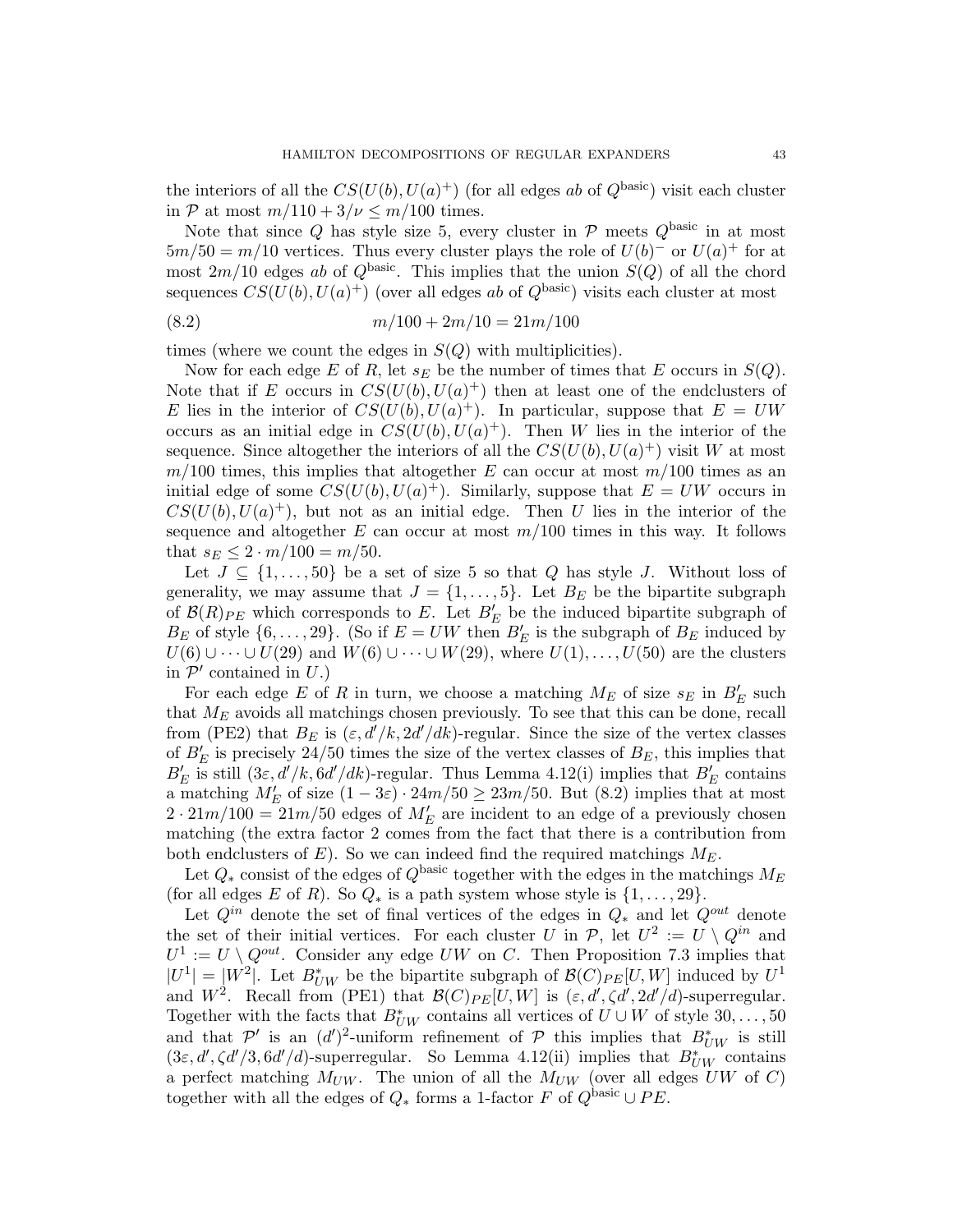Since  $Q_*$  is a path system, each cycle of F has a vertex in  $U^1$  for some cluster U in P. Now apply Lemma 6.4 with  $\mathcal{B}(C)_{PE}$ , F, C,  $E(C)$ ,  $U^1$  and  $U^2$  playing the roles of G, F, C, J,  $V_i^1$  and  $V_i^2$  in order to modify F into a Hamilton cycle D' of  $G^{\text{basic}}$ . (Note that  $U^1 \cap U^2 \neq \emptyset$  as they both contain all vertices of style  $\{30, \ldots, 50\}$ .) Then Observation 7.4 implies that  $D := (D')^{\text{orig}}$  is a Hamilton cycle of  $G = G^{\text{orig}}$ , as required.  $\Box$ 

We obtain the following lemma by repeated applications of Lemma 8.1 and 8.3.

**Lemma 8.4.** Suppose that  $0 < 1/n \ll r/m \ll d' \ll 1/k \ll \varepsilon \ll 1/\ell^* \ll d \ll \nu \ll$  $\tau \ll \alpha, \theta \leq 1$  and that  $d \ll \zeta \leq 1/2$ . Let  $s := 10^7/\nu^2$ . Suppose that  $m/50, 50k/(s - 1)$ 1)  $\in \mathbb{N}$ . Let  $(G, \mathcal{P}_0, R_0, C_0, \mathcal{P}, R, C)$  be a consistent  $(\ell^*, k, m, \varepsilon, d, \nu, \tau, \alpha, \theta)$ -system with  $|G| = n$ . Let P' be a  $(d')^2$ -uniform 50-refinement of P. Let H be an r-factor of G. Let  $CB_1, \ldots, CB_r$  be r exceptional factors with parameters  $(50, (s-1)/50)$  with respect to C,  $\mathcal{P}'$ . Let PE be a path system extender with parameters  $(\varepsilon, d, d', \zeta)$  for C, R. Suppose that H, PE and the original versions of  $CB_1, \ldots, CB_r$  are pairwise edge-disjoint. Then G contains edge-disjoint Hamilton cycles  $C_1, \ldots, C_{sr}$  such that

- (i) altogether  $C_1, \ldots, C_{sr}$  contain all edges of  $H \cup CB_1^{\text{orig}} \cup \cdots \cup CB_r^{\text{orig}}$ ;
- (ii) each  $C_i$  lies in  $PE \cup H \cup CB_1^{\text{orig}} \cup \cdots \cup CB_r^{\text{orig}}$ .

**Proof.** Consider a 1-factorization  $F_1, \ldots, F_r$  of H (which exists by Proposition 6.1). So each  $F_j$  contains precisely one exceptional cover (and no other original exceptional edges). For each  $j = 1, \ldots, r$  apply Lemma 8.1 with  $F_j$  and  $CB_j$  playing the roles of H and CB to obtain path systems  $Q_{j,1}, \ldots, Q_{j,s}$  as described there. Relabel all these path systems as  $Q_1, \ldots, Q_{sr}$ . Note that the  $Q_i$  form a decomposition of the edges of  $H \cup CB_1^{\text{orig}} \cup \cdots \cup CB_r^{\text{orig}}$ .

Apply Lemma 8.3 to obtain a Hamilton cycle  $C_1$  in G with  $Q_1 \subseteq C_1 \subseteq PE \cup Q_1$ . Repeat this for each of  $Q_2, \ldots, Q_{sr}$  in turn, with the subdigraph  $PE'$  of  $PE$  obtained by deleting all the edges in the Hamilton cycles found so far playing the role of  $PE$ . Note that at each stage we have removed at most  $sr = 10^7 r/\nu^2 \leq \varepsilon^2 d'm/k$  outedges and at most  $sr \leq \varepsilon^2 d'm/k$  inedges at each vertex of PE. So using Proposition 4.8 it is easy to check that PE' is still a path system extender with parameters  $(2\varepsilon, d, d', \zeta/2)$ . Thus we can indeed apply Lemma 8.3 in each step.  $\square$ 

8.3. The preprocessing graph. Let  $G$  be the digraph given in Theorem 1.2. As described at the beginning of Section 8.2, the purpose of Lemma 8.4 was to replace the leftover H of an almost decomposition of G by a digraph  $H'$  on  $V(G)\setminus V_0$ , i.e. by a digraph in which every exceptional vertex can be thought of as being isolated. This digraph  $H'$  is obtained from  $PE$  by deleting all the edges in the Hamilton cycles guaranteed by Lemma 8.4. But this means that  $H'$  will not be regular since PE was not regular. However, for later purposes we want to assume that this leftover  $H'$  is regular. So we will need to add another digraph  $PG^{\diamond}$  to  $H'$  whose degree sequence complements that of PE. Then the union of H' and  $PG^{\diamond}$  will be regular. So the preprocessing graph defined below contains all the digraphs which we need in order to replace H by a regular digraph on  $V(G) \setminus V_0$  not containing any exceptional edges.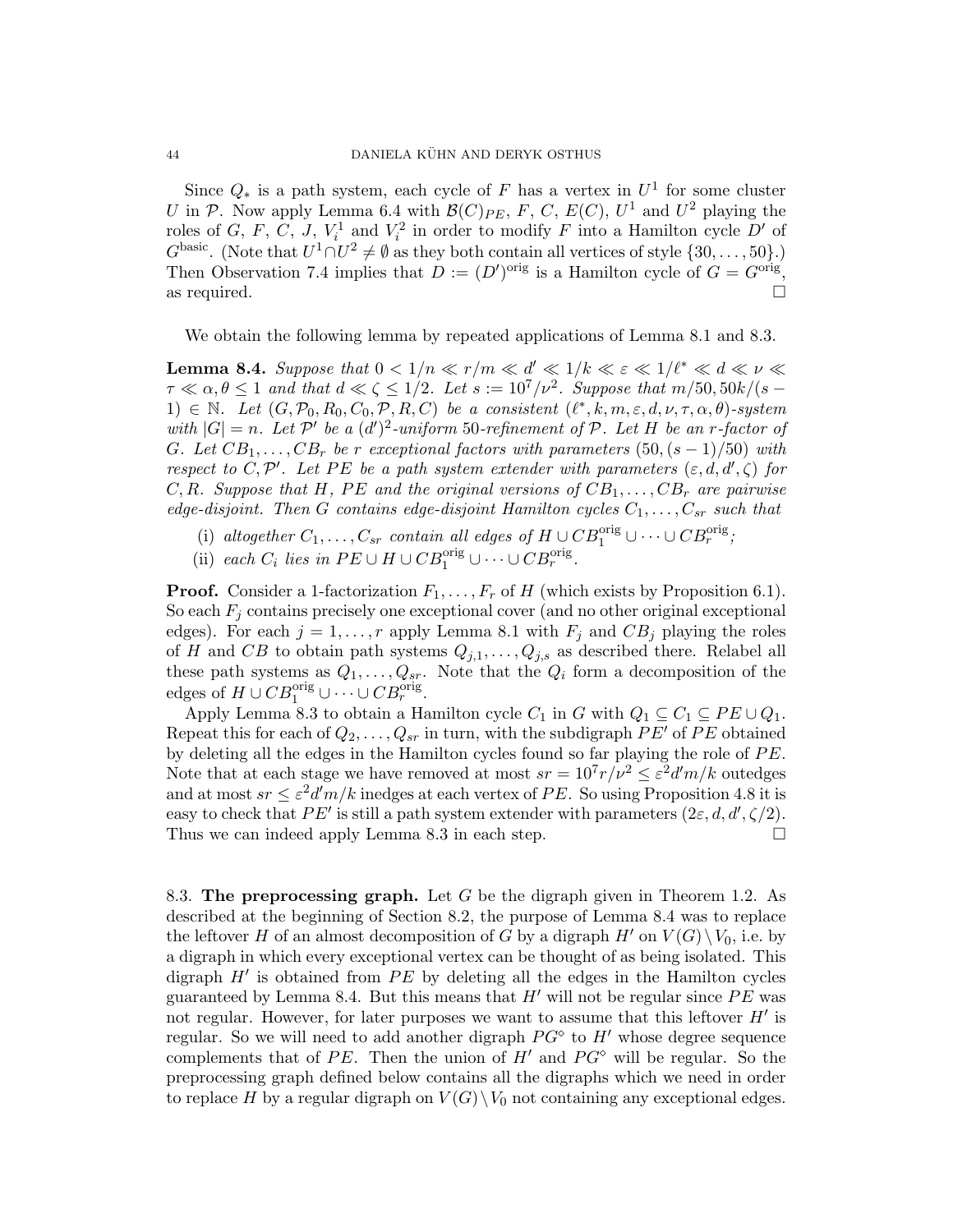Suppose that  $(G, \mathcal{P}, R, C)$  is a  $(k, m, \varepsilon, d)$ -scheme and that  $m/50, 50k/(s-1) \in$ N. Let  $\mathcal{P}'$  be an  $\varepsilon$ -uniform 50-refinement of  $\mathcal{P}$ . A preprocessing graph PG with parameters  $(s, \varepsilon, d, r', r'', r, \zeta)$  (with respect to  $C, R, \mathcal{P}'$ ) is the edge-disjoint union of two graphs  $PG^*$  and  $PG^*$  satisfying the following conditions:

- (PG1)  $PG^*$  is the edge-disjoint union of a path system extender  $PG_{PE}$  with parameters  $(\varepsilon, d, r'/m, \zeta)$  (for C, R) and of r exceptional factors  $CB_1, \ldots, CB_r$  with parameters  $(50, (s-1)/50)$  (with respect to  $C, \mathcal{P}'$ ). Moreover, the original versions of these r exceptional factors are pairwise edge-disjoint.
- (PG2)  $PG^{\diamond}$  is a spanning subgraph of  $G-V_0$  which satisfies  $d_{PG^{\diamond}}^{\dagger}(x) = r'' d_{PG^*}^{\dagger}(x)$ and  $d_{PG^{\diamond}}^-(x) = r'' - d_{PG^*}^-(x)$ .

Note that PG is a spanning r''-regular subgraph of  $G<sup>basic</sup>$ . Moreover, in P $G<sup>orig</sup>$  we have

(8.3) 
$$
d^{\pm}(x) = r(s-1) \quad \forall x \in V_0 \quad \text{and} \quad d^{\pm}(y) = r'' \quad \forall y \in V(G) \setminus V_0.
$$

Note also that (8.1) implies that

(8.4) 
$$
\Delta(PG^*) \le \frac{8r'}{d} + 2r.
$$

The following corollary is an immediate consequence of Lemma 8.4.

Corollary 8.5. Suppose that  $0 \lt 1/n \ll r/m \ll r'/m \ll r''/m \ll 1/k \ll$  $\varepsilon \ll 1/\ell^* \ll d \ll \nu \ll \tau \ll \alpha, \theta \leq 1$  and that  $d \ll \zeta \leq 1/2$ . Let  $s :=$  $10^7/\nu^2$ . Suppose that  $m/50, 50k/(s-1) \in \mathbb{N}$ . Let  $(G, \mathcal{P}_0, R_0, C_0, \mathcal{P}, R, C)$  be a consistent  $(\ell^*, k, m, \varepsilon, d, \nu, \tau, \alpha, \theta)$ -system with  $|G| = n$ . Let P' be a  $(r'/m)^2$ -uniform 50refinement of  $\mathcal P$ . Let H be an r-factor of G. Let PG be a preprocessing graph with respect to C, R,  $\mathcal{P}'$  with parameters  $(s, \varepsilon, d, r', r'', r, \zeta)$ . Suppose that H and PG<sup>orig</sup> are edge-disjoint. Then G contains edge-disjoint Hamilton cycles  $C_1, \ldots, C_{rs}$  such that the following conditions hold:

- (i) Altogether  $C_1, \ldots, C_{rs}$  cover all edges of H and  $C_i \subseteq H \cup PG^{\text{orig}}$  for each  $i=1,\ldots,rs.$
- (ii) Every vertex  $x \in V_0$  is isolated in  $PG' := PG^{orig} \setminus E(C_1 \cup \cdots \cup C_{rs})$  and every vertex  $x \in V(G) \setminus V_0$  has in- and outdegree  $r'' - (s - 1)r$  in PG'.

**Proof.** Apply Lemma 8.4 with  $PG_{PE}$  playing the role of PE. This gives us edgedisjoint Hamilton cycles  $C_1, \ldots, C_{rs}$  of G as described there. So in particular condition (i) of Corollary 8.5 holds. By (i) of Lemma 8.4, all the  $C_1, \ldots, C_{rs}$  together cover all the original exceptional edges of  $PG<sup>orig</sup>$  (as they cover  $CB<sup>orig</sup><sub>1</sub>,..., CB<sup>orig</sup><sub>r</sub>$  and each original exceptional edge in  $PG^{\text{orig}}$  is contained in one of  $CB_1^{\text{orig}}, \ldots, CB_r^{\text{orig}}$ . Since  $V_0$  is an independent set in G by (CSys9), it follows that every vertex  $x \in V_0$ is isolated in PG'. Moreover, every vertex  $x \in V(G) \setminus V_0$  has indegree  $r + r''$  in  $H \cup PG^{orig}$  and indegree rs in  $C_1 \cup \cdots \cup C_{rs}$ . So the indegree of x in PG' is  $r + r'' - rs = r'' - (s - 1)r$ . Similarly, every vertex in  $V(G) \setminus V_0$  has outdegree  $r'' - (s - 1)r$  in PG'. Altogether, this implies condition (ii) of Corollary 8.5.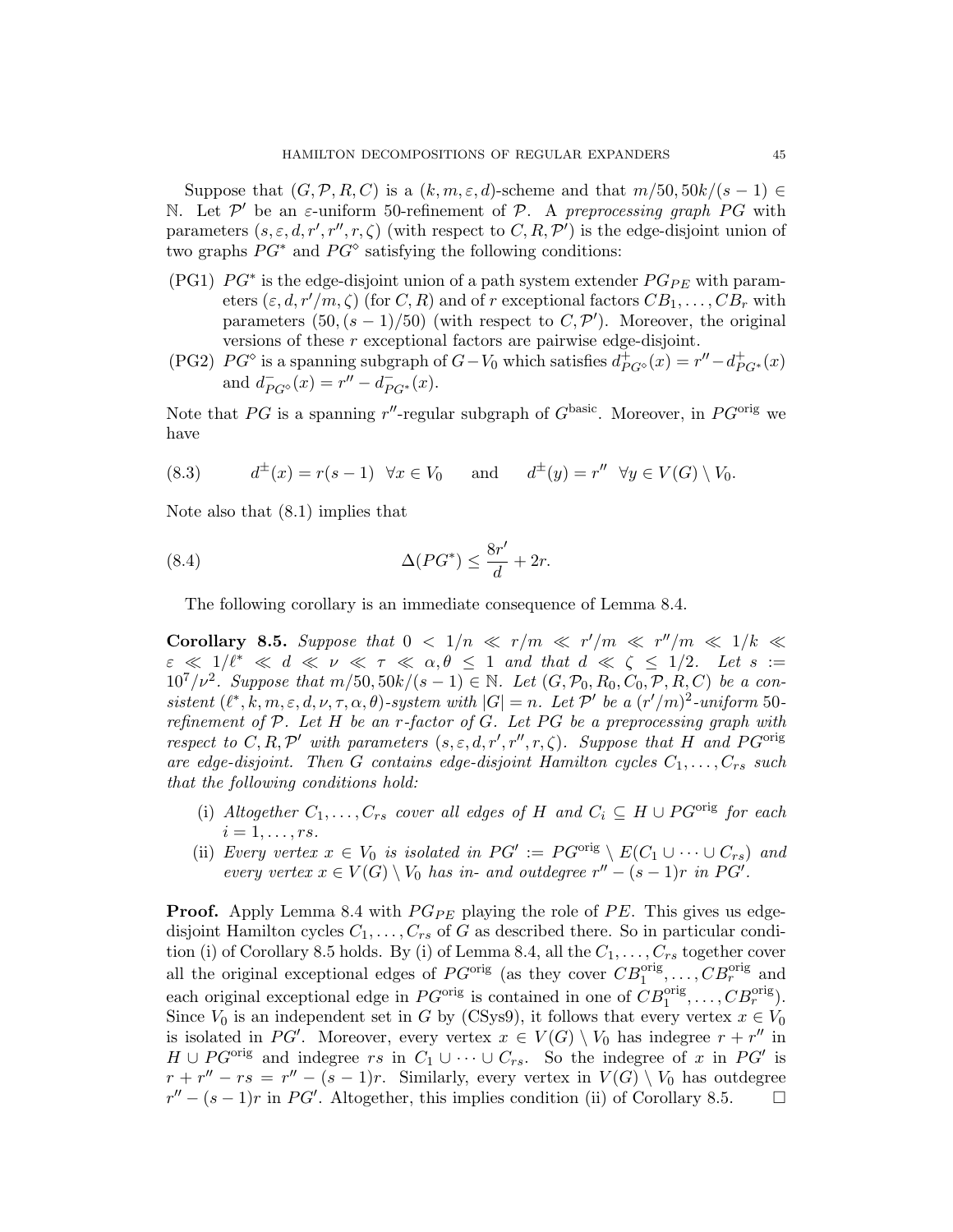The next lemma shows that one can find a preprocessing graph within a consistent system.

**Lemma 8.6.** Suppose that  $0 < 1/n \ll r/m \ll d' \ll d'' \ll 1/k \ll \varepsilon \ll \varepsilon' \ll$  $1/\ell^* \ll d \ll \nu \ll \tau \ll \alpha, \theta \leq 1$  and that  $d \ll \zeta \leq 1/2$ . Let  $s := 10^7/\nu^2$ . Suppose that  $m/50, 50\ell^*/(s-1) \in \mathbb{N}$ . Let  $(G, \mathcal{P}_0, R_0, C_0, \mathcal{P}, R, C)$  be a consistent  $(\ell^*, k, m, \varepsilon, d, \nu, \tau, \alpha, \theta)$ -system with  $|G| = n$ . Let P' be an  $\varepsilon$ -uniform 50-refinement of P. Then G<sup>basic</sup> contains a preprocessing graph with respect to  $C, R, P'$  with parameters  $(s, \varepsilon', d, d'm, d''m, r, \zeta)$ .

**Proof.** Apply Lemma 7.6 to find r exceptional factors  $CB_1, \ldots, CB_r$  with parameters  $(50, (s-1)/50)$  (with respect to  $C, \mathcal{P}'$ ) whose original versions  $CB_1^{\text{orig}}, \ldots, CB_r^{\text{orig}}$ are pairwise edge-disjoint. (So we apply the lemma with  $K := 50, L := (s-1)/50$  and  $r_0 := r$ .) Let  $G_1$  be obtained from G by deleting all the edges in  $CB_1^{\text{orig}}, \ldots, CB_r^{\text{orig}}$ . Thus  $G_1$  is obtained from G by deleting at most  $(s-1)r$  outedges and at most  $(s-1)r$ inedges at each vertex. Since  $(s-1)r \leq \varepsilon m$  we can apply Lemma 7.1 with  $\varepsilon$  playing the role of  $\varepsilon'$  in Lemma 7.1 to see that  $(G_1, \mathcal{P}_0, R_0, C_0, \mathcal{P}, R, C)$  is still a consistent  $(\ell^*, k, m, 3\sqrt{\varepsilon}, d, \nu/2, \tau, \alpha/2, \theta/2)$ -system. Apply Lemma 8.2 to find a path system extender  $PG_{PE}$  in  $G_1$  with parameters  $(\varepsilon', d, d', \zeta)$  (with respect to  $C, R$ ). Let  $PG^*$ be the union of  $PG_{PE}$  and  $CB_1, \ldots, CB_r$ .

To find  $PG^{\circ}$ , for every vertex  $x \in V(G) \setminus V_0$  let  $n_x^+ := d''m - d_{PG^*}^+(x)$  and  $n_x^- := d''m - d_{PG^*}^-(x)$ . Note that (8.4) implies that

(8.5) 
$$
\Delta(PG^*) \leq 8d'm/d + 2r \leq 9d'm/d.
$$

So for every vertex  $x \in V(G) \setminus V_0$  we have that

(8.6) 
$$
\left(1 - \frac{9d'}{dd''}\right)d''m = d''m - \frac{9d'm}{d} \leq n_x^+, n_x^- \leq d''m.
$$

Let  $G_2$  be the digraph obtained from  $G - V_0$  by deleting all the edges in  $PG^*$ . Then (8.5) and the fact that G is a robust  $(\nu, \tau)$ -outexpander with  $\delta^0(G) \ge \alpha n$  imply that  $G_2$  is still a robust  $(\nu/2, 2\tau)$ -outexpander with  $\delta^0(G_2) \ge \alpha n/2$ . Together with (8.6) this shows that we can apply Lemma 5.2 with  $q = 1$ , with  $G_2$  playing the role of  $G = Q$ , and with  $d''m/|G_2|$ ,  $9d'/dd''$  playing the roles of  $\xi$ ,  $\varepsilon$  to obtain a spanning subgraph  $PG^{\circ}$  of  $G_2$  satisfying  $d_{PG^{\circ}}^{\pm}(x) = n_x^{\pm}$  for every vertex x. Then  $PG^* \cup PG^{\circ}$ is a preprocessing graph as required.

The following lemma decomposes the leftover  $PG'$  of the preprocessing graph obtained from Corollary 8.5 into path systems  $H_i$ . In Section 9, these path systems will be extended into Hamilton cycles using the 'chord absorber'.

Suppose that  $k/g \in \mathbb{N}$  and that  $C = V_1 \dots V_k$ . Consider the canonical interval partition of C into g edge-disjoint intervals of equal length and for each  $i = 1, \ldots, g$ let  $X_i$  denote the union of all clusters in the *i*th interval. So  $X_i = V_{(i-1)k/q+1} \cup$  $\cdots \cup V_{ik/g+1}$ . We say that an edge of  $G - V_0$  has *double-type ij* if its endvertices are contained in  $X_i \cup X_j$ . So the number of double-types is  $\binom{g}{2}$  $2^9$ ). A digraph has *double-type ij* if all its edges have double-type  $ij$ .

**Lemma 8.7.** Suppose that  $0 < 1/n \ll 1/k, \varepsilon, d, 1/q^*, 1/g \ll 1$  and that  $2q^*/3g(g - 1)$ 1),  $k/g \in \mathbb{N}$ . Let  $(G, \mathcal{P}, R, C)$  be a  $(k, m, \varepsilon, d)$ -scheme with  $|G| = n$  and  $C = V_1 \dots V_k$ .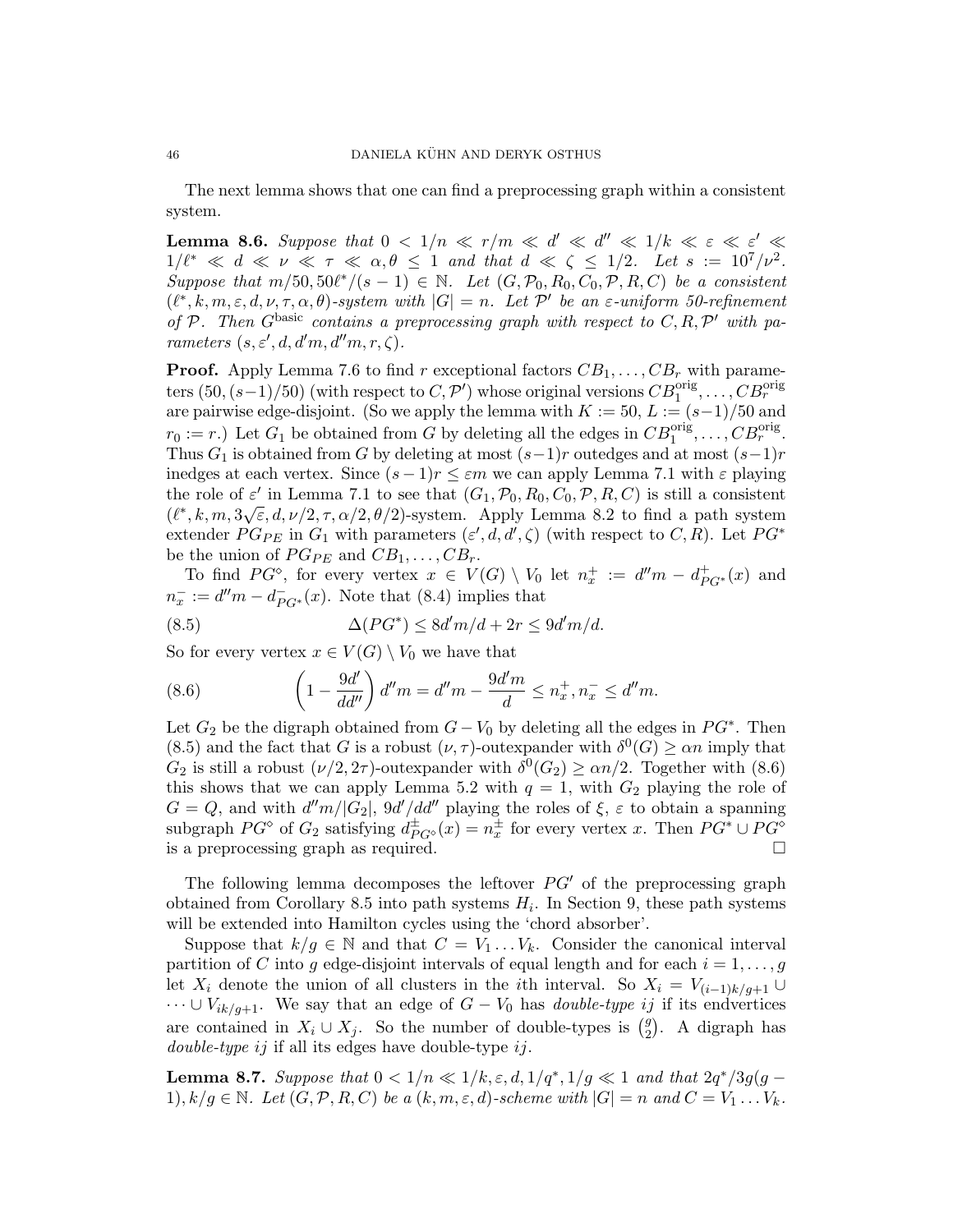Suppose that H is a 1-regular digraph on  $V_1 \cup \cdots \cup V_k$ . Then we can decompose  $E(H)$ into  $q^*$  (possibly empty) matchings  $H_1, \ldots, H_{q^*}$  such that the following conditions hold.

- (i) For all  $i = 1, ..., q^*$ ,  $H_i$  consists of at most  $2g^2 km/q^*$  edges.
- (ii) If  $|i-j| \leq 10$ , then  $H_i$  and  $H_j$  are vertex-disjoint, with the indices considered modulo q<sup>\*</sup>.
- (iii) Each  $H_i$  consists entirely of edges of the same double-type and for each  $t \in \binom{g}{2}$  $\binom{g}{2}$ the number of  $H_i$  of double-type t is  $q^*/\binom{g}{2}$  $\binom{g}{2}$ .

**Proof.** First split the edges of H into  $2q^*/3g(g-1)$  sets whose sizes are as equal as possible. Now we arbitrarily split each of these sets into three matchings. Finally, we split each of these matchings further into submatchings consisting of edges of the same double-type. Since there are  $\binom{g}{2}$ <sup>9</sup>/<sub>2</sub>) different double-types this gives  $\binom{g}{2}$  $\binom{g}{2} \cdot 3 \cdot$  $2q^*/3g(g-1) = q^*$  matchings, which we denote by  $H_1, \ldots, H_{q^*}$ . Moreover, each  $H_i$ consists of at most  $2g^2km/q^*$  edges. Thus the  $H_i$  satisfy (i) and (iii).

Given a double-type ij, let  $cl(ij)$  denote the set of all those numbers s for which at least one of  $s - 1$ ,  $s, s + 1$  belongs to  $\{i, j\}$ . (So  $cl(23) = \{1, 2, 3, 4\}$  and  $cl(27) =$  $\{1, 2, 3, 6, 7, 8\}.$ 

To obtain (ii), we first show the following claim: there is a cyclic ordering of the double-types so that if two double-types ab and cd have distance at most 10 in the ordering, then  $cl(ab) \cap cl(cd) = \emptyset$ .

To prove the claim, consider the following auxiliary graph A: the vertices are the double-types (i.e. the unordered pairs of numbers in  $\{1,\ldots,g\}$ ). We connect two double-types ab and cd by an edge if  $cl(ab) \cap cl(cd) = \emptyset$ . Then A has minimum degree at least  $\binom{g}{2}$  $\binom{g}{2} - 6(g-1) \geq \frac{10}{11} \binom{g}{2}$ <sup>9</sup>/<sub>2</sub>). So A contains the 10th power of a Hamilton cycle by Theorem 6.3. The ordering of the double-types on the Hamilton cycle gives the required ordering of the double-types.

We now relabel the  $H_i$  as follows: first we take one  $H_i$  of each double-type in this ordering of the double-types, and then repeat with another  $H_i$  of each double-types and so on.  $\Box$ 

## 9. The chord absorbing step

Recall from the previous section that we have a 'leftover' digraph  $G'$  which is a regular subdigraph of  $G - V_0$ . (G' is a subdigraph of the preprocessing graph.) The aim of this section is to define and use a 'chord absorber'  $CA$  in  $G<sup>basic</sup>$  so that

- (a)  $G' \cup CA$  contains a collection of Hamilton cycles  $C_i$  which together cover all edges of  $G'$ ;
- (b) removing the  $C_i$  from CA leaves a digraph which is a blow-up of the cycle  $C =$  $V_1 \ldots V_k$ ;
- (c) each  $C_i$  contains exactly one complete exceptional sequence and thus  $C_i^{\text{orig}}$ i corresponds to a Hamilton cycle in G.

Similarly to the previous section, we first split  $G'$  into 1-factors. Then we split each such 1-factor  $H$  into small matchings  $H_i$  (as described in Lemma 8.7). Then each  $H_i$  is extended into a Hamilton cycle  $C_i$  using edges of the chord absorber  $CA$ . This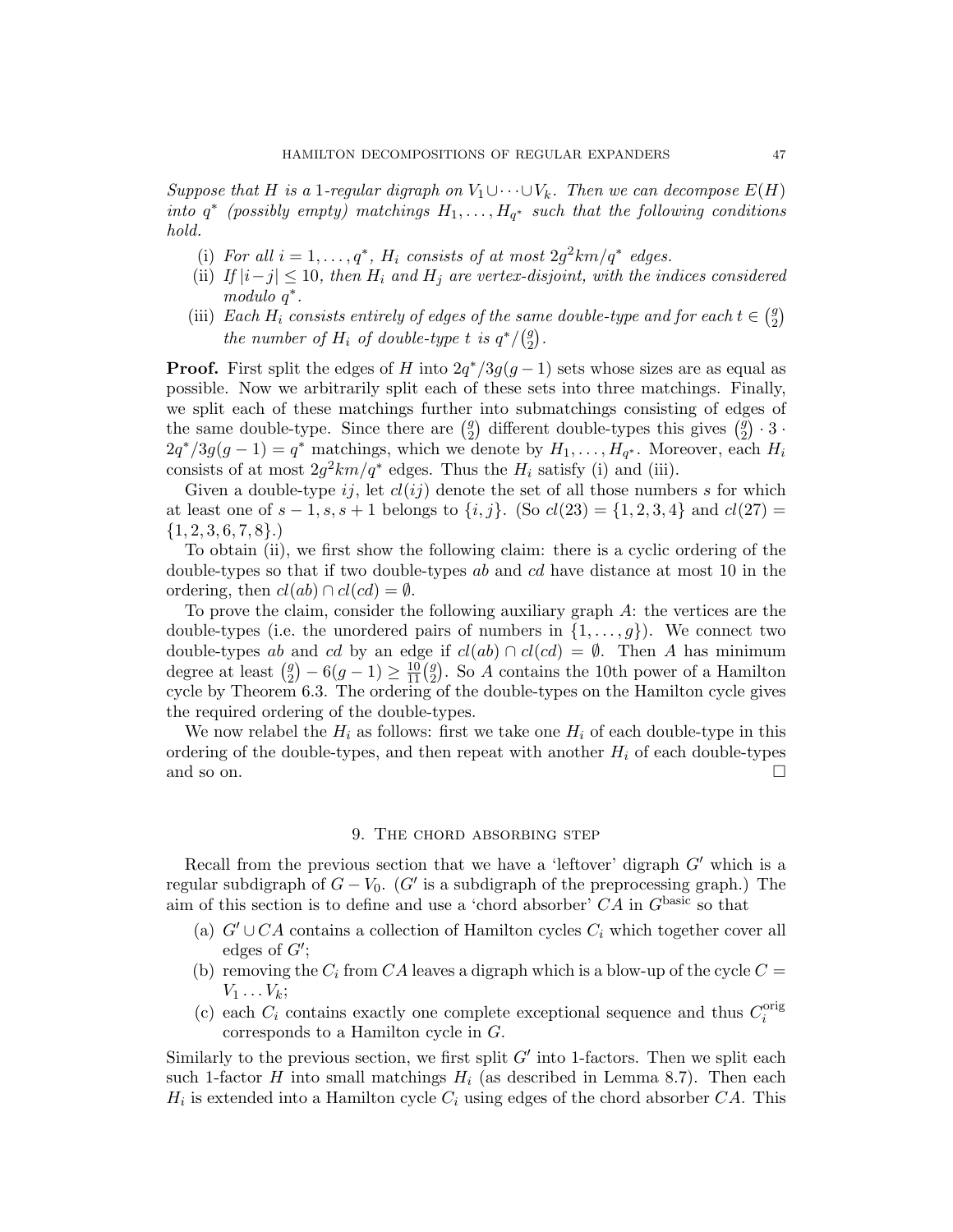is achieved mainly by Lemma 9.5. The main difficulty compared to the argument in the previous section is that we need to achieve (b).

The chord absorber consists of a blow-up of the cycle  $C = V_1 \dots V_k$ , some exceptional factors as well as some additional edges which are constructed via a 'universal walk'. These additional edges will be used to 'balance out' the edges in the  $H_i$ . The universal walk  $U$  will be constructed in the next subsection using the chord sequences defined in Section 7.2.

It turns out that a natural way to construct the universal walk U and CA would be the following (where we ignore requirement (c) for the moment): for each pair  $V_i$ ,  $V_{i+1}$ of consecutive clusters on the cycle C, we fix a shifted walk  $SW_i$  from  $V_i$  to  $V_{i+1}$ (recall these were also defined in Section 7.2). We then let  $U$  be the concatenation of all the  $SW_i$  with  $1 \leq i \leq k$ . Then it is not hard to check that U is a closed walk which visits each cluster the same number of times. CA is then defined to be the union of a regular blow-up  $\mathcal{B}(C)$  of C (which is also  $\varepsilon$ -regular) together with a regular blow-up  $\mathcal{B}(U)$  of U. As a step towards extending each  $H_i$  into a Hamilton cycle, we balance out each edge  $e = x_j x_{j'}$  of  $H_i$  by adding a suitable shifted walk  $SW_{jj'}$ (see also the proof of Lemma 8.3 for a similar argument). We do this as follows: for any j, let  $s(j)$  be such that  $x_j \in V_{s(j)}$ . Then we add the shifted walk  $SW_{jj'}$ consisting of the concatenation  $SW_{s(j')}SW_{s(j')+1} \ldots SW_{s(j)-1}SW_{s(j)}$ . If we replace each edge E of each  $SW_{jj'}$  used for  $H_i$  with an edge from the bipartite subgraph of  $\mathcal{B}(U)$  corresponding to E, then the union of these edges together with  $H_i$  satisfy a 'local balance property' (as described in Proposition 7.3) and can thus be extended into a Hamilton cycle using edges of  $\mathcal{B}(C)$ . The crucial fact now is that since H is a 1-factor, it turns out that altogether (i.e. when considering the union of the  $H_i$ ), each  $SW<sub>j</sub>$  is used the same number of times in this process. So for each edge E of U, overall we use the same number t of edges from the bipartite subgraph of  $\mathcal{B}(U)$ corresponding to  $E$ . Thus  $t$  is independent of  $E$ . This means that we can indeed choose  $\mathcal{B}(U)$  to be regular, which will enable us to satisfy (b).

Unfortunately, the above construction of U makes U too long  $-V$  would visit each cluster more than k times, which would create major technical difficulties in the proof of Lemma 9.5. So in Lemma 9.1 we present a 'compressed' construction (based on chord sequences) which has the same set of chord edges as the one given above, but which visits each cluster only  $\ell'$  times, where  $1/k \ll \varepsilon \ll 1/\ell'$ .

9.1. Universal walks, setups and chord absorbers. Suppose that  $R$  is a digraph whose vertices are k clusters  $V_1, \ldots, V_k$  and that  $C := V_1 \ldots V_k$  is a Hamilton cycle in R. A closed walk U in R is a universal walk for C with parameter  $\ell'$  if the following conditions hold:

- (U1) For every  $i = 1, ..., k$  there is a chord sequence  $ECS(V_i, V_{i+1})$  from  $V_i$  to  $V_{i+1}$  such that U contains all edges of all these chord sequences (counted with multiplicities) and all remaining edges of  $U$  lie on  $C$ .
- with multiplicities) and all remaining edges of  $U$  het (U2) Each  $ECS(V_i, V_{i+1})$  consists of at most  $\sqrt{\ell'}/2$  edges.
- (U3) U enters every cluster  $V_i$  exactly  $\ell'$  times and it leaves every cluster  $V_i$  exactly  $\ell'$  times.

We will often view  $U$  as a multidigraph. Whenever  $U$  is a universal walk for  $C$  with parameter  $\ell'$ , then  $ECS(V_i, V_{i+1})$  will always refer to the chord sequence from  $V_i$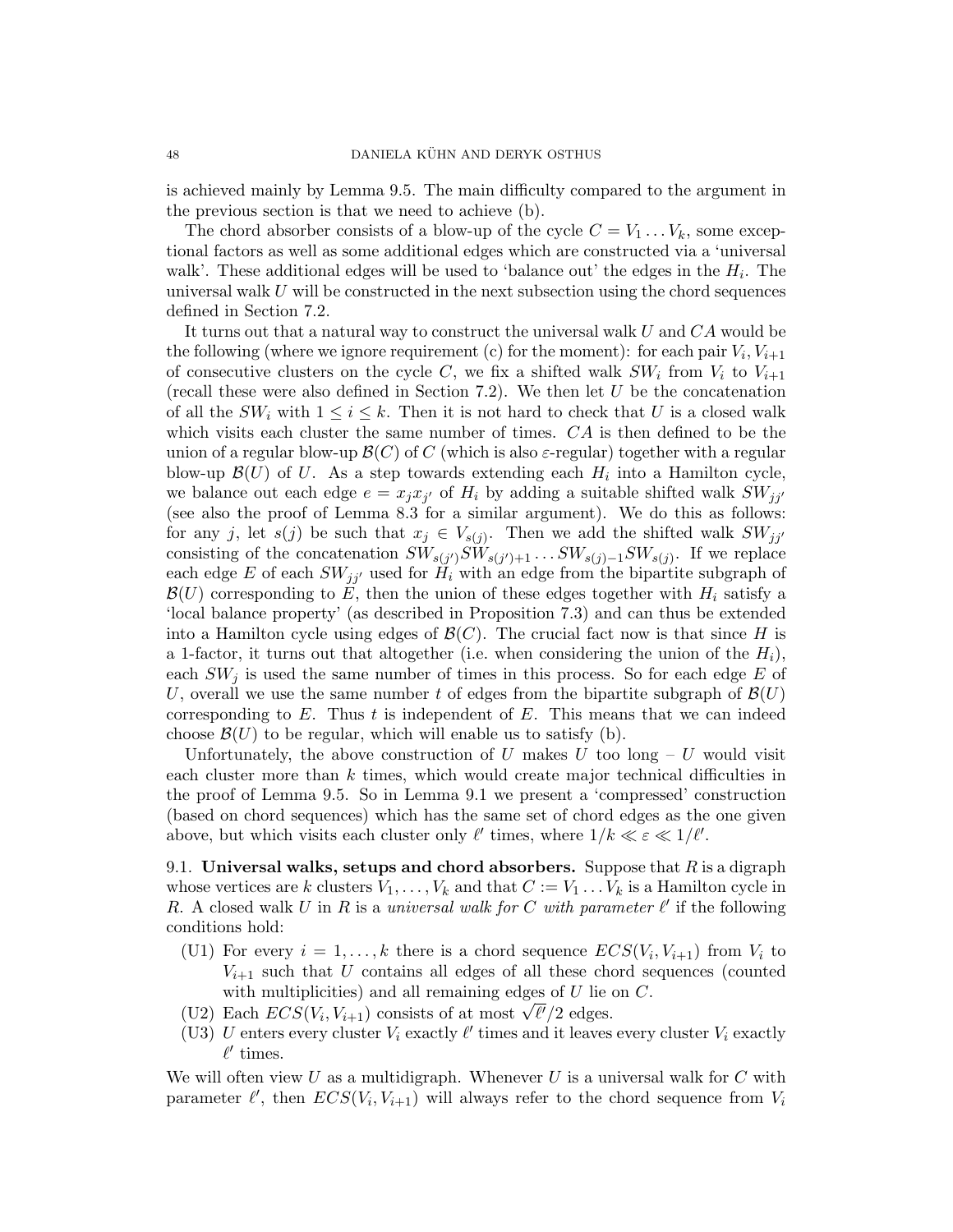to  $V_{i+1}$  which is contained in U. We will call  $ECS(V_i, V_{i+1})$  an elementary chord sequence from  $V_i$  to  $V_{i+1}$  and the edges in  $ECS(V_1, V_2) \cup \cdots \cup ECS(V_k, V_1)$  the chord edges of U.

Note that condition (U1) means that if an edge  $V_iV_j \in E(R) \setminus E(C)$  occurs in total 5 times (say) in  $ECS(V_1, V_2), \ldots, ECS(V_k, V_1)$  then it occurs precisely 5 times in U. We will identify each occurrence of  $V_iV_j$  in  $ECS(V_1, V_2), \ldots, ECS(V_k, V_1)$ with a (different) occurrence of  $V_i V_j$  in U. Note that the edges of  $ECS(V_i, V_{i+1})$  are allowed to appear in a different order within  $ECS(V_i, V_{i+1})$  and within U.

Suppose that  $F$  is a chord edge of  $U$  and that  $F'$  is the next chord edge of  $U$ . We let  $P(F)$  denote the subwalk of U from F to F' (without the edges F and  $F'$ ). So  $P(F)$  contains no chord edges and if  $F_1$  and  $F_2$  are two occurrences of the same chord edge on U then  $P(F_1)$  and  $P(F_2)$  might be different from each other. We say that the edges in  $P(F)$  are the cyclic edges associated with F. The augmented elementary chord sequence  $AECS(V_i, V_{i+1})$  consists of all edges F in the elementary chord sequence  $ECS(V_i, V_{i+1})$  together with all the edges in the corresponding subwalks  $P(F)$ . We order the edges of  $AECS(V_i, V_{i+1})$  by taking the ordered sequence  $ECS(V_i, V_{i+1})$  and by inserting the edges of  $P(F)$  (in their order on U) after each edge  $F \in ECS(V_i, V_{i+1})$ . Thus the collection of all augmented elementary chord sequences  $AECS(V_i, V_{i+1})$  forms a partition of the edges of U into k parts. But  $AECS(V_i, V_{i+1})$  might not necessarily be connected (i.e. it might not form a walk in  $R$ ).

**Lemma 9.1.** Suppose that  $0 < 1/k \ll \nu \ll \tau \ll \alpha < 1$ . Suppose that R is a robust  $(\nu, \tau)$ -outexpander whose vertices are k clusters  $V_1, \ldots, V_k$  and  $\delta^0(R) \geq \alpha k$ . Let  $C := V_1 \ldots V_k$  be a Hamilton cycle in R. Then there exists a universal walk U for C with parameter  $\ell' := 36/\nu^2$ .

**Proof.** Let  $\mathcal{P} := \{V_1, \ldots, V_k\}$ . Our first aim is to choose the elementary chord sequences  $ECS(V_j, V_{j+1})$  greedily in such a way that they satisfy (U2). Suppose that we have already chosen  $ECS(V_1, V_2), \ldots, ECS(V_{j-1}, V_j)$  such that each of them contains at most  $3/\nu = \sqrt{\ell'}/2$  edges and together the interiors of these elementary chord sequences visit every cluster in  $\mathcal{P}$  at most  $2\ell'/3 + 3/\nu$  times. (Here the number of visits for a cluster  $V_i$  is the sum of the number of entries into  $V_i$  and the number of exits from  $V_i$ .) We say that a cluster in  $\mathcal P$  is full if it is visited at least  $2\ell'/3$  times by the interiors of the previously chosen chord sequences. Since each elementary chord sequence contains at most  $3/\nu$  edges, it follows that the number of full clusters is at most  $2 \cdot (3j/\nu)/(2\ell'/3) \leq 9k/\nu\ell' = \nu k/4$ . Let  $\mathcal{V}'$  denote the set of clusters in  $P$  which are full. Then we can apply Lemma 7.2 to obtain an (elementary) chord sequence  $ECS(V_j, V_{j+1})$  which has at most  $3/\nu$  edges and whose interior avoids  $\mathcal{V}'$ . We continue in this way to choose  $ECS(V_1, V_2), \ldots, ECS(V_k, V_1)$  such that together their interiors visit every cluster in  $\mathcal{P}$  at most  $2\ell'/3 + 3/\nu$  times and let  $U^*$  be the union of these chord sequences. Then  $U^*$  visits every cluster in  $\mathcal P$  at most  $2\ell'/3 + 3/\nu + 2 \leq 3\ell'/4$  times. Thus  $U^*$  satisfies (U2) and the first part of (U1).

Our next aim is to add further edges to  $U^*$  so that we will be able to satisfy (U3) and the second part of (U1). For each  $j = 1, ..., k$ , let  $n_j^{\text{out}}$  denote the number of edges of  $U^*$  which leave the cluster  $V_j$  and let  $n_j^{\text{in}}$  denote the number of edges of  $U^*$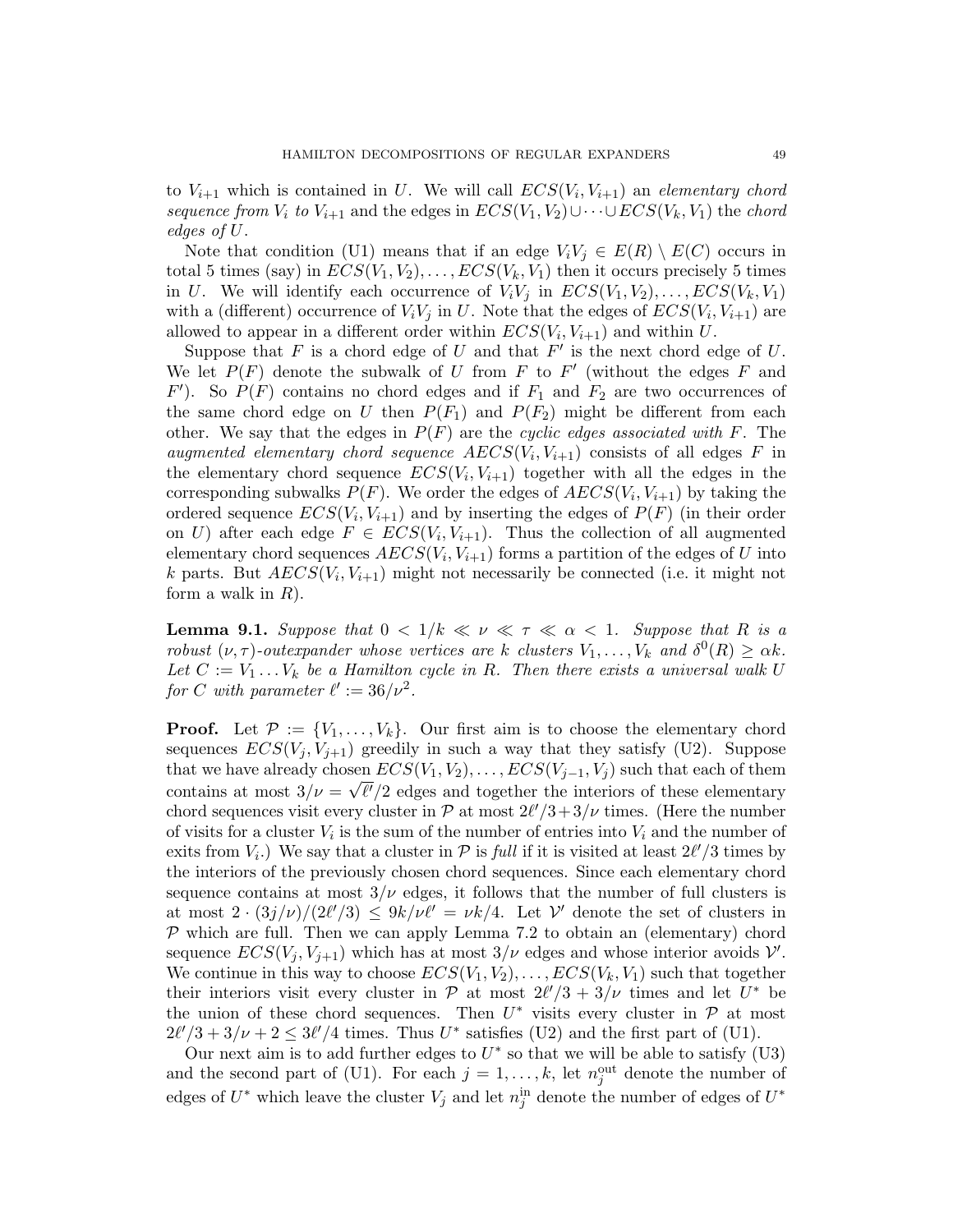which enter the cluster  $V_j$ . We claim that for each j, we have  $n_j^{\text{out}} = n_{j+1}^{\text{in}}$ . To see this, suppose that  $VW$  is an edge of an elementary chord sequence which is not its final edge. Then the next edge of this elementary chord sequence leaves the cluster  $W^-$  preceding W on C. If VW is the final edge of the elementary chord sequence, then the first edge of the next elementary chord sequence will leave  $W^-$ . This proves the claim.

Now let  $\ell_j := \ell' - 1 - n_j^{\text{in}}$  for each  $j = 1, ..., k$ . Note that  $\ell_j > 0$ . Let  $U^{\diamond}$  be obtained from  $U^*$  by adding exactly  $\ell_j$  copies of the edge  $V_{j-1}V_j$  for all j. The above claim implies that  $U^{\diamond}$  is  $(\ell' - 1)$ -regular.

Finally we add another copy of each edge of  $C$  to  $U^{\diamond}$  and denote the resulting multidigraph by U. So now U satisfies  $(U1)$ – $(U3)$ . It remains to show that the edges in U can be ordered so that the resulting sequence forms a (connected) closed walk in R. To see this, note that since  $U^{\diamond}$  is an  $(\ell' - 1)$ -regular multidigraph, it has a decomposition into 1-factors by Proposition 6.1. We order the edges of  $U$  as follows: We first traverse all cycles of the 1-factor decomposition of  $U^{\diamond}$  which contain the cluster  $V_1$ . Next, we traverse the edge  $V_1V_2$  of C. Next we traverse all those cycles of the 1-factor decomposition which contain  $V_2$  and which have not been traversed so far. Next we traverse the edge  $V_2V_3$  of C and so on until we reach  $V_1$  again. This completes the construction of  $U$ .

 $(G, \mathcal{P}, \mathcal{P}', R, C, U, U')$  is called an  $(\ell', k, m, \varepsilon, d)$ -setup if  $(G, \mathcal{P}, R, C)$  is a  $(k, m, \varepsilon, d)$ scheme and the following conditions hold:

- (ST1) U is a universal walk for  $C = V_1 \dots V_k$  with parameter  $\ell'$  and  $\mathcal{P}'$  is an  $\varepsilon$ uniform  $\ell'$ -refinement of  $\mathcal{P}$ .
- (ST2) Let  $V_j^1, ..., V_j^{\ell'}$  $\mathcal{L}^{\ell'}_j$  denote the clusters in  $\mathcal{P}'$  which are contained in  $V_j$  (for each  $j = 1, \ldots, k$ ). Then U' is a closed walk on the clusters in  $\mathcal{P}'$  which is obtained from U as follows: When U visits  $V_j$  for the ath time, we let U' visit the subcluster  $V_j^a$  (for all  $a = 1, ..., \ell'$ ).
- (ST3) Each edge of U' corresponds to an  $[\varepsilon, \geq d]$ -superregular pair in G.

Since U visits every cluster in  $P$  precisely  $\ell'$  times, it follows that U' visits every cluster in  $\mathcal{P}'$  exactly once. So U' can be viewed as a Hamilton cycle on the clusters in  $\mathcal{P}'$ . We call U' the universal subcluster walk (with respect to C, U and  $\mathcal{P}'$ ).

Given a digraph T whose vertices are clusters, an  $(\varepsilon, r)$ -blow-up  $\mathcal{B}(T)$  of T is obtained by replacing each vertex  $V$  of  $T$  with the vertices in the cluster  $V$  and replacing each edge VW of T with a bipartite graph  $\mathcal{B}(T)[V, W]$  with vertex classes  $V$  and  $W$  which satisfies the following three properties:

- $\mathcal{B}(T)[V,W]$  is  $\varepsilon$ -regular.
- All the edges in  $\mathcal{B}(T)[V, W]$  are oriented towards the vertices in W.
- The underlying undirected graph of  $\mathcal{B}(T)[V, W]$  is r-regular.

An r-blow-up of T is defined similarly: we do not require the bipartite graphs to be  $\varepsilon$ -regular.

We say that a digraph CA on  $V(G) \setminus V_0 = V_1 \cup \cdots \cup V_k$  is a chord absorber for C, U' with parameters  $(\varepsilon, r, r', r'', q, f)$  if CA is the union of two digraphs  $\mathcal{B}(C)$  and  $\mathcal{B}(U')$  on  $V(G) \setminus V_0$  satisfying conditions (CA1)–(CA3) below. In (CA1),  $\mathcal{P}^*$  is a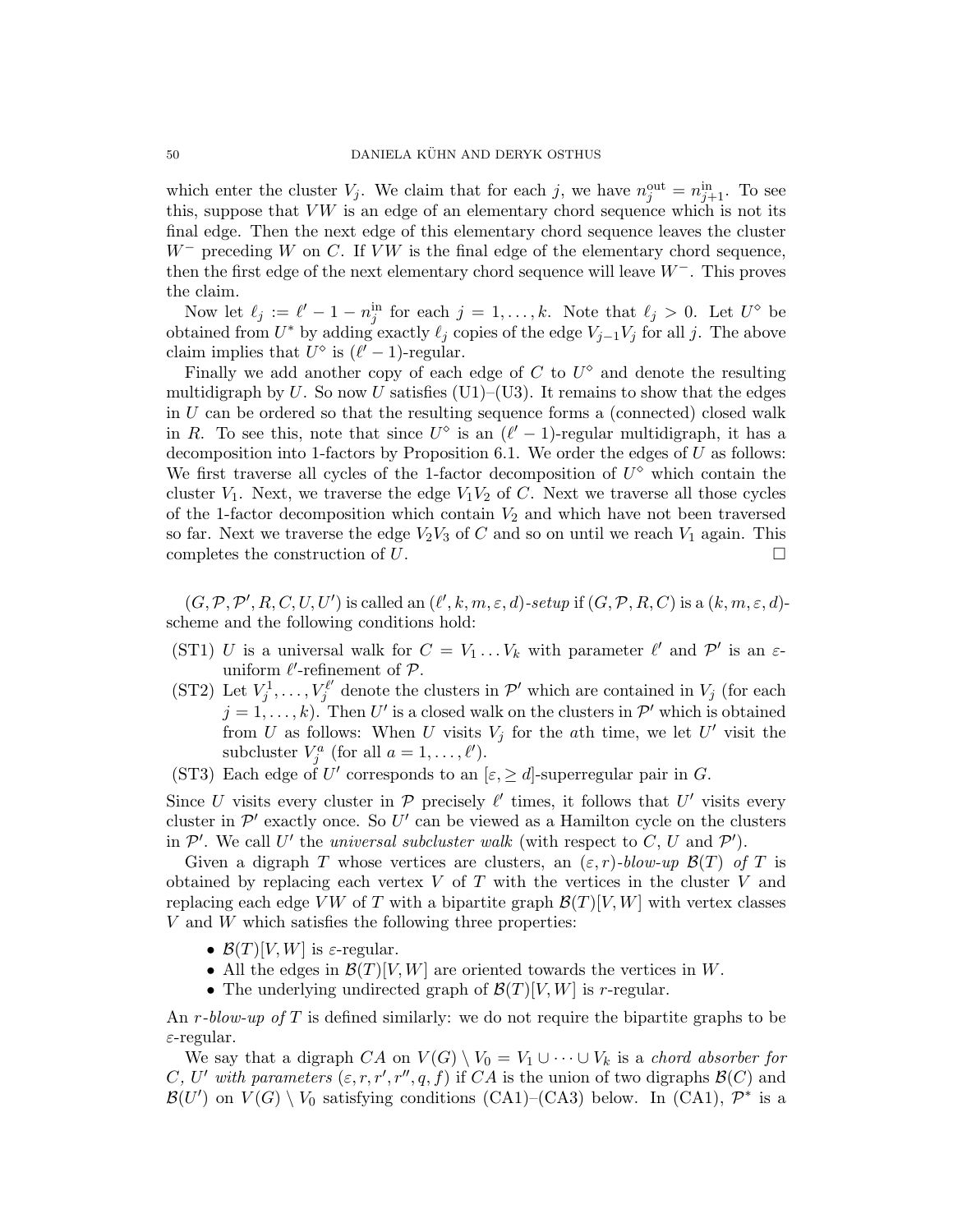$(q/f)$ -refinement of P. For (CA2), recall from (ST2) that P' denotes the partition whose clusters correspond to the vertices of  $U'$ .

- (CA1)  $\mathcal{B}(C)$  is the union of  $\mathcal{B}(C)^*$  and  $CA^{\text{exc}}$ .  $\mathcal{B}(C)^*$  is an  $(\varepsilon,r)$ -blow-up of C.  $CA^{\text{exc}}$  consists of r'' exceptional factors with parameters  $(q/f, f)$  (with respect to  $C, \mathcal{P}^*$  whose original versions are pairwise edge-disjoint.
- (CA2)  $\mathcal{B}(U')$  is an r'-blow-up of U'. Moreover,  $\mathcal{B}(U')$  has the following stronger property: for every cluster A in  $\mathcal{P}'$  there is a partition  $A_1, \ldots, A_4$  of A into sets of equal size such that for every edge AB of  $U'$  and each  $j = 1, ..., 4$ there are  $r'$  edge-disjoint perfect matchings between  $A_j$  and  $B_j$  such that  $\mathcal{B}(U')[A, B]$  is the union of all these  $4r'$  matchings.
- (CA3)  $\mathcal{B}(C)^*$ ,  $\mathcal{B}(U')$  and the original version of  $CA^{\text{exc}}$  are pairwise edge-disjoint subdigraphs of G.

Thus CA is a  $(r + r' + r'')$ -regular subdigraph of  $G<sup>basic</sup>$ . However, in the original version  $CA^{orig} = \mathcal{B}(C)^* \cup \mathcal{B}(U') \cup (CA^{exc})^{orig}$  of  $CA$  we have

$$
(9.1) \qquad d^{\pm}(x) = r''q \quad \forall x \in V_0 \qquad \text{and} \qquad d^{\pm}(y) = r + r' + r'' \quad \forall y \in V(G) \setminus V_0.
$$

9.2. Bi-universal walks, bi-setups and chord absorbers. Suppose that  $R$  is a digraph whose vertices are k clusters  $V_1, \ldots, V_k$ , where k is even, and that  $C :=$  $V_1 \ldots V_k$  is a Hamilton cycle in R. Let  $V_{\text{even}}$  denote the set of all those clusters  $V_i$ for which i is even and define  $V_{\text{odd}}$  similarly. We will now define a bi-universal walk, which is an analogue of a universal walk for a bipartite setting. The difference to Section 9.1 is that now we only assume the existence of a chord sequence from V to V' whenever  $V, V' \in \mathcal{V}_{even}$  or  $V, V' \in \mathcal{V}_{odd}$ . Roughly speaking, if H is a bipartite graph whose vertex classes are  $\bigcup \mathcal{V}_{even}$  and  $\bigcup \mathcal{V}_{odd}$ , U is a bi-universal walk and U' is a bi-universal subcluster walk, then a chord absorber for  $C, U'$  can still absorb all edges of H. (Note that C is also bipartite with vertex classes  $\mathcal{V}_{even}$  and  $\mathcal{V}_{odd}$ .) This will only be used in [14] and not in this paper.

A closed walk U in R is a bi-universal walk for C with parameter  $\ell'$  if the following conditions hold:

- (BU1) The edge set of U has a partition into  $U_{\text{odd}}$  and  $U_{\text{even}}$ . For every  $i = 1, ..., k$ there is a chord sequence  $ECS^{bi}(V_i, V_{i+2})$  from  $V_i$  to  $V_{i+2}$  such that  $U_{even}$ contains all edges of all these chord sequences for even i (counted with multiplicities) and  $U_{\text{odd}}$  contains all edges of these chord sequences for odd *i*. All remaining edges of  $U$  lie on  $C$ .
- remaining edges of U lie on U.<br>
(BU2) Each  $ECS^{bi}(V_i, V_{i+2})$  consists of at most  $\sqrt{\ell'}/2$  edges.
- (BU3)  $U_{\text{even}}$  enters every cluster  $V_i$  exactly  $\ell'/2$  times and it leaves every cluster  $V_i$ exactly  $\ell'/2$  times. The same assertion holds for  $U_{\text{odd}}$ .

Whenever U is a bi-universal walk for C with parameter  $\ell'$ , then  $ECS^{bi}(V_i, V_{i+2})$ will always refer to the chord sequence from  $V_i$  to  $V_{i+2}$  which is contained in U. As before, we will call  $ECS^{bi}(V_i, V_{i+2})$  an elementary chord sequence from  $V_i$  to  $V_{i+2}$ and the edges in  $ECS^{bi}(V_1, V_3) \cup ECS^{bi}(V_2, V_4) \cup \cdots \cup ECS^{bi}(V_k, V_2)$  the chord edges of U.

If F is a chord edge of U then  $P(F)$  is defined as in Section 9.1 and we again call the edges in  $P(F)$  are the cyclic edges associated with F. The augmented elementary chord sequence  $AECS^{bi}(V_i, V_{i+2})$  consists of all edges F in the elementary chord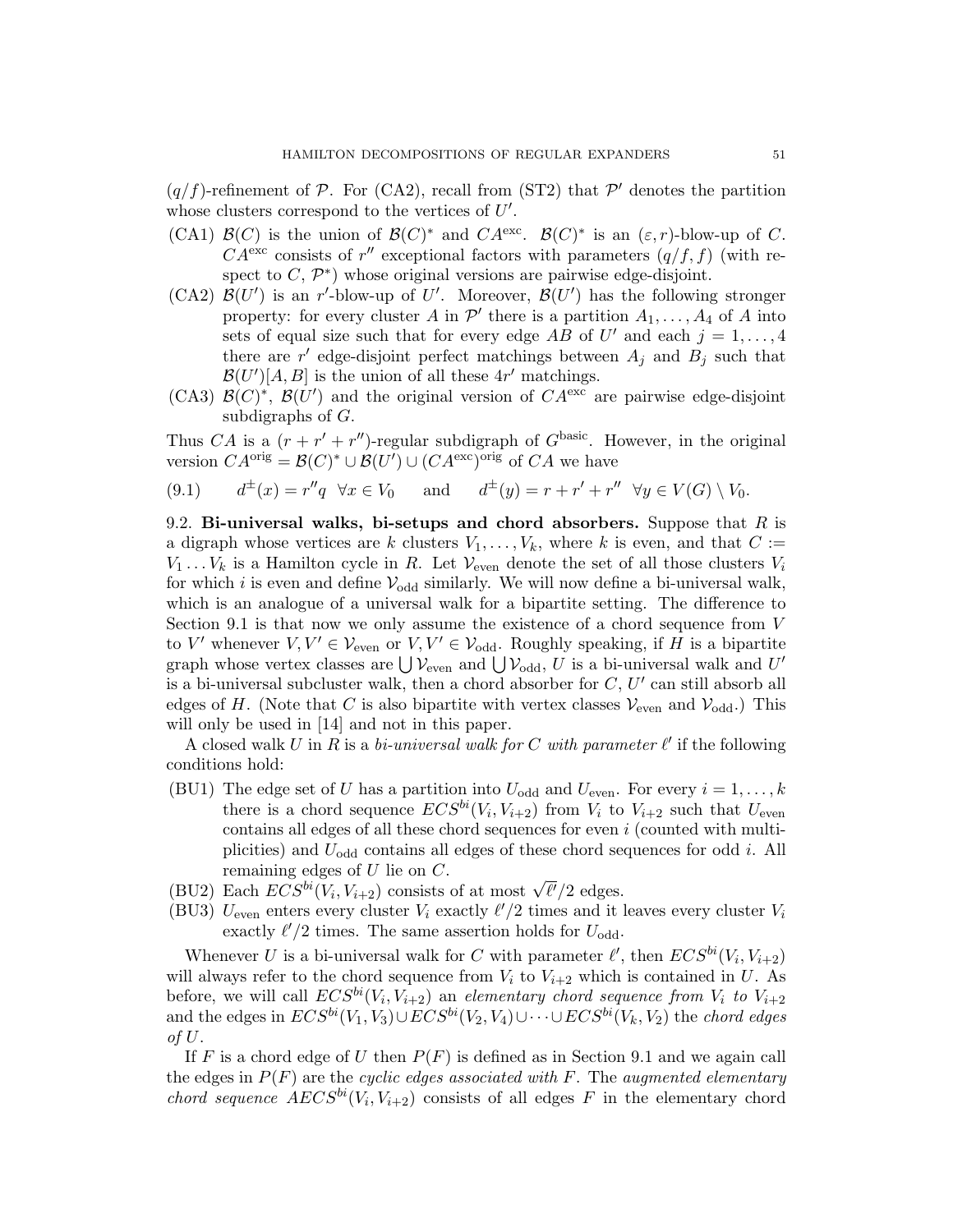sequence  $ECS^{bi}(V_i, V_{i+2})$  together with all the edges in the corresponding subwalks  $P(F)$ . So similarly as in Section 9.1, the collection of all augmented elementary chord sequences  $AECS^{bi}(V_i, V_{i+2})$  forms a partition of the edges of U into k parts.

We define an  $(\ell', k, m, \varepsilon, d)$ -bi-setup  $(G, \mathcal{P}, \mathcal{P}', R, C, U, U')$  similarly as an  $(\ell', k, m, \varepsilon, d)$ setup, the only difference is that U is a bi-universal walk for  $C$  (rather than a universal walk). We call U' the bi-universal subcluster walk (with respect to C, U and  $\mathcal{P}'$ ). A chord absorber for C, U' with parameters  $(\varepsilon, r, r', r'', q, f)$  is defined analogously as before.

9.3. Finding chord absorbers. The first lemma of this subsection states that if one is given a setup and one deletes a few edges at every vertex, then one still has a setup with slightly worse parameters.

**Lemma 9.2.** Suppose that  $0 < 1/n \ll 1/k \ll \varepsilon \leq \varepsilon' \ll d \ll 1/\ell' \ll 1$ . Let  $(G, \mathcal{P}, \mathcal{P}', R, C, U, U')$  be an  $(\ell', k, m, \varepsilon, d)$ -setup with  $|G| = n$ . Let G' be a digraph obtained from G by deleting at most  $\varepsilon'$ m outedges and at most  $\varepsilon'$ m inedges at every vertex of G. Then  $(G', \mathcal{P}, \mathcal{P}', R, C, U, U')$  is still a  $(\ell', k, m, (\varepsilon')^{1/3}, d)$ -setup. The analogue holds if  $(G, \mathcal{P}, \mathcal{P}', R, C, U, U')$  is an  $(\ell', k, m, \varepsilon, d)$ -bi-setup.

**Proof.** We only consider the case when  $(G, \mathcal{P}, \mathcal{P}', R, C, U, U')$  is an  $(\ell', k, m, \varepsilon, d)$ setup. The argument for bi-setups is identical. By Lemma 7.1(ii)  $(G', \mathcal{P}, R, C)$  is still a  $(k, m, 3\sqrt{\varepsilon'}, d)$ -scheme. Moreover, (ST1) and (ST2) clearly still hold. So we only need to check that (ST3) still holds with  $\varepsilon$  replaced by  $(\varepsilon')^{1/3}$ . But since the clusters in  $\mathcal{P}'$  have size  $m/\ell'$ , Proposition 4.3(iii) implies that each edge of U' still corresponds to a  $[2\sqrt{\varepsilon'\ell'}, \geq d]$ -superregular pair in G' (and thus to an  $[(\varepsilon')^{1/3}, \geq d]$ superregular pair).

The next lemma asserts that we can find a blow-up of the cycle  $C$  and of the universal subcluster walk  $U'$  within a setup, so that each edge of  $C$  corresponds to a graph which is both regular and superregular and each edge of  $U'$  corresponds to a regular graph.

**Lemma 9.3.** Suppose that  $0 < 1/n \ll 1/k \ll \varepsilon \ll \varepsilon' \ll d \ll 1/l' \ll 1$ , that  $r_0/m, r'_0/m \ll d$  and that  $m/4\ell' \in \mathbb{N}$ . If  $(G, \mathcal{P}, \mathcal{P}', R, C, U, U')$  is an  $(\ell', k, m, \varepsilon, d)$ setup with  $|G| = n$ , then  $G - V_0$  contains edge-disjoint spanning subdigraphs  $\mathcal{B}(C)$ and  $\mathcal{B}(U')$  such that

- (i)  $\mathcal{B}(C)$  is an  $(\varepsilon', r_0)$ -blow-up of C;
- (ii)  $\mathcal{B}(U')$  is an r<sub>0</sub>-blow-up of U' which satisfies (CA2) with r<sub>0</sub> playing the role of  $r'$ .

The analogue holds if  $(G, \mathcal{P}, \mathcal{P}', R, C, U, U')$  is an  $(\ell', k, m, \varepsilon, d)$ -bi-setup.

**Proof.** Choose new constants  $\varepsilon^*$  and  $\varepsilon_1$  with  $\varepsilon \ll \varepsilon^* \ll \varepsilon'$  and  $\varepsilon^*, r_0/m, r'_0/m \ll$  $\varepsilon_1 \ll d$ . For each edge VW of C let  $d_{VW}$  denote the density of  $G[V, W]$ . (So  $d_{VW} \geq d - \varepsilon$ .) Apply Lemma 4.10(iv) with

$$
d' := \frac{r_0/m}{1 - 12 \cdot \varepsilon^*} + \varepsilon^*
$$

to each edge VW of C to obtain a spanning subgraph  $G'[V, W]$  of  $G[V, W]$  which is  $[\varepsilon^*, d']$ -superregular. Now apply Lemma 4.6 to obtain a spanning  $r_0$ -regular subgraph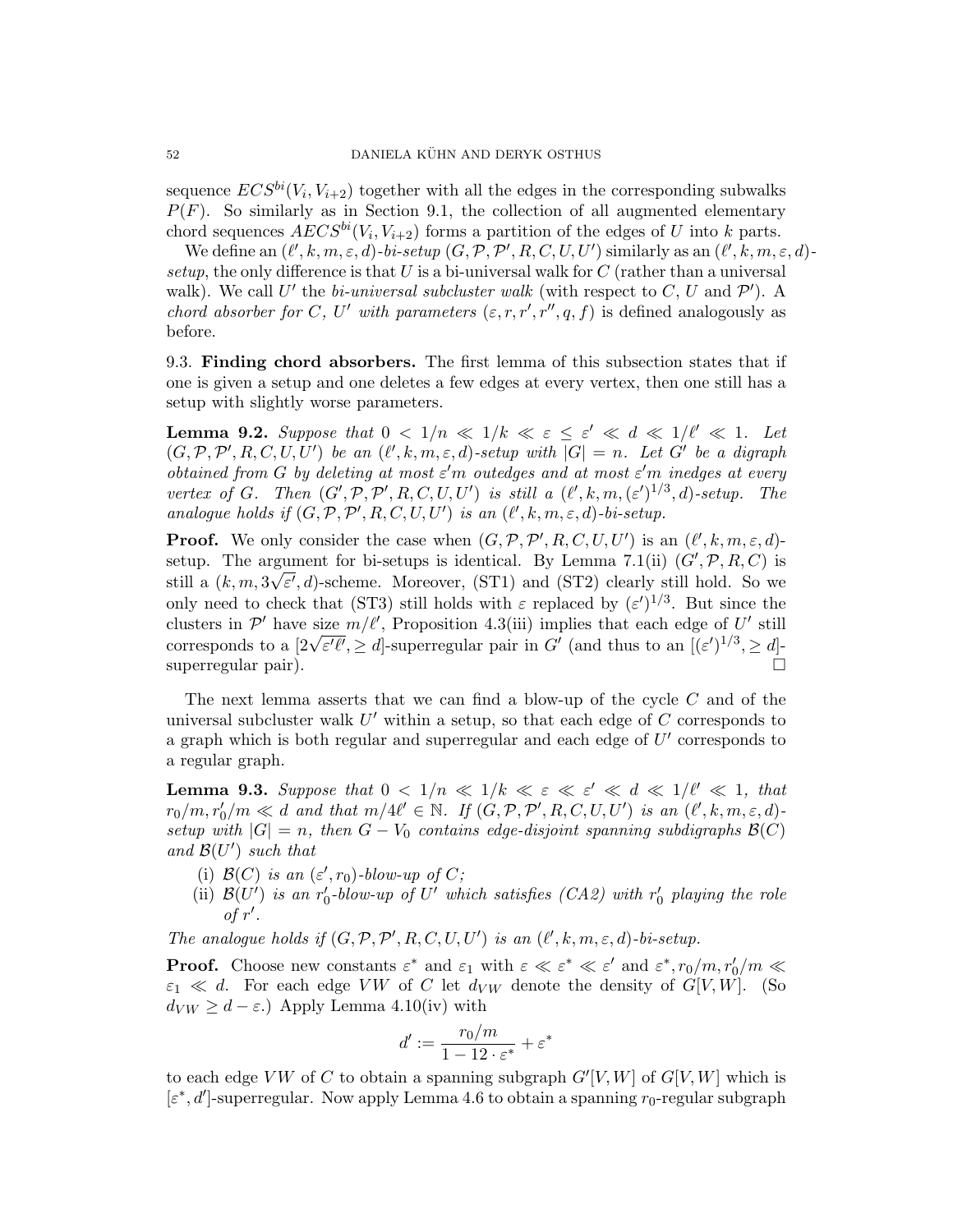$G''[V,W]$  of  $G'[V,W]$  which is also  $[\varepsilon', r_0/m]$ -superregular. Let  $\mathcal{B}(C)$  be the union of all the  $G''[V, W]$  over all edges VW of C. Then  $\mathcal{B}(C)$  is an  $(\varepsilon', r_0)$ -blow-up of C.

To construct  $\mathcal{B}(U')$  we now proceed as follows. First we apply Lemma 4.7(i) with  $\ell = 4$  to obtain a partition of each cluster A in  $\mathcal{P}'$  into subclusters  $A_1 \ldots A_4$  such that, for every edge AB of U', the pair  $G[A_j, B_j]$  is  $[\varepsilon^*, \geq d]$ -superregular. Let  $G_1$  be the digraph obtained from G by deleting every edge in  $\mathcal{B}(C)$ . Thus  $G_1$  is obtained from G by deleting  $r_0$  outedges and  $r_0$  inedges at every vertex in  $V(G)\backslash V_0$  (and no edges at the vertices in  $V_0$ ). Since the subclusters  $A_j$  have size  $m/4\ell'$  and since  $r_0 \leq \varepsilon_1^3 m/4\ell'$ , this means that  $G_1[A_j, B_j]$  is still  $[\varepsilon_1, \geq d]$ -superregular by Proposition 4.3(iii). For every edge AB of  $U'$  and for all  $j = 1, ..., 4$ , we choose  $r'_0$  edge-disjoint perfect matchings in  $G_1[A_i, B_i]$  (recall that these are guaranteed by Proposition 4.14). At each stage we delete the edges in all the matchings chosen so far before we choose the next matching. Since  $r'_0 \leq \varepsilon_1 m/4\ell'$ , this means that the leftover of  $G_1[A_j, B_j]$ will always be  $[2\sqrt{\epsilon_1}, \geq d]$ -superregular by Proposition 4.3(iii). So we can choose the next matching. The union  $\mathcal{B}(U')$  of all these perfect matchings (over all edges of  $U'$ ) is an  $r'_0$ -blow-up of U' which satisfies (CA2).

The proof for bi-setups is identical.  $\Box$ 

The next lemma is an immediate consequence of Lemma 9.3. Given suitable exceptional factors, it guarantees a chord absorber within a setup which contains these exceptional factors. Since Lemma 7.6 implies the existence of such exceptional factors in a consistent system, this will enable us to find a chord absorber.

**Lemma 9.4.** Suppose that  $0 < 1/n \ll 1/k$ ,  $qr''_0/m \ll \varepsilon \ll \varepsilon' \ll d \ll 1/\ell' \ll 1$ , that  $r_0/m, r'_0/m \ll d$  and that  $q/f, fm/q, m/4\ell' \in \mathbb{N}$ . Let  $(G, \mathcal{P}, \mathcal{P}', R, C, U, U')$ be an  $(\ell', k, m, \varepsilon, d)$ -setup with  $|G| = n$ . Suppose that  $\mathcal{P}^*$  is a  $(q/f)$ -refinement of  $\mathcal P$  and  $EF_1,\ldots, EF_{r''_0}$  are exceptional factors with parameters  $(q/f,f)$  with respect to  $C, \mathcal{P}^*$  whose original versions are pairwise edge-disjoint. Then there is a chord absorber CA for C, U' in G having parameters  $(\varepsilon', r_0, r'_0, r''_0, q, f)$  such that  $CA^{\text{exc}} =$  $EF_1 \cup \cdots \cup EF_{r''_0}$ . The analogue holds if  $(G, \mathcal{P}, \mathcal{P}', R, C, U, U')$  is an  $(\ell', k, m, \varepsilon, d)$ bi-setup.

**Proof.** We only consider the case when  $(G, \mathcal{P}, \mathcal{P}', R, C, U, U')$  is an  $(\ell', k, m, \varepsilon, d)$ setup. The proof for bi-setups is identical. Let  $G_1$  be the digraph obtained from  $G$ by deleting every edge in  $(CA^{\text{exc}})^{\text{orig}}$ . Thus  $G_1$  is obtained from G by deleting  $r''_0$ outedges and  $r''_0$  inedges at every vertex in  $V(G) \setminus V_0$  and by deleting  $qr''_0$  outedges and  $qr_0''$  inedges at every vertex in  $V_0$ . Since  $qr_0''/m \leq \varepsilon$ , Lemma 9.2 implies that  $(G_1, \mathcal{P}, \mathcal{P}', R, C, U, U')$  is still a  $(\ell', k, m, \varepsilon^{1/3}, d)$ -setup. So we can apply Lemma 9.3 to find edge-disjoint subgraphs  $\mathcal{B}(C)^*$  and  $\mathcal{B}(U')$  in  $G_1$  as guaranteed by (i) and (ii). Let  $CA^{\text{exc}} := EF_1 \cup \cdots \cup EF_{r''_0}$ . We then take  $CA := \mathcal{B}(C)^* \cup \mathcal{B}(U') \cup CA^{\text{exc}}$  $\Box$ 

9.4. Absorbing chords into a blown-up Hamilton cycle. The following lemma contains the key statement of this section (and of the entire proof of Theorem 1.2). Let  $(G, \mathcal{P}, \mathcal{P}', R, C, U, U')$  be a  $(\ell', k, m, \varepsilon, d)$ -setup. Suppose we are given a 1-factor H of  $G - V_0$  which is split into small matchings  $H_i$  and that we are given complete exceptional path systems  $H''_i$  which avoid the  $H_i$  (see conditions (b)–(d)). The lemma states that we can extend each path system  $H'_i := H_i \cup H''_i$  into a Hamilton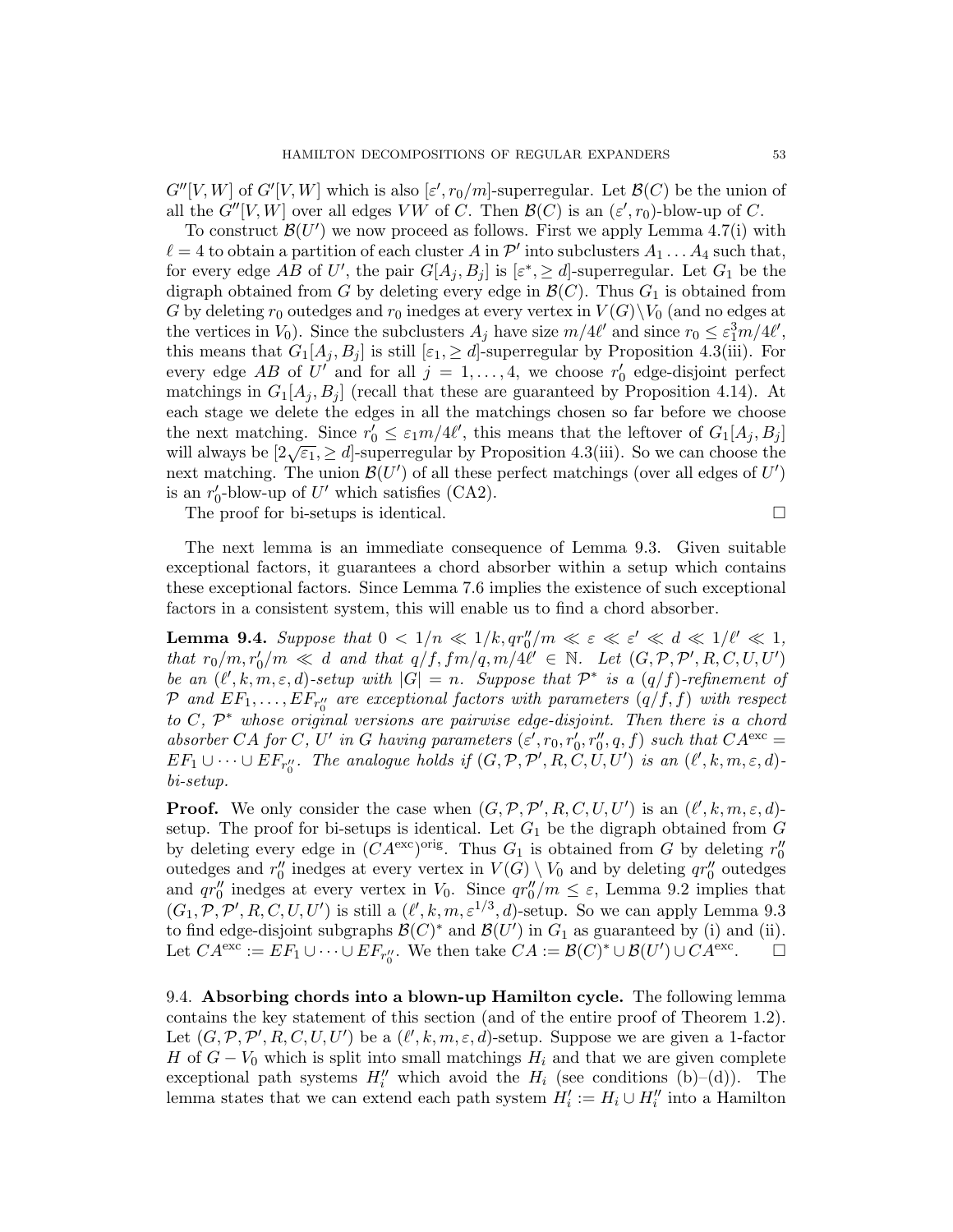cycle  $C_i$  using edges from the chord absorber  $CA$ . The crucial point is that the set of edges we are allowed to use for  $C_i$  from  $\mathcal{B}(U')$  is predetermined, i.e. this set does not depend on  $H$ . More precisely, for each 1-factor  $H$  we will split off a regular digraph  $\mathcal{B}'(U')$  from  $\mathcal{B}(U')$ . The Hamilton cycles guaranteed by Lemma 9.5 cover  $H \cup \mathcal{B}'(U')$ , but no other edges of  $\mathcal{B}(U')$ . In Lemma 9.7 we will use this property to ensure that when we cover the leftover of the preprocessing graph from the previous section with edge-disjoint Hamilton cycles, we use all edges of  $\mathcal{B}(U')$  in the process. So, as mentioned earlier, the leftover from the chord absorbing step is a subdigraph of  $\mathcal{B}(C)$ .

The basic strategy is similar to that of Lemma 8.3: first we balance out the edges of each  $H_i$  by adding edges corresponding to (augmented) chord sequences (see Claims 1 and 4) in order to obtain path systems  $W''_i$  containing  $H_i$ . As mentioned above, we will use all edges of  $\mathcal{B}'(U')$  in this process. Claim 2 is a step towards this – it implies that the set of edges we added to the  $H_i$  in the above step are themselves 'globally balanced' in the sense that we use the same number from each bipartite graph corresponding to an edge of  $U'$ . (Note however that we achieve this 'global balance' property only when considering all the  $H_i$  together – it need not hold when we consider  $H_1$  on its own say.) Then we extend the path system  $W''_i$  into a 1-factor  $F_i$ .  $F_i$  is then transformed into a Hamilton cycle  $C_i$  using Lemma 6.5 (see Claim 5).

Moreover, Lemma 9.5 also works for  $(\ell', k, m, \varepsilon, d)$ -bi-setups, as long as H is bipartite with vertex classes  $\bigcup \mathcal{V}_{\text{even}}$  and  $\bigcup \mathcal{V}_{\text{odd}}$ .

**Lemma 9.5.** Suppose that  $0 < 1/n \ll 1/k, 1/q \ll \varepsilon \ll \phi, \varepsilon' \ll r_1/m \ll d \ll 1/\ell' \ll 1$ 1 and that  $m/4\ell' \in \mathbb{N}$ . Let

$$
(9.2) \t\t\t r_2 := 12\phi \ell' q.
$$

Suppose that  $(G, \mathcal{P}, \mathcal{P}', R, C, U, U')$  is a  $(\ell', k, m, \varepsilon, d)$ -setup with  $|G| = n$  and  $C =$  $V_1 \ldots V_k$ . Let  $\mathcal{B}(C)^*$  be a blow-up of C such that every edge of C corresponds to an  $(\varepsilon', r_1/m)$ -superregular pair in  $\mathcal{B}(C)^*$ . Let  $\mathcal{B}'(U')$  be an  $r_2$ -blow-up of U' which satisfies the following condition:

(a) For every cluster A in  $\mathcal{P}'$  there is a partition  $A_1, \ldots, A_4$  of A into sets of equal size such that for every edge AB of U' and each  $j = 1, \ldots, 4$  there are  $r_2$  edge-disjoint perfect matchings  $S_1^j$  $f_1^j(AB),\ldots, S_{r_2}^j(AB)$  between  $A_j$  and  $B_j$ such that  $\mathcal{B}'(U')[A, B]$  is the union of all these  $4r_2$  matchings.

Suppose that H is a 1-factor of  $G - V_0$  and that  $H_1, \ldots, H_q$  is a partition of H into matchings which satisfy the following properties:

- (b) For each  $i = 1, \ldots, q$  there is a complete exceptional path system  $H''_i$  (with respect to  $C$ ) which is vertex-disjoint from  $H_i$ .
- (c) Write  $H'_i := H_i \cup H''_i$  for  $i = 1, \ldots, q$ . Then for all  $i = 1, \ldots, q$  the original versions  $(H_i')^{\text{orig}} = H_i \cup (H_i'')^{\text{orig}}$  of  $H_i'$  are pairwise edge-disjoint, each  $H_i'$ consists of at most  $\phi$ m paths and  $|H'_i \cap V_j| \leq \phi$ m for every cluster  $V_j$  in  $\mathcal{P}$ . Moreover,  $H'_i$  and  $H'_j$  are pairwise vertex-disjoint whenever  $|i - j| \leq 10$ .
- (d)  $\mathcal{B}(C)^*, \mathcal{B}'(U')$  and the original version of  $H' := H'_1 \cup \cdots \cup H'_q$  are pairwise edge-disjoint subdigraphs of G.

Then there are edge-disjoint Hamilton cycles  $C_1, \ldots, C_q$  in G such that the following properties hold: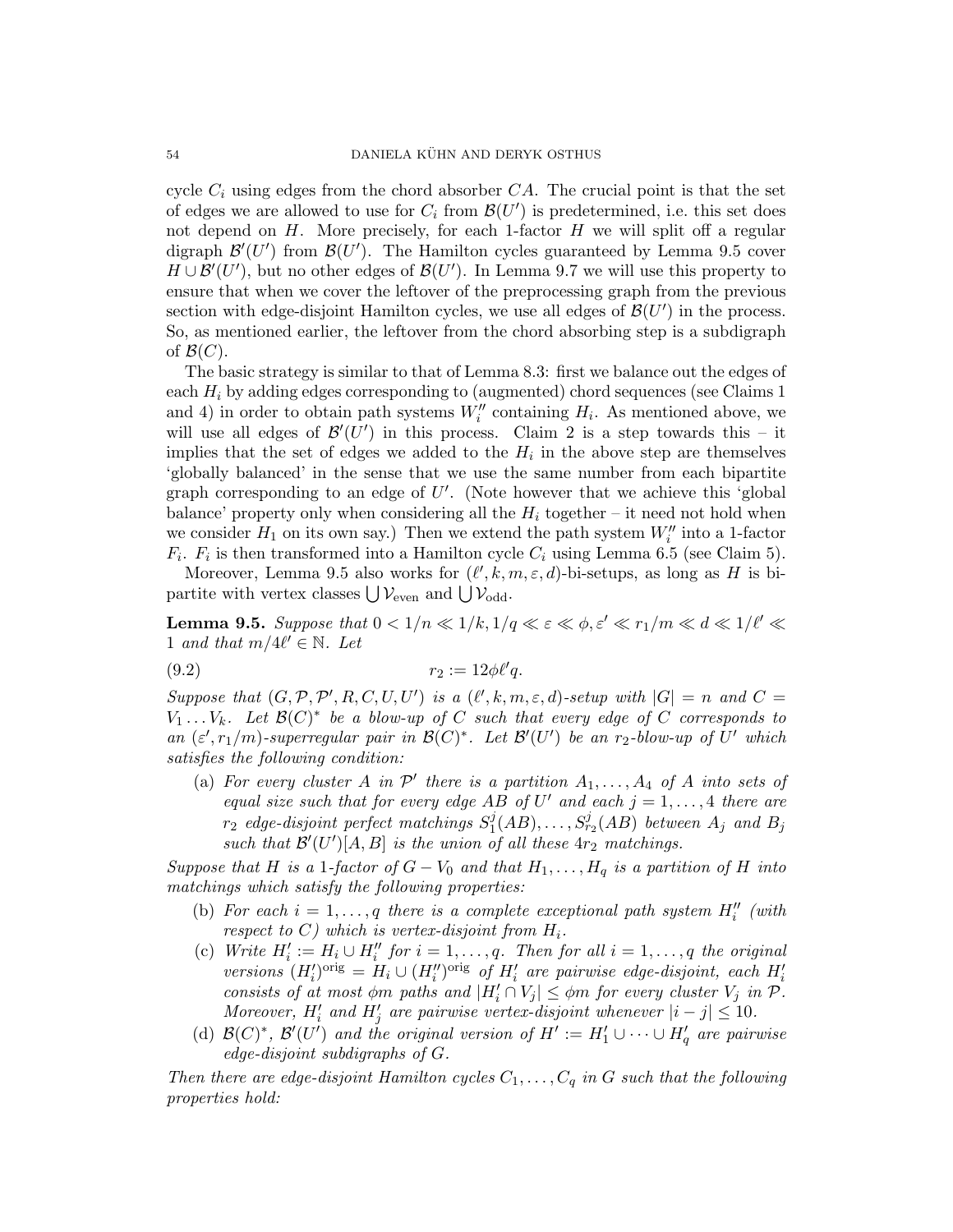- $H'_i \subseteq C_i^{\text{basic}}$  for all  $i = 1, \ldots, q$ .
- All the  $C_1, \ldots, C_q$  together cover all the edges of  $(H')^{\text{orig}} \cup \mathcal{B'}(U')$  and all remaining edges in  $C_1, \ldots, C_q$  are contained in  $\mathcal{B}(C)^*$ .

The analogue holds for an  $(\ell', k, m, \varepsilon, d)$ -bi-setup  $(G, \mathcal{P}, \mathcal{P}', R, C, U, U')$  if we assume in addition that H is bipartite with vertex classes  $\bigcup \mathcal{V}_{even}$  and  $\bigcup \mathcal{V}_{odd}$  (where  $\mathcal{V}_{even}$ is the set of all those  $V_i$  such that i is even and  $\mathcal{V}_{odd}$  is defined analogously).

**Proof.** Recall that  $C = V_1 \dots V_k$ . So  $V_1, \dots, V_k$  are the clusters in  $\mathcal{P}, |V_j| = m$  for each  $j = 1, ..., k$  and each cluster in  $\mathcal{P}'$  has size

$$
(9.3) \t m' := m/\ell'.
$$

Given a vertex x of  $G - V_0$ , we will write  $V(x)$  for the cluster in P containing x and  $V(x)^+$  for the successor of  $V(x)$  on C. For each  $i = 1, \ldots, q$  in turn, we will find a Hamilton cycle  $C_i$  in G which contains the original version of  $H'_i$ . So consider any *i*. We will first add suitable edges of R to  $H_i$  to form a sequence  $W_i'$  of edges which is 'locally balanced'. So  $W_i'$  will consist both of edges of H and edges of R. When constructing the Hamilton cycle  $C_i$ , we will replace each occurrence of an edge from  $R$  in  $W_i'$  by an edge in the corresponding bipartite subgraph of  $G$ .

We will first consider the case when  $(G, \mathcal{P}, \mathcal{P}', R, C, U, U')$  is a  $(\ell', k, m, \varepsilon, d)$ -setup. Recall that the augmented elementary chord sequence  $AECS(V_a, V_{a+1})$  was defined in Section 9.1. Given clusters  $V_j$  and  $V_{j'}$ , the *augmented chord sequence*  $ACS(V_j, V_{j'})$ in U from  $V_j$  to  $V_{j'}$  is the (ordered) sequence defined as

$$
ACS(V_j, V_{j'}) := AES(V_j, V_{j+1}) \cup AES(V_{j+1}, V_{j+2}) \cup \dots \cup AES(V_{j'-1}, V_{j'});
$$

where the indices are modulo k. If  $j = j'$  we take  $ACS(V_j, V_{j'}) := \emptyset$ . Let  $W_i'$  be obtained from  $H_i$  by including the augmented chord sequence  $ACS(V(y), V(x)^+)$ after each edge  $xy$  in  $H_i$ . Ordering the edges in  $H_i$  gives us an ordering of the edges of  $W_i'$ . Suppose for example that  $xy$  is an edge of  $H_i$  with  $x, y$  both contained in the cluster V. Then we include exactly  $AECS(V, V^+)$ . If  $x \in V$  and  $y \in V^+$ , where  $V^+$ is the successor of V on C, then we do not include any edge (apart from  $xy$  itself).

Claim 1. 'Sequences are locally balanced.' For each cluster  $V_i$  in  $P$  and each  $i = 1, \ldots, q$ , the number of edges of  $W_i'$  leaving  $V_j$  equals the number of edges of  $W_i'$ entering  $V_{i+1}$ .

Here (and below) multiple occurrences of edges in  $W_i'$  are considered separately, i.e. if the edge  $AB$  appears u times in  $W_i'$ , then we count it u times in Claim 1. Moreover, if xy is an edge of  $H_i$  whose endvertices lie in the same cluster V, then (here and below) we count  $xy$  both as an edge leaving  $V$  and an edge entering  $V$ .

To prove Claim 1, consider any edge  $xy$  of  $H_i$ . Recall that each augmented elementary chord sequence  $AECS(V_i, V_{i+1})$  consists of chord edges (namely those in the elementary chord sequence  $ECS(V_i, V_{i+1})$  corresponding to  $AECS(V_i, V_{i+1})$  and of cyclic edges (namely those in the subwalks  $P(F)$  which were added to  $ECS(V_j, V_{j+1})$ in order to obtain  $AECS(V_j, V_{j+1})$ . But every cyclic edge, joining  $V_j$  to  $V_{j+1}$  say, contributes both to the number of edges leaving  $V_j$  and to the number of edges entering  $V_{j+1}$ . On the other hand, in the (cyclic) sequence

$$
xy \cup ECS(V(y), V(y)^+) \cup ECS(V(y)^+, V(y)^{++}) \cup \dots \cup ECS(V(x), V(x)^+)
$$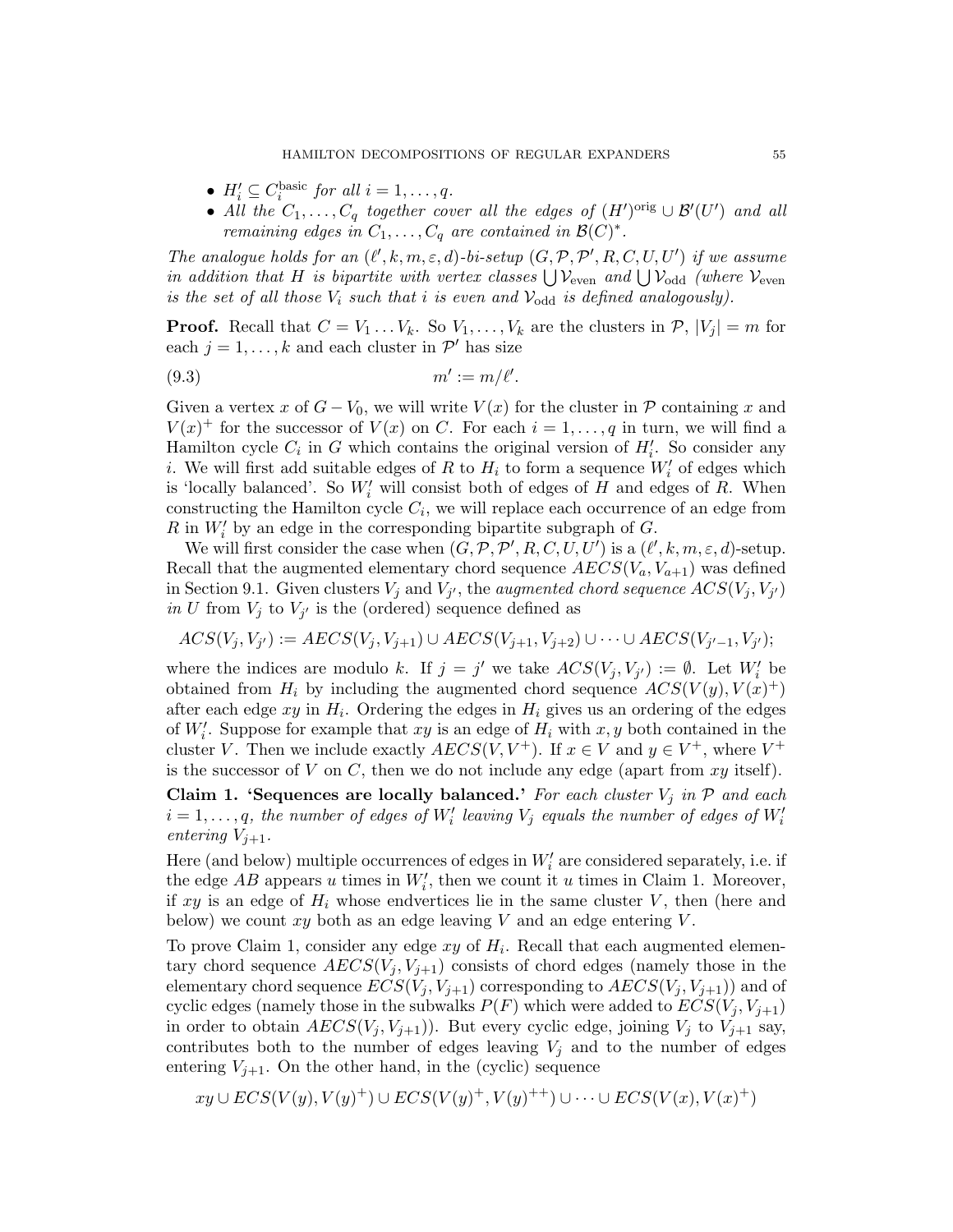obtained from  $xy \cup ACS(V(y), V(x)^+)$  by deleting all cyclic edges in the augmented elementary chord sequences, every edge entering some cluster  $V_{j+1}$  is followed by an edge leaving  $V_i$ . (This is essentially the same observation as Proposition 7.3.) Altogether this shows that for each cluster  $V_j$  in P the number of edges of  $xy \cup$  $ACS(V(y), V(x)^+)$  leaving  $V_j$  equals the number of edges of  $xy \cup ACS(V(y), V(x)^+)$ entering  $V_{j+1}$ . Thus this is also true for the union  $W_i'$  of the  $xy \cup ACS(V(y), V(x)^+)$ over all edges  $xy \in H_i$ . So the claim follows.

In what follows, the order of the edges in  $W_i'$  does not matter anymore. So we will view  $W_i'$  as a multiset consisting of edges in  $E(U) \cup E(H)$ .

Recall that each occurrence of an edge in  $U$  corresponds to an edge in  $U'$  (and that these edges in  $U'$  are different for different occurrences of the same edge from  $R$  in U). So we might also view each  $W_i'$  as a multiset consisting of edges in  $E(U') \cup E(H)$ .

Claim 2. 'Unions of sequences are globally balanced.' Let  $W$  denote the union of  $W'_1, \ldots, W'_q$ . Then there is an integer t so that W contains each edge of  $U$  exactly t times. Thus if  $W$  is viewed as a multiset consisting of edges in  $E(U') \cup E(H)$ , then W also contains each edge of U' exactly t times.

As before, here (and below) multiple occurrences of an edge in U are considered separately, i.e. if the edge  $AB$  appears u times in U, then it altogether appears ut times in W.

To prove Claim 2, consider the auxiliary multidigraph  $D$  whose vertices are  $V_1, \ldots, V_k$  and which contains an edge from  $V_i$  to  $V_j$  for every  $ACS(V_i, V_j)$  included into W. So the multiplicity of the edge  $V_iV_j$  in D is the number of edges xy of H with  $V(y) = V_i$  and  $V(x)^+ = V_j$ . Let  $H^c$  be obtained from H by first reversing the orientation of every edge and then contracting all the vertices lying in each cluster  $V_i$  into a new vertex  $v_i$ . So  $H^c$  is an m-regular multigraph (which might contain loops). Moreover, D can be obtained from  $H^c$  by replacing each edge  $v_i v_j$  with the edge  $v_i v_{i+1}$ . Thus D is m-regular too and so it can be decomposed into edge-disjoint 1-factors. Consider any cycle  $D' = V_{i_1} \dots V_{i_r}$  in one of these 1-factors. Then W contains all edges in the multiset

 $S(D') := ACS(V(x_{i_1}), V(x_{i_2})) \cup ACS(V(x_{i_2}), V(x_{i_3})) \cup \cdots \cup ACS(V(x_{i_r}), V(x_{i_1})).$ But

$$
ACS(V_{i_j}, V_{i_{j+1}}) = AES(V_{i_j}, V_{i_j+1}) \cup \dots \cup AES(V_{i_{j+1}-1}, V_{i_{j+1}}).
$$

So it follows that  $S(D')$  contains every  $AECS(V_i, V_{i+1})$  the same number of times and thus  $S(D')$  is a multiple of  $E(U)$ . (As an example, if  $D' = V_9V_4V_8$ , then  $S(D')$ will contain each edge of  $E(U)$  once. If however  $D' = V_9V_8V_4$ , then  $S(D')$  will contain each edge of  $E(U)$  twice.) Since W is the union of the  $S(D')$  over all cycles D' in the 1-factor decomposition of D, this implies that W is a multiple of  $E(U)$ , i.e. there exists t such that  $W$  contains every edge in  $U$  exactly t times.

Since we consider multiple occurrences of an edge in U separately and each such occurrence corresponds to an edge of  $U'$  it follows immediately that  $W$  (viewed as a multiset consisting of edges in  $E(U') \cup E(H)$  also contains each edge of U' exactly t times. This proves Claim 2.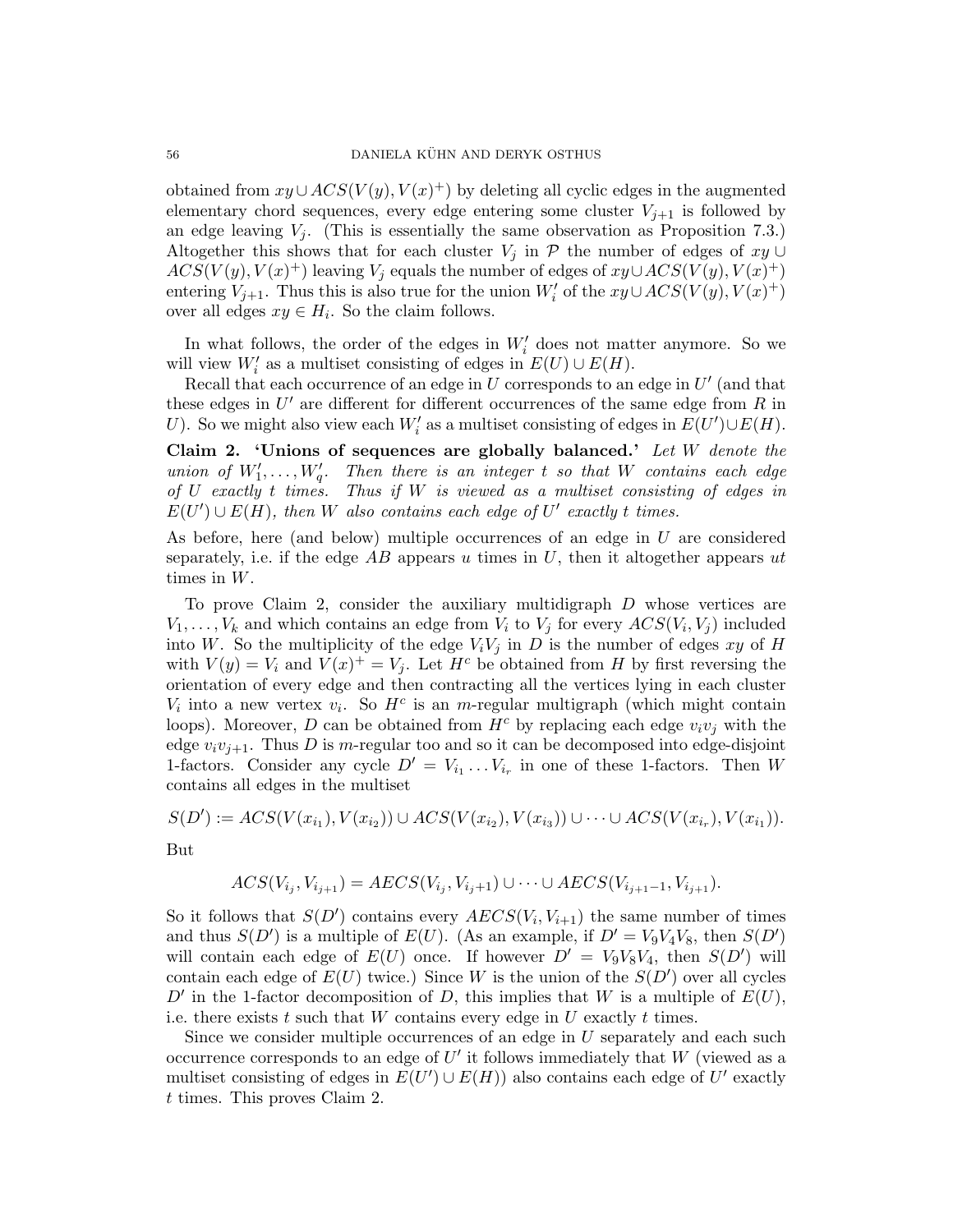Let

$$
(9.4) \t\t s' := \phi m.
$$

Note that (9.3) implies that

(9.5) 
$$
s' = \phi \ell' m' \leq m'/10^4.
$$

We will need the following claim when replacing the edges of  $U$  by edges in  $G$ .

Claim 3. 'Sequences are well spread out.' For all  $i = 1, \ldots, q$ , any edge of U' (and of  $U)$  occurs in  $W_i^\prime$  at most  $s^\prime$  times.

To prove Claim 3, note that for each  $j = 1, ..., k$  each edge in  $H_i$  contributes at most one occurrence of  $AECS(V_j, V_{j+1})$  in  $W_i'$ . But  $H_i''$  and  $H_i$  are vertex-disjoint by (b) and  $H_i' = H_i \cup H_i''$  consists of at most  $\phi m$  paths by (c). So  $H_i$  consists of at most  $\phi m$  edges and thus the total number of occurrences of  $AECS(V<sub>j</sub>, V<sub>j+1</sub>)$  in  $W_i'$  is at most  $\phi_m = s'$ . This proves Claim 3 since  $AECS(V_1, V_2), \ldots, AECS(V_k, V_1)$ forms a partition of  $E(U)$ .

By summing over all i with  $1 \leq i \leq q$ , it immediately follows that the constant t defined in Claim 2 satisfies

$$
(9.6) \t t \le s'q.
$$

We will now add some further edges to  $W$  to obtain  $W'$  which contains all edges of H and which uses every edge  $AB$  of  $U'$  (and thus of  $U$ ) exactly t' times, where

(9.7) 
$$
t' := r_2 m' \stackrel{(9.2)}{=} 12 \phi \ell' q m' \stackrel{(9.3)}{=} 12 \phi q m \stackrel{(9.4)}{=} 12 s' q.
$$

**Claim 4.** By adding some some further edges of  $U$  to each  $W_i'$  we can obtain multisets  $W''_i$  which satisfy the following properties (as before, we also view  $W''_i$  as a multiset consisting of edges in  $E(U') \cup E(H)$ ):

- Each  $W''_i$  is still locally balanced. That is, for every cluster  $V_j$  in  $P$  and each  $i=1,\ldots,q,$  the number of edges of  $W''_i$  leaving  $V_j$  equals the number of edges of  $W''_i$  entering  $V_{j+1}$ .
- For each  $i = 1, \ldots, q$  and each edge AB of U', let  $s_i(AB)$  be the number of times that  $W_i''$  uses  $AB$ . Then

$$
\sum_{i=1}^{q} s_i(AB) = t'
$$

and

$$
(9.9) \t\t\t 11s' \le s_i(AB) \le 13s'
$$

for each  $i = 1, \ldots, q$ .

To prove Claim 4, first note that

$$
t + 11s'q \stackrel{(9.6)}{\leq} 12s'q \stackrel{(9.7)}{=} t'.
$$

Choose integers  $s'_1, \ldots, s'_q$  so that

$$
\sum_{i=1}^{q} s'_i = t' - t \quad \text{and} \quad 11s' \le s'_i \le 12s' \quad \text{for all } i = 1, \dots, q.
$$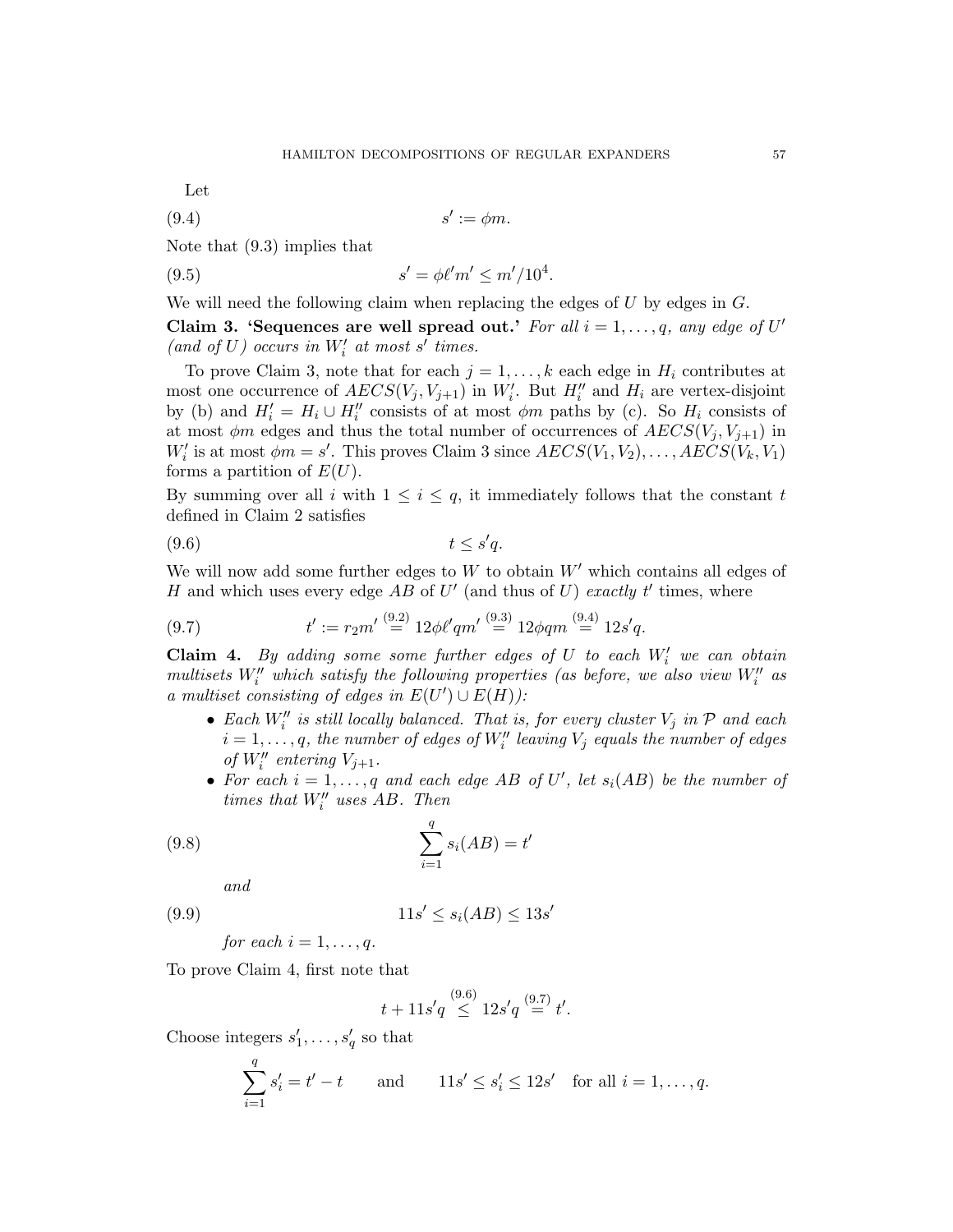(The  $s'_i$  exist since  $11s'q \leq t'-t \leq 12s'q$ .) For each  $i=1,\ldots,q$ , let  $W''_i$  be obtained from  $W_i'$  by adding  $s_i'$  copies of U. Then clearly (9.8) holds. Also, Claim 3 and the bounds on  $s_i$  imply that

$$
11s' \le s_i' \le s_i(AB) \le s_i' + s' \le 13s'
$$

for each  $i = 1, \ldots, q$ . So (9.9) holds too.

The fact that each  $W''_i$  is still locally balanced immediately follows from Claim 1 and the fact that  $W''_i$  was obtained from  $W'_i$  by adding copies of U. (Note that (U3) implies that each copy of U contributes exactly  $\ell'$  to the number of edges entering a cluster and  $\ell'$  to the number of edges leaving a cluster.) This completes the proof of Claim 4.

Let W' be the union of the multisets  $W''_i$  over all  $i = 1, \ldots, q$ . Thus Claim 4 implies that in total W' contains each edge  $AB$  of U' exactly t' times. Since  $\mathcal{B}'(U')$ is an  $r_2$ -blow-up of U', it follows that for any edge AB of U', t' equals the number of edges in the subgraph

$$
(9.10)\qquad \qquad S(AB) := \mathcal{B}'(U')[A, B]
$$

of  $\mathcal{B}'(U')$  spanned by the clusters A and B. (So here A and B are clusters in  $\mathcal{P}'$ .)

Next we will replace each occurrence of an edge  $AB$  of U' in  $W_i'' \setminus E(H_i)$  by an edge of  $S(AB)$  to obtain a digraph  $W'''_i$  with  $V(W'''_i) = V(H) = V(G) \setminus V_0$  which has the following properties:

- $(\alpha_1)$  W<sub>i</sub>''' contains all edges in  $H_i$ .
- $(\alpha_2)$  For each edge AB of U', the bipartite subgraph  $W_i'''[A, B]$  consisting of all edges in  $W_i'''$  from A to B contains exactly  $s_i(AB)$  edges of  $S(AB)$ .
- $(\alpha_3)$  W<sup>'''</sup>  $\cup$  H'<sub>i</sub>' is a path system.
- $(\alpha_4)$  For every pair  $V, V^+$  of consecutive clusters on C and every  $i = 1, \ldots, q$ , there is an integer  $w_i(V) \leq \sqrt{\phi}m/2$  so that

(9.11) 
$$
w_i(V) = \sum_{v \in V} d^+_{W_i'''}(v) = \sum_{v \in V^+} d^-_{W_i'''}(v).
$$

 $(\alpha_5)$   $W_1''', \ldots, W_q'''$  are pairwise edge-disjoint.

Note that  $(\alpha_2)$  is equivalent to stating that each occurrence of  $AB$  in  $W''_i$  is replaced by an edge of  $S(AB)$ . Moreover  $(\alpha_1)$ ,  $(\alpha_2)$ ,  $(\alpha_5)$ ,  $(9.7)$  and  $(9.8)$  together imply that the edge sets of the  $W_i'''$  form a partition  $E(H \cup \mathcal{B}'(U'))$ .

Before describing the construction of  $W_i^{\prime\prime\prime}$ , first note that  $(\alpha_4)$  is an immediate consequence of  $(\alpha_2)$  and Claim 4: any edge AB of  $W''_i$  (where  $AB \in E(U')$  and so A and B are clusters in  $\mathcal{P}'$ ) corresponds to an edge in  $W_i'''$  which goes from A to B. So (9.11) holds. To check that  $w_i(V) \leq \sqrt{\phi}m/2$  recall from (U3) and (ST2) that for each cluster V on C there are exactly  $\ell'$  edges AB of U' leaving V. (9.9) implies that each such edge AB contributes at most  $13s' = 13\phi m$  to  $w_i(V)$ . Together with (c) this implies that

 $w_i(V) \leq |H_i \cap V| + 13\phi\ell'm \leq \phi m + 13\phi\ell'm \leq \sqrt{\phi m/2}.$ 

To construct  $W'''_i$  for each i, we proceed as follows. Let u be the length of  $U'$ and label the edges of U' as  $E_1, \ldots, E_u$ . Consider any edge  $E_a = AB$  of U'. For each  $j = 1, ..., 4$  let  $S^{j}(AB) := S^{j}_{1}$  $j(A B) \cup \cdots \cup S_{r_2}^j(A B)$ . (Recall the  $S_i^j$  $i^j(AB)$  were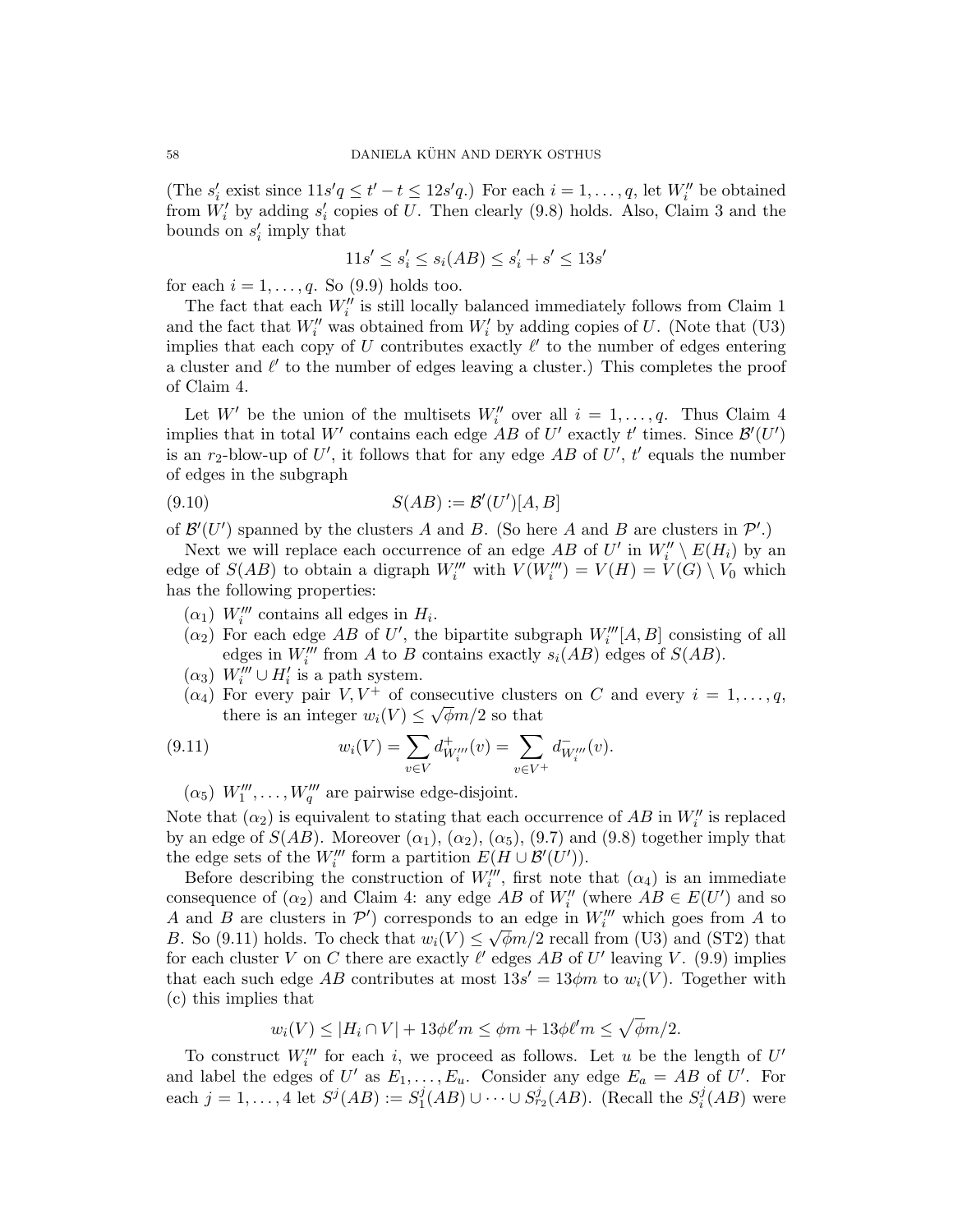defined in condition (a) of the lemma.) Then  $S(AB) = S^1(AB) \cup \cdots \cup S^4(AB)$ (where  $S(AB)$  is as defined in (9.10)) and (a) implies that

(9.12) 
$$
|S^{j}(AB)| = |S(AB)|/4 = r_2 m'/4.
$$

Order the edges of  $S(AB)$  in such a way that the following conditions hold:

- $(\beta_1)$  Every set of at most  $m'/20$  consecutive edges in  $S(AB)$  forms a matching.
- $(\beta_2)$  If  $AB \neq E_u$  then for each  $j = 1, 2, 3$  all the edges in  $S^j(AB)$  precede all those in  $S^{j+1}(AB)$ .
- $(\beta_3)$  If  $AB = E_u$  then all the edges in  $S^3(AB)$  precede all those in  $S^4(AB)$ , which in turn precede those in  $S^1(AB)$  and all the edges in  $S^2(AB)$  are at the end of the ordering.

 $(\beta_3)$  will be used to ensure that  $(\alpha_3)$  holds in the construction of the  $W'''_i$ .

To see that the above properties can be guaranteed, we use the properties of  $S(AB)$  described in the assumption (a) of the lemma: for each edge  $AB \neq E_u$  of U', order the edges in  $S(AB)$  so that  $(\beta_2)$  is satisfied and so that within some  $S^{j}(AB)$  all the edges of the matching  $S_i^j$  $i(AB)$  come before all edges of the matching  $S_{i+1}^j(AB)$ (for all  $i = 1, \ldots, r_2 - 1$ ). Order the edges of  $S_1^j$  $1(AB)$  arbitrarily. Given an ordering of the edges in  $S_i^j$  $i(AB)$ , order the edges of  $S_{i+1}^{\overline{j}}(AB)$  in such a way that the first  $m'/20$  edges of  $S_{i+1}^j(AB)$  avoid the  $m'/10$  endvertices of the final  $m'/20$  edges of  $S_i^j$  $i^{\jmath}(AB)$ . This ensures that  $(\beta_1)$  will be satisfied. If  $AB = E_u$  then the argument is similar, but we start with an ordering of the edges in  $S(AB)$  so that  $(\beta_3)$  is satisfied.

We now carry out the actual construction of the  $W'''_i$ , where we consider the  $W'''_i$ in batches of 10. For each  $a = 1, \ldots, q/10$  and each edge  $E_j$  of U' we let

$$
u_a(E_j) := s_{10(a-1)+1}(E_j) + \cdots + s_{10a}(E_j).
$$

Thus (9.9) implies that for all  $a = 1, \ldots, q/10$ ,

$$
(9.13) \t\t 110s' \le u_a(E_j) \le 130s'.
$$

We let  $S^*_{a}(E_j)$  denote the set of all those edges whose position in the ordering of the edges of  $S(E_j)$  lies between  $1 + \sum_{a'=1}^{a-1} u_{a'}(E_j)$  and  $\sum_{a'=1}^{a} u_{a'}(E_j)$ . So  $u_a(E_j)$  =  $|S^*_a(E_j)|$ . Together with  $(\beta_1)$  and the fact that  $u_a(E_j) \leq 130s' \leq m'/20$  by  $(9.5)$ , this implies that  $S^*_{a}(E_j)$  forms a matching. Note that  $u_a(E_j)$  is the total number of edges in  $S(E_j)$  that we need to choose for  $W''_{10(a-1)+1}, \ldots, W''_{10a}$ . We will choose all these edges from  $S^*_{a}(E_j)$ .

To choose these edges, we consider an auxiliary bipartite graph  $B^*$  which is defined as follows. The first vertex class  $B_1$  of  $B^*$  consists of  $u_a(E_j)$  placeholders for the edges in  $S(E_j)$  that we need to choose for  $W_{10(a-1)+1}''', \ldots, W_{10a}'''$ , so for each  $i =$  $10(a-1)+1,\ldots, 10a$  there will be precisely  $s_i(E_j)$  of these placeholders for (the edges to be chosen for)  $W_i'''$ . The second vertex class of  $B^*$  is  $S^*_{a}(E_j)$ . So

$$
110s' \le |S_a^*(E_j)| = |B_1| \le 130s'
$$

by (9.13). We join an edge  $e \in S^*_a(E_j)$  to a placeholder for  $W_i'''$  if e is vertex-disjoint from  $H'_i$ . Since by condition (c) of the lemma  $H'_{10(a-1)+1}, \ldots, H'_{10a}$  are pairwise vertex-disjoint, each edge  $e \in S^*_a(E_j)$  can meet at most two  $H'_i$  with  $10(a-1)+1 \leq i \leq$ 10a and so e will be joined to all placeholders apart from those for the corresponding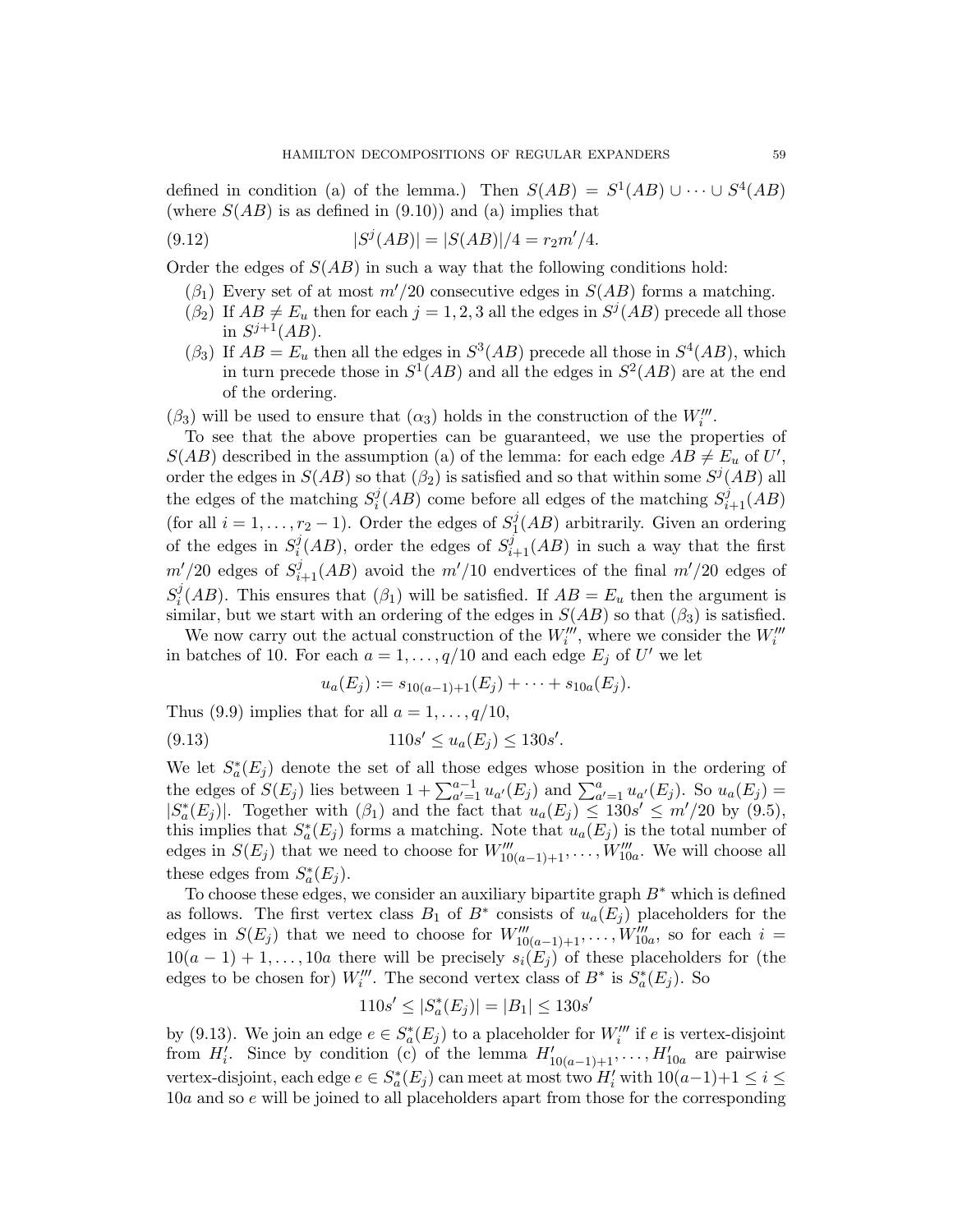two  $W'''_i$ . Since there are  $s_i(E_j) \leq 13s'$  placeholders for each  $W'''_i$ , this means that e is joined in  $B^*$  to all but at most  $2.13s' \leq |B_1|/2$  placeholders in  $B_1$ . Similarly, since  $S^*_{a}(E_j)$  forms a matching and since by (c) every  $H'_i$  meets each of the two endclusters of  $E_j$  in at most  $\phi m$  vertices, each placeholder in  $B_1$  is joined to all but at most  $2\phi m = 2s' \leq |S_a^*(E_j)|/2$  edges in  $S_a^*(E_j)$ . Thus  $B^*$  has a perfect matching. For each  $i = 10(a-1) + 1, \ldots, 10a$  we add the  $s_i(E_j)$  edges to  $W_i'''$  which are matched to the placeholders for  $W'''_i$ .

We carry out this procedure for every edge  $E_j$  of  $U'$  in turn. This completes the construction of the  $W_{i}^{\prime\prime\prime}$ . Clearly,  $(\alpha_1)$  and  $(\alpha_2)$  are satisfied. To check that  $(\alpha_5)$ holds, note that the  $W'''_i \setminus E(H_i)$  are pairwise edge-disjoint by construction and the  $H_i$  are pairwise edge-disjoint by definition (as they form a partition of the edges of H into matchings). Also  $W_i''' \setminus E(H_i)$  is edge-disjoint from any  $H_j$  by (d).

So let us now check that  $(\alpha_3)$  is satisfied. To do this, let  $W_i'''[E_j]$  denote the bipartite subdigraph of  $W'''_i$  which consists of all edges from the first endcluster of  $E_j$  to the final endcluster of  $E_j$ . Note that by definition of  $B^*$ , the edges of  $W'''_i \setminus E(H_i)$  and those of  $H'_i$  have no endvertices in common. Moreover, (b) implies that  $H'_i$  is a path system. So for  $(\alpha_3)$ , it suffices to show that  $W'''_i \setminus E(H_i)$  is a path system. Now recall that the definition of  $B^*$  implies that  $\hat{W}'''_i[E_j] \setminus E(H_i)$ forms a matching for each edge  $E_j$  of U'. Thus the only possibility for a cycle C' in  $W'''_i \setminus E(H_i)$  would be for C' to 'wind around' U'.

So in order to show that  $W'''_i \setminus E(H_i)$  is a path system, it suffices to show that no vertex is incident to both an edge in  $W_i^{\prime\prime\prime}[E_1]\setminus E(H_i)$  and an edge in  $W_i^{\prime\prime\prime}[E_u]\setminus E(H_i)$ . But this follows from  $(\beta_2)$  and  $(\beta_3)$ . Indeed, recall that when choosing the edges in  $W_i'''[E_1] \setminus E(H_i)$  we considered all the  $W_i'''$  in batches of 10. Let  $a := \lceil i/10 \rceil$ . So the edges in  $W_i'''[E_1] \setminus E(H_i)$  were chosen in the ath batch. Let  $p_1^{\text{first}}$  and  $p_1^{\text{final}}$  denote the first and the final position of an edge from  $W_i'''[E_1] \setminus E(H_i)$  in the ordering of all edges of  $S(E_1)$ . Define  $p_u^{\text{first}}$  and  $p_u^{\text{final}}$  similarly. Note that

(9.14) 
$$
110s'(a-1) \stackrel{(9.13)}{\leq} p_1^{\text{first}}, p_1^{\text{final}} \stackrel{(9.13)}{\leq} 130s'a.
$$

But

$$
130s'a-110s'(a-1) = 20s'a+110s' \le 20s'\frac{q}{10} + 110s' < 3s'q \stackrel{(9.7)}{=} \frac{r_2m'}{4} \stackrel{(9.12)}{=} |S^j(E_1)|.
$$

Together with (9.14) this implies that

(9.15) 
$$
110s'(a-1) \le p_1^{\text{first}}, p_1^{\text{final}} < 110s'(a-1) + |S^j(E_1)|.
$$

Then (9.15), its analogue for  $p_u^{\text{first}}$  and  $p_u^{\text{final}}$ , ( $\beta_2$ ) and ( $\beta_3$ ) together imply that there is some  $j \leq 3$  such that

$$
W_i'''[E_1] \setminus E(H_i) \subseteq S^j(E_1) \cup S^{j+1}(E_1)
$$
 and  $W_i'''[E_u] \setminus E(H_i) \subseteq S^{j+2}(E_u) \cup S^{j+3}(E_u)$  (where  $S^5(E_u) := S^1(E_u)$  and  $S^6(E_u) := S^2(E_u)$ , see Figure 4). So no vertex is incident to both an edge in  $W_i'''[E_1] \setminus E(H_i)$  and an edge in  $W_i'''[E_u] \setminus E(H_i)$ . Altogether this shows that  $(\alpha_3)$  holds. So we have shown that  $(\alpha_1) - (\alpha_5)$  hold.

We now add all the edges in  $H_i'' = H_i' \setminus E(H_i)$  to  $W_i'''$  and let  $W_i^*$  denote the graph on  $V(H) = V(W'''_i)$  obtained in this way. Recall that by (b),  $H''_i$  consists of a complete exceptional path system with respect to  $C$ . Thus (CEPS1) and (CEPS3)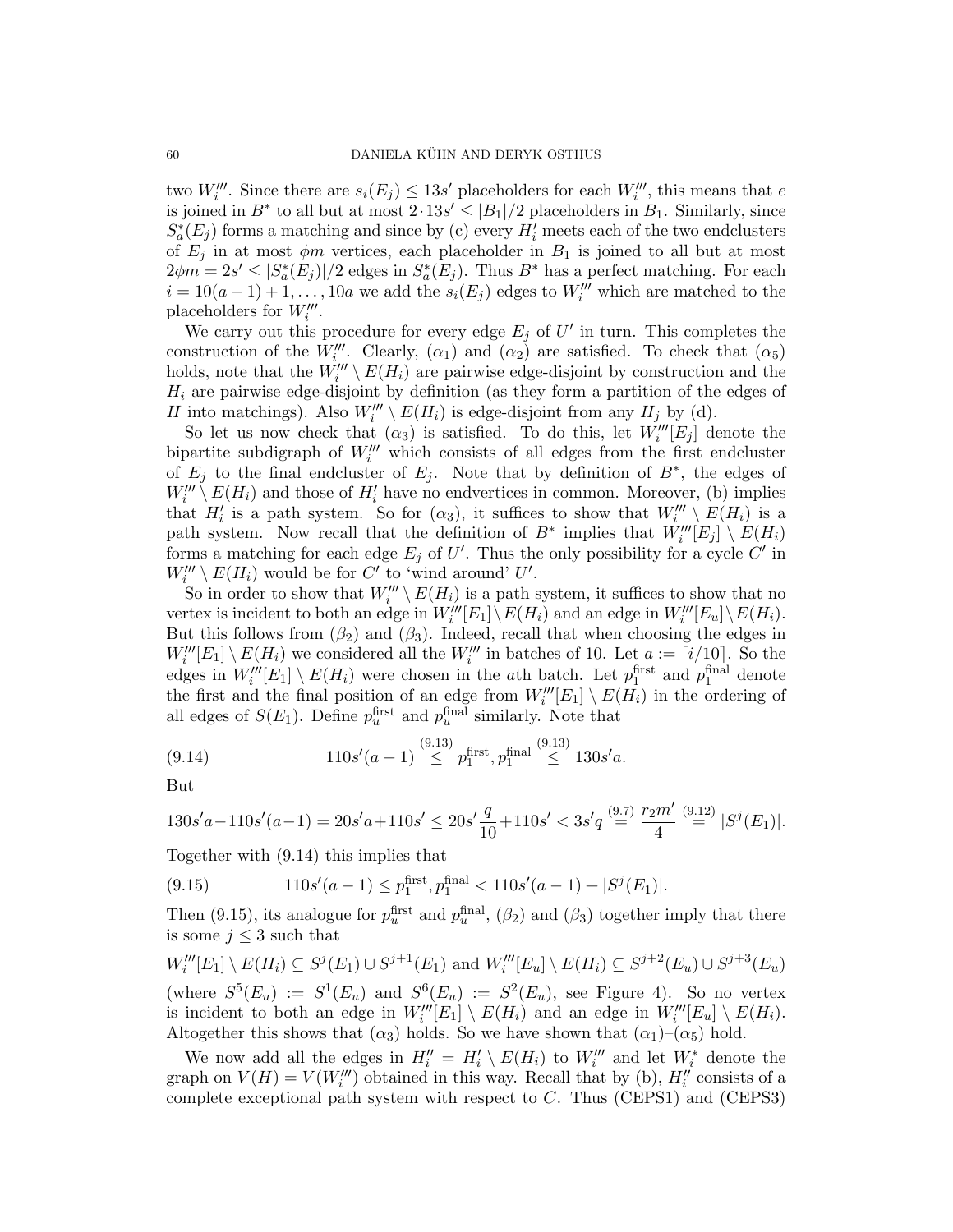

Figure 4. The shaded area corresponds to the possible positions of the edges in  $W_i'''[E_1] \setminus E(H_i)$  within the set  $S(E_1)$  and the edges in  $W_i'''[E_u] \setminus E(H_i)$  within the set  $S(E_u)$ .

together imply that  $H_i''$  is 'locally balanced', in the sense that for every cluster V in  $\mathcal P$  the number of edges in  $H_i''$  leaving V equals the number of edges in  $H_i''$  entering  $V^+$ . (c) implies that the number of edges leaving V is at most  $\phi m$ . Together with  $(\alpha_4)$  this implies that condition  $(\gamma_3)$  below holds.  $(\gamma_1)$  and  $(\gamma_2)$  follow from  $(\alpha_1)$ and  $(\alpha_3)$  respectively.  $(\gamma_4)$  follows from  $(\alpha_5)$ , the fact that the original versions of the  $H_i'$  (and thus of the  $H_i''$ ) are pairwise edge-disjoint by (c) and the fact that  $W_i^* \setminus E((H_i'')^{\text{orig}})$  is edge-disjoint from any  $(H_j'')^{\text{orig}}$  by (d).

- ( $\gamma_1$ )  $W_i^*$  contains all edges in  $H_i'$ .
- $(\gamma_2)$   $W_i^*$  is a path system.
- ( $\gamma_3$ ) For every pair  $V, V^+$  of consecutive clusters on C and every *i*, there is an integer  $w_i(V) \leq \sqrt{\phi}m$  so that

$$
w_i(V) = \sum_{v \in V} d^+_{W_i^*}(v) = \sum_{v \in V^+} d^-_{W_i^*}(v).
$$

( $\gamma_4$ ) The original versions of  $W_1^*, \ldots, W_q^*$  are pairwise edge-disjoint.

Note that for each  $i = 1, \ldots, q$  every exceptional edge in  $W_i^*$  lies in  $H_i''$ . Our next aim is to turn the original versions of  $W_1^*, \ldots, W_q^*$  into edge-disjoint Hamilton cycles by adding suitable edges from  $\mathcal{B}(C)^*$ .

**Claim 5.** For all  $i = 1, \ldots, q$ , there is a Hamilton cycle  $C_i$  in G which contains all edges in the original version  $(W_i^*)^{\text{orig}}$  of  $W_i^*$  and such that all the edges in  $E(C_i) \setminus$  $(W_i^*)^{\text{orig}}$  lie in  $\mathcal{B}(C)^*$ . Moreover, all these Hamilton cycles  $C_i$  are pairwise edgedisjoint.

Choose a new constant  $\varepsilon^{\prime\prime}$  such that

$$
\phi, \varepsilon' \ll \varepsilon'' \ll r_1/m.
$$

Suppose that we have already transformed the original versions of  $W_1^*, \ldots, W_{i-1}^*$  into Hamilton cycles  $C_1, \ldots, C_{i-1}$ . Let  $\mathcal{B}(C)^*_{i}$  denote the subdigraph of  $\mathcal{B}(C)^*$  obtained by removing all edges in  $C_1, \ldots, C_{i-1}$ . For every cluster  $V_j \in \mathcal{P}$  let  $V_j^1$  be the set of all those vertices  $v \in V_j$  for which  $d_{W_j^*}^+(v) = 0$  and let  $V_j^2$  be the set of all those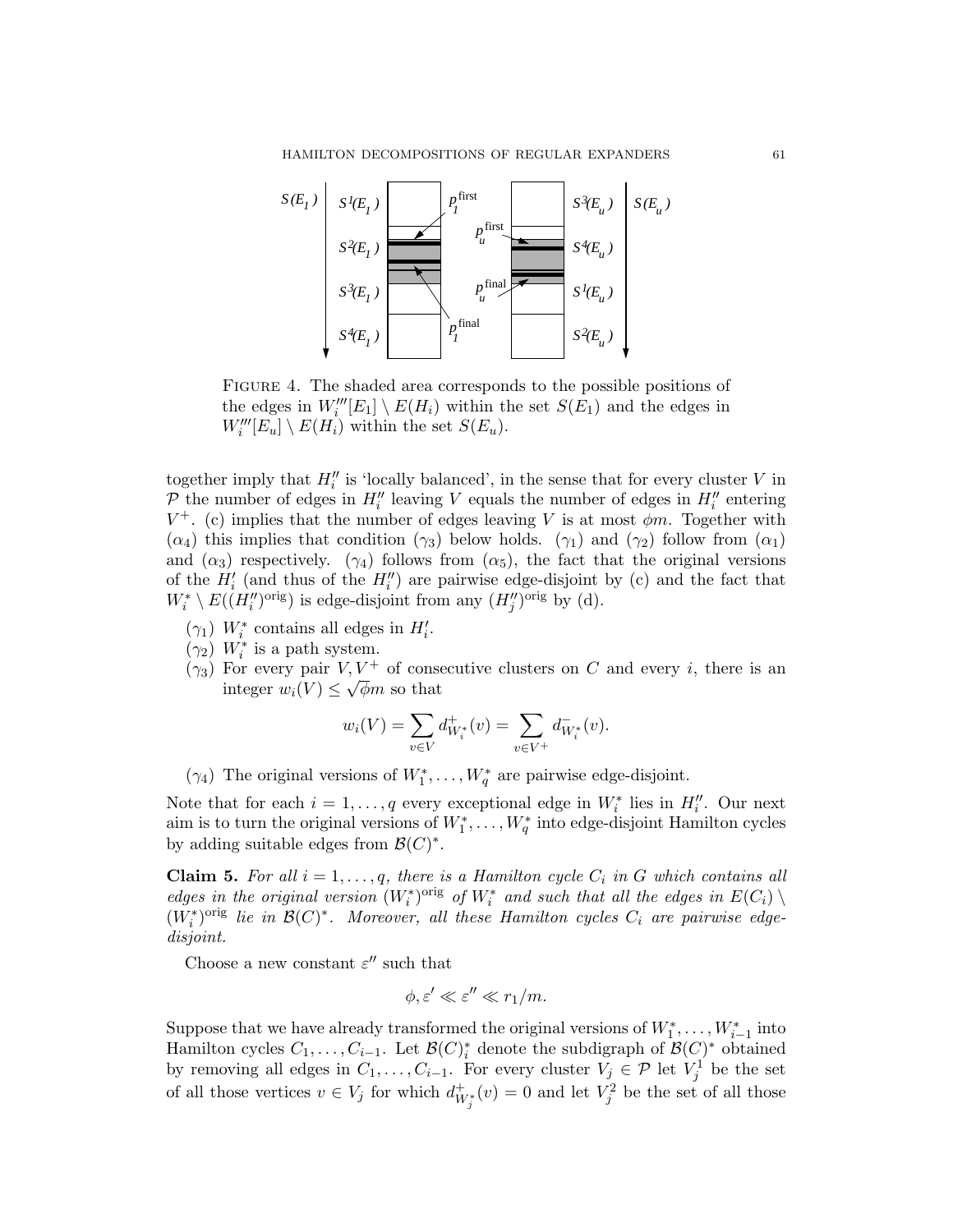vertices  $v \in V_j$  for which  $d_{W_j^*}^-(v) = 0$ . Thus  $(\gamma_3)$  implies that

$$
|V_j^1| \ge m - w_i(V_j) \ge (1 - \sqrt{\phi})m \ge (1 - (\varepsilon''/2)^2)m,
$$

and similarly  $|V_j^2| \ge (1 - (\varepsilon''/2)^2)m$ . Proposition 4.3(ii) applied with  $d' = (\varepsilon''/2)^2$ now implies that  $\mathcal{B}(C)^*_i[V_j^1, V_{j+1}^2]$  is still  $(\varepsilon'', r_1/m)$ -superregular. (To see that Proposition 4.3(ii) can be applied we use that the removal of each  $C_j$  decreases the minimum out- and indegree of every vertex of  $\mathcal{B}(C)^*[V_j, V_{j+1}]$  by at most 1. Thus  $\mathcal{B}(C)^*_i[V_j^1, V_{j+1}^2]$  is obtained from  $\mathcal{B}(C)^*[V_j, V_{j+1}]$  by deleting at most  $q \leq (\varepsilon''/2)^2 m$ edges at every vertex and by removing at most  $(\varepsilon''/2)^2m$  vertices from each vertex class.)

On the other hand,  $(\gamma_2)$  and  $(\gamma_3)$  imply that  $|V_j^1| = |V_{j+1}^2|$ . So we can apply Proposition 4.14 to find a perfect matching  $M_j$  in  $\mathcal{B}(C)^*_i[V_j^1, V_{j+1}^2]$ . Then the union  $F_i$  of the  $M_j$  (for all  $j = 1, ..., k$ ) and of  $W_i^*$  is a 1-regular digraph on  $V(G) \setminus V_0$ . We can now apply Lemma 6.5 with  $F_i$ ,  $\mathcal{B}(C)_i^*$ ,  $E(C)$ ,  $\varepsilon''$ ,  $r_1/m$  playing the roles of  $F, G$ , J, ε, d to replace each  $M_j$  with a suitable other perfect matching in  $\mathcal{B}(C)_{i}^*[V_j^1, V_{j+1}^2]$ to make  $F_i$  into a Hamilton cycle  $C_i'$  on  $V(G) \setminus V_0$ . To see that (ii) of Lemma 6.5 is satisfied, consider any cycle D in  $F_i$ . If D does not contain any edges from  $W_i^*$ , then it meets  $V_j^1$  for every  $j = 1, \ldots, k$ . So suppose that D contains some edges from  $W_i^*$ and let v be a final vertex on a subpath in  $W_i^* \cap D$  (such a vertex exists by  $(\gamma_2)$ ). Then  $v \in V_j^1$ , where  $V_j$  is the cluster containing v.

Let  $C_i$  be the original version  $(C_i')^{\text{orig}}$  of  $C_i'$ . Then Observation 7.4 implies that  $C_i$ is a Hamilton cycle of G. By  $(\gamma_4)$  all the Hamilton cycles  $C_1, \ldots, C_q$  will be pairwise edge-disjoint. This completes the proof of Claim 5.

Let us now consider the case when  $(G, \mathcal{P}, \mathcal{P}', R, C, U, U')$  is a  $(\ell', k, m, \varepsilon, d)$ -bisetup. The argument for this case is similar, so we only highlight the places where it differs. Given clusters  $V_j$  and  $V_{j'}$  such that  $|j'-j|$  is even, we now define

$$
ACS(V_j, V_{j'}) := AES^{bi}(V_j, V_{j+2}) \cup AES^{bi}(V_{j+2}, V_{j+4}) \cup \cdots \cup AES^{bi}(V_{j'-2}, V_{j'}).
$$

Since H is bipartite with vertex classes  $\bigcup \mathcal{V}_{even}$  and  $\bigcup \mathcal{V}_{odd}$ , every edge xy of H either satisfies  $V(x)^+$ ,  $V(y) \in V_{\text{even}}$  or  $V(x)^+$ ,  $V(y) \in V_{\text{odd}}$ . Thus we can define the  $W^\prime_i$  as before and Claim 1 still holds.

Recall that  $U_{\text{even}}$  and  $U_{\text{odd}}$  form a partition of the edges of U. Since each occurrence of an edge in U corresponds to an edge in U', this also defines sets  $U'_{\text{even}}$  and  $U'_{\text{odd}}$  corresponding to  $U_{\text{even}}$  and  $U_{\text{odd}}$ . Moreover,  $U'_{\text{even}}$  and  $U'_{\text{odd}}$  form a partition of the edges of  $U'$ . Instead of Claim 2 we now have the following claim.

**Claim 2'.** Let W denote the union of  $W'_1, \ldots, W'_q$ . Then there are integers t<sub>even</sub> and  $t_{\text{odd}}$  so that W contains each edge of  $U_{\text{even}}$  exactly  $t_{\text{even}}$  times and every edge of  $U_{\text{odd}}$  exactly  $t_{\text{odd}}$  times. Thus if W is viewed as a multiset consisting of edges in  $E(U') \cup E(H)$ , then W also contains each edge of  $U'_{\text{even}}$  exactly  $t_{\text{even}}$  times and every edge of  $U'_{odd}$  exactly  $t_{odd}$  times.

To prove Claim  $2'$ , define an auxiliary digraph  $D$  as before. Note that this time, if  $V_iV_j \in E(D)$  then either both i and j are even or both i and j are odd. As before,  $D$  is regular and thus there exists a decomposition of  $D$  into edge-disjoint 1-factors. Consider any cycle  $D' = V_{i_1} \ldots V_{i_r}$  in one of these 1-factors. Then either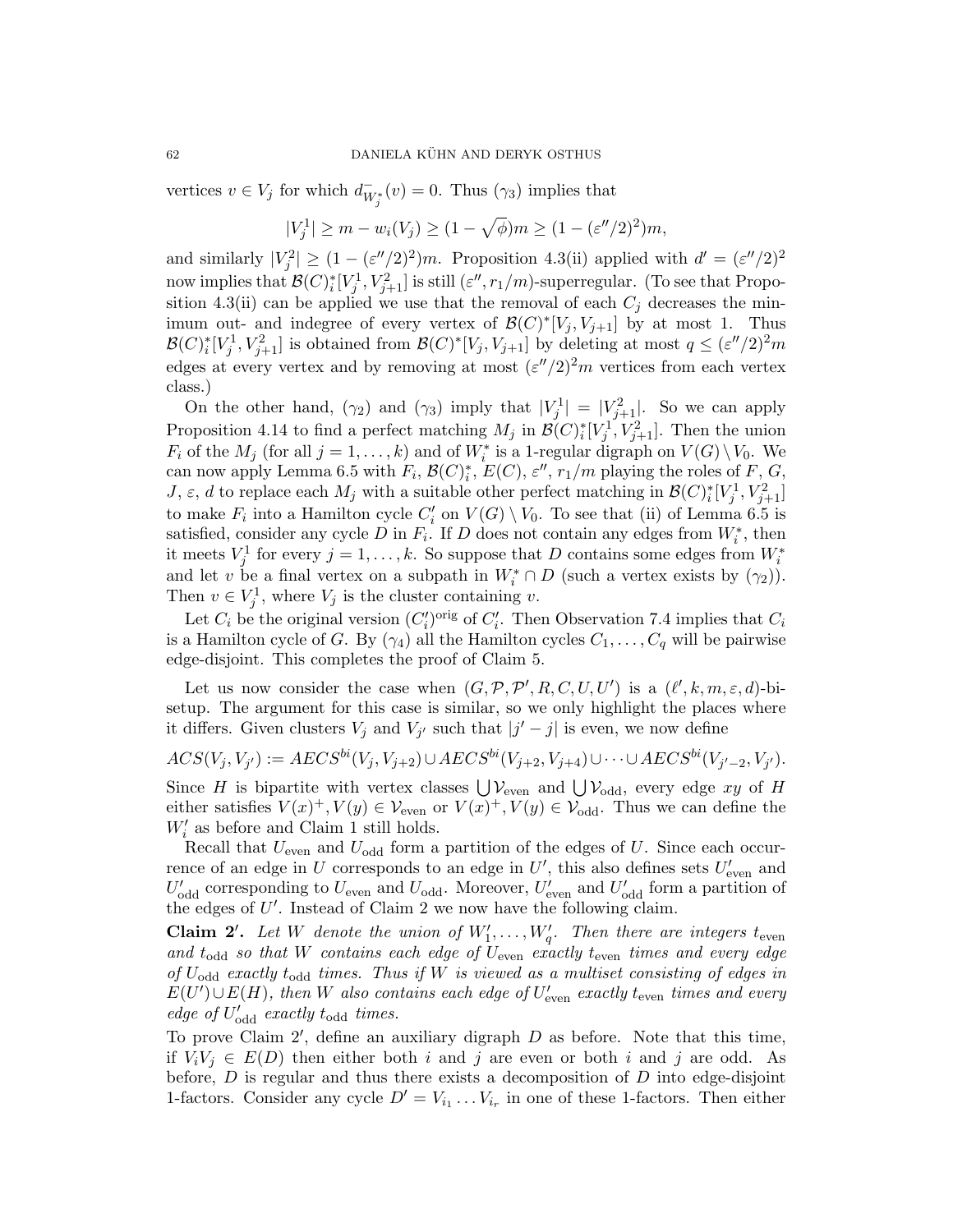all of  $i_1, \ldots, i_r$  are even or all of them odd. Suppose first that the former holds. Then W contains all edges in the multiset

 $S(D') := ACS(V(x_{i_1}), V(x_{i_2})) \cup ACS(V(x_{i_2}), V(x_{i_3})) \cup \cdots \cup ACS(V(x_{i_r}), V(x_{i_1})).$ But

$$
ACS(V_{i_j}, V_{i_{j+1}}) = AES(V_{i_j}, V_{i_j+2}) \cup \dots \cup AES(V_{i_{j+1}-2}, V_{i_{j+1}}).
$$

So it follows that  $S(D')$  contains every  $AECS(V_i, V_{i+2})$  for which i is even the same number of times and thus  $S(D')$  is a multiple of  $E(U_{\text{even}})$ .

If all of  $i_1, \ldots, i_r$  are odd then it follows that  $S(D')$  is a multiple of  $E(U_{odd})$ . Since W is the union of the  $S(D')$  over all cycles D' in the 1-factor decomposition of D, this implies Claim  $2'$ .

As before, one can show that Claim 3 holds and so instead of (9.6) we now have  $t_{\text{even}}, t_{\text{odd}} \leq s'q$  and so

$$
t_{\text{even}} + 11s'q, t_{\text{odd}} + 11s'q \le 12s'q \stackrel{(9.7)}{=} t'.
$$

Choose integers  $s_1^{\text{even}}, \ldots, s_q^{\text{even}}$  so that

$$
\sum_{i=1}^{q} s_i^{\text{even}} = t' - t_{\text{even}} \quad \text{and} \quad 11s' \le s_i^{\text{even}} \le 12s' \quad \text{for all } i = 1, \dots, q.
$$

Define  $s_1^{\text{odd}}, \ldots, s_q^{\text{odd}}$  similarly. For each  $i = 1, \ldots, q$ , let  $W''_i$  be obtained from  $W'_i$ by adding  $s_i^{\text{even}}$  copies of  $U_{\text{even}}$  and  $s_i^{\text{odd}}$  copies of  $U_{\text{odd}}$ . Then the  $W''_i$  are as desired in Claim 4. The remainder of the proof is now identical.

Suppose we are given a 1-factor H of  $G-V_0$  which is split into suitable matchings  $H_i$ . We will apply the following lemma in the proof of Lemma 9.7 to assign a complete exceptional path system  $CEPS_i$  to each  $H_i$  so that  $CEPS_i$  can play the role of  $H_i''$  in Lemma 9.5. We then use Lemma 9.5 to extend  $H_i$  into a Hamilton cycle.

**Lemma 9.6.** Suppose that  $0 < 1/n \ll 1/k$ ,  $1/q$ ,  $\varepsilon$ ,  $1/f \ll 1$ , that  $t$ ,  $k/f$ ,  $fm/q \in \mathbb{N}$ and that  $(G, \mathcal{P}, R, C)$  is a  $(k, m, \varepsilon, d)$ -scheme on n vertices. Suppose that  $\mathcal{P}^*$  is a  $(q/f)$ -refinement of  $P$  and that  $EF_1, \ldots, EF_t$  are exceptional factors with parameters  $(q/f, f)$  with respect to C,  $\mathcal{P}^*$ . Let I denote the canonical interval partition of C into f intervals of equal length. Suppose that  $H_1, \ldots, H_{tq}$  are subdigraphs of G satisfying the following properties:

- (a) For each  $i = 1, \ldots, tq$  there are at most  $f/100$  intervals  $I \in \mathcal{I}$  such that  $H_i$ contains a vertex lying in a cluster on I.
- (b) For each interval  $I \in \mathcal{I}$  there are at most  $tq/100$  indices i with  $1 \leq i \leq tq$ and such that  $H_i$  contains a vertex lying in a cluster on I.
- (c) If  $|i-j| \leq 10$ , then  $H_i$  and  $H_j$  are vertex-disjoint, with the indices considered modulo tq.

Then the tq complete exceptional path systems contained in  $EF_1, \ldots, EF_t$  can be labelled  $CEPS_1, \ldots, CEPS_{tq}$  such that the following conditions hold: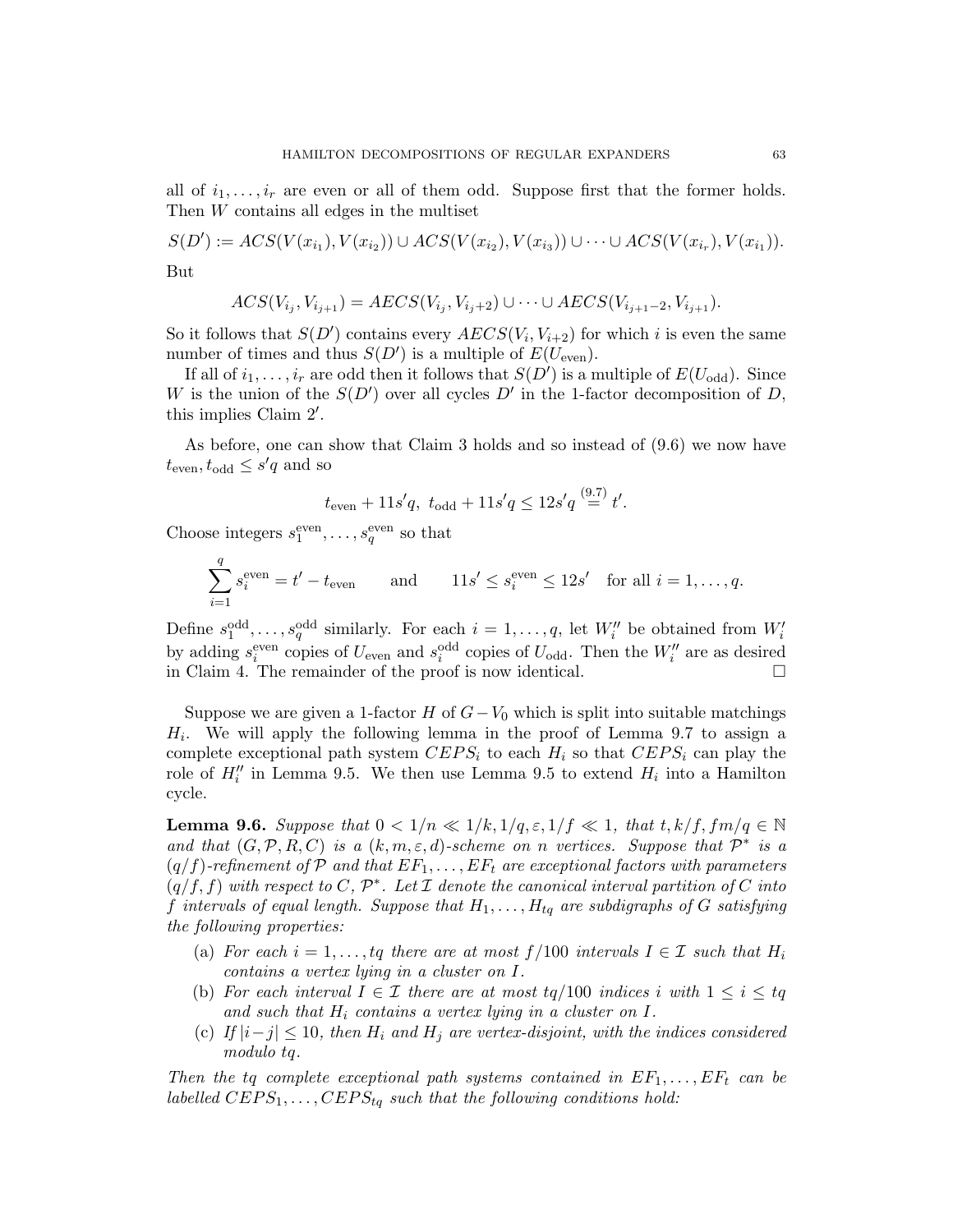- $H_i \cup CEPS_i$  and  $H_j \cup CEPS_j$  are pairwise vertex-disjoint whenever  $|i-j| \leq$ 10.
- $H_i$  and  $CEPS_i$  are vertex-disjoint.

**Proof.** Let  $CEPS$  denote the set of the tq complete exceptional path systems contained in  $EF_1, \ldots, EF_t$ . In order to label them, we consider an auxiliary bipartite graph  $B$  defined as follows. The first vertex class  $B_1$  of  $B$  consists of all the  $H_i$ . The second vertex class  $B_2$  is  $\mathcal{CEPS}$ . So  $|B_1| = |B_2| = tq$ . We join  $H_i \in B_1$  to  $CEPS \in B_2$  by an edge in B if  $CEPS$  is vertex-disjoint from each of  $H_{i-10}, H_{i-9}, \ldots, H_{i+10}$ . Our aim is to find a perfect matching in B which has the following additional property:

For all  $1 \leq i < j \leq tq$  with  $|i - j| \leq 10$  the two complete exceptional path systems which are matched to  $H_i$  and  $H_j$  are vertex-disjoint from each other. ( $\heartsuit$ )

To show that such a perfect matching exists, let M be a matching of maximum size satisfying ( $\heartsuit$ ) and suppose that M is not perfect. Pick  $H_i \in B_1$  and  $CEPS^* \in$  $B_2$  such that they are not covered by M. We say that an interval  $I \in \mathcal{I}$  is bad for  $H_j$  if  $H_j$  contains a vertex lying in a cluster on I. Let  $\mathcal{I}'$  denote the set of all those intervals  $I \in \mathcal{I}$  which are bad for at least one of  $H_{i-10}, H_{i-9}, \ldots, H_{i+10}$ . Thus  $|\mathcal{I}'| \leq 21f/100$  by (a). But every complete exceptional path system which spans an interval  $I \in \mathcal{I} \setminus \mathcal{I}'$  is vertex-disjoint from each of  $H_{i-10}, H_{i-9}, \ldots, H_{i+10}$ . Since for each such I the set  $\mathcal{CEPS}$  contains precisely  $q t/f$  complete exceptional path systems spanning I, it follows that the degree of  $H_i$  in B is at least  $(1 -$ 21/100)tq. On the other hand, for each  $CEPS \in \mathcal{CEPS}$  there are precisely  $3t - 1$ other complete exceptional path systems in  $C EPS$  which are not vertex-disjoint from CEPS. This implies that at most  $20.3t$  neighbours CEPS of  $H_i$  in B are not vertexdisjoint from each of the at most 20 complete exceptional path systems matched to  $H_{i-10}, \ldots, H_{i-1}, H_{i+1}, \ldots, H_{i+10}$  in M. Call a neighbour CEPS of  $H_i$  in B nice if CEPS is vertex-disjoint from each of these at most 20 complete exceptional path systems. So  $H_i$  has at least

$$
(9.16) \qquad (1-21/100)tq - 60t \ge (1-22/100)tq = (1-22/100)|B_2|
$$

nice neighbours in B. Note that each nice neighbour  $CEPS$  of  $H_i$  has to be covered by M (otherwise we could enlarge M into a bigger matching satisfying  $(\heartsuit)$  by adding the edge between  $H_i$  and  $CEPS$ ). Thus in particular,

$$
(9.17) \t\t |M| \ge (1 - 22/100)|B_2|.
$$

Let  $I^* \in \mathcal{I}$  be the interval which  $CEPS^*$  spans. Then (b) implies that  $I^*$ is bad for at most  $tq/100$  of the  $H_i$ . But this implies that there are at most 21tq/100 indices j with  $1 \leq j \leq tq$  and such that  $I^*$  is bad for at least one of  $H_{j-10}, H_{j-9}, \ldots, H_{j+10}$ . Thus the degree of  $CEPS^*$  in B is at least  $(1-21/100)tq$ . Together with (9.17) this implies that  $CEPS^*$  has at least  $(1 - 43/100)|B_1|$  neighbours in B which are covered by M. We call such a neighbour  $H_i$  useful if  $CEPS^*$ is vertex-disjoint from each of the (at most) 21 complete exceptional path systems matched to  $H_{j-10}, H_{j-9}, \ldots, H_{j+10}$  in M. Recall  $\mathcal{CEPS}$  contains precisely 3t–1 other complete exceptional path systems which are not vertex-disjoint from  $CEPS^*$ . But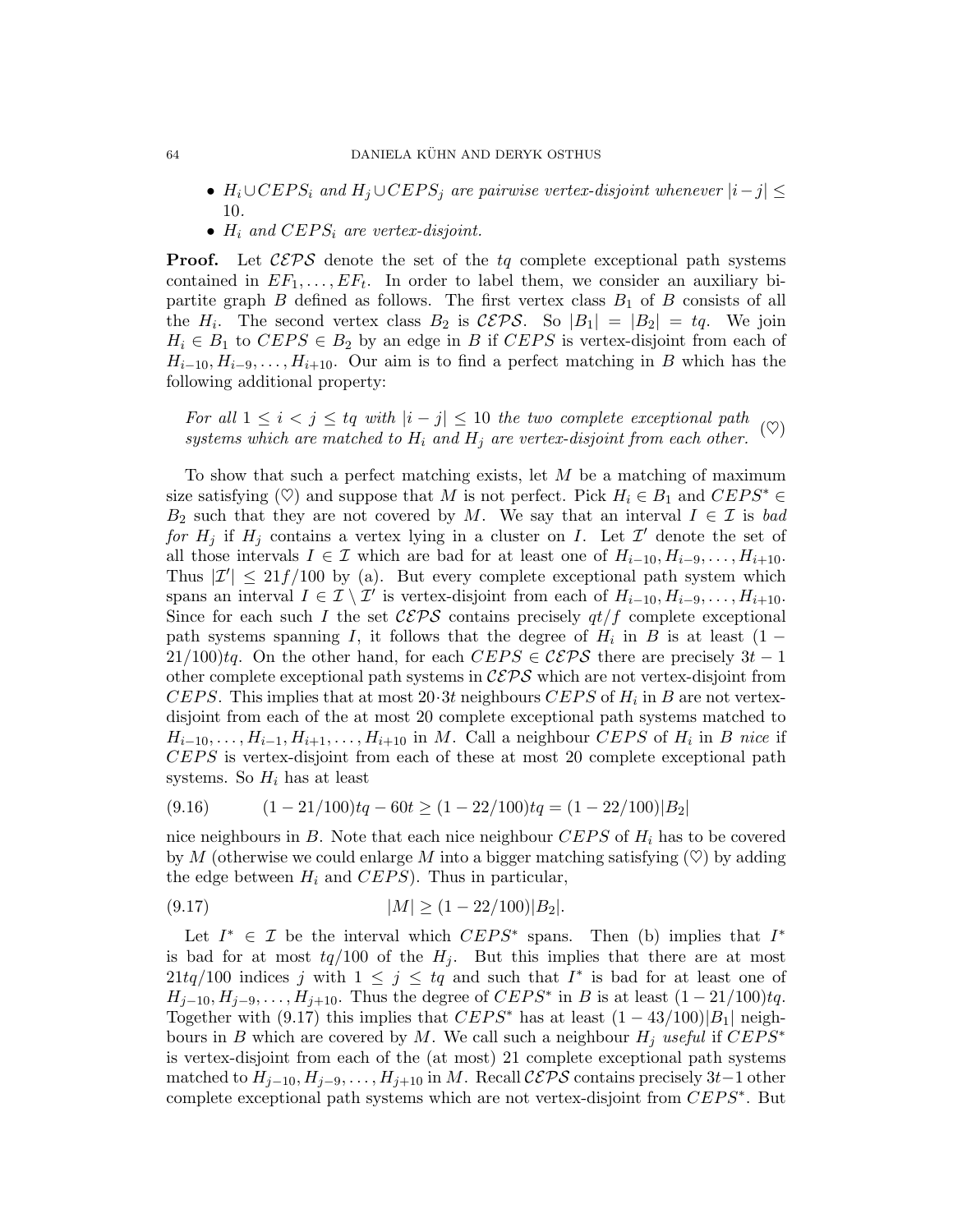each of these can force at most 21 neighbours  $H_j$  of  $CEPS^*$  to become useless (by being matched to one of  $H_{i-10}, H_{i-9}, \ldots, H_{i+10}$ ). So  $CEPS^*$  has at least

$$
(1-43/100)|B_1| - 63t = (1-43/100)|B_1| - 63|B_1|/q \ge (1-44/100)|B_1|
$$

useful neighbours which are covered by  $M$ . Together with  $(9.16)$  this implies that there is a matching edge  $e \in M$  such that its endpoint in  $B_1$  is a useful neighbour of  $CEPS^*$  while its endpoint in  $B_2$  is a nice neighbour of  $H_i$ . Let  $H_j$  and  $CEPS$  be the endpoints of  $e$ . Let  $M'$  be the matching obtained from  $M$  by deleting  $e$  and adding the edge between  $H_i$  and  $CEPS$  and the edge between  $H_j$  and  $CEPS^*$ . Then  $M'$ is a larger matching which still satisfies  $(\heartsuit)$ , a contradiction.

This shows that B has a perfect matching satisfying  $(\heartsuit)$ . For each  $i = 1, \ldots, tq$ we take  $CEPS_i$  to be the complete exceptional path system which is matched to  $H_i$ . Then (c), the definition of our auxiliary graph  $B$  and  $(\heartsuit)$  together imply that the  $CEPS_i$  are as desired.

To obtain an algorithmic version of the above proof, we simply start with an empty matching in the auxiliary graph  $B$  and use the above argument to gradually extend the matching into a perfect one.

For the final lemma of this section, we are given an r-factor H of  $G-V_0$ . H is then split into 1-factors  $F_i$  and these 1-factors are split further into small matchings  $H_j^i$ . We use Lemma 9.6 to assign a suitable complete exceptional path system  $CEPS_j^i$ to each  $H_j^i$ . We then apply Lemma 9.5 to extend each  $CEPS_j^i \cup H_j^i$  into a Hamilton cycle using edges of  $CA$ . Since Lemma 9.5 allows us to prescribe a regular subgraph  $\mathcal{B}'(U')$  of  $\mathcal{B}(U')$  whose edges will all be used for the Hamilton cycles, this means we can use up all edges of  $\mathcal{B}(U')$  in the process, so the leftover of the entire process is a blow-up of  $C$ , as required.

**Lemma 9.7.** Suppose that  $0 < 1/n \ll 1/k \ll \varepsilon \ll 1/q \ll 1/f \ll r_1/m \ll d \ll$  $1/\ell', 1/g \ll 1$  and that  $rk \leq m/f^2$ . Let

$$
s := rfk
$$
,  $r_2 := 96\ell'g^2kr$ ,  $r_3 := s/q$ 

and suppose that  $k/f$ ,  $k/g$ ,  $q/f$ ,  $m/4\ell'$ ,  $fm/q$ ,  $2fk/3g(g-1) \in \mathbb{N}$ . Suppose that

$$
(G,\mathcal{P},\mathcal{P}',R,C,U,U')
$$

is an  $(\ell', k, m, \varepsilon, d)$ -setup with  $|G| = n$  and  $C = V_1 \dots V_k$ . Suppose that H is an r-factor of  $G - V_0$  and that  $CA = \mathcal{B}(C)^* \cup \mathcal{B}(U') \cup CA^{\text{exc}}$  is a chord absorber for  $C$ , U' with parameters  $(\varepsilon, r_1, r_2, r_3, q, f)$  whose original version is edge-disjoint from H. Then there are edge-disjoint Hamilton cycles  $C_1, \ldots, C_s$  in G which satisfy the following conditions:

- (i) Altogether  $C_1, \ldots, C_s$  contain all the edges of  $H \cup \mathcal{B}(U') \cup (CA^{\text{exc}})^{\text{orig}}$ . Moreover, all remaining edges in  $C_1, \ldots, C_s$  are contained in  $\mathcal{B}(C)^*$ .
- (ii)  $CA^{orig} \setminus \bigcup_i E(C_i) = \mathcal{B}(C)^* \setminus \bigcup_i E(C_i)$  is an  $(r_1 + r_2 + r (q 1)s/q)$ -blow-up of C.
- (iii) Each  $C_i^{\text{basic}}$  contains one of the s complete exceptional path systems contained in CAexc .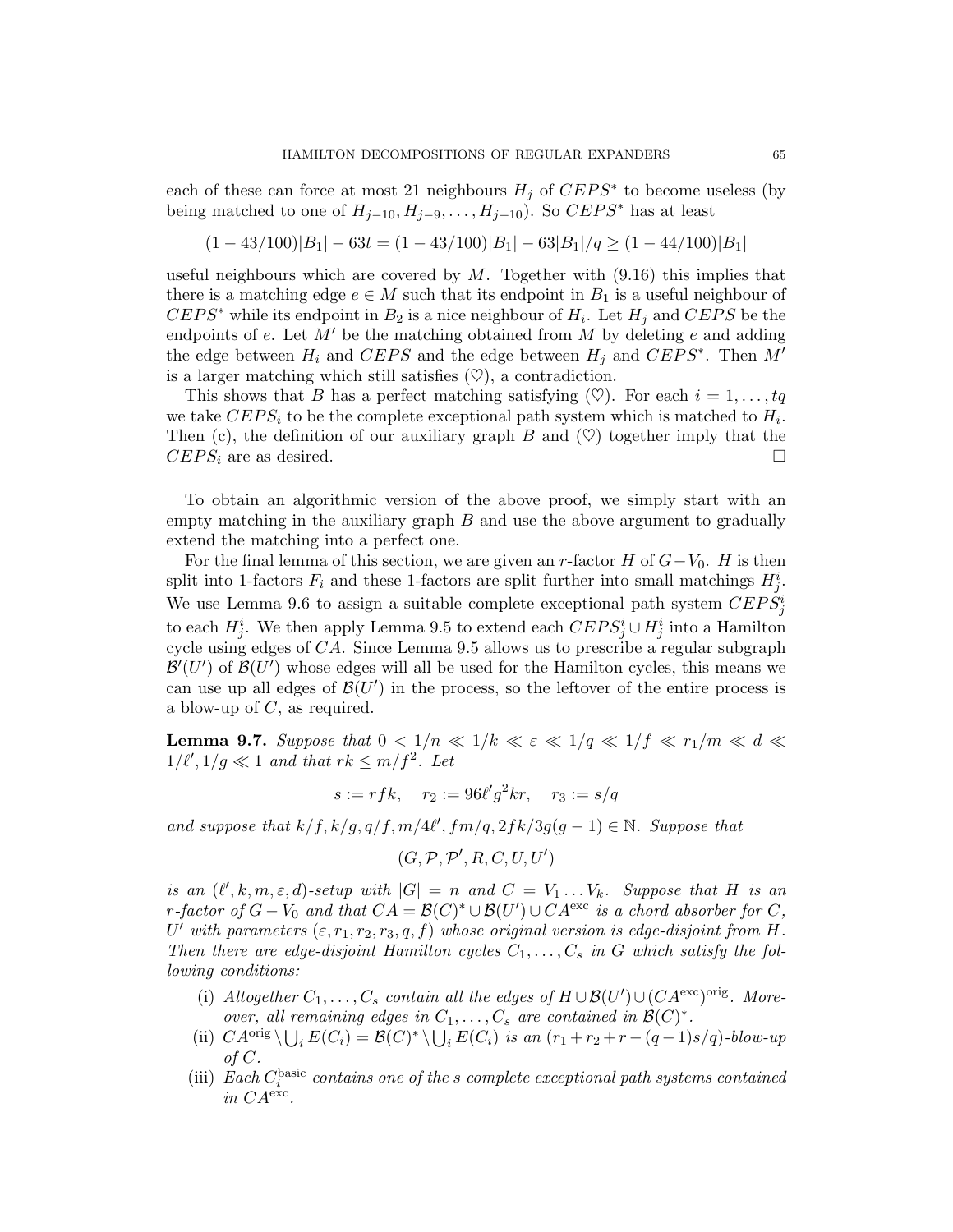The analogue holds for an  $(\ell', k, m, \varepsilon, d)$ -bi-setup  $(G, \mathcal{P}, \mathcal{P}', R, C, U, U')$  if we assume in addition that H is bipartite with vertex classes  $\bigcup \mathcal{V}_{even}$  and  $\bigcup \mathcal{V}_{odd}$  (where  $\mathcal{V}_{even}$ is the set of all those  $V_i$  such that i is even and  $V_{odd}$  is defined analogously).

Proof. Define new constants by

$$
q' := fk
$$
 and  $\phi := 8g^2k/q' = 8g^2/f.$ 

Thus

$$
s = rq' \quad \text{and} \quad r_2 = 12\ell'\phi q'r.
$$

Recall that  $V_1, \ldots, V_k$  denote the clusters in  $P$ . Apply Proposition 6.1 to decompose the edges of H into r edge-disjoint 1-factors  $F_1, \ldots, F_r$  of  $G - V_0$ . We now consider each  $F_{i^*}$  with  $i^* = 1, \ldots, r$ . Apply Lemma 8.7 with  $F_{i^*}$  and  $q'$  playing the roles of H and  $q^*$  to decompose  $F_{i^*}$  into  $q'$  matchings  $H_1^{i^*}$  $i^*_{1},\ldots,H_{q'}^{i^*}$  $q^i$  which satisfy the following properties:

- (a<sub>1</sub>) For all  $i = 1, ..., q', H_i^{i^*}$  $i^*$  consists of at most  $2g^2km/q' = \phi m/4$  edges. Moreover  $|H_i^{i^*} \cap V_j| \leq 4g^2km/q' \leq \phi m/2$  for all  $j = 1, \ldots, k$ .
- (a<sub>2</sub>) If  $|i j| \le 10$ , then  $H_i^{i^*}$  $i^*$  and  $H_j^{i^*}$  $j^{i^*}$  are vertex-disjoint, with the indices considered modulo  $q'$ .
- (a<sub>3</sub>) Each  $H_i^{i^*}$  $i^*$  consists entirely of edges of the same double-type and for each  $t \in \binom{g}{2}$ <sup>g</sup>) the number of  $H_i^{i^*}$  $i^*$  of double-type t is  $q' / \binom{q}{2}$  $\binom{g}{2}$  .

Note that the 'moreover part' of  $(a_1)$  follows immediately from the first part of  $(a_1)$ . For (a<sub>3</sub>), recall that we considered a canonical interval partition  $\mathcal{I}_g$  of C into g edgedisjoint intervals of equal length and for each  $j = 1, \ldots, g$  we denote the union of the clusters in the jth interval by  $X_j$ . Then  $H_i^{i^*}$  $i^*$  has double-type ab (where  $a, b \leq g$ ) if all its vertices are contained in  $X_a \cup X_b$ .

For each  $i^* = 1, \ldots, r$  and each  $i = 1, \ldots, q'$  we now assign a suitable complete exceptional path system  $CEPS_i^{i*}$  $i^*$  from  $CA^{\text{exc}}$  to  $H_i^{i^*}$  $i^*$ . We do this in such a way that all these complete exceptional path systems are distinct from each other and the following properties hold:

- (b<sub>1</sub>) For all  $i = 1, ..., q'$  and all  $j = 1, ..., k$  we have  $|(H_i^{i^*} \cup CEPS_i^{i^*})$  $\binom{n^*}{i} \cap V_j \leq \phi m.$ Moreover, each  $H_i^{i^*} \cup CEPS_i^{i^*}$  $i^*$  consists of at most  $\phi m$  paths.
- (b<sub>2</sub>)  $H_i^{i^*} \cup CEPS_i^{i^*}$  $i^*$  and  $H_j^{i^*} \cup CEPS_j^{i^*}$  $j^{i^*}$  are pairwise vertex-disjoint whenever  $|i - j| \leq 10$  (for each  $i^* = 1, \ldots, r$ ).
- $(b_3)$   $H_i^{i^*}$  $i_i^*$  and  $CEPS_i^{i^*}$  $i^*$  are vertex-disjoint.
- $(b_4) H_i^{i^*} \cup (CEPS_i^{i^*})$  $(i^*)^{\text{orig}}$  and  $H_j^{i^*} \cup (CEPS_j^{i^*})$  $j^{i^*}$ )<sup>orig</sup> are pairwise edge-disjoint whenever  $i \neq j$  (for each  $i^* = 1, \ldots, r$ ).

Note that since  $CA^{\text{exc}}$  consists of exceptional factors with parameters  $(q/f, f)$ , the  $CEPS_i^i$  will always satisfy  $|CEPS_i^{i*} \cap V_j| \leq fm/q \leq m/f \leq \phi m/2$  and each  $CEPS_i^{i*}$  will always consist of  $fm/q \leq \phi m/2$  paths. So (b<sub>1</sub>) will follow from (a<sub>1</sub>) and (b<sub>3</sub>). (b<sub>4</sub>) follows immediately from the fact that H and  $(CA<sup>exc</sup>)<sup>orig</sup>$  are edgedisjoint.

In order to choose the  $CEPS_i^{i^*}$  we proceed as follows. Let  $t := q'/q = r_3/r$ . Let I be the canonical interval partition of C into f intervals of equal length. So  $CA^{\text{exc}}$ consists of  $r_3$  exceptional factors  $EF_1, \ldots, EF_{r_3}$ , where each  $EF_j$  induces the disjoint union of  $q/f$  complete exceptional path systems on each interval  $I \in \mathcal{I}$ . For each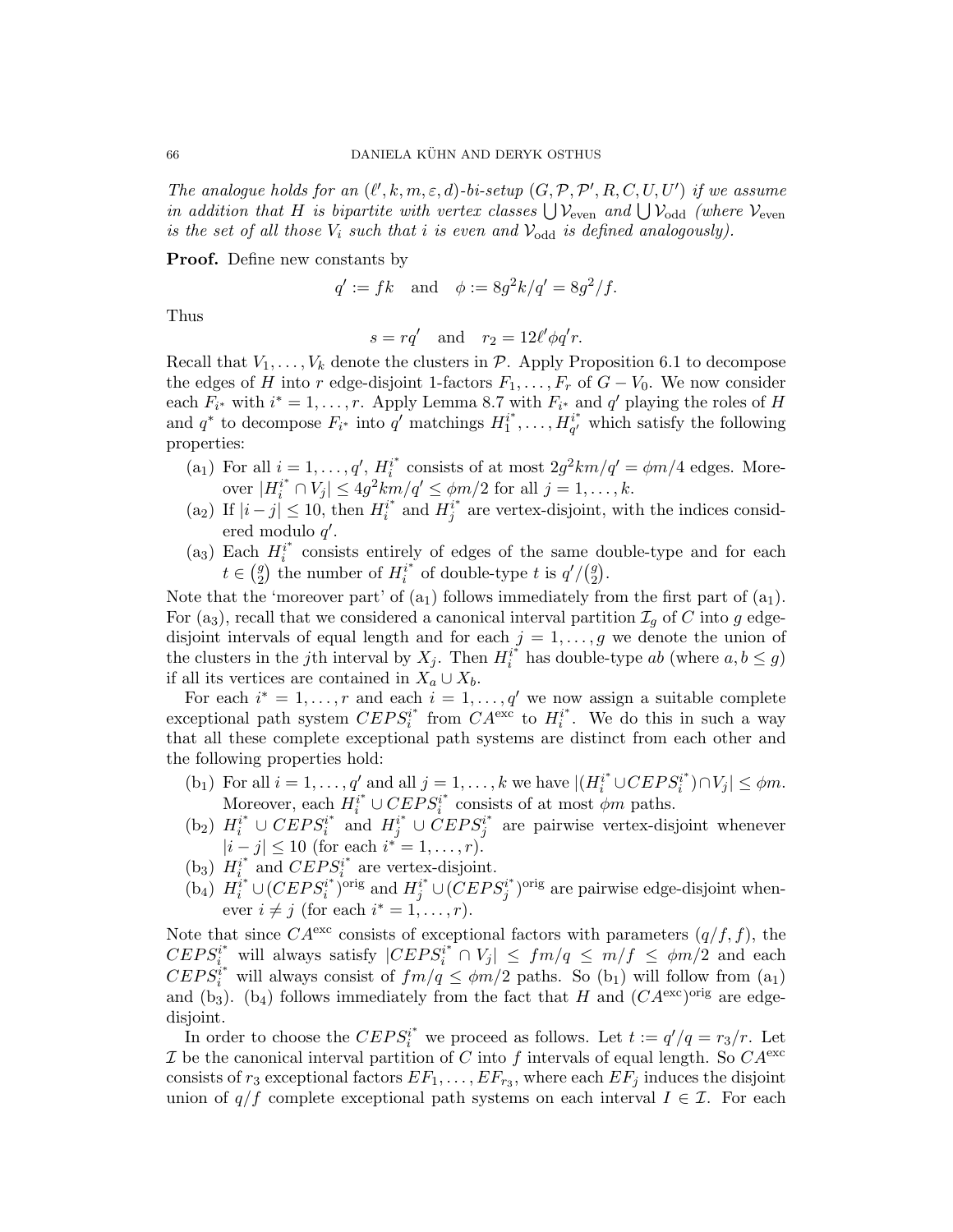$i^* = 1, \ldots, r$  let  $\mathcal{CEPS}^{i^*}$  denote the set of all complete exceptional path systems contained in  $EF_{(i^*-1)t+1}, \ldots, EF_{i^*t}$ . Each of these exceptional factors contains q complete exceptional path systems, so altogether we have  $tq = q'$  of them in  $\mathcal{CEPS}^{i^*}$ . We will take  $\overline{CEPS_1^i}^*$  $\stackrel{a^*}{\sum_1},\ldots,\stackrel{c}{C}EPS^{i^*}_{q'}$  $q'_{q'}$  to be the complete exceptional path systems in  $\mathcal{C}\mathcal{E}\mathcal{P}\mathcal{S}^{i^{*}}.$ 

To choose a suitable labeling of the  $CEPS_i^{i*}$  $i^{i^*}$ , we aim to apply Lemma 9.6 with  $H_1^{i^*}$  $i^*, \ldots, H_{q'}^{i^*}$  $q' \choose q'$  playing the roles of  $H_1, \ldots, H_{tq}$  and  $EF_{(i^*-1)t+1}, \ldots, EF_{i^*t}$  playing the roles of  $EF_1, \ldots, EF_t$ . So we need to check that conditions (a)–(c) of Lemma 9.6 hold. Condition (c) follows from (a<sub>2</sub>). To check (a), consider any  $H_i^{i^*}$  $i^*$  and let ab denote its double-type. Note that  $\mathcal I$  can be obtained from  $\mathcal I_g$  by splitting each interval in  $\mathcal I_g$ into  $f/g$  intervals of equal length. Thus at most  $4 + 2f/g \le f/100$  intervals  $I \in \mathcal{I}$ have the property that  $X_a \cup X_b \supseteq V(H_i^{i^*})$  $i^{i^*}$ ) contains a vertex lying in a cluster on I (the extra 4 accounts for those intervals sharing exactly one cluster with  $X_a$  or  $X_b$ ). To check (b), consider any interval  $I \in \mathcal{I}$ . Then there are at most 2g double-types ab such that the set  $X_a \cup X_b$  does not avoid all the clusters on I. Since by (a<sub>3</sub>) for each double-type precisely  $q'/(q$  $_2^g$  of  $H_1^{i^*}$  $a_1^{i^*}, \ldots, H_{q'}^{i^*}$  $q^i$  have that double-type, this implies at most  $2gq'/(q^g)$  $\binom{g}{2} \leq q'/100$  of  $H_1^{i^*}$  $i^*, \ldots, H_{q'}^{i^*}$  $q' \atop q'}$  contain a vertex lying in a cluster on I. Thus we can indeed apply Lemma 9.6 to find a labeling  $CEPS_1^{i*}$  $C E P S^{i^*}_{q'}$  $q^i \atop q'}$  of the complete exceptional path systems in  $\mathcal{CEPS}^{i^*}$  as described there. Then the  $\overline{CEPS_i^{i^*}}$ i also satisfy  $(b_2)$  and  $(b_3)$ .

Our aim now is to apply Lemma 9.5. Let  $r^* := 12\ell' \phi q'$ . Note that  $r_2 = r^*r$ . Recall that (CA2) implies that  $\mathcal{B}(U')$  is an  $r_2$ -blow-up of U' so that for each edge AB of U', there is a partition of both A and B into four subclusters  $A_1, \ldots, A_4$  and  $B_1, \ldots, B_4$  of equal size so that  $\mathcal{B}(U')[A_j, B_j]$  consists of exactly  $r_2$  edge-disjoint perfect matchings between each pair  $A_j, B_j$  (for all  $j = 1, ..., 4$ ). So we can decompose the edges of  $\mathcal{B}(U')$  into edge-disjoint graphs  $S_1, \ldots, S_r$  so that each of these contains exactly  $r^*$ of these perfect matchings for each pair  $A_j, B_j$  of subclusters of each edge AB. (So  $S_{i^*}$  is an r<sup>\*</sup>-blow-up of U' for each  $i^* = 1, \ldots, r$ .) Thus we can satisfy condition (a) of Lemma 9.5 if we let  $S_{i^*}$  and  $r^*$  play the roles of  $\mathcal{B}'(U')$  and  $r_2$ .

In particular, we can now apply Lemma 9.5 with  $S_1$  playing the role of  $\mathcal{B}'(U')$ ,  $F_1$ playing the role of H, and  $\phi$ ,  $q'$ ,  $2/f^{1/2}$ ,  $r^*$  playing the roles of  $\phi$ ,  $q$ ,  $\varepsilon'$ ,  $r_2$  to obtain a collection  $C_1$  of  $q'$  edge-disjoint Hamilton cycles in  $G^{\text{orig}}$ . We next apply Lemma 9.5 for each of  $F_2, \ldots, F_r$  in turn to find collections  $\mathcal{C}_2, \ldots, \mathcal{C}_r$ , each consisting of  $q'$  edgedisjoint Hamilton cycles in  $G^{\text{orig}}$ . For each  $F_{i^*}$  we use only  $S_{i^*}$ , the unused part of  $\mathcal{B}(C)^*$  and the complete exceptional path systems  $CEPS_i^{i^*}$  $i^*$  guaranteed by  $(b_1)$ – $(b_4)$ . Note that in each of the applications of Lemma 9.5 the in- and outdegrees of a vertex in  $\mathcal{B}(C)^*$  decrease by at most q'. So in total the in- and outdegrees will decrease by at most  $rq' = rfk \leq m/f$ . Thus Proposition 4.3(ii) applied with  $d' := 1/f$  implies that in each step the remainder of  $\mathcal{B}(C)^*$  will still be  $(2/f^{1/2}, r_1/m)$ -superregular. So this means we can indeed apply Lemma 9.5.

We take  $C_1, \ldots, C_s$  to be the Hamilton cycles in  $C_1 \cup \cdots \cup C_r$ . Then clearly  $C_1, \ldots, C_s$  are pairwise edge-disjoint and they satisfy (i) and (iii). To check (ii), consider any vertex  $x \in V(G) \setminus V_0$ . Then x has outdegree s in  $C_1 \cup \cdots \cup C_s$  and all the  $r_2 + r_3 + r$  outedges at x in  $\mathcal{B}(U') \cup (CA^{\text{exc}})^{\text{orig}} \cup H$  are covered by  $C_1 \cup \cdots \cup C_s$ .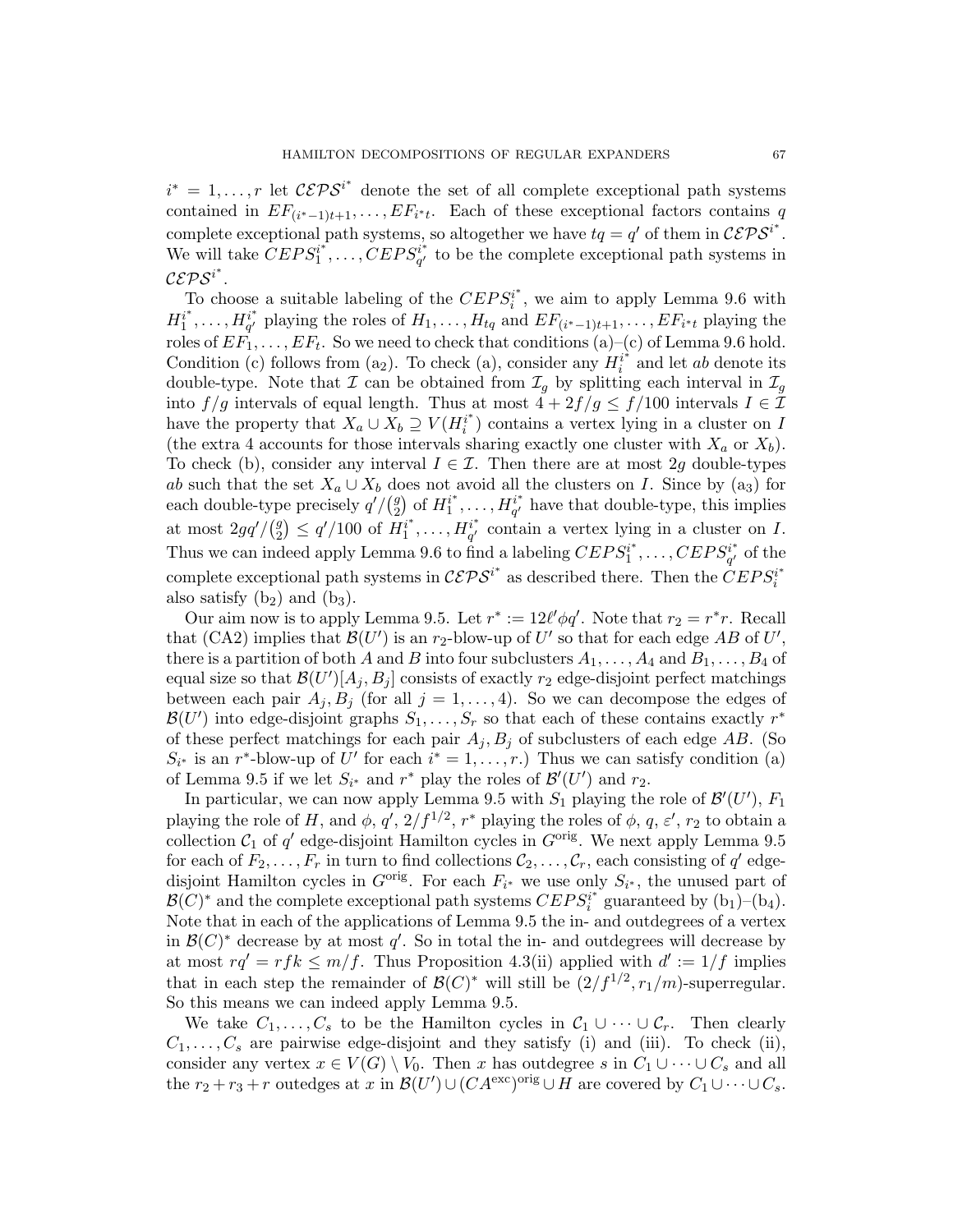Moreover, the outdegree in  $\mathcal{B}(C)^*$  is  $r_1$ . Thus the outdegree of x in  $\mathcal{B}(C)^* \setminus \bigcup_i E(C_i)$ is

$$
r_1 + r_2 + r_3 + r - s = r_1 + r_2 + r - \frac{(q-1)s}{q}.
$$

Since the analogue also holds for the indegree of  $x$ , this proves (ii). The proof of the bipartite analogue goes through unchanged.

## 10. Absorbing a blown-up cycle via switches

Our main aim in this section is to define (and find) a 'cycle absorber'  $CyA$  which will be removed from the original digraph  $G$  at the start of the proof of Theorem 1.2. We would like to find a Hamilton decomposition of the union of several cycle absorbers  $CyA$  and the 'leftover' G' of the chord absorber obtained by an application of Lemma 9.7. Recall that this leftover  $G'$  is a blow-up of C. Consider a 1-factor  $H$ in a 1-factorization of the leftover  $G'$  – so the edges of H wind around C. CyA will also be a blow-up of  $C$  (if one ignores the edges in the complete exceptional path systems which will be contained in  $CyA$ ). We will first find a special 1-factorization of  $H \cup CyA$  which makes use of this property. In particular, either half or all the edges of each 1-factor will come from  $CyA$ . We will then successively switch pairs of edges between pairs of these 1-factors of  $H \cup CyA$  with the goal of turning each of them into a Hamilton cycle after a certain number of these switches (see Figure 2). These switches will always involve edges from  $CyA$  and not from  $H$ .

However, it will turn out that if these switches only involve pairs of 1-factors, then the parity of the total number of cycles in a 1-factorization is preserved. In particular, this will imply that we cannot find a Hamilton decomposition of  $H\cup CyA$ if we start of with a 1-factorization into an odd number of cycles. So in Section 10.4, we also define a 'parity switcher' which involves switches between triples of 1-factors to overcome this problem. We then extend the cycle absorber  $CyA$  into a 'parity extended cycle absorber'  $PCA$  and find a Hamilton decomposition of  $H \cup PCA$ . We proceed in the same way for each 1-factor  $H$  in the above 1-factorization of  $G'$ .

10.1. Definition of the cycle absorber. Let  $C_4$  denote the orientation of a 4cycle in which two vertices have outdegree 2 (and thus the two other vertices have indegree 2). Given digraphs  $H$  and  $H'$ , we say they form a *switchable pair* if there are vertices  $x, x^+, y, y^+$  so that  $xx^+, yy^+$  are edges of H and  $xy^+, yx^+$  are edges of H'. So the union  $C_4^*$  of these four edges forms a copy of  $C_4$ . We say that  $C_4^*$  is a  $HH'$ -switch. More generally, we also say that a copy of  $C_4$  in a digraph G (again with the above orientation) is a *potential switch*. A  $C_4^*$ -exchange consists of moving the edges  $xx^+, yy^+$  from H to H' and moving the edges  $xy^+, yx^+$  from H' to H (see Figure 2). The following proposition (whose proof follows immediately from the definition of a  $C_4^*$ -exchange) states the crucial property of switches.

**Proposition 10.1.** Given 1-regular digraphs  $H$  and  $H'$ , suppose there is a  $HH'$ switch  $C_4^*$  and let  $H_{\text{new}}$  and  $H'_{\text{new}}$  be obtained from H and H' via a  $C_4^*$ -exchange.

(i) If the two edges of  $C_4^* \cap H$  lie on the same cycle of H, then  $H_{\text{new}}$  has one more cycle than H.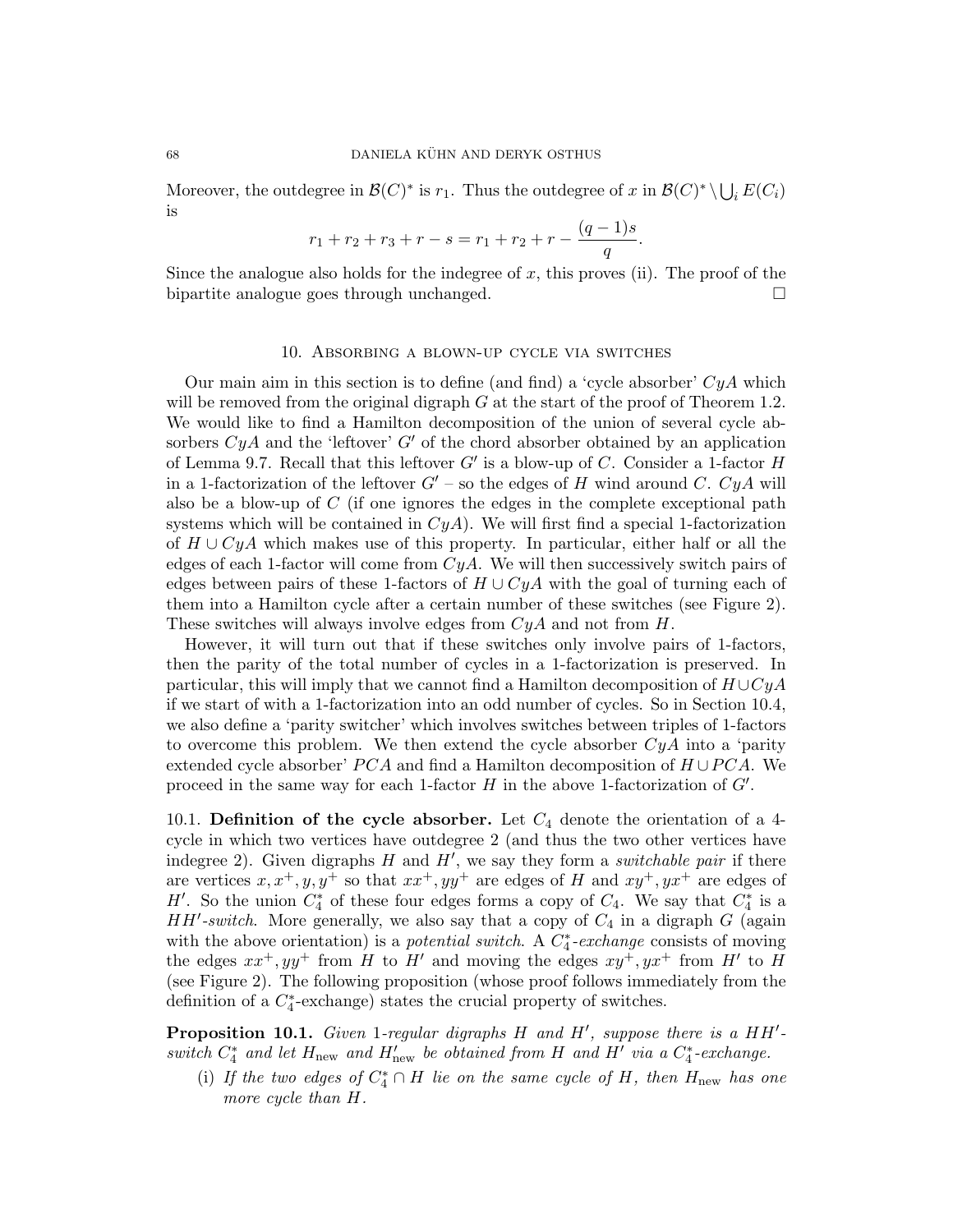(ii) If the two edges of  $C_4^* \cap H$  lie on different cycles  $D_1$  and  $D_2$  of H, then  $H_{\text{new}}$  has one less cycle than H. More precisely, the set of cycles of  $H_{\text{new}}$ is the same as that of H except that the vertices of  $D_1$  and  $D_2$  now lie on a common cycle.

Moreover, the analogous assertions hold for  $H'$ .

Consider a  $(k, m, \varepsilon, d)$ -scheme  $(G, \mathcal{P}, R, C)$ . As usual, let  $C = V_1, \ldots, V_k$  and recall that  $V_0$  denotes the exceptional set in  $P$ . Throughout this section, when referring to 'clusters', we will mean the clusters in  $P$ , i.e.  $V_1, \ldots, V_k$ . We assume that k is a multiple of 14.

Given a subdigraph F of  $G - V_0$ , we say the top half of F is the subdigraph  $F_{\text{top}}$ of F induced by all the vertices in  $V_1 \cup V_2 \cup \cdots \cup V_{k/2+1}$ . The lower half of F is the subdigraph  $F_{\text{low}}$  of F induced by all the vertices in  $V_{k/2+1} \cup \cdots \cup V_{k-1} \cup V_k \cup V_1$ .

Roughly speaking, a cycle absorber consists of three edge-disjoint 1-factors  $F, S$ and  $S'$  whose edges wind around  $C$  (we ignore exceptional vertices and edges in this explanatory paragraph). There will be switches  $C_{4,j}$  between F and S and  $C'_{4,j}$ between F and S'. Suppose we are given a 1-factor H which also winds around C. In the proof of Lemma 10.2, we will construct two 1-factors  $T := H_{\text{low}} \cup F_{\text{top}}$ and  $T' := H_{\text{top}} \cup F_{\text{low}}$ . The switches  $C_{4,j}$  between F and S will then correspond to switches between  $T$  and  $S$ . We will use these to turn  $T$  into a Hamilton cycle in Lemma 10.2. Moreover, after these switches, the resulting 1-factor obtained from S will be either a Hamilton cycle or will consist of two cycles. We will proceed similarly for  $T'$  and  $S'$ . If necessary,  $S$  and  $S'$  will then be transformed into Hamilton cycles using the parity switcher in Section 10.4.

A bicycle B on V is a digraph with  $V(B) = V$  which consists of exactly two vertex-disjoint (directed) cycles. A *spanning bicycle B* in a digraph  $G$  is a 1-factor of G which consists of exactly two vertex-disjoint cycles.

Let  $I_1, \ldots, I_7$  be a canonical interval partition of C into 7 intervals of equal length. Recall that a complete exceptional path system  $CEPS$  completely spans  $I_i$  if  $CEPS$ spans  $I_i$  and the vertex set of CEPS is the union of all the clusters in  $I_i$ . Suppose that H is a digraph on  $V(G)\backslash V_0$  which contains s complete exceptional path systems (for some s) and whose other edges lie in  $G$ . We say that H agrees with C if for every edge  $vv'$  of H which does not lie in one of the s complete exceptional path systems there is an i with  $1 \leq i \leq k$  so that  $v \in V_i$  and  $v' \in V_{i+1}$ . So if  $s = 0$  then  $H$  agrees with  $C$  if and only if  $H$  winds around  $C$ .

Below we assume that the vertices in  $V_1$  and in  $V_{k/2+1}$  are ordered. A cycle absorber CyA (with respect to C) in G is a digraph on  $V(G) \setminus V_0$  with the following properties:

(CyA0)  $CyA$  is the union of three 1-regular digraphs F, S and S', each with vertex set  $V(G) \setminus V_0$ .  $F_{top}$ ,  $F_{low}$ , S and S' each contain a complete exceptional path system (labelled  $CEPS_3$ ,  $CEPS_5$ ,  $CEPS_4$  and  $CEPS_2$  respectively) and  $CEPS_i$  completely spans the interval  $I_i$ . Moreover, all the edges of  $F \cup S \cup S'$  which are not contained in  $CEPS_2 \cup \cdots \cup CEPS_5$  lie in  $G-V_0$ and each of F, S and S' agrees with C. Finally,  $F^{\text{orig}}$ ,  $S^{\text{orig}}$  and  $(S')^{\text{orig}}$  are pairwise edge-disjoint subdigraphs of G.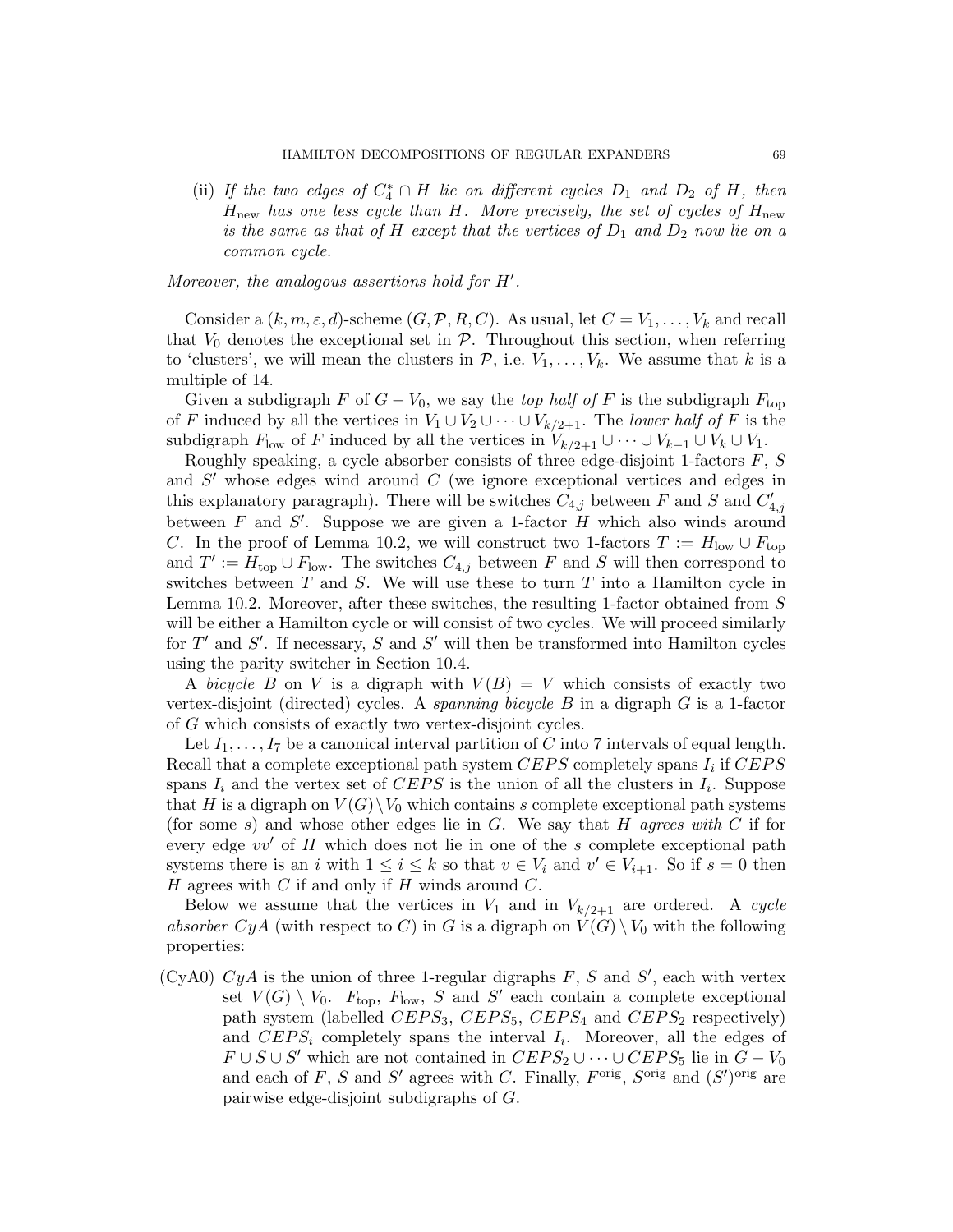- (CyA1) For each  $j = 1, ..., m$ , let  $P_j$  denote the path of length  $k/7$  in  $F_{top}$  starting at the jth vertex of  $V_1$  and ending in  $V_{k/7+1}$ . (So each  $P_j$  contains precisely one vertex from each cluster in  $I_1$ .) Then  $P_i \cup P_{i+1}$  forms a switchable pair with S for all  $j = 1, \ldots, m$  (with indices considered modulo m). Denote the switch by  $C_{4,j}$ .
- (CyA2) There is a potential switch  $C_{4,m+1}$  in  $G-V_0$  so that S contains two independent edges of  $C_{4,m+1}$  but the other two edges of  $C_{4,m+1}$  do not lie in  $CyA<sup>orig</sup>$ . Moreover,  $V(C_{4,j}) \subseteq \bigcup_{V \in I_1} V$  for each  $j = 1, ..., m + 1$  and all the  $C_{4,j}$  are pairwise vertex-disjoint.
- (CyA3) For each  $j = 1, \ldots, m + 1$ , denote the edges of  $C_{4,j}$  which are contained in S by  $\ell_j$  and  $r_j$ . Let L be the (ordered) sequence of edges  $\ell_1, \ldots, \ell_{m+1}$  and R be the (ordered) sequence of edges  $r_1, \ldots, r_{m+1}$ . S is a bicycle on  $V(G) \setminus V_0$ where one cycle contains all edges of  $L$  in the given order and the other cycle contains all edges of R in the given order.

Moreover,  $F_{\text{low}}$  and  $S'$  will satisfy the following conditions which are analogous to (CyA1)–(CyA3). In (CyA2'), we define  $I_{4,low}$  to be the subinterval  $V_{k/2+1} \ldots V_{4k/7+1}$ of  $I_4$ .

- (CyA1') For each  $j = 1, ..., m$ , let  $P'_j$  denote the path of length  $k/14$  in  $F_{\text{low}}$  starting at the jth vertex of  $V_{k/2+1}$  and ending in  $V_{4k/7+1}$ . (So each  $P'_{j}$  contains precisely one vertex from each cluster in  $I_{4, \text{low}}$ .) Then  $P'_j \cup P'_{j+1}$  forms a switchable pair with S' for all  $j = 1, ..., m$  (with indices considered modulo m). Denote the switch by  $C'_{4,j}$ .
- (CyA2') There is a potential switch  $C'_{4,m+1}$  in  $G-V_0$  so that S' contains two independent edges of  $C_{4,m+1}$  but the other two edges of  $C'_{4,m+1}$  do not lie in  $CyA^{\text{orig}}$ . Moreover,  $V(C'_{4,j}) \subseteq \bigcup_{V \in I_{4, \text{low}}} V$  for each  $j = 1, \ldots, m + 1$  and all the  $C'_{4,j}$ are pairwise vertex-disjoint.
- (CyA3') For each  $j = 1, ..., m + 1$ , denote the edges of  $C'_{4,j}$  which are contained in S' by  $\ell'_j$  and  $r'_j$ . Let L' be the (ordered) sequence of edges  $\ell'_1, \ldots, \ell'_{m+1}$  and R' be the (ordered) sequence of edges  $r'_1, \ldots, r'_{m+1}$ . S' is a bicycle on  $V(G) \setminus V_0$ where one cycle contains all edges of  $L'$  in the given order and the other cycle contains all edges of  $R'$  in the given order.

The switches  $C_{4,j}$  and  $C'_{4,j}$  with  $j < m$  will be used in the proof of Lemma 10.2 to 'transform' a given 1-regular graph  $H$  whose edges wind around  $C$  into a Hamilton cycle. We will not actually use the two switches  $C_{4,m}$  and  $C'_{4,m}$  defined above. However, they make our description of the construction of  $F$  a little simpler. The potential switches  $C_{4,m+1}$  and  $C'_{4,m+1}$  will be used to 'attach' the cycle absorber to the parity switcher defined in Section 10.4. This will ensure that the 'leftover' of the cycle absorber after the above transformation step also has a Hamilton decomposition.

Note that  $CyA<sup>orig</sup>$  is a spanning subdigraph of G in which the vertices in  $V_0$  have in- and outdegree 4, while the others have in- and outdegree 3. However,  $CyA$  is not actually a subdigraph of  $G$ , so saying that it is a cycle absorber in  $G$  is a slight abuse of notation.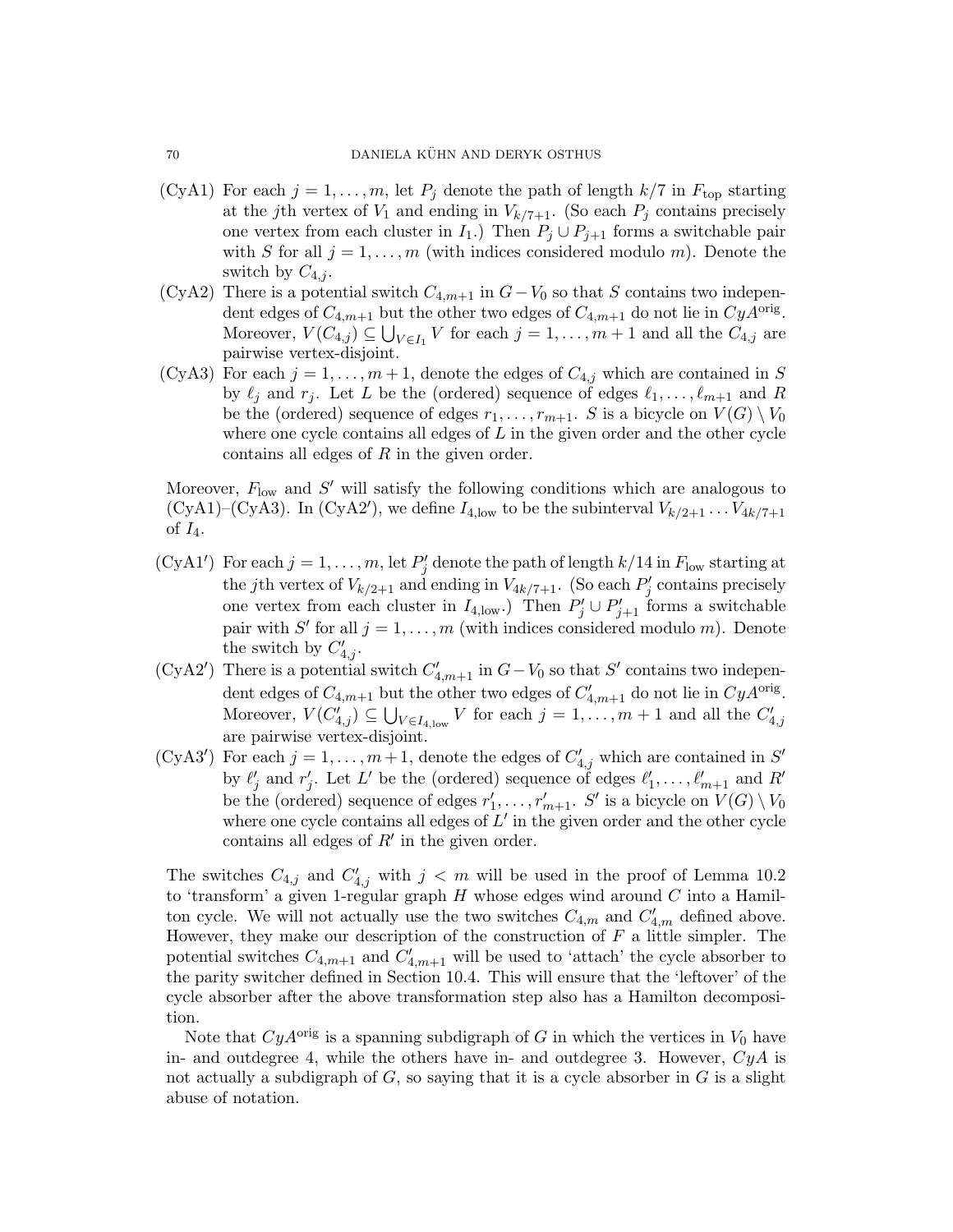

FIGURE 5. The exceptional factor which contains the complete exceptional path systems  $CEPS_i$  of the (parity extended) cycle absorber. Each  $CEPS_i$  spans the interval  $I_i$  and the diagram shows how these are assigned to the 1-factors of the cycle absorber in (CyA0) and to the bicycles  $B_i'$  of the parity switcher in the proof of Lemma 10.5.

The complete exceptional path systems  $CEPS_i$  contained in  $CyA$  will be chosen within a single exceptional factor, which has parameters  $(1, 7)$  (see Figure 5). The assignment of the  $CEPS_i$  to the different 1-factors of the cycle absorber (and the parity switcher) is chosen in such a way that the switches of the 1-factor can be chosen to be vertex disjoint from the  $CEPS_i$  contained in this 1-factor.

10.2. Using the cycle absorber. The following lemma shows that given an arbitrary 1-factor H of  $G - V_0$  which winds around C and a cycle absorber  $C y A$ , we can 'almost' decompose  $H \cup CyA$  into Hamilton cycles: we obtain a decomposition into at least two Hamilton cycles and at most two spanning bicycles in G. The final step of transforming the bicycles into Hamilton cycles is done by means of a 'parity switcher', defined in Section 10.4. (As discussed at the beginning of Section 10.4, the difficult case is when Lemma 10.2 yields a decomposition with exactly three Hamilton cycles and exactly one bicycle.)

**Lemma 10.2.** Suppose that  $0 < 1/n \ll 1/k \ll \varepsilon \ll d \ll 1$ , that  $k/14 \in \mathbb{N}$  and that  $(G, \mathcal{P}, R, C)$  is a  $(k, m, \varepsilon, d)$ -scheme with  $|G| = n$ . Suppose that H is a 1-factor of  $G-V_0$  which winds around C. Let CyA be a cycle absorber with respect to C in G such that CyA<sup>orig</sup> and H are edge-disjoint. Then  $H \cup CyA^{orig}$  has a decomposition into four 1-factors  $F_1, F_2, F_3$  and  $F_4$  of G satisfying the following conditions:

- (i)  $F_1$  contains  $CEPS_3^{\text{orig}}$ ,  $F_2$  contains  $CEPS_5^{\text{orig}}$ ,  $F_3$  contains  $CEPS_4^{\text{orig}}$  and  $F_4$  contains  $CEPS_2^{orig}$  (where the  $CEPS_i$  are as defined in (CyA0)).
- (ii)  $F_1$  and  $F_2$  are Hamilton cycles in G.
- (iii) Each of  $F_3$  and  $F_4$  is either a Hamilton cycle or a spanning bicycle in G. If  $F_3$  is a bicycle, then one of the cycles contains  $\ell_{m+1}$  and the other contains  $r_{m+1}$ . Similarly, if  $F_4$  is a bicycle, then one of the cycles contains  $\ell'_{m+1}$  and the other contains  $r'_{m+1}$ .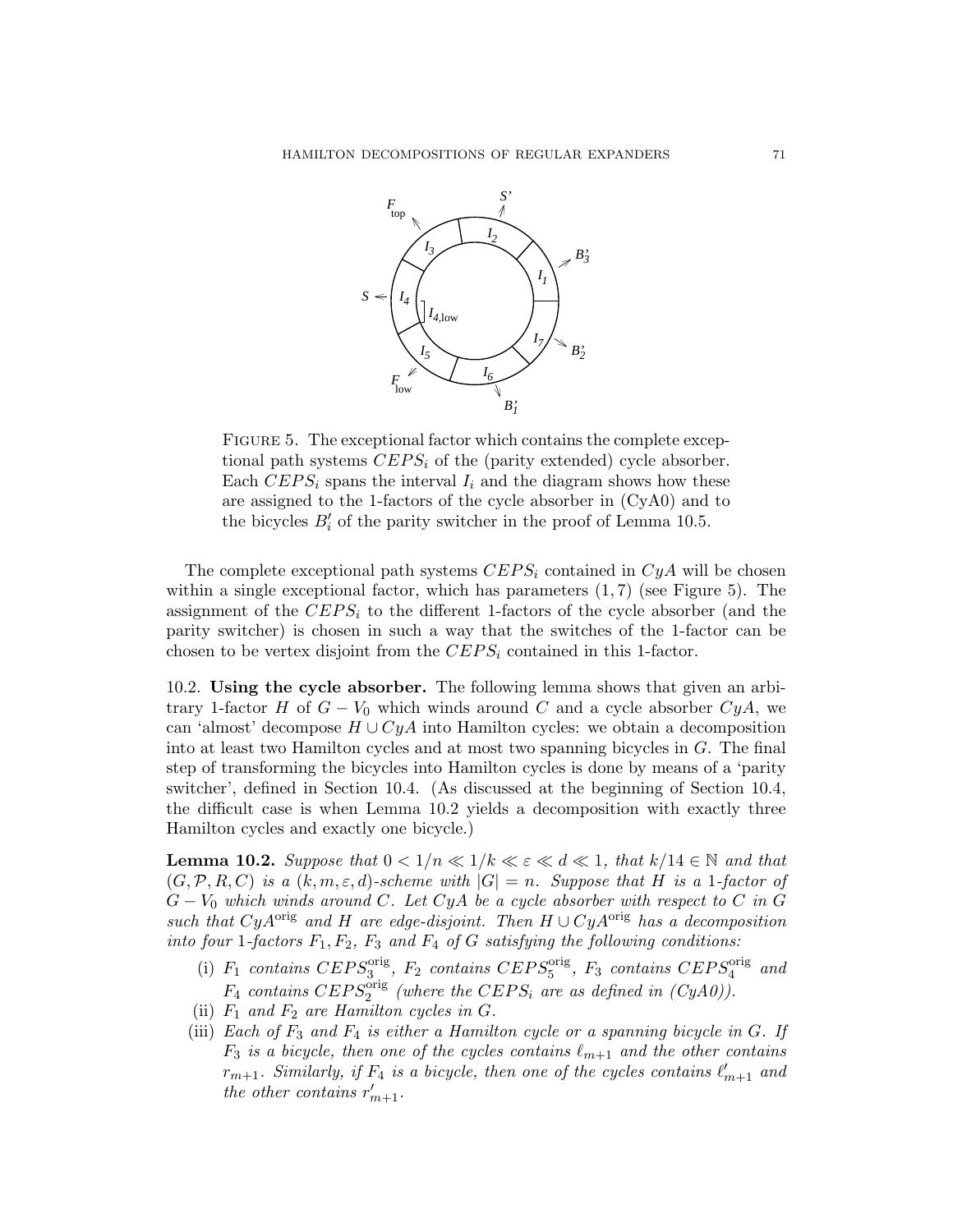**Proof.** Similarly as for F (as defined in (CyA0)), we partition H into  $H_{top}$  and  $H_{\text{low}}$ . So both  $F_{\text{top}}$  and  $H_{\text{top}}$  consist of m vertex-disjoint paths from  $V_1$  to  $V_{k/2+1}$ and both  $F_{\text{low}}$  and  $H_{\text{low}}$  consist of m vertex-disjoint paths from  $V_{k/2+1}$  to  $V_1$ . Let  $T := H_{\text{low}} \cup F_{\text{top}}$  and let  $T' := H_{\text{top}} \cup F_{\text{low}}$ . Then (CyA0) implies that both T and T' are 1-regular digraphs on  $V(G) \setminus V_0$  which agree with C and correspond to 1-factors  $T^{\text{orig}}$  and  $(T')^{\text{orig}}$  of G.

Our first aim is to perform switches between  $T$  and  $S$  to transform  $T$  into a Hamilton cycle on  $V(G) \setminus V_0$ . (T<sup>orig</sup> will then turn out to be a Hamilton cycle of G.) Suppose that T is not a Hamilton cycle. For  $j = 1, \ldots, m$ , let  $P_j$  be as defined in  $(CyA1)$ . Recall from  $(CyA0)$  that  $CEPS<sub>3</sub>$  is the complete exceptional path system contained in  $T_{top} = F_{top}$ . But since  $CEPS_3$  completely spans  $I_3$ , the paths in  $CEPS_3$  link all vertices of  $V_{2k/7+1}$  to those in  $V_{3k/7+1}$ . It follows that every cycle D in T visits every cluster on C except possibly  $V_{2k/7+2}, \ldots, V_{3k/7}$ . In particular, the following assertion holds (where the  $P_i$  are as defined in  $(CyA1)$ ):

For each  $j = 1, \ldots, m$ , any cycle D in T either contains  $P_j$  or it avoids all vertices of  $P_i$ . Moreover, D contains at least one of the  $P_i$  and so it contains the jth vertex  $x_j$  of  $V_1$  for some j with  $1 \leq j \leq m$ .  $(\star)$ 

We say that i with  $1 \leq i < m$  is a switch index for T if  $x_i$  and  $x_{i+1}$  lie on different cycles of T (i.e. if the initial vertices of  $P_i$  and  $P_{i+1}$  lie on different cycles of T). Since T is not a Hamilton cycle,  $(\star)$  implies that there must be an i with  $1 \leq i < m$ which is a switch index. Our approach will be to perform a switch between the cycles D and D' which contain  $x_i$  and  $x_{i+1}$  respectively. This will reduce the number of cycles of  $T$  and turn  $S$  into a Hamilton cycle. We continue in this way until  $T$  is a Hamilton cycle. The only difference in the later steps is that S might already be a Hamilton cycle, in which case it is transformed into a bicycle after the switch.

More precisely, for  $i = 1, ..., m + 1$ , we define  $L_i := (\ell_i, ..., \ell_{m+1})$  and  $R_i :=$  $(r_i, \ldots, r_{m+1})$ . So  $L_1 = L$  and  $R_1 = R$  (where  $\ell_i, r_i, L, R$  are as defined in (CyA3)). Suppose that  $1 \leq i \leq m$  and that  $T_i$  and  $S_i$  are 1-regular digraphs on  $V(G) \setminus V_0$ which satisfy  $(a_i)$  and  $(b_i)$  below as well as either  $(CyA3_i^-)$  or  $(CyA3_i^+)$ :

- (a<sub>i</sub>) Let D be any cycle of  $T_i$ . For each  $j = i + 1, \ldots, m$ , D either contains  $P_j$  or it avoids all vertices of  $P_j$ . Moreover, let  $e_{i-1}$  denote the edge in  $C_{4,i-1} \cap P_i$ . Then D either contains all edges in  $E(P_i) \setminus \{e_{i-1}\}\$  (possibly D even contains  $P_i$ ) or D avoids all vertices of  $P_i$ .
- $(b_i)$  All of  $x_1, \ldots, x_i$  lie on a common cycle in  $T_i$ .
- $(CyA3<sub>i</sub><sup>+</sup>)$  S<sub>i</sub> is a bicycle on  $V(G) \setminus V_0$  where one cycle contains all edges of  $L_i$  in the given order and the other cycle contains all edges of  $R_i$  in the given order.
- $(CyA3<sub>i</sub><sup>-</sup>)$   $S<sub>i</sub>$  is a Hamilton cycle on  $V(G) \setminus V_0$  which contains all edges of  $L<sub>i</sub>$  and  $R<sub>i</sub>$  in the given order and where all edges of  $L_i$  come before all edges of  $R_i$ .

Thus if  $i = 1, T_1 := T$  and  $S_1 := S$ , then  $(\star)$  and  $(CyA3)$  together imply that  $(a_i)$ ,  $(b_i)$  and  $(CyA3_i^+)$  hold. (Note that we view  $\{e_0\}$  as being the empty set, so the last part of  $(a_1)$  says that D either contains all edges of  $P_1$  or D avoids all vertices of  $P_1$ .) So suppose first that  $(CyA3_i^+)$  holds for some  $1 \leq i < m$ . We define a switch index for  $T_i$  in the same way as for T. If i is not a switch index, let  $S_{i+1} := S_i$ and  $T_{i+1} := T_i$ . Then clearly  $(a_{i+1}), (b_{i+1})$  and  $(CyA3^+_{i+1})$  hold. If i is a switch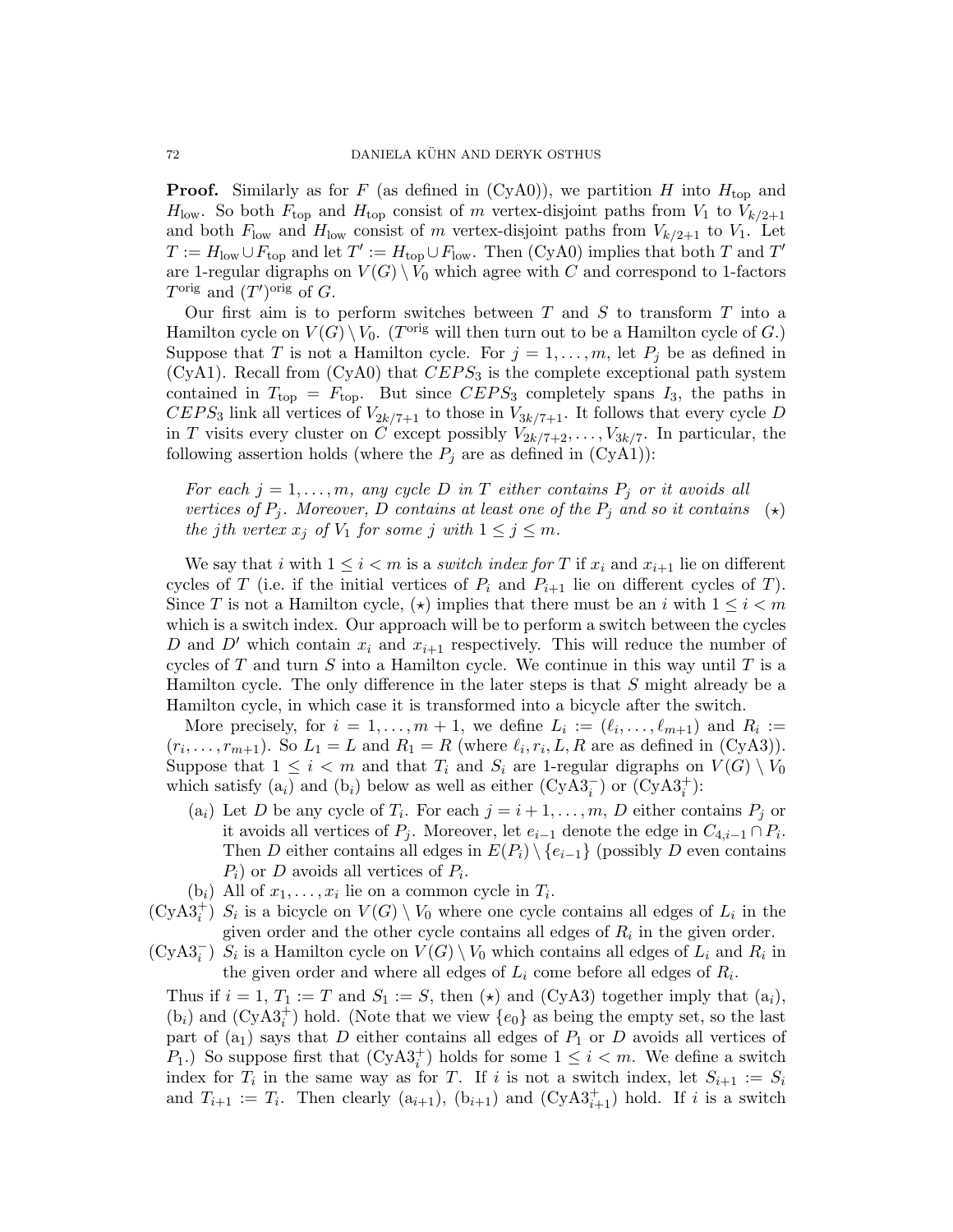HAMILTON DECOMPOSITIONS OF REGULAR EXPANDERS 73



FIGURE 6. Transforming  $S_i$  into  $S_{i+1}$ . The left hand side illustrates the case when  $S_i$  satisfies  $(\text{CyA3}_i^-)$  and the right hand side illustrates the case when  $S_i$  satisfies  $(CyA3_i^+)$ .

index, let D be the cycle of  $T_i$  which contains  $x_i$  and let D' be the cycle of  $T_i$ which contains  $x_{i+1}$ . Then  $(a_i)$  implies that D contains all edges in  $E(P_i) \setminus \{e_{i-1}\}\$ and D' contains  $P_{i+1}$ . But  $e_{i-1} \notin C_{4,i}$  since  $C_{4,i-1}$  and  $C_{4,i}$  are vertex-disjoint by (CyA2). Thus we can carry out the  $C_{4,i}$ -exchange to obtain  $S_{i+1}$  and  $T_{i+1}$ . Then Proposition 10.1 implies that the vertices of D and D' now lie on a common cycle  $D''$ of  $T_{i+1}$  In particular,  $T_{i+1}$  satisfies  $(b_{i+1})$ . Moreover, this new cycle D'' will contain all edges in  $E(P_{i+1}) \setminus \{e_i\}$ . Together with the fact that  $C_{4,i}$  avoids all the  $P_i$  for  $j = i + 2, \ldots, m$ , it follows that  $T_{i+1}$  satisfies  $(a_{i+1})$ . Moreover, it is easy to see that  $S_{i+1}$  satisfies  $(CyA3<sub>i+1</sub><sup>-</sup>)$  (see Figure 6). Suppose next that  $(CyA3<sub>i</sub><sup>-</sup>)$  holds for some  $1 \leq i < m$ . If i is not a switch index, let  $S_{i+1} := S_i$  and  $T_{i+1} := T_i$ . Then clearly  $(a_{i+1}), (b_{i+1})$  and  $(CyA3<sub>i+1</sub><sup>-1</sup>)$  hold. If i is a switch index, define D and D' as above. Again carry out the  $C_{4,i}$ -exchange to obtain  $S_{i+1}$  and  $T_{i+1}$ . Again, Proposition 10.1 implies that the vertices of D and D' now lie on a common cycle of  $T_{i+1}$ . Also, it is easy to see that  $(a_{i+1}), (b_{i+1})$  and  $(CyA3<sub>i+1</sub><sup>+</sup>)$  hold (see Figure 6).

So, by induction,  $T_m$  and  $S_m$  satisfy  $(a_m)$  and  $(b_m)$  as well as one of  $(CyA3<sub>m</sub><sup>+</sup>)$ and  $(CyA3<sub>m</sub>)$ . Moreover, in both of the above cases, Proposition 10.1(ii) implies that all vertices which lie on a common cycle in  $T_i$  still lie on a common cycle in  $T_{i+1}$ . Together with  $(b_m)$  and the fact that by  $(\star)$  every cycle in  $T = T_1$  contains  $x_j$  for some  $1 \leq j \leq m$  this means that  $T_m$  is a Hamilton cycle. Note that both  $CEPS_3$  and  $CEPS_4$  are edge-disjoint (actually even vertex-disjoint) from all  $C_{4,j}$ (by  $(CyA2)$  and the fact that  $CEPS_3$  spans  $I_3$  and  $CEPS_4$  spans  $I_4$ ). Thus both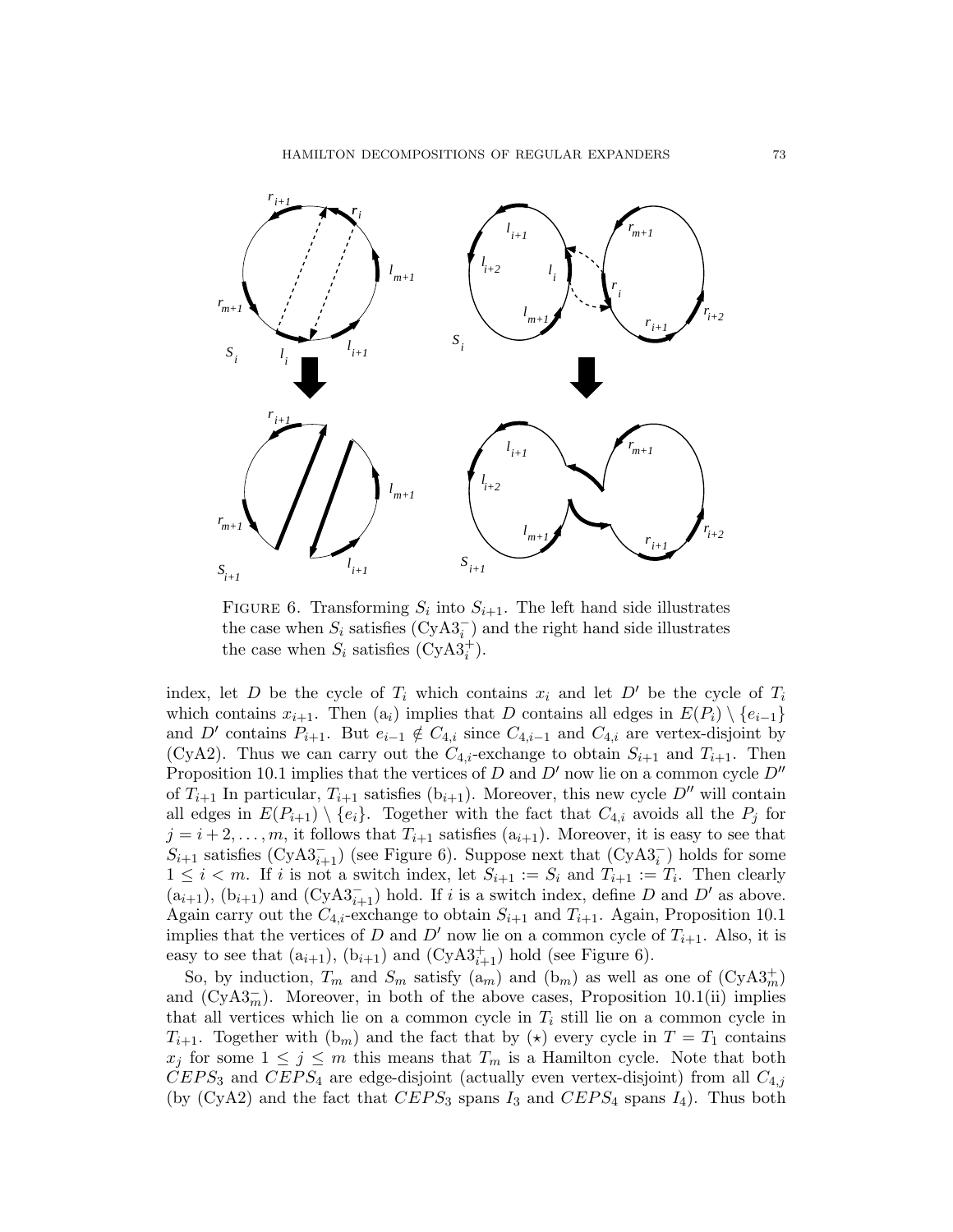$CEPS_3$  and  $CEPS_4$  are unaffected by the switches we carried out and so  $T_m$  and  $S_m$  still contain  $CEPS_3$  and  $CEPS_4$  respectively. So we can take  $F_1 := T_m^{\text{orig}}$  and  $F_3 := S_m^{\text{orig}}$ . (In particular, Observation 7.4 implies that  $F_1$  is a Hamilton cycle of G and the argument for  $F_3$  is similar.).

In a similar way, we obtain  $F_2$  from  $T'$  and  $F_4$  from  $S'$ . This time, we let  $T_1' := T'$ and  $S'_1 := S'$ . We then carry out the above procedure with  $S'_i$ ,  $T'_i$ ,  $P'_j$  playing the roles of  $S_i$ ,  $T_i$ ,  $P_j$  to obtain a Hamilton cycle  $T'_m$  on  $V(G) \setminus V_0$ . Since by  $(CyA2')$ both  $CEPS_2$  and  $CEPS_5$  are edge-disjoint from all  $C'_{4,j}$ , both  $CEPS_2$  and  $CEPS_5$ are unaffected by the switches we carried out and so  $T'_m$  and  $S'_m$  still contain  $CEPS_5$ and  $CEPS_2$  respectively. We let  $F_2 := (T'_m)^{\text{orig}}$  and  $F'_4 := (S'_m)^{\text{orig}}$ . — П

10.3. Finding the cycle absorber. The following lemma guarantees the existence of a cycle absorber in a  $(k, m, \varepsilon, d)$ -scheme.

**Lemma 10.3.** Suppose that  $0 < 1/n \ll 1/k \ll \varepsilon \ll d \ll 1$ , that  $k/14, m/2 \in \mathbb{N}$ and that  $(G, \mathcal{P}, R, C)$  is a  $(k, m, \varepsilon, d)$ -scheme with  $|G| = n$  and  $C = V_1 \dots V_k$ . Let  $I_1, \ldots, I_7$  be the canonical interval partition of C into 7 intervals of equal length. Let EF be an exceptional factor with parameters  $(1, 7)$  with respect to C, P. For each  $i = 1, \ldots, 7$ , let CEPS<sub>i</sub> be the complete exceptional path system which is contained in EF and completely spans  $I_i$ . Then there is a cycle absorber  $CyA$  with respect to  $C$  in  $G$  which satisfies the following properties:

- (i)  $CEPS_2, \ldots, CEPS_5$  are the complete exceptional path systems described in  $(CyA0)$ .
- (ii)  $C_{4,m+1} \subseteq G[V_{12}, V_{13}]$  and  $C'_{4,m+1} \subseteq G[V_{k/2+12}, V_{k/2+13}]$  (where  $C_{4,m+1}$  and  $C'_{4,m+1}$  are as defined in (CyA2) and (CyA2') respectively).

**Proof.** We first construct  $F_{top}$ . Below, we assume the existence of an ordering of the vertices in any cluster  $V_i$ . Let  $\mathcal{B}(C)$  be the union of  $G[V_i, V_{i+1}]$  over all  $i = 1, \ldots, k$ . So  $\mathcal{B}(C)$  is a blow-up of C in which every edge of C corresponds to an  $[\varepsilon, \geq d]$ -superregular pair.

**Claim 1.**  $\mathcal{B}(C)$  contains a system  $Q_1, \ldots, Q_m$  of vertex-disjoint paths and m vertexdisjoint copies  $C_{4,1}, \ldots, C_{4,m}$  of  $C_4$  such that the following properties are satisfied:

- $Q_j$  joins the jth vertex of  $V_1$  to the jth vertex of  $V_{2k/7+1}$ .
- For each  $j = 1, \ldots, m$ ,  $C_{4,j}$  shares exactly one edge with  $Q_j$  and one edge with  $Q_{j+1}$  (where  $Q_{m+1} := Q_1$ ).
- $V(C_{4,j}) \subseteq \bigcup_{V \in I_1} V$  for each  $j = 1, \ldots, m$ .

To prove the claim, we first apply the Blow-up lemma (Lemma 4.13) to  $G[V_4, V_5]$  to find  $m/2$  vertex-disjoint copies  $C_{4,1}, C_{4,3}, \ldots, C_{4,m-1}$  of  $C_4$ . Now we choose a perfect matching in each of the  $C_{4,j}$ . Next apply the Blow-up lemma to  $G[V_8, V_9]$  to find  $m/2$  vertex-disjoint copies  $C_{4,2}, C_{4,4}, \ldots, C_{4,m}$  of  $C_4$ . As before we choose a perfect matching in each of the  $C_{4,j}$ . This gives a perfect matching  $M_1$  in  $G[V_4, V_5]$  and a perfect matching  $M_2$  in  $G[V_8, V_9]$ . Order the edges of each  $M_i$  such that the following properties are satisfied:

- Edges belonging to the same  $C_4$  are consecutive.
- The edges of  $C_{4,j+2}$  come directly after those of  $C_{4,j}$  (modulo m).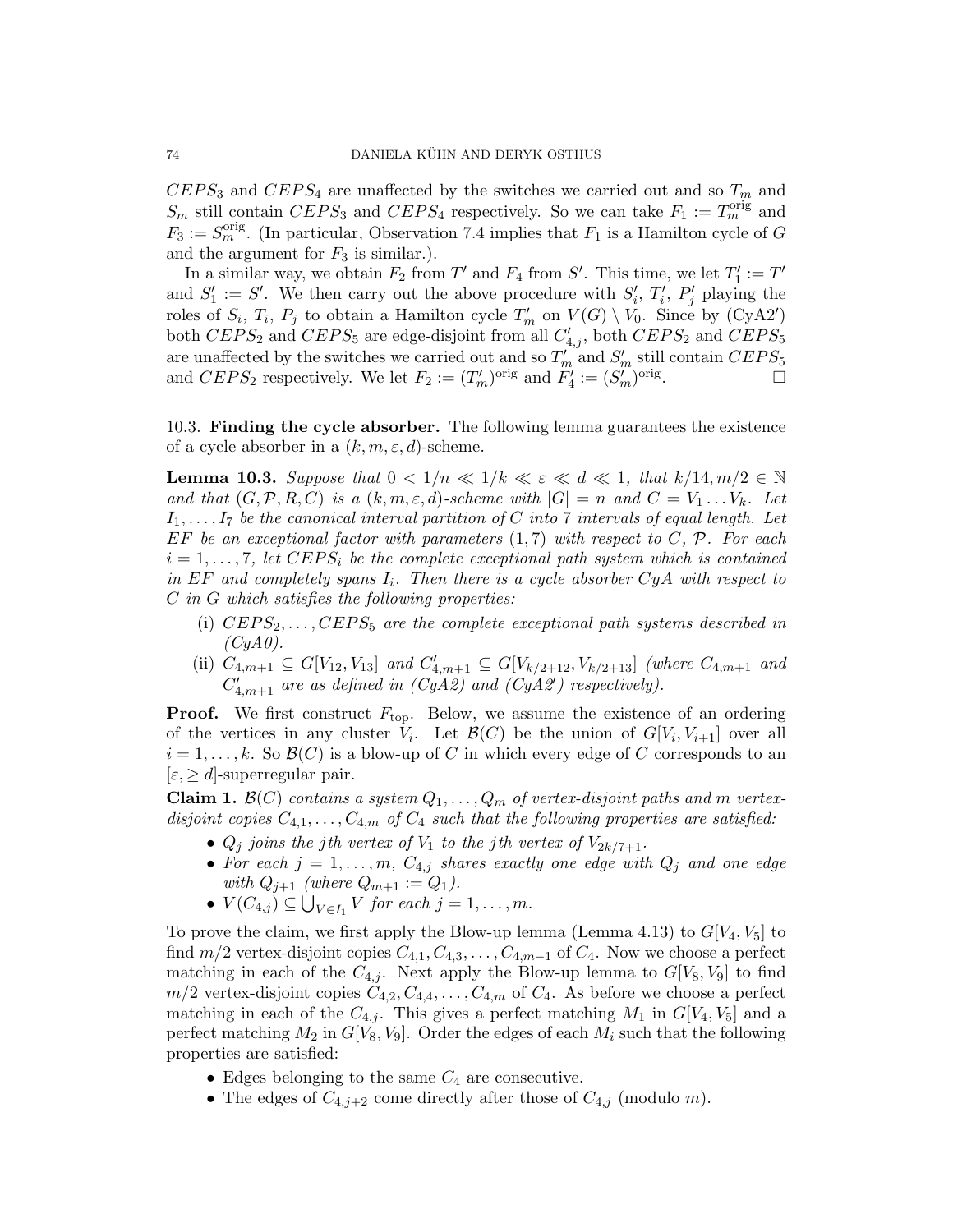• The edges of  $C_{4,1}$  are the first two edges of  $M_1$  and the edges of  $C_{4,2}$  are the second and third edge of  $M_2$ .

These matchings induce a new ordering on the vertices in the clusters  $V_4, V_5, V_8, V_9$ with which we replace the orderings chosen initially.

Now we apply Corollary 4.15 three times to obtain a system of  $m$  vertex-disjoint paths in  $\mathcal{B}(C)$  which for each  $j = 1, \ldots, m$  link the jth vertex of  $V_1$  to the jth vertex of  $V_4$ , a system of m vertex-disjoint paths which link the jth vertex of  $V_5$  to the jth vertex of  $V_8$  and a system of m vertex-disjoint paths which link the jth vertex of  $V_9$ to the jth vertex of  $V_{2k/7+1}$ . The union of  $M_1$ ,  $M_2$  and all these path systems forms a system  $Q_1, \ldots, Q_m$  of paths as required in Claim 1.

Recall that the paths in  $CEPS_3$  join  $V_{2k/7+1}$  to  $V_{3k/7+1}$ . Now let  $Q'_1, \ldots, Q'_m$  be a system of vertex-disjoint paths in  $\mathcal{B}(C)$  linking the vertices in  $V_{3k/7+1}$  to those  $V_{k/2+1}$  (in an arbitrary way). We let  $F_{\text{top}} := Q_1 \cup \ldots Q_m \cup CEPS_3 \cup Q'_1 \cup \ldots Q'_m$ .

 $F_{\text{low}}$  is constructed similarly, but this time we choose  $C'_{4,1}, C'_{4,3}, \ldots, C'_{4,m-1}$  in  $G[V_{k/2+4}, V_{k/2+5}]$  and  $C'_{4,2}, C'_{4,4}, \ldots, C'_{4,m}$  in  $G[V_{k/2+8}, V_{k/2+9}]$  (and  $F_{\text{low}}$  will contain  $CEPS_5$ ).

So let us now construct S. Let  $\mathcal{B}'(C)$  be obtained from  $\mathcal{B}(C)$  by deleting all the edges in  $F = F_{\text{top}} \cup F_{\text{low}}$  and define G' similarly (since this decreases the in- and the outdegrees by at most 1, the superregularity of the pairs  $G'[V_i, V_{i+1}]$  is not affected significantly). Choose a copy  $C_{4,m+1}$  of  $C_4$  in  $G'[V_{12}, V_{13}]$ . Let  $\ell_{m+1}$  and  $r_{m+1}$  be a matching in  $C_{4,m+1}$ . For each  $j = 1, \ldots, m$  let  $\ell_j$  and  $r_j$  be the edges of  $C_{4,j}$  which are not contained in F.

When we refer to an endvertex of an edge e below, this is allowed to be either the initial or the final vertex of e (it will be clear from the context which one is meant). For all odd j with  $1 \leq j \leq m$ , apply Corollary 4.15 to find a system of m vertex-disjoint paths in  $\mathcal{B}'(C)$  linking the endvertex of  $\ell_j$  in  $V_5$  to the endvertex of  $\ell_{j+1}$  in  $V_8$  and the endvertex of  $r_j$  in  $V_5$  to the endvertex of  $r_{j+1}$  in  $V_8$ . Apply Corollary 4.15 again to find a system of m vertex-disjoint paths in  $\mathcal{B}'(C)$  such that one of these paths links the endvertex of  $\ell_m$  in  $V_9$  to the endvertex of  $\ell_{m+1}$  in  $V_{12}$ , another path links the endvertex of  $r_m$  in  $V_9$  to the endvertex of  $r_{m+1}$  in  $V_{12}$  and the remaining  $m-2$  paths join the remaining vertices in  $V_9$  to those in  $V_{12}$ . We also choose a matching  $M_3$  in  $G'[V_{12}, V_{13}]$  which consists of  $m-2$  edges and avoids the endvertices of  $\ell_{m+1}$  and  $r_{m+1}$  (we find  $M_3$  by applying Proposition 4.14 to the subgraph of  $G'[V_{12}, V_{13}]$  obtained by deleting the endvertices of  $\ell_{m+1}$  and  $r_{m+1}$ ). Next we apply Corollary 4.15 to find a system of m vertex-disjoint paths in  $\mathcal{B}'(C)$ joining the vertices in  $V_{13}$  to those in  $V_{3k/7+1}$ .

Let  $Q$  denote the system of paths obtained from the union of all the paths chosen previously, of  $\ell_1, \ldots, \ell_{m+1}$ , of  $r_1, \ldots, r_{m+1}$  and of the edges in  $M_3$ . So each path in  $Q$  joins some vertex in  $V_4$  to some vertex in  $V_{3k/7+1}$ . Consider the system  $Q'$  of paths obtained by concatenating the paths in  $\mathcal Q$  with those in  $CEPS_4$  (recall that  $CEPS_4$  completely spans the interval  $I_4 = V_{3k/7+1} \ldots V_{4k/7+1}$ . For each even j with  $1 \leq j \leq m$ , let  $r'_j$  denote the vertex in  $V_{4k/7+1}$  which is connected to the edge  $r_j$  by a path in  $\mathcal{Q}'$  and define  $\ell'_j$  similarly. Apply Corollary 4.15 to find a system  $\mathcal{Q}''$  of m vertex-disjoint paths in  $\mathcal{B}'(C)$  from  $V_{4k/7+1}$  to  $V_4$  such that for each even j with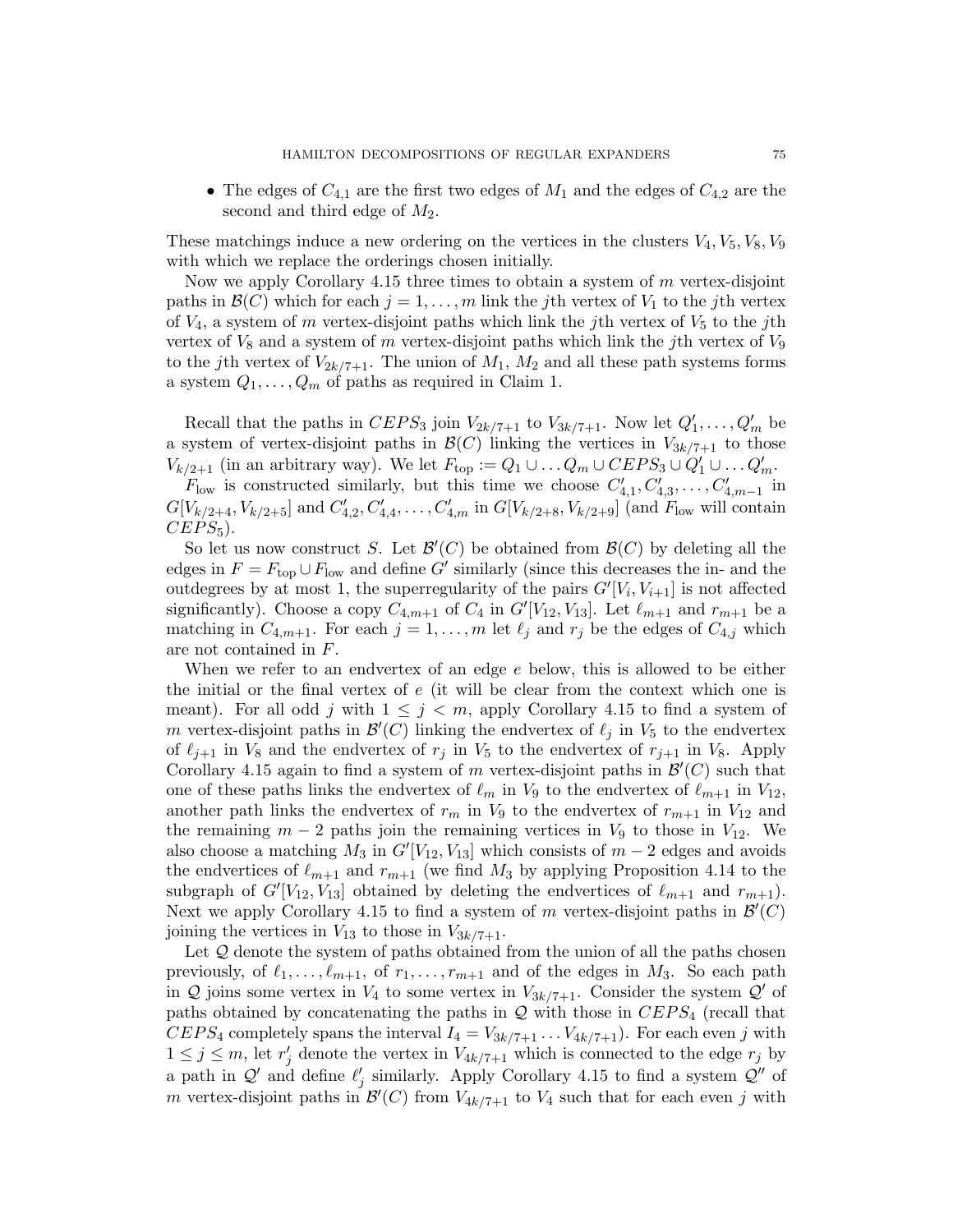

FIGURE 7. The construction of S.

 $1 \leq j \leq m$  the vertex  $r'_j$  is linked to the endvertex of  $r_{j+1}$  in  $V_4$  and  $\ell'_j$  is linked to the endvertex of  $\ell_{j+1}$  in  $V_4$ . Also,  $\ell'_m$  is linked to  $\ell_1$  and  $r'_m$  is linked to  $r_1$  (see Figure 7). We let S be the union of all the paths in  $\mathcal{Q}'$  and  $\mathcal{Q}''$ . Then F and S satisfy  $(CyA0)$ – $(CyA3)$ .

S' is constructed similarly. This is possible as the switches  $C'_{4,1}, \ldots, C'_{4,m+1}$  lie in  $I_{4,\text{low}} \subseteq I_4$  whereas the complete exceptional path system  $CEPS_2$  contained in S' spans  $I_2$  (see Figure 5).

10.4. The parity switcher. Suppose that we are given a decomposition  $\mathcal D$  of a regular digraph into r edge-disjoint 1-factors and suppose that the total number of cycles is  $K$ , say. If we carry out  $C_4$ -exchanges between the cycles in these 1-factors, then Proposition 10.1 implies that the resulting total number of cycles either stays the same, increases by two or decreases by two after each exchange. So if e.g. r is odd and  $K$  is even, then we will never be able to transform  $\mathcal D$  into a set of edge-disjoint Hamilton cycles if we rely only on  $C_4$ -exchanges between cycles in  $\mathcal{D}$ . The following concept of 'triple switches' will allow us to change the parity of the total number of cycles in a decomposition. In particular, the resulting parity switcher will allow us to transform the spanning bicycles which are potentially returned by Lemma 10.2 into Hamilton cycles.

Let  $K_{2,3}$  denote the orientation of a complete bipartite graph with vertex classes of size 2 and 3 in which every edge is oriented towards the vertex class of size 3. Note that  $K_{2,3}$  is the edge-disjoint union of three matchings  $M_1$ ,  $M_2$  and  $M_3$  of size 2. Given edge-disjoint bicycles  $B_1$ ,  $B_2$  and  $B_3$  on the same vertex set, we say that they are *triply-switchable* if for each  $i = 1, 2, 3$  there are independent edges  $\ell_i$  and  $r_i$  lying on different cycles of  $B_i$  such that the union of  $\ell_i$  and  $r_i$  over all  $i = 1, 2, 3$ forms a copy  $K_{2,3}^*$  of  $K_{2,3}$ . We say that  $K_{2,3}^*$  is a  $B_1B_2B_3$ -switch. A  $K_{2,3}^*$ -exchange consists of deleting the edges  $\ell_i =: xx_i$  and  $r_i =: yy_i$  from  $B_i$  and adding the edges  $xy_i$  and  $yx_i$  for each  $i = 1, 2, 3$  (see Figure 8). Thus for each  $i = 1, 2, 3$  one of the edges  $\ell_i$ ,  $r_i$  will be added to  $B_{i+1}$  and the other edge will be added to  $B_{i+2}$ (where the  $B_4 := B_1$  and  $B_5 := B_2$ ). Note that the digraph obtained from  $B_i$  via a  $K_{2,3}^*$ -exchange is a Hamilton cycle (for each  $i = 1, 2, 3$ ). Thus the union of three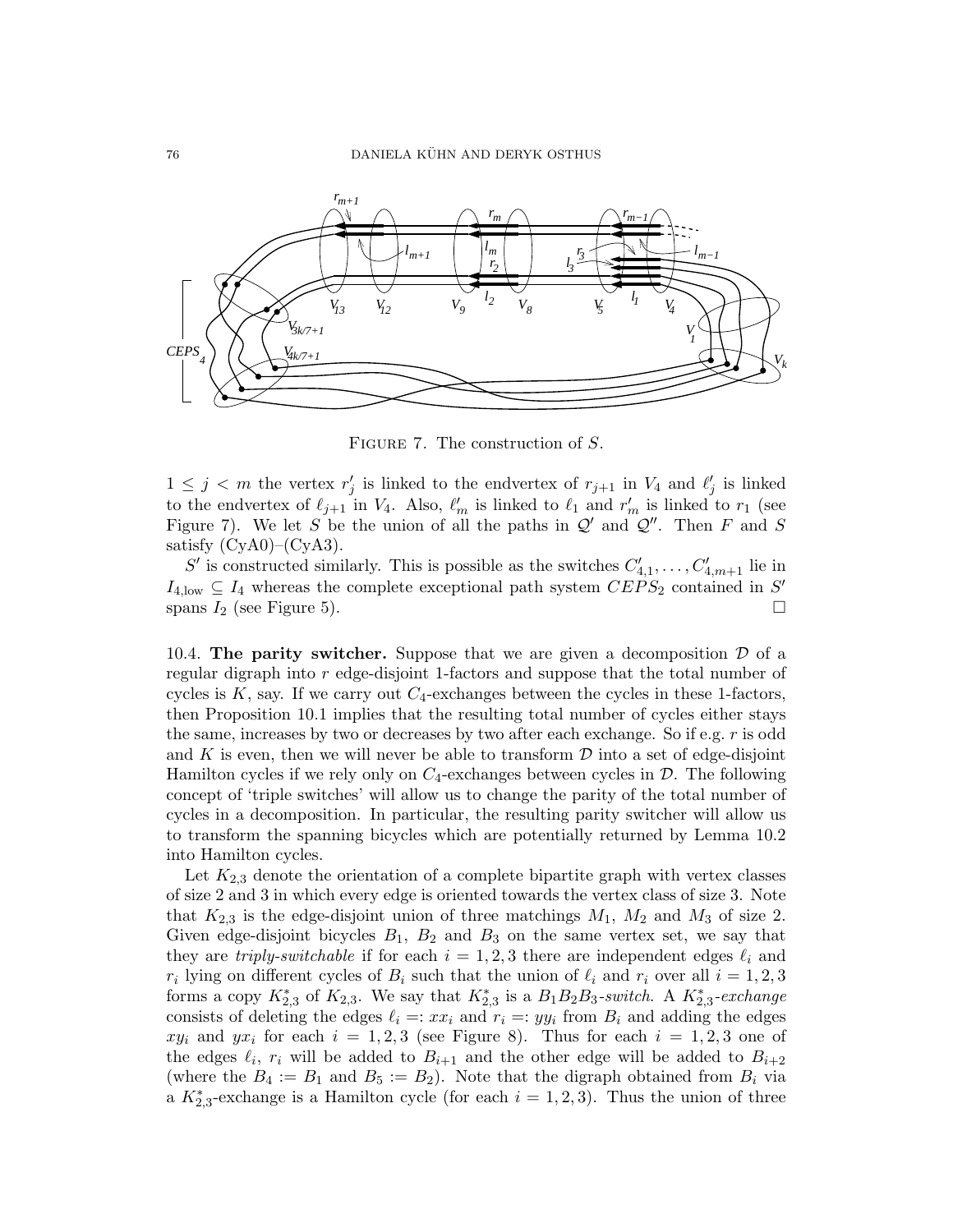

FIGURE 8. Illustrating a  $K_{2,3}^*$ -exchange.

edge-disjoint triply-switchable bicycles has a decomposition into three edge-disjoint Hamilton cycles as well as a decomposition into six cycles (two for each  $B_i$ ). As mentioned above, this parity difference will enable us to turn the bicycle(s) which are potentially returned by Lemma 10.2 into Hamilton cycles (without creating any additional bicycles elsewhere).

A parity extended cycle absorber  $PCA$  in G with respect to C is digraph on  $V(G) \setminus V_0$  with the following properties:

- $(PCA1)$   $PCA$  is the union of two digraphs  $CyA$  and  $TSB$ , each with vertex set  $V(G) \setminus V_0$ .  $CyA = F \cup S \cup S'$  is a cycle absorber in G. TSB is the union of three 1-regular digraphs  $B'_1$ ,  $B'_2$  and  $B'_3$  on  $V(G) \setminus V_0$  such that each  $B_i'$  contains a complete exceptional path system  $CEPS(B_i')$  (but no other exceptional edges) and such that  $B_i'$  is a bicycle on  $V(G) \setminus V_0$ . Let  $B_i :=$  $(B_i')^{\text{orig}}$ . Then  $CyA^{\text{orig}}$ ,  $B_1$ ,  $B_2$  and  $B_3$  are pairwise edge-disjoint subdigraphs of G.
- (PCA2)  $B_1$ ,  $B_2$  and  $B_3$  are triply-switchable. Let  $K_{2,3}^*$  denote the corresponding  $B_1 B_2 B_3$ -switch and let  $\ell_i^*$  and  $r_i^*$  denote the edges of  $K_{2,3}^*$  contained in  $B_i$ . (So  $\ell_i^*$  and  $r_i^*$  lie on different cycles of  $B_i$ .)
- (PCA3) Recall that  $\ell_{m+1}$  and  $r_{m+1}$  are the two edges of the switch  $C_{4,m+1}$  which are contained in S (where  $C_{4,m+1}$  is as defined in (CyA2)). Then  $B_1$  contains the other two edges  $\ell_S$  and  $r_S$  of  $C_{4,m+1}$ . Similarly, recall that  $\ell'_{m+1}$  and  $r'_{m+1}$ are the two edges of the switch  $C'_{4,m+1}$  which are contained in S' (where  $C'_{4,m+1}$  is as defined in (CyA2')). Then  $B_1$  also contains the other two edges  $\ell_{S'}$  and  $r_{S'}$  of  $C'_{4,m+1}$ .
- (PCA4)  $B_2$  and  $B_3$  are pairwise switchable. Let  $C_{4,B_2B_3}$ -denote the corresponding switch.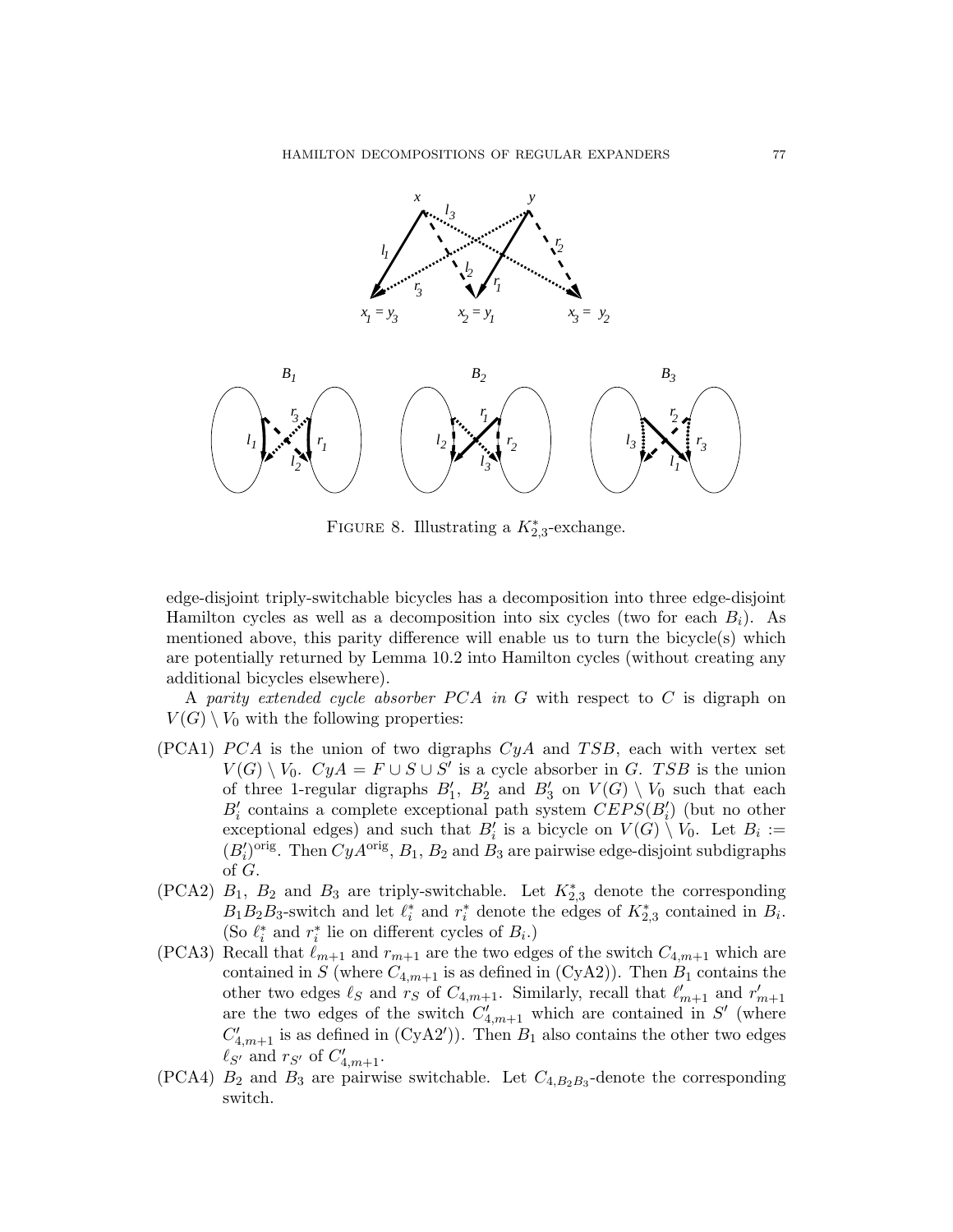- (PCA5) All the switches  $K_{2,3}^*$ ,  $C_{4,m+1}$ ,  $C'_{4,m+1}$  and  $C_{4,B_2B_3}$  are pairwise edge-disjoint. Both  $C_{4,m+1}$  and  $C'_{4,m+1}$  are vertex-disjoint from  $CEPS(B'_{1})$  while both  $K_{2,3}^{*}$ and  $C_{4,B_2B_3}$  are vertex-disjoint from  $CEPS(B'_i)$  for all  $i = 1, 2, 3$ .
- (PCA6) One cycle of the bicycle  $B_1$  contains the edges  $\ell_S, \ell_{S'}, \ell_1^*$  in that order while the other cycle of  $B_1$  contains  $r_S, r_{S'}, r_1^*$  in that order.

An s-fold parity extended cycle absorber  $PCA(s)$  with respect to C in G consists of s parity extended cycle absorbers whose original versions are pairwise edge-disjoint. Note that  $PCA(s)$  is a 6s-regular spanning subdigraph of  $G<sup>basic</sup>$  which contains precisely 7s complete exceptional path systems (and no other exceptional edges). Moreover,  $PCA(s)$ <sup>orig</sup> is a spanning subdigraph of G and

(10.1) 
$$
d^{\pm}(x) = 7s \quad \forall x \in V_0 \quad \text{and} \quad d^{\pm}(y) = 6s \quad \forall y \in V(G) \setminus V_0.
$$

**Lemma 10.4.** Suppose that  $0 < 1/n \ll 1/k \ll \varepsilon \ll d \ll 1$ , that  $k/14 \in \mathbb{N}$  and that  $(G, \mathcal{P}, R, C)$  is a  $(k, m, \varepsilon, d)$ -scheme with  $|G| = n$ . Suppose that H is an s-factor of  $G - V_0$  such that H is a blow-up of C. Let  $PCA(s)$  be an s-fold parity extended cycle absorber with respect to C in G such that  $PCA(s)^{orig}$  and H are edge-disjoint. Then  $H \cup PCA(s)$ <sup>orig</sup> has a decomposition into 7s edge-disjoint Hamilton cycles of G. Moreover, each of these Hamilton cycles contains the original version of one of the 7s complete exceptional path systems contained in  $PCA(s)^{orig}$ .

**Proof.** Let  $PCA_1, \ldots, PCA_s$  denote the parity extended cycle absorbers contained in  $PCA(s)$ . We apply Proposition 6.1 to find a 1-factorization of H into  $H_1, \ldots, H_s$ . Since H is a blow-up of C, each  $H_i$  winds around C. We claim that  $H_i \cup PCA_i^{\text{orig}}$ has a decomposition into Hamilton cycles  $C_{7(i-1)+1}, \ldots, C_{7i}$  of G.

Note that the claim follows if we can prove it for the case  $i = 1$ . So let  $CyA$ and  $TSB = B'_1 \cup B'_2 \cup B'_3$  be as defined in (PCA1)–(PCA6). Apply Lemma 10.2 to obtain a decomposition of  $H_1 \cup CyA^{\text{orig}}$  into 1-factors  $F_1, \ldots, F_4$  satisfying the following conditions:

- (a)  $F_1$  and  $F_2$  are Hamilton cycles in  $G$ .
- (b) Each of  $F_3$  and  $F_4$  is either a Hamilton cycle or a spanning bicycle in  $G$ . If  $F_3$  is a bicycle, then one of the cycles contains  $\ell_{m+1}$  and the other contains  $r_{m+1}$ . Similarly, if  $F_4$  is a bicycle, then one of the cycles contains  $\ell'_{m+1}$  and the other contains  $r'_{m+1}$ .
- (c) Each  $F_i$  contains (the original version of) a complete exceptional path system  $CEPS_i^*$  (which is one of those contained in  $PCA(1)^{orig}$ ). Moreover,  $CEPS_3^*$ spans  $I_4$  and  $CEPS_4^*$  spans  $I_2$  (where  $I_i$  is the *i*th interval of the canonical interval partition into 7 intervals defined earlier).

If both  $F_3$  and  $F_4$  are Hamilton cycles, we perform the  $K_{2,3}^*$ -exchange to decompose  $TSB^{\text{orig}} = B_1 \cup B_2 \cup B_3$  into three edge-disjoint Hamilton cycles of G. Then these Hamilton cycles together with  $F_1, \ldots, F_4$  form a Hamilton decomposition of  $H_1 \cup$  $PCA_1^{\text{orig}}.$ 

So suppose next that both  $F_3$  and  $F_4$  are bicycles. First perform the  $C_{4,m+1}$ exchange. This turns both  $F_3$  and  $B_1$  into Hamilton cycles. Let  $B_1^1$  denote the Hamilton cycle obtained from  $B_1$ . Then (PCA6) implies that the edges  $\ell_{S'}$ ,  $\ell_1^*, r_{S'}, r_1^*$ appear on  $B_1^1$  in that order. Next we perform the  $C'_{4,m+1}$ -exchange. This turns  $\overline{F_4}$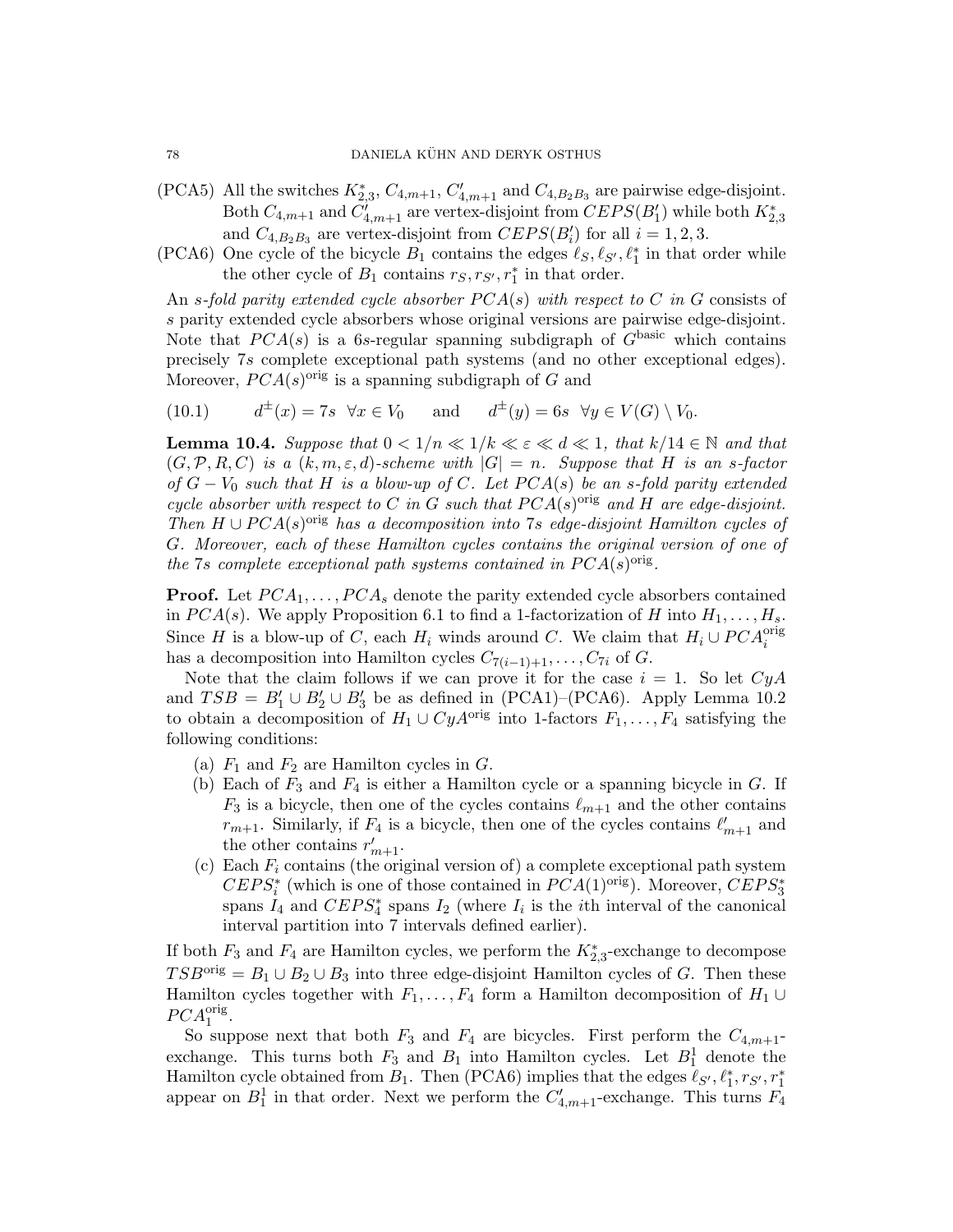into a Hamilton cycle and  $B_1^1$  into a bicycle  $B_1^2$ . Note that one of the cycles of  $B_1^2$ contains  $\ell_1^*$  while the other cycle contains  $r_1^*$  (this is a special case of the argument illustrated in Figure 6). So we can now perform the  $K_{2,3}^*$ -exchange. This turns each of  $B_1^2$ ,  $B_2$  and  $B_3$  into a Hamilton cycle. Altogether this gives a Hamilton decomposition of  $H_1 \cup PCA_1^{\text{orig}}$ .

So suppose next that  $F_3$  is a bicycle but  $F_4$  is a Hamilton cycle. In this case we perform the  $C_{4,m+1}$ -exchange. This turns both  $F_3$  and  $B_1$  into Hamilton cycles. We then perform the  $C_{4,B_2B_3}$ -exchange. This turns both  $B_2$  and  $B_3$  into Hamilton cycles. As before, altogether this gives a Hamilton decomposition of  $H_1 \cup PCA_1^{\text{orig}}$ .

The case when  $F_3$  is a Hamilton cycle but  $F_4$  is a bicycle is similar to the previous case, but we perform the  $C'_{4,m+1}$ -exchange instead of the  $C_{4,m+1}$ -exchange.

The 'moreover part' follows since the switches involved in the above argument are edge-disjoint from the complete exceptional path systems of the bicycles and Hamilton cycles involved in the corresponding exchanges. More precisely, for the Hamilton cycles originating from the  $B_i$ , the 'moreover part follows from (PCA1) and (PCA5). For  $F_1$  and  $F_2$ , it follows from (a) and (c) above. For  $F_3$ , it follows from  $(CyA2)$  and  $(c)$ , and for  $F_4$  it follows from  $(CyA2')$  and  $(c)$ .

**Lemma 10.5.** Suppose that  $0 < 1/n \ll 1/k \ll \varepsilon \ll d \ll 1$ , that  $s/m \ll d$  and that  $k/14, m/2 \in \mathbb{N}$ . Let  $(G, \mathcal{P}, R, C)$  be a  $(k, m, \varepsilon, d)$ -scheme with  $|G| = n$ . Suppose that  $EF_1, \ldots, EF_s$  are exceptional factors with parameters  $(1, 7)$  with respect to C, P whose original versions are pairwise edge-disjoint. Then there exists an s-fold parity extended cycle absorber  $PCA(s)$  with respect to C in G such that the 7s complete exceptional path systems contained in  $PCA(s)$  are precisely those in  $EF_1 \cup \cdots \cup EF_s$ .

**Proof.** Choose an additional constant  $\varepsilon'$  with  $\varepsilon$ ,  $s/m \ll \varepsilon' \ll d$ . Let G' be the digraph obtained from G by deleting all the edges in  $EF_1^{\text{orig}}, \ldots, EF_s^{\text{orig}}$ . Note that  $|N_G^+|$  $\vert G^+_G(x)\backslash N^+_{G'}(x)\vert \leq 7s \leq (\varepsilon'/3)^2m$  for every vertex x of G and the analogous condition holds for the inneighbourhoods of x. Thus Lemma 7.1(ii) implies that  $(G', \mathcal{P}, R, C)$ is still a  $(k, m, \varepsilon', d)$ -scheme.

Let us first show how to find a single parity extended cycle absorber  $PCA_1$  with respect to C in G'. Let  $I_1, \ldots, I_7$  be the canonical interval partition of C into 7 intervals  $I_1, \ldots, I_7$  of equal length and let  $CEPS_i$  denote the complete exceptional path system in  $EF_1$  which completely spans  $I_i$  (for all  $i = 1, \ldots, 7$ ). Apply Lemma 10.3 to find a cycle absorber  $CyA$  with respect to C in G' which contains  $CEPS_2, \ldots, CEPS_5$  (in the way described in  $(CyA0)$ ).

Recall that  $\ell_S$  and  $r_S$  denote the edges of the (potential) switch  $C_{4,m+1}$  described in (CyA2) and (PCA3) which are not contained in  $CyA$ . Similarly, recall  $\ell_{S'}$  and  $r_{S'}$ denote the edges of the (potential) switch  $C'_{4,m+1}$  described in (CyA2') and (PCA3) which are not contained in CyA. Recall from Lemma 10.3 that  $\ell_S$  and  $r_S$  lie in  $G'[V_{12}, V_{13}]$  and that  $\ell_{S'}$  and  $r_{S'}$  lie in  $G'[V_{k/2+12}, V_{k/2+13}]$ . Remove the edges of CyA<sup>orig</sup> from G' to obtain G''. Let  $\mathcal{B}''(C)$  be the union of  $G''[V_i, V_{i+1}]$  over all  $i = 1, \ldots, k$ . Proposition 4.3(iii) implies that  $\mathcal{B}''(C)$  is a blow-up of C in which every  $u = 1, \ldots, \kappa$ . Proposition 4.5(iii) implies that  $\mathcal{B}$  (C) is a bidedge of C corresponds to an  $[2\sqrt{\varepsilon'}, \geq d]$ -superregular pair.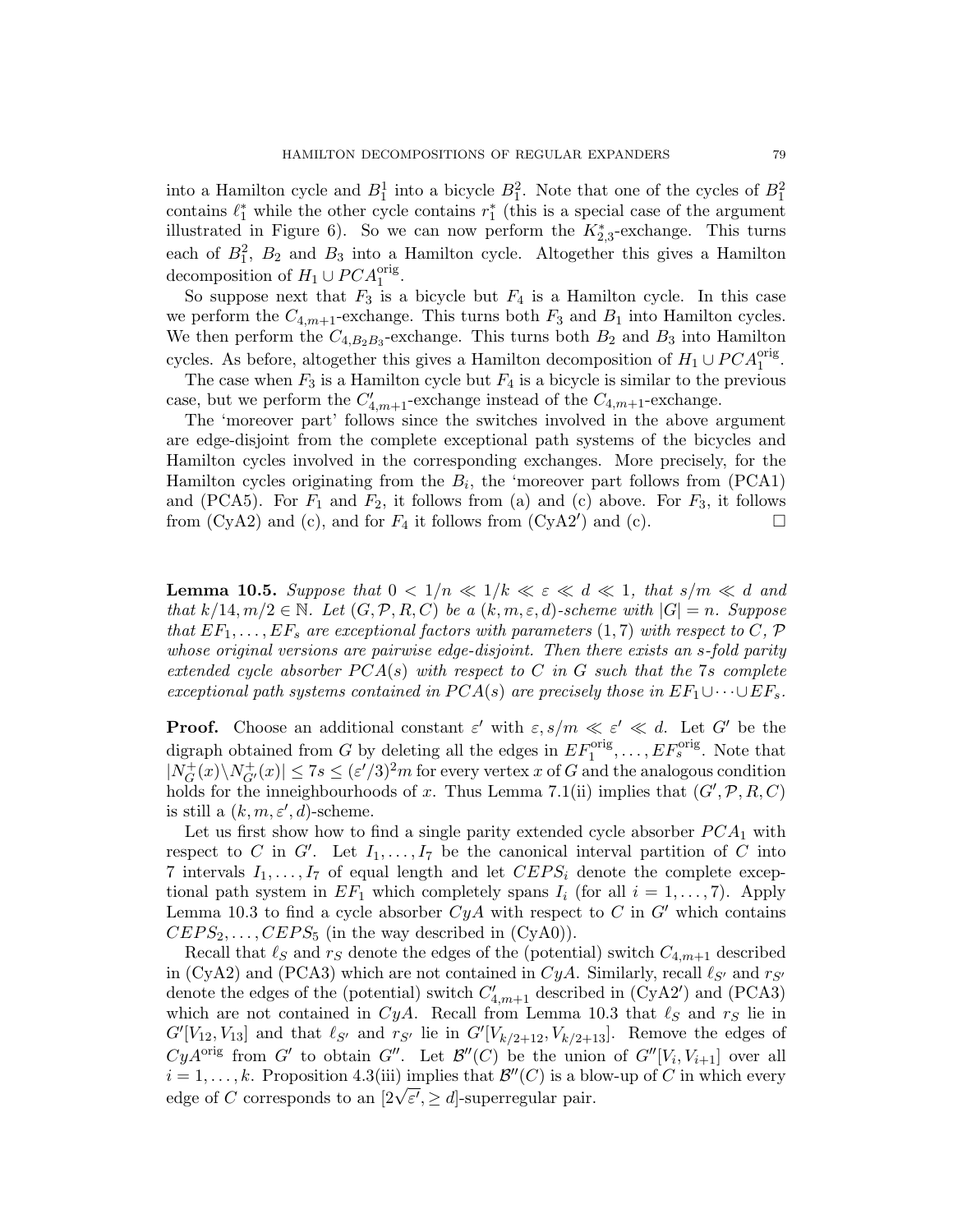When we refer to an endvertex of an edge e below, this is allowed to be either the initial or the final vertex of e (it will be clear from the context which one is meant). Our next aim is to find  $TSB$ . We start by finding  $B'_1$ . First we apply Proposition 4.14 to choose a perfect matching in  $G''[V_{12}, V_{13}]$  which extends  $\ell_S$  and rs. Now apply Corollary 4.15 to find a system of m vertex-disjoint paths in  $\mathcal{B}''(C)$ which link all vertices of  $V_{13}$  to those in  $V_{k/2+12}$  such that the endvertex of  $\ell_S$  in  $V_{13}$ is linked to the endvertex of  $\ell_{S'}$  in  $V_{k/2+12}$  and the endvertex of  $r_S$  in  $V_{13}$  is linked to the endvertex of  $r_{S'}$  in  $V_{k/2+12}$ . Choose a perfect matching in  $G''[V_{k/2+12}, V_{k/2+13}]$ which extends  $\ell_{S'}$  and  $r_{S'}$ .

Next choose a copy  $K_{2,3}^*$  of  $K_{2,3}$  in  $G''[V_{k/2+16}, V_{k/2+17}]$ . For each  $i = 1, 2, 3$ let  $\ell_i^*$  and  $r_i^*$  be two independent edges in  $K_{2,3}^*$  such that all these six edges are distinct from each other (and so  $K_{2,3}^*$  is the union of all these six edges). Now apply Lemma 4.15 to find a system of m vertex-disjoint paths in  $\mathcal{B}''(C)$  which link the vertices in  $V_{k/2+13}$  to those in  $V_{k/2+16}$  in such a way that the endvertex of  $\ell_{S'}$  in  $V_{k/2+13}$  is linked to the endvertex of  $\ell_1^*$  in  $V_{k/2+16}$  and the endvertex of  $r_{S'}$  in  $V_{k/2+13}$ is linked to the endvertex of  $r_1^*$  in  $V_{k/2+16}$ . Extend  $\ell_1^*$  and  $r_1^*$  into a perfect matching of  $G''[V_{k/2+16}, V_{k/2+17}]$ . Now apply Lemma 4.15 to find a system of m vertex-disjoint paths in  $\mathcal{B}''(C)$  which (arbitrarily) link all vertices of  $V_{k/2+17}$  to those in  $V_{5k/7+1}$ . Altogether this gives us a system  $Q$  of m vertex-disjoint paths joining all vertices in  $V_{12}$  to all vertices in  $V_{5k/7+1}$ .

Now extend this path system by concatenating the paths in  $Q$  with the ones forming  $CEPS_6$ . (Recall that  $CEPS_6$  spans the interval  $I_6 = V_{5k/7+1} \ldots V_{6k/7+1}$ completely.) Denote the resulting path system by  $\mathcal{Q}'$ . Order the vertices of  $V_{12}$  so that the first vertex is the endvertex of  $\ell_S$  and the last vertex is the endvertex of  $r_S$ . For each  $j = 1, \ldots, m$ , let  $q_j \in V_{6k/7+1}$  denote the vertex which is linked to the jth vertex of  $V_{12}$  by a path in  $\mathcal{Q}'$ . Thus the path in  $\mathcal{Q}'$  ending in  $q_1$  contains  $\ell_S$ ,  $\ell_{S'}$ ,  $\ell_1^*$ (in that order) while the path in  $\mathcal{Q}'$  ending in  $q_m$  contains  $r_S, r_{S'}$ ,  $r_1^*$  (in that order).

Now apply Lemma 4.15 to find a system  $\mathcal{Q}''$  of m vertex-disjoint paths in  $\mathcal{B}''(C)$ which link each  $q_j$  to the  $(j + 2)$ nd vertex in  $V_{12}$  (where the indices are considered modulo m). Let  $B_1'$  be the union of all the paths in  $\mathcal{Q}'$  and  $\mathcal{Q}''$ . Then  $B_1'$  is a bicycle on  $V(G) \setminus V_0$  and  $B_1 := (B'_1)^{orig} = \mathcal{Q} \cup CEPS_6^{orig} \cup \mathcal{Q}''$  satisfies (PCA3) and (PCA6).

We next show how to find  $B'_2$ . Remove all edges of  $B_1$  from  $G''$  to obtain  $G'''$ . Let  $\mathcal{B}'''(C)$  be the union of  $G'''[V_i, V_{i+1}]$  over all  $i = 1, ..., k$ . Extend  $\ell_2^*$  and  $r_2^*$ into a perfect matching of  $G'''[\dot{V}_{k/2+16}, \dot{V}_{k/2+17}]$ . Choose a copy  $C_{4,B_2B_3}$  of  $C_4$  in  $G'''[V_{k/2+20}, V_{k/2+21}]$ . Choose two independent edges  $\ell_2^{\diamond}$  and  $r_2^{\diamond}$  of  $C_{4,B_2B_3}$  and let  $\ell_3^{\diamond}$ and  $r_3^{\diamond}$  denote the other two edges. Now apply Lemma 4.15 to find a system of m vertex-disjoint paths in  $\mathcal{B}'''(C)$  which link all vertices of  $V_{k/2+17}$  to those in  $V_{k/2+20}$ such that the endvertex of  $\ell_2^*$  in  $V_{k/2+17}$  is linked to the endvertex of  $\ell_2^{\circ}$  in  $V_{k/2+20}$ and the endvertex of  $r_2^*$  in  $V_{k/2+17}$  is linked to the endvertex of  $r_2^{\circ}$  in  $V_{k/2+20}$ . Extend  $\ell_2^{\diamond}$  and  $r_2^{\diamond}$  into a perfect matching of  $G'''[V_{k/2+20}, V_{k/2+21}]$ . Now apply Lemma 4.15 to find a system of m vertex-disjoint paths in  $\mathcal{B}'''(C)$  which (arbitrarily) link all vertices of  $V_{k/2+21}$  to those in  $V_{6k/7+1}$ . Altogether this gives us a system S of m vertex-disjoint paths joining all vertices in  $V_{k/2+16}$  to all vertices in  $V_{6k/7+1}$ .

Now extend this path system by concatenating the paths in  $S$  with the ones forming CEPS<sub>7</sub>. (Recall that CEPS<sub>7</sub> spans the interval  $I_7 = V_{6k/7+1} \dots V_1$  completely.)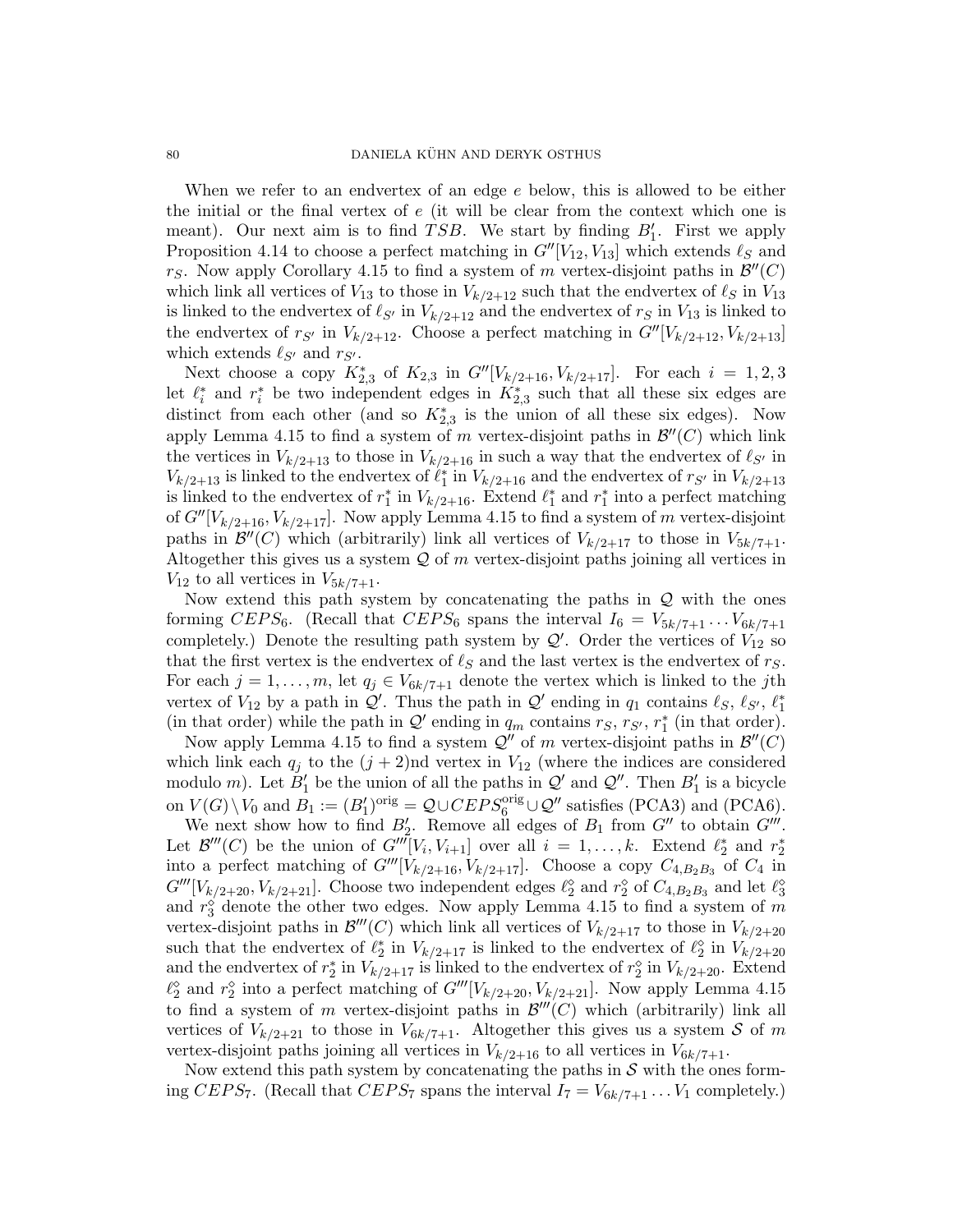Denote the resulting path system by  $\mathcal{S}'$ . Order the vertices of  $V_{k/2+16}$  so that the first vertex is the endvertex of  $\ell_2^*$  and the last vertex is the endvertex of  $r_2^*$ . For each  $j = 1, \ldots, m$ , let  $s_j \in V_1$  denote the vertex which is linked to the jth vertex of  $V_{k/2+16}$  by a path in  $\mathcal{S}'$ . Now apply Lemma 4.15 to find a system  $\mathcal{S}''$  of m vertexdisjoint paths in  $\mathcal{B}'''(C)$  which link each  $s_j$  to the  $(j+2)$ nd vertex in  $V_{k/2+16}$  (where the indices are considered modulo m). Let  $B'_2$  be the union of all the paths in  $\mathcal{S}'$ and  $S''$ . Then  $B'_2$  is a bicycle on  $V(G) \setminus V_0$ .  $B'_3$  can be chosen in a similar way as  $B'_2$  except that it contains  $\ell_3^*, r_3^*, \ell_3^{\diamond}, r_3^{\diamond}$  and  $CEPS_1$  instead of  $\ell_2^*, r_2^*, \ell_2^{\diamond}, r_2^{\diamond}$  and  $CEPS_7$ . Let  $TSB := B_1 \cup B_2 \cup B_3$  and  $PCA_1 := CyA \cup TSB$ . Then  $PCA_1$  satisfies (PCA1)–(PCA6)

We now remove the edges of  $PCA_1^{orig}$  from  $G'$  and repeat the above process to find the remaining  $s - 1$  edge-disjoint parity extended cycle absorbers  $PCA_2, \ldots, PCA_s$ . To see that this is possible, denote the digraph obtained from  $G'$  by the removal of the edges of  $PCA_1^{orig}, \ldots, PCA_i^{orig}$  by  $G_i$  (where  $i < s$ ). Note that  $|N_{G'}^+(x) \setminus$  $N_G^+$  $|\mathcal{F}_{G_i}(x)| \leq 7s \leq \varepsilon'm$  for every vertex x of G' and the analogous condition holds for the inneighbourhoods of x. Thus by Lemma 7.1(ii)  $(G_i, \mathcal{P}, R, C)$  is still a  $(k, m, 3\sqrt{\varepsilon'}, d)$ - $\Box$ scheme.  $\Box$ 

# 11. Proof of Theorem 1.2

The following lemma shows that we can cover all edges induced by a small exceptional set using a small number of edge-disjoint Hamilton cycles.

**Lemma 11.1.** Suppose that  $0 < 1/n \ll \varepsilon \ll \nu \leq \tau \ll \alpha \leq 1$ . Let G be a robust  $(\nu, \tau)$ -outexpander with  $\delta^0(G) \geq \alpha n$  and let  $V_0$  be a set of vertices in G with  $|V_0| \leq \varepsilon n$ . Then there is a set of  $\varepsilon n$  edge-disjoint Hamilton cycles in G which contain all edges of  $G[V_0]$ .

**Proof.** Note that when viewed as an undirected graph,  $G[V_0]$  has maximum degree less than  $\varepsilon n$ . So by Vizing's theorem, we can partition the edges of  $G[V_0]$  into  $t := \varepsilon n$ matchings  $M_1, \ldots, M_t$  (some of these may be empty). For each matching  $M_i$  in turn, we find a Hamilton cycle  $C_i$  which contains all edges of  $M_i$  and which is edge-disjoint from  $C_1, \ldots, C_{i-1}$ . Suppose that we have found  $C_1, \ldots, C_{i-1}$ . Let  $G_i$  be the graph obtained from G by removing the edges of  $C_1, \ldots, C_{i-1}$ . Note that  $G_i$  is still a robust  $(\nu/2, \tau)$ -outexpander with  $\delta^0(G_i) \ge \alpha n - (i-1) \ge \alpha n/2$ . Let  $G_i'$  be the graph obtained from  $G_i$  by contracting the edges of  $M_i$ . More precisely, we successively replace each directed edge ab of  $M_i$  by a vertex whose outneighbours are the current outneighbours of  $b$  and whose inneighbours are the current inneighbours of  $a$ . Then  $G'_{i}$  is still a robust  $(\nu/3, 2\tau)$ -outexpander with  $\delta^{0}(G'_{i}) \geq \alpha n/3$ . Thus  $G'_{i}$  contains a Hamilton cycle  $C_i'$  by Theorem 6.2. But  $C_i'$  corresponds to a Hamilton cycle  $C_i$  in  $G_i$  (and thus G) containing  $M_i$ . So we can continue until we have found  $C_1, \ldots, C_t$ as required.  $\square$ 

Before proving Theorem 1.2, we will combine the chord absorbing step and the cycle absorbing step into a single 'robust decomposition' lemma. Roughly speaking, this means that we can find a sparse 'robustly decomposable digraph'  $G<sup>rob</sup>$ , so that for an arbitrary very sparse regular digraph  $H$  on the same vertex set, the digraph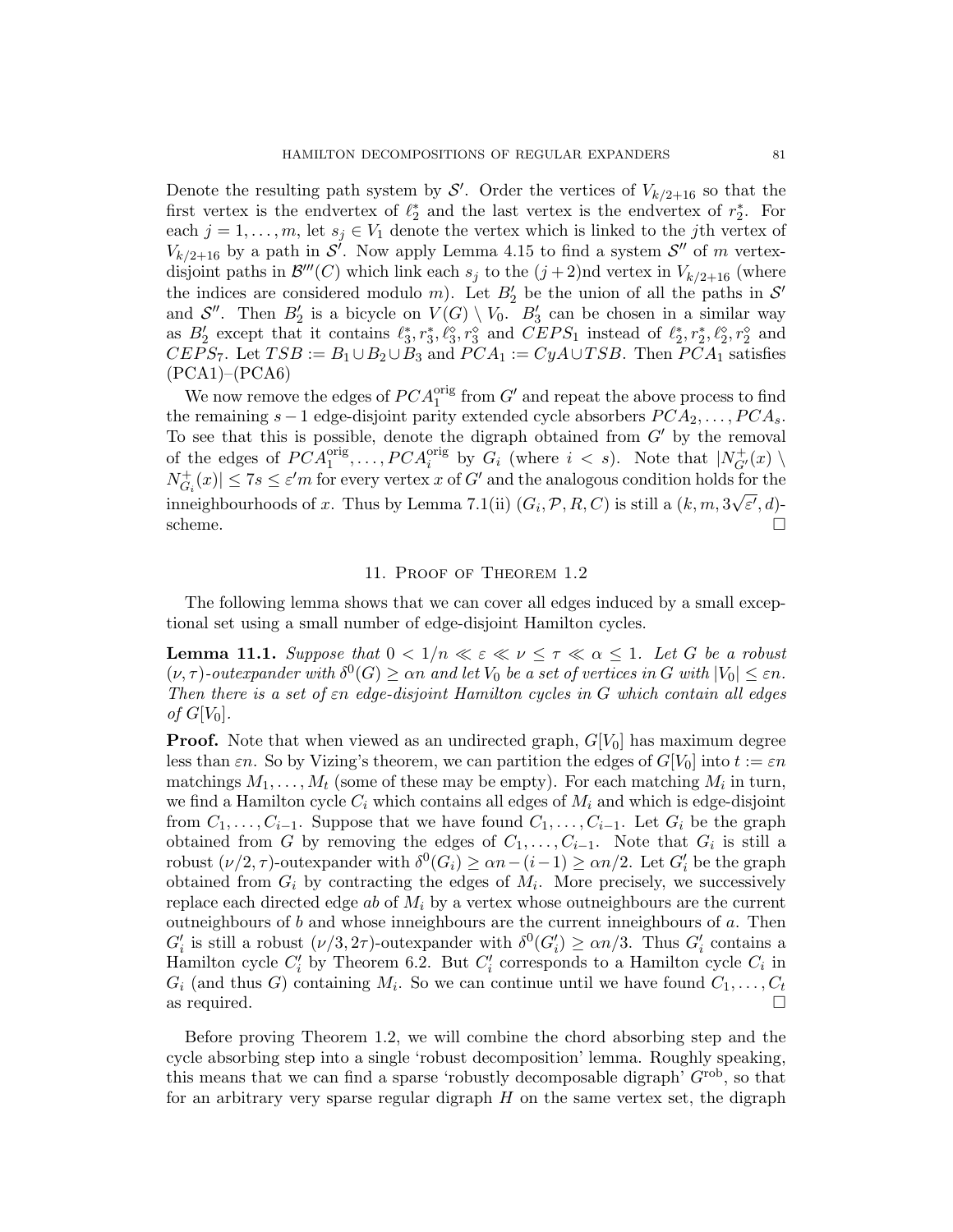$H \cup G^{\text{rob}}$  always has a Hamilton decomposition. We will state a variant of this lemma in Section 12. This variant will be used in [14, 32]. The main advantage of combining the chord absorbing step and the cycle absorbing step into a single lemma is that in future applications one will not need to know the definitions of the chord absorber and (the more involved) definition of the cycle absorber in order to apply it.

**Lemma 11.2.** Suppose that  $0 < 1/n \ll 1/k \ll \varepsilon \ll 1/q \ll 1/f \ll r_1/m \ll d \ll$  $1/\ell', 1/g \ll 1$  and that  $rk^2 \leq m$ . Let

$$
r_2 := 96\ell' g^2 k r, \quad r_3 := r f k / q, \quad r^\diamond := r_1 + r_2 + r - (q - 1)r_3, \quad s' := r f k + 7r^\diamond
$$

and suppose that  $k/14$ ,  $k/f$ ,  $k/g$ ,  $q/f$ ,  $m/4\ell'$ ,  $fm/q$ ,  $2fk/3g(g-1) \in \mathbb{N}$ . Suppose that  $(G, \mathcal{P}, \mathcal{P}', R, C, U, U')$  is an  $(\ell', k, m, \varepsilon, d)$ -setup with  $|G| = n$  and  $C = V_1 \dots V_k$ . Suppose that  $\mathcal{P}^*$  is a  $(q/f)$ -refinement of  $\mathcal P$  and that  $EF_1, \ldots, EF_{r_3}$  are exceptional factors with parameters  $(q/f, f)$  with respect to C,  $\mathcal{P}^*$  whose original versions are pairwise edge-disjoint. Let  $\mathcal{EF}$  be the union of the  $EF_i$  over all  $i = 1, \ldots, r_3$ . Then there exists a spanning subdigraph  $CA^{\circ}(r)$  of  $G-V_0$  for which the following holds:

- (i)  $CA^{\circ}(r)$  is an  $(r_1+r_2)$ -regular spanning subdigraph of  $G-V_0$  which is edgedisjoint from  $\mathcal{EF}^{\text{orig}}$ .
- (ii) Suppose that  $EF'_1, \ldots, EF'_{r}$  are exceptional factors with parameters  $(1, 7)$ with respect to  $C, \, P$  such that the original versions of all these exceptional factors are pairwise edge-disjoint from each other and edge-disjoint from  $CA^{\circ}(r) \cup \mathcal{EF}^{\text{orig}}$ . Let  $\mathcal{EF}'$  be the union of the  $EF'_{i}$  over all  $i = 1, ..., r^{\circ}$ . Then there exists a spanning subdigraph  $PCA^{\circ}(r)$  of  $G-V_0$  for which the following holds:
	- (a)  $PCA^{\circ}(r)$  is a 5r<sup>\o</sup>-regular spanning subdigraph of  $G-V_0$  which is edgedisjoint from  $CA^{\diamond}(r) \cup (\mathcal{EF} \cup \mathcal{EF}')^{\text{orig}}$ .
	- (b) Let  $CEPS$  be the set consisting of all the s' complete exceptional path systems contained in  $\mathcal{EF} \cup \mathcal{EF}'$ . Whenever H is an r-factor of  $G-V_0$ which is edge-disjoint from  $G^{\rm rob} := CA^{\diamond}(r) \cup PCA^{\diamond}(r) \cup (\mathcal{EF} \cup \mathcal{EF}')^{\rm orig},$ then  $H \cup G^{rob}$  has a decomposition into s' edge-disjoint Hamilton cycles  $C_1, \ldots, C_{s'}$  of G. Moreover, for each  $i = 1, \ldots, s'$ , the basic version  $C_i^{\text{basic}}$  of  $C_i$  contains one of the complete exceptional path systems from CEPS.

The analogue holds for an  $(\ell', k, m, \varepsilon, d)$ -bi-setup  $(G, \mathcal{P}, \mathcal{P}', R, C, U, U')$  if we assume in addition that H is bipartite with vertex classes  $\bigcup \mathcal{V}_{even}$  and  $\bigcup \mathcal{V}_{odd}$  (where  $\mathcal{V}_{even}$ is the set of all those  $V_i$  such that i is even and  $V_{odd}$  is defined analogously).

Note that the definition of an exceptional factor and (i) together imply that in the original version  $CA^{\diamond}(r) \cup \mathcal{EF}^{\text{orig}}$  of  $CA^{\diamond}(r) \cup \mathcal{EF}$  we have

(11.1) 
$$
d^{\pm}(x) = r_3 q \quad \forall x \in V_0
$$
 and  $d^{\pm}(y) = r_1 + r_2 + r_3 \quad \forall y \in V(G) \setminus V_0$ .

Similarly, in the original version  $PCA^{\diamond}(r) \cup (\mathcal{EF}')^{\text{orig}}$  of  $PCA^{\diamond}(r) \cup \mathcal{EF}'$  we have

(11.2) 
$$
d^{\pm}(x) = 7r^{\diamond} \quad \forall x \in V_0 \quad \text{and} \quad d^{\pm}(y) = 6r^{\diamond} \quad \forall y \in V(G) \setminus V_0.
$$

In order to construct  $CA^{\circ}(r)$  we will choose a chord absorber CA with  $CA^{\text{exc}} = \mathcal{EF}$ . Similarly, in order to construct  $PCA^{\diamond}(r)$  we will choose a parity extended cycle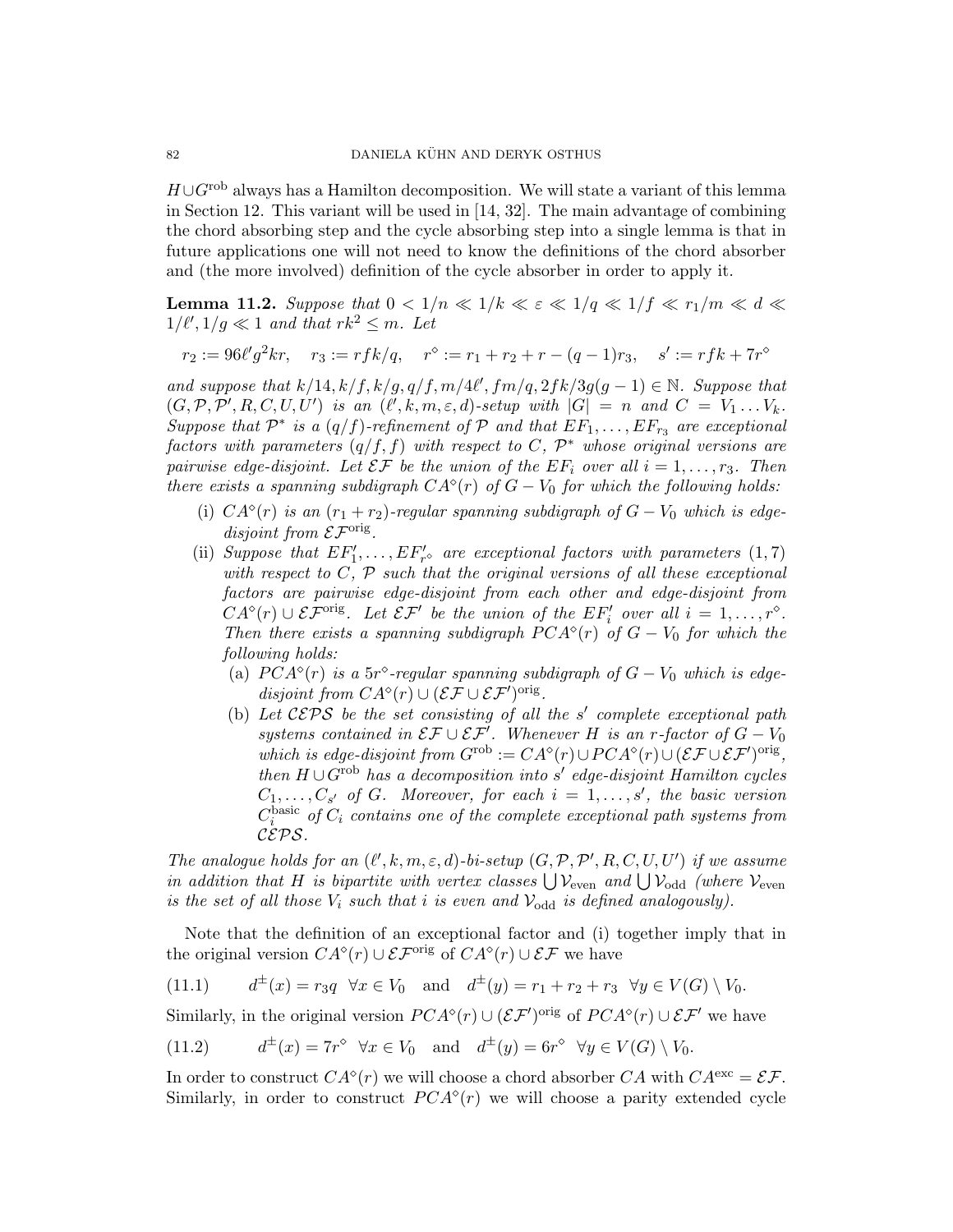absorber  $PCA(r^{\circ})$  such that the complete exceptional path systems contained in  $PCA(r^{\diamond})$  are those in  $\mathcal{EF}'$ .

**Proof of Lemma 11.2.** Choose new constants  $\varepsilon_1, d_1$  such that  $\varepsilon \ll \varepsilon_1 \ll 1/q \ll$  $1/f \ll r_1/m \ll d_1 \ll d$ . Note that

(11.3) 
$$
r/m, r_2/m, qr_3/m \ll \varepsilon \text{ and } r^{\diamond} \leq d_1 m.
$$

We first apply Lemma 9.4 with  $\varepsilon_1, r_1, r_2, r_3$  playing the roles of  $\varepsilon', r_0, r'_0, r''_0$  to find a chord absorber CA for C, U' with parameters  $(\varepsilon_1, r_1, r_2, r_3, q, f)$  such that  $CA^{\text{exc}} =$ EF. Let  $CA^{\circ}(r) := CA \setminus CA^{\text{exc}}$ . Then (9.1) and the fact that  $CA^{\text{exc}}$  is  $r_3$ -regular imply that  $CA^{\diamond}(r)$  satisfies (i).

Note that by definition of a setup,  $(G, \mathcal{P}, R, C)$  is a  $(k, m, \varepsilon, d)$ -scheme. Let  $G_1$ be obtained from G by deleting all edges in  $CA^{orig}$ . Thus (9.1) implies that  $G_1$  is obtained from G by deleting  $r_3q$  outedges and  $r_3q$  inedges at every vertex in  $V_0$  and deleting  $r_1+r_2+r_3$  outedges and  $r_1+r_2+r_3$  inedges at every vertex in  $V(G)\backslash V_0$ . But  $r_3q \leq \varepsilon m$  and  $r_1+r_2+r_3 \leq d_1m$  by (11.3). So Lemma 7.1 implies that  $(G_1, \mathcal{P}, R, C)$ is still a  $(k, m, 3\sqrt{d_1}, d)$ -scheme. Since  $r^{\diamond}/m \leq d_1 \ll d$  by (11.3), we can apply Lemma 10.5 to  $(G_1, \mathcal{P}, R, C)$  to obtain an r<sup>o</sup>-fold parity extended cycle absorber  $PCA(r^{\diamond})$  such that the complete exceptional path systems contained in  $PCA(r^{\diamond})$ are precisely those in  $\mathcal{EF}'$ . Let  $PCA^{\diamond}(r) := PCA(r^{\diamond}) \setminus \mathcal{EF}'$ . Then (10.1) implies that  $PCA^{\diamond}(r)$  satisfies (ii)(a).

To check (ii)(b), suppose that H is an r-factor of  $G - V_0$  which is edge-disjoint from  $G^{\text{rob}} = CA^{\text{orig}} \cup PCA(r^{\diamond})^{\text{orig}}$ . Note that an  $(\ell', k, m, \varepsilon, d)$ -setup is also an  $(\ell', k, m, \varepsilon_1, d)$ -setup. So we can apply Lemma 9.7 to the  $(\ell', k, m, \varepsilon, d)$ -setup

$$
(G,\mathcal{P},\mathcal{P}',R,C,U,U')
$$

and the chord absorber  $CA = \mathcal{B}(C)^* \cup \mathcal{B}(U') \cup CA^{\text{exc}}$  with parameters  $(\varepsilon_1, r_1, r_2, r_3, q, f)$ chosen before. This gives us a set  $C_1$  of rfk edge-disjoint Hamilton cycles in G such that the following conditions hold:

- Altogether the Hamilton cycles in  $C_1$  contain all the edges of  $H \cup \mathcal{B}(U') \cup$  $(CA<sup>exc</sup>)<sup>orig</sup>$ . Moreover, all remaining edges of these Hamilton cycles are contained in  $\mathcal{B}(C)^*$ .
- The digraph  $H_1$  obtained from  $CA^{orig}$  by deleting all the edges lying on Hamilton cycles in  $C_1$  is a regular blow-up of C of degree  $(r_1 + r_2 + r - (q 1)$ r  $fk/q$ ) = r<sup> $\diamond$ </sup>.
- The basic version of each cycle in  $C_1$  contains one of the s complete exceptional path systems contained in  $CA^{\text{exc}} = \mathcal{EF}$ .

Finally, we apply Lemma 10.4 to the  $(k, m, \varepsilon, d)$ -scheme  $(G, \mathcal{P}, R, C)$  with  $H_1$  playing the role of H and with the r<sup>o</sup>-fold parity extended cycle absorber  $PCA(r^{\diamond})$  chosen before to find a Hamilton decomposition  $C_2$  of  $H_1 \cup PCA(r^{\diamond})^{\text{orig}}$  such that each Hamilton cycle in  $\mathcal{C}_2$  contains one of the  $7r^{\diamond}$  complete exceptional path systems contained in  $PCA(r^{\diamond})$ , and thus one of the complete exceptional path systems contained in  $\mathcal{EF}'$ . Then  $\mathcal{C}_1 \cup \mathcal{C}_2$  is a Hamilton decomposition of  $H \cup G^{\text{rob}}$  as required in (ii)(b).

For the bipartite analogue, we apply the bipartite version of Lemmas 9.4 and 9.7 in the above argument. Since a  $(\ell', k, m, \varepsilon, d)$ -bi-setup is a  $(k, m, \varepsilon, d)$ -scheme, the remainder of the proof is the identical.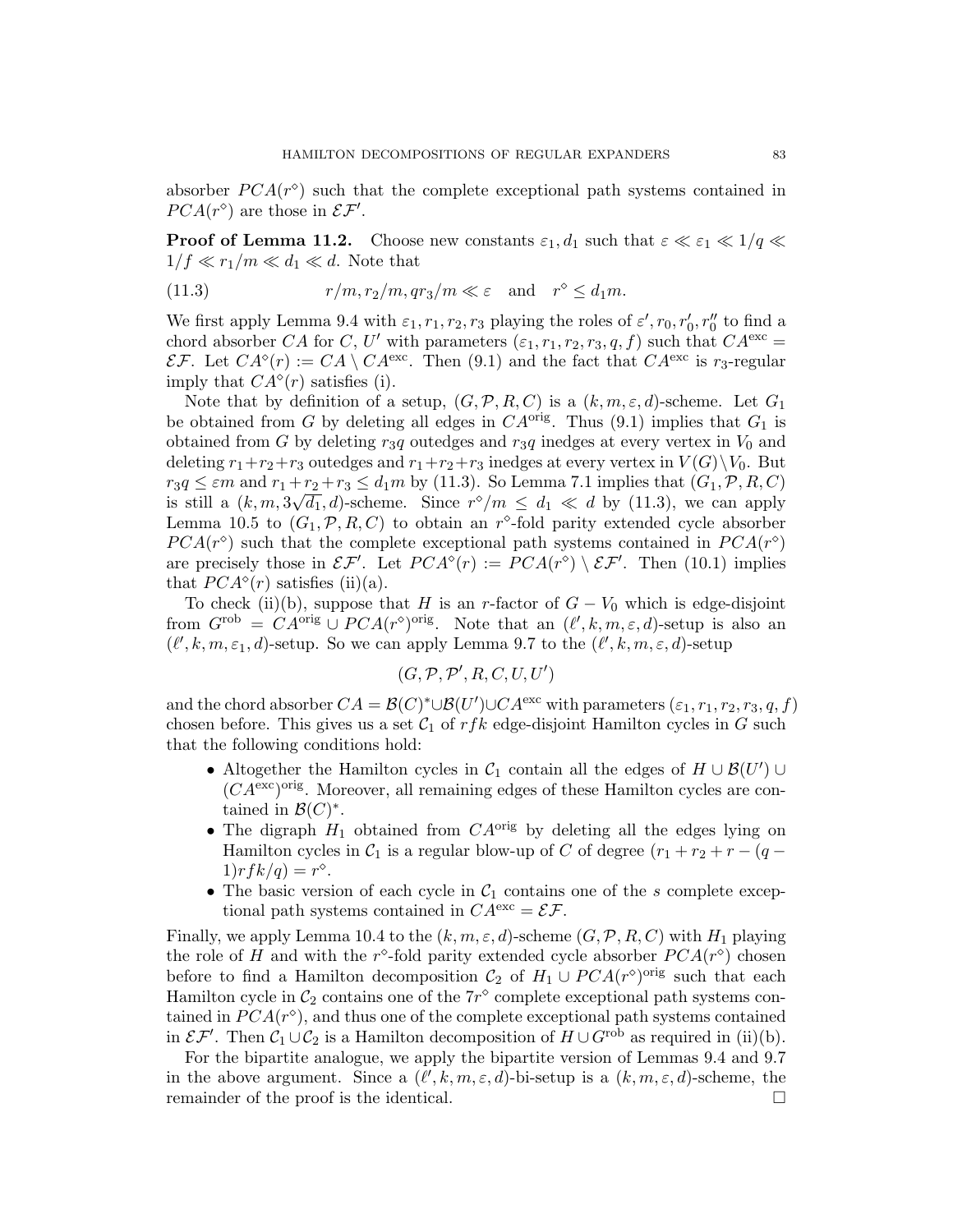Finally, we can put together all of the previous results in order to prove Theorem 1.2. First we apply Szemerédi's regularity lemma to  $G$ . Based on the resulting partition, we find a consistent system and a universal walk (so that we have a corresponding setup). Within these, we find and remove a preprocessing graph  $PG$ , a chord absorber  $CA$  and a parity extended cycle absorber  $PCA$ . (Actually, instead of choosing  $CA$  and  $PCA$  separately, we choose suitable exceptional factors and apply Lemma 11.2 to find a robustly decomposable graph  $G<sup>rob</sup>$  which is essentially the union of CA and PCA.) Then we apply Lemma 11.1 to cover all edges of  $G[V_0]$ . Next we find an approximate Hamilton decomposition using Theorem 1.3 in the remainder  $G^{\#}$  of  $G$ , which leaves a sparse leftover  $H_0$ . We then find a Hamilton decomposition of  $H_0 \cup PG^{\text{orig}} \cup G^{\text{rob}}$ .

**Proof of Theorem 1.2.** Let  $\tau^* := \tau(\alpha/2)$  be as defined in Theorem 1.3. Choose  $\tau \leq \tau^*$  such that  $0 < \tau \ll \alpha$ . Note that whenever  $\nu' \leq \nu$ , every robust  $(\nu, \tau)$ outexpander is also a robust  $(\nu', \tau)$ -outexpander. So we may assume that  $0 \ll \nu \ll \tau$ . Choose  $n_0 \in \mathbb{N}$  so that  $0 < 1/n_0 \ll \nu$ . ( $\tau$  and  $n_0$  will be the constants returned by Theorem 1.2.) Now let G be an r-regular robust  $(\nu, \tau)$ -outexpander on  $n \geq n_0$ vertices with  $r \geq \alpha n$ . We have to show that G has a Hamilton decomposition. Choose additional positive constants so that

$$
0<1/n_0\ll \eta \ll d_0'\ll d_0''\ll 1/k_2^*\ll 1/k_1^*\ll \varepsilon_0\ll \varepsilon_1\ll \varepsilon_2\ll \varepsilon\ll \varepsilon'\ll 1
$$

$$
(11.4) \t\t \ll 1/q \ll 1/f \ll d_1 \ll d \ll \nu \ll \tau \ll \alpha < 1 \text{ and } d \ll 1/g \ll \zeta \le 1/2,
$$

and where  $n_0, k_1^*, k_2^*, q, f, g \in \mathbb{N}$ . Let

(11.5) 
$$
\ell' := \frac{64 \cdot 36}{\nu^6}, \quad s := \frac{64 \cdot 10^7}{\nu^6} \text{ and } \ell^* := f^2.
$$

Note that we can choose  $q, f \in \mathbb{N}$  and  $\nu$  in such a way that  $q/f, 50\ell^*/(s-1), \ell^*/7 \in \mathbb{N}$ . As before, we can replace  $\nu$  with a suitable  $\nu' < \nu$  if necessary (and then prove the theorem for all  $(\nu', \tau)$ -outexpanders), so we can ensure that these divisibility conditions hold.

Apply Szemerédi's regularity lemma (Lemma 4.1) with parameters  $\varepsilon_0, d, k_1^*$  to obtain a partition  $\mathcal{P}_0 = \{V'_0, \ldots, V'_{k_0}\}\$  of the vertices of G into  $k_0$  clusters and an exceptional set  $V'_0$ , where  $1/k_2^* \ll 1/k_0 \leq 1/k_1^*$  and  $|V'_0| \leq \varepsilon_0 n$ . Note that by adding at most  $42g(g-1)f$  clusters to the exceptional set if necessary, we may assume that  $k_0/14, k_0/f, k_0/g, 2fk_0/3g(g-1) \in \mathbb{N}$ . Moreover, by moving at most  $\ell^*$  vertices from each cluster  $V_i'$  to the exceptional set we may assume that the cluster size is divisible by  $\ell^*$ . Note that we still have that  $|V_0'| \leq 2\varepsilon_0 n$ . Let  $R_0$  denote the corresponding reduced digraph. So every edge of  $R_0$  corresponds to an  $(2\varepsilon_0, \ge d)$ -regular pair. Let

$$
k:=\ell^*k_0.
$$

So

$$
1/k_2^* \le 1/k \le 1/k_1^*
$$

and  $k/14$ ,  $k/f$ ,  $k/g$ ,  $2fk/3g(g-1)$ ,  $50k/(s-1) \in \mathbb{N}$ . By Lemma 5.1,  $R_0$  is a robust  $(\nu/2, 2\tau)$ -outexpander with minimum semidegree at least  $\alpha k_0/2$ . So by Theorem 6.2,  $R_0$  contains a Hamilton cycle  $C_0$ .

Apply Lemma 4.7 with  $C_0$  playing the role of C to obtain an  $\varepsilon_0$ -uniform  $\ell^*$ refinement  $\mathcal{P} = \{V'_0, V_1, \ldots, V_k\}$  of  $\mathcal{P}_0$ . Let R be the digraph obtained from  $R_0$  by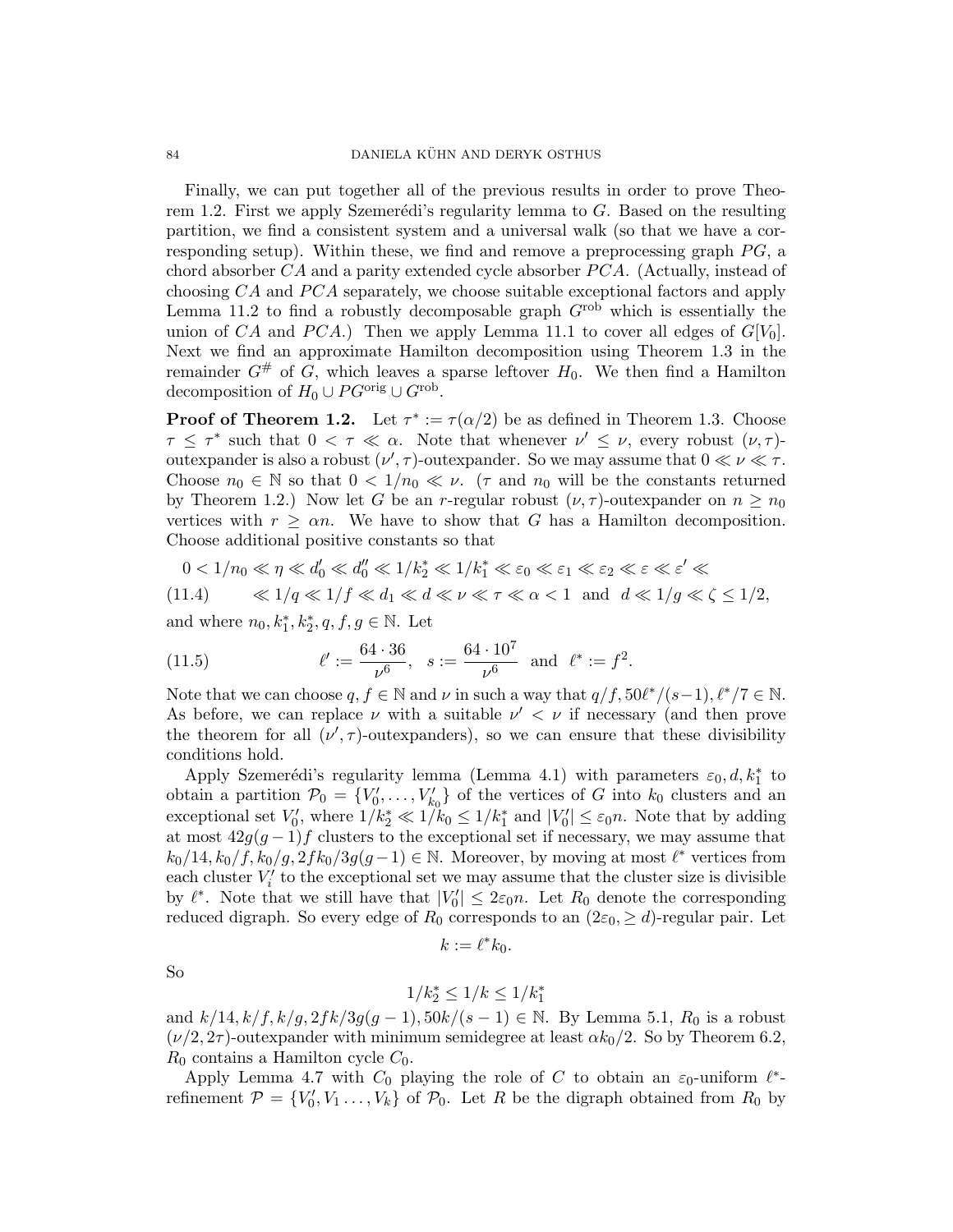replacing every  $V_i'$  by the  $\ell^*$  subclusters in  $\mathcal P$  which are contained in  $V_i'$  and by replacing every edge  $V_i'V_j'$  of  $R_0$  by a complete bipartite graph  $K_{\ell^*,\ell^*}$  between the two corresponding sets of subclusters in  $P$ , where all the edges of  $K_{\ell^*,\ell^*}$  are oriented towards those subclusters which are contained in  $V'_j$ . So R is an  $\ell^*$ -fold blow-up of  $R_0$  and  $|R| = k$ . By Lemma 4.7(ii) each edge of R corresponds to an  $(\varepsilon_1, \geq d)$ regular pair in G. Moreover, Lemma 5.3 implies that R is still a robust  $(\nu^3/8, 4\tau)$ outexpander with minimum semidegree at least  $\alpha k/2$ . Let C be a Hamilton cycle in R obtained from  $C_0$  by winding  $\ell^*$  times around  $C_0$ . By relabeling the clusters in P if necessary, we may assume that  $C = V_1 \dots V_k$ . Later on will use that this construction satisfies (CSys8) with  $1/2$  playing the role of  $\theta$  (since  $\mathcal P$  is an  $\varepsilon_0$ -uniform  $\ell^*$ -refinement of  $\mathcal{P}_0$ ).

Apply Lemma 9.1 to R and C in order to obtain a universal walk U for C with parameter  $\ell'$ . Let H be the spanning subgraph of R which consists of all the edges contained in  $C \cup U$ . Thus  $\Delta(H) \leq 2(1+\ell') \leq 1/\nu^7$ . Since each edge of R corresponds to an  $(\varepsilon_1, \geq d)$ -regular pair in G, Lemma 4.4 implies that we can move  $\sqrt{\varepsilon_1}|V_i|$ vertices from each  $V_i$  to the exceptional set  $V'_0$  to achieve that every edge of  $H$  (and thus of  $C \cup U$ ) corresponds to an  $[\epsilon_2/2, \geq d]$ -superregular pair in G. We denote the modified exceptional set by  $V_0$  and still denote the modified clusters by  $V_1, \ldots, V_k$ . From now on, we will view  $C$  as a cycle on these clusters and  $U$  as a universal walk on these clusters. We also still write  $P$  for the partition of  $V(G)$  into the exceptional set  $V_0$  and clusters  $V_1, \ldots, V_k$ . Let

$$
m:=|V_1|=\cdots=|V_k|.
$$

By adding at most  $200\ell'q/f$  vertices from each cluster in  $P$  to  $V_0$  if necessary, we may assume that  $m/50$ ,  $m/4\ell'$ ,  $fm/q \in \mathbb{N}$  (in particular, m is even). Note that

(11.6) 
$$
|V_0| \le |V'_0| + \sqrt{\varepsilon_1}n + 200\ell'q/f \le \varepsilon_2 n
$$

and that every edge of R still corresponds to an  $(\varepsilon_2, \geq d)$ -regular pair in G and every edge of  $C \cup U$  still corresponds to an  $[\varepsilon_2, \geq d]$ -regular pair in G. Let

(11.7) 
$$
r_0 := \eta r, \ \ r'_0 := d'_0 m, \ \ r''_0 := d''_0 m \text{ and } r_1 := d_1 m.
$$

(11.4) and the fact that  $\eta \alpha n \leq r_0 = \eta r \leq \eta n$  together imply that

(11.8) 
$$
1/n_0 \ll r_0/m \ll r'_0/m \ll r''_0/m \ll 1/k.
$$

Let  $G_0$  denote the digraph obtained from  $G$  by deleting all the edges between vertices in  $V_0$ . Then

$$
(G_0, \mathcal{P}_0, R_0, C_0, \mathcal{P}, R, C)
$$

is a consistent  $(\ell^*, k, m, \varepsilon_2, d, \nu^3/8, 4\tau, \alpha/2, 1/2)$ -system.

Apply Lemma 4.7 to obtain an  $\varepsilon_2$ -uniform  $\ell'$ -refinement  $\mathcal{P}'$  of  $\mathcal{P}$ . Let U' be the universal subcluster walk with respect to C, U and  $\mathcal{P}'$ . (So U' satisfies (ST2).) Then

$$
(G_0, \mathcal{P}, \mathcal{P}', R, C, U, U')
$$

is an  $(\ell', k, m, \varepsilon, d)$ -setup. Here we use that Lemma 4.7(i) implies that (ST3) is satisfied.

Apply Lemma 4.7 to obtain an  $\eta$ -uniform 50-refinement  $\mathcal{P}''$  of  $\mathcal{P}$ . Apply Lemma 8.6 to the consistent system  $(G_0, \mathcal{P}_0, R_0, C_0, \mathcal{P}, R, C)$  to find a preprocessing graph PG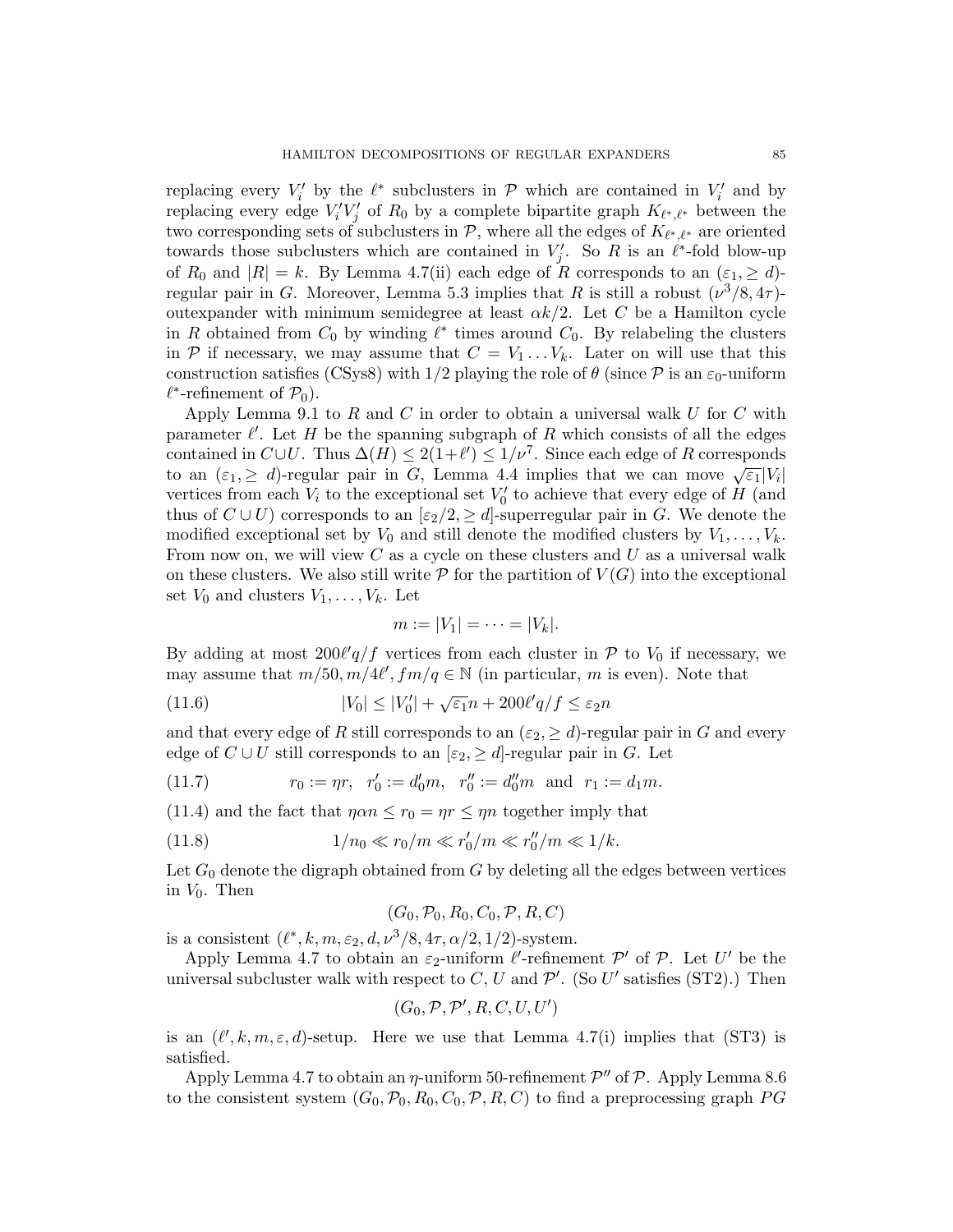in  $G_0^{\text{basic}}$  with parameters  $(s, \varepsilon', d, r'_0, r''_0, r_0, \zeta)$  with respect to C, R, P''. (Here (11.4) and (11.8) imply that the conditions of the lemma are satisfied.)

Let  $G_1$  be obtained from  $G_0$  by deleting all edges in  $PG<sup>orig</sup>$ . Thus (8.3) implies that  $G_1$  is obtained from  $G_0$  by deleting  $r_0(s-1)$  outedges and  $r_0(s-1)$  inedges at every vertex in  $V_0$  and by deleting  $r''_0$  outedges and  $r''_0$  inedges at every vertex in  $V(G) \setminus V_0$ . But  $r_0(s-1), r''_0 \leq \varepsilon m$  by (11.4) and (11.8). So Lemma 7.1(i) implies that

 $(G_1, \mathcal{P}_0, R_0, C_0, \mathcal{P}, R, C)$ 

is still a consistent  $(\ell^*, k, m, 3\sqrt{\epsilon}, d, \nu^3/16, 4\tau, \alpha/4, 1/4)$ -system. Furthermore, Lemma 9.2 implies that  $(G_1, \mathcal{P}, \mathcal{P}', R, C, U, U')$  is still an  $(\ell', k, m, \varepsilon^{1/3}, d)$ -setup. Let

$$
r^* := r''_0 - (s - 1)r_0
$$
,  $r_2 := 96\ell'g^2kr^*$  and  $r_3 := \frac{r^*fk}{q}$ .

Note that

(11.9) 
$$
r^*k^2 \le r''_0k^2 \le r''_0(k_2^*)^2 = d''_0m(k_2^*)^2 \le d_1m = r_1
$$

 $(11.10) \leq m$ .

In particular, (11.9) implies that

(11.11) 
$$
r^*, r''_0, r_2, r_3 \le r_1 \stackrel{(11.7)}{=} d_1 m.
$$

So

$$
(11.12) \qquad \frac{r_2}{m} \stackrel{(11.11)}{\leq} d_1 \stackrel{(11.4)}{\ll} d \quad \text{and} \quad \frac{r_3}{m} \leq \frac{r^*k}{m} \stackrel{(11.9)}{\leq} \frac{r_0''k_2^*}{m} \stackrel{(11.7)}{=} d_0''k_2^* \stackrel{(11.4)}{\ll} \varepsilon.
$$

Also, note that (11.5) implies that  $f/\ell^* = 1/f \ll 1$ . Moreover,  $r_3q/fm = r^*k/m \ll 1$ . d by (11.12). Apply Lemma 4.7 to obtain an  $\varepsilon$ -uniform  $q/f$ -refinement  $\mathcal{P}'''$  of  $\mathcal{P}$ . Apply Lemma 7.6 to  $(G_1, \mathcal{P}_0, R_0, C_0, \mathcal{P}, R, C)$  in order to obtain exceptional factors  $EF_1, \ldots, EF_{r_3}$  with parameters  $(q/f, f)$  with respect to  $C, \mathcal{P}'''$  such that the original versions of all these exceptional factors are pairwise edge-disjoint. Let  $\mathcal{EF}$  denote the union of the  $EF_i$  over all  $i = 1, \ldots, r_3$ . Let

$$
r^{\diamond} := r_1 + r_2 + r^* - (q - 1)r_3.
$$

Note that

(11.13) 
$$
r^{\diamond}/m \le (r_1 + r_2 + r^*)/m \stackrel{(11.11)}{\le} 3d_1 \stackrel{(11.4)}{\ll} d.
$$

(11.10) guarantees that we can now apply Lemma 11.2 to the  $(\ell', k, m, \varepsilon^{1/3}, d)$ -setup  $(G_1, \mathcal{P}, \mathcal{P}', R, C, U, U')$  with  $r^*$  playing the role of r and with the exceptional factors  $EF_1, \ldots, EF_{r_3}$  chosen before to find a spanning subdigraph  $CA^{\diamond}(r^*)$ .

Let  $G_2$  be obtained from  $G_1$  by deleting all edges in  $CA^{\diamond}(r^*) \cup \mathcal{EF}^{\text{orig}}$ . Thus (11.1) implies that  $G_2$  is obtained from  $G_1$  by deleting  $r_3q$  outedges and  $r_3q$  inedges at every vertex in  $V_0$  and by deleting  $r_1 + r_2 + r_3$  outedges and  $r_1 + r_2 + r_3$  inedges at every vertex in  $V(G) \backslash V_0$ . But  $r_3q = r^*fk \leq d_1m$  by (11.4) and (11.9) while  $r_1+r_2+$  $r_3 \leq 3d_1m$  by (11.11). So Lemma 7.1 implies that  $(G_2, \mathcal{P}_0, R_0, C_0, \mathcal{P}, R, C)$  is still a consistent  $(\ell^*, k, m, 3\sqrt{3d_1}, d, \nu^3/32, 4\tau, \alpha/8, 1/8)$ -system. Together with (11.13) this shows that we can apply Lemma 7.6 to  $(G_2, \mathcal{P}_0, R_0, C_0, \mathcal{P}, R, C)$  in order to obtain exceptional factors  $EF'_1, \ldots, EF'_{r^{\diamond}}$  with parameters  $(1, 7)$  with respect to C, P such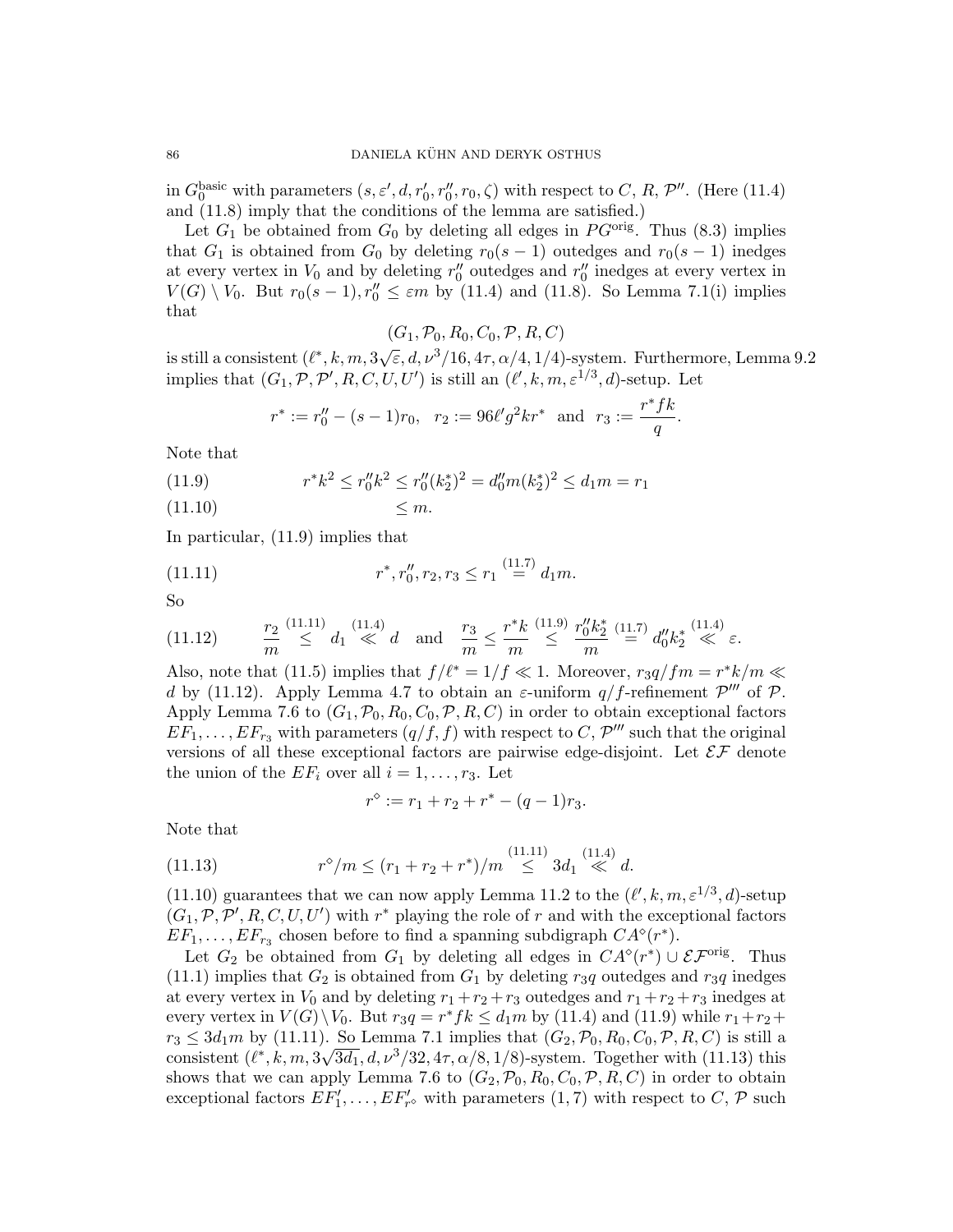that the original versions of all these exceptional factors are pairwise edge-disjoint. Let  $\mathcal{EF}'$  denote the union of the  $EF'_i$  over all  $i = 1, \ldots, r^{\circ}$ .

Let  $PCA^{\diamond}(r^*)$  be as guaranteed by Lemma 11.2(ii). Let

$$
G^{\text{rob}} := CA^{\circ}(r^*) \cup PCA^{\circ}(r^*) \cup (\mathcal{EF} \cup \mathcal{EF}')^{\text{orig}} \quad \text{and} \quad G^{\text{absorb}} := PG^{\text{orig}} \cup G^{\text{rob}}.
$$

Let  $r_0^{\text{abs}}$  be the outdegree of the exceptional vertices (i.e. those in  $V_0$ ) in  $G^{\text{absorb}}$ . Then  $(8.3)$ ,  $(11.1)$  and  $(11.2)$  imply that  $r_0^{\text{abs}}$  is also the indegree of the exceptional vertices. Moreover, they imply that

$$
r_0^{\text{abs}} = r_0(s-1) + r_3q + 7r^{\diamond}.
$$

Let  $r<sup>abs</sup>$  be the outdegree of the non-exceptional vertices in  $G<sup>absorb</sup>$ . Again, (8.3),  $(11.1)$  and  $(11.2)$  imply that  $r^{abs}$  is also the indegree of the non-exceptional vertices Moreover,

$$
r^{\text{abs}} = r_0'' + (r_1 + r_2 + r_3) + 6r^{\diamond}
$$

.

But

$$
r_0^{\text{abs}} - r^{\text{abs}} = r_0(s - 1) + (q - 1)r_3 + r^\diamond - r_0'' - r_1 - r_2
$$
  
=  $r_0(s - 1) + (q - 1)r_3 + (r_1 + r_2 + r^* - (q - 1)r_3) - r_0'' - r_1 - r_2$   
=  $r_0(s - 1) + r^* - r_0'' = 0.$ 

So  $G^{\text{absorb}}$  is  $r^{\text{abs}}$ -regular. Moreover,

$$
(11.14) \quad r^{\text{abs}} \le r_0'' + (r_1 + r_2 + r_3) + 6(r_1 + r_2 + r^*) \stackrel{(11.11)}{\le} 22d_1 m \stackrel{(11.4)}{\ll} dm \le dn.
$$

Let  $G^{\triangle}$  denote the digraph obtained from G by removing the edges of  $G^{absorb}$ . Let  $r^{\Delta}$  :=  $r - r^{\text{abs}}$  be the degree of  $G^{\Delta}$ . Note that (11.14) implies that  $G^{\Delta}$  is still a robust  $(\nu/2, \tau)$ -outexpander with  $\delta^0(G^{\Delta}) = r^{\Delta} \ge \alpha n/2$ . Let  $r^{\#} := r^{\Delta} - \varepsilon n$ . Then (11.6) implies that we can apply Lemma 11.1 to obtain a set  $\mathcal{C}^{\Delta}$  of  $\varepsilon n$  edgedisjoint Hamilton cycles in  $G^{\Delta}$  which cover all the edges in  $G^{\Delta}[V_0]$ . Let  $G^{\#}$  be the  $r^{\#}$ -regular digraph obtained from  $G^{\triangle}$  by deleting all the edges in these Hamilton cycles.

Note that  $r - r^{\#} = r^{abs} + \varepsilon n \leq dn + \varepsilon n \leq 2dn$  by (11.14). Thus  $G^{\#}$  is still a robust  $(\nu/2, \tau)$ -outexpander (and thus also a robust  $(\nu/2, \tau^*)$ -outexpander) with  $\delta^0(G^{\#}) = r^{\#} \ge \alpha n/2$ . Together with our choice of  $\tau^*, \nu, \eta$  and  $n_0$  this shows that we can apply Theorem 1.3 to obtain a set  $\mathcal{C}^{\#}$  of  $r^{\#} - \eta r = r^{\#} - r_0$  edge-disjoint Hamilton cycles in  $G^{\#}$ . Let  $H_0$  be the digraph obtained from  $G^{\#}$  by deleting all the edges in these Hamilton cycles. Note that our application of Lemma 11.1 ensures that  $V_0$  forms an independent set in  $H_0$  and so  $H_0$  is a  $r_0$ -regular subdigraph of  $G_0$ . Together with (11.4) and (11.8) this ensures that we can apply Corollary 8.5 to  $(G_0, \mathcal{P}_0, R_0, C_0, \mathcal{P}, R, C)$  with  $H_0$ ,  $\mathcal{P}''$  playing the roles of  $H, \mathcal{P}'$  and with the preprocessing graph  $PG$  with parameters  $(s, \varepsilon', d, r'_0, r''_0, r_0, \zeta)$  chosen before to obtain a set  $\mathcal{C}_0$  of  $r_0s$  edge-disjoint Hamilton cycles such that the following conditions hold:

- Altogether the Hamilton cycles in  $\mathcal{C}_0$  contain all edges of  $H_0$  and each of these Hamilton cycles lies in  $H_0 \cup PG^{\text{orig}}$ .
- Let  $PG'$  be the digraph obtained from  $PG<sup>orig</sup>$  by deleting all the edges lying in the Hamilton cycles in  $C_0$ . Then every vertex  $x \in V_0$  is isolated in PG'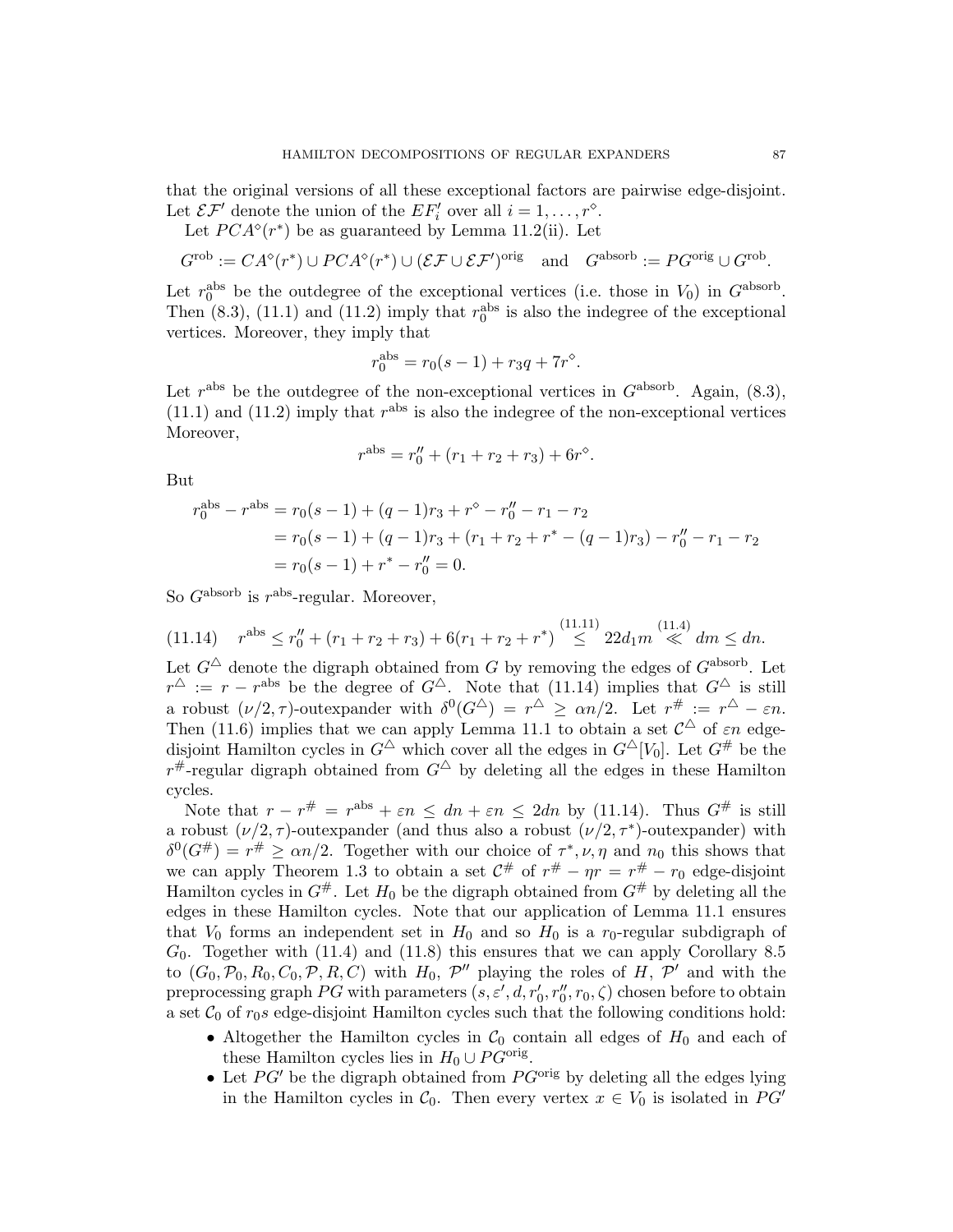and every vertex  $x \in V(G) \setminus V_0$  has in- and outdegree  $r''_0 - (s - 1)r_0 = r^*$  in  $PG'.$ 

The second condition above implies that  $H_1 := PG' - V_0$  is an r<sup>\*</sup>-regular subdigraph of  $G_0 - V_0$ . Lemma 11.2(ii)(b) guarantees that  $H_1 \cup G^{\text{rob}}$  has a Hamilton decomposition  $C_1$ . Then  $C^{\Delta} \cup C^{\#} \cup C_0 \cup C_1$  is a Hamilton decomposition of G, as required.  $\square$ 

#### 12. Statement of the robust decomposition lemma for further use

We now present a 'standalone' version (Lemma 12.1) of the robust decomposition lemma (Lemma 11.2) which is suitable for further use. Instead of exceptional edges and exceptional path systems, it involves 'fictive edges' and 'special path systems'. One can use these in the same way as in the current proof to deal with edges at exceptional vertices. A crucial additional advantage is that one can also use them to deal with a small number of edges connecting G to another digraph. In particular, in [32] we can use it for a digraph  $G^*$  which consists of robust expanders G and  $G'$ which are connected by a small number of edges (so  $G^*$  is not a robust expander). Similarly, in the bipartite version, we can apply it to an 'almost bipartite' digraph and use the fictive edges to deal e.g. with the small number of edges which do not respect the (approximate) bipartition. This is the case in [14].

Suppose that  $(G, \mathcal{P}, R, C)$  is an  $(k, m, \varepsilon, d)$ -scheme with  $C = V_1 \dots V_k$ . The next definition is a generalization of a complete exceptional path system. Suppose that  $k/L, m/K \in \mathbb{N}$  and let  $\mathcal I$  be the canonical interval partition of C into L intervals of equal length. A special path system SPS (with respect to C) with parameters  $(K, L)$ spanning an interval  $I = U_j U_{j+1} \dots U_{j'}$  with  $I \in \mathcal{I}$  consists of  $m/K$  vertex-disjoint paths  $P_1, \ldots, P_{m/K}$  such that the following conditions hold.

- (SPS1) Every  $P_s$  has its initial vertex in  $U_j$  and its final vertex in  $U_{j'}$ .
- (SPS2) SPS contains a matching Fict(SPS) such that all the edges in Fict(SPS) avoid the endclusters  $U_j$  and  $U_{j'}$  of I and such that  $E(P_s) \setminus \text{Fict}(SPS) \subseteq$  $E(G).$
- (SPS3) SPS contains precisely  $m/K$  vertices from every cluster in I and no other vertices.

The edges in  $Fict(SPS)$  are called *fictive edges of SPS*. Note that a complete exceptional path system  $CEPS$  containing a complete exceptional sequence  $CES$  is a special path system where CES plays the role of the set of fictive edges.

Suppose that  $\mathcal{P}^*$  is a K-refinement of  $\mathcal{P}$ . For each cluster  $U \in \mathcal{P}$ , let  $U(1), \ldots, U(K)$ denote the subclusters of U in  $\mathcal{P}^*$ . Consider a special path system  $SPS$  as above. We say that SPS has *style b* if its vertex set is  $U_j(b) \cup \cdots \cup U_{j'}(b)$ . A *special factor SF* with parameters  $(K, L)$  (with respect to C,  $\mathcal{P}^*$ ) is a 1-regular digraph on  $V(G) \setminus V_0$ satisfying the following properties:

- (SF1) On each of the L intervals  $I \in \mathcal{I}$ , SF induces the vertex-disjoint union of K special path systems.
- (SF2) Moreover, for each  $I \in \mathcal{I}$  and each  $b = 1, \ldots, K$ , exactly one of the special path systems in  $SF$  spanning I has style b.

We write  $Fict(SF)$  for the union of the sets  $Fict(SPS)$  over all the KL special path systems SPS contained in SF and call the edges in  $Fict(SF)$  fictive edges of SF.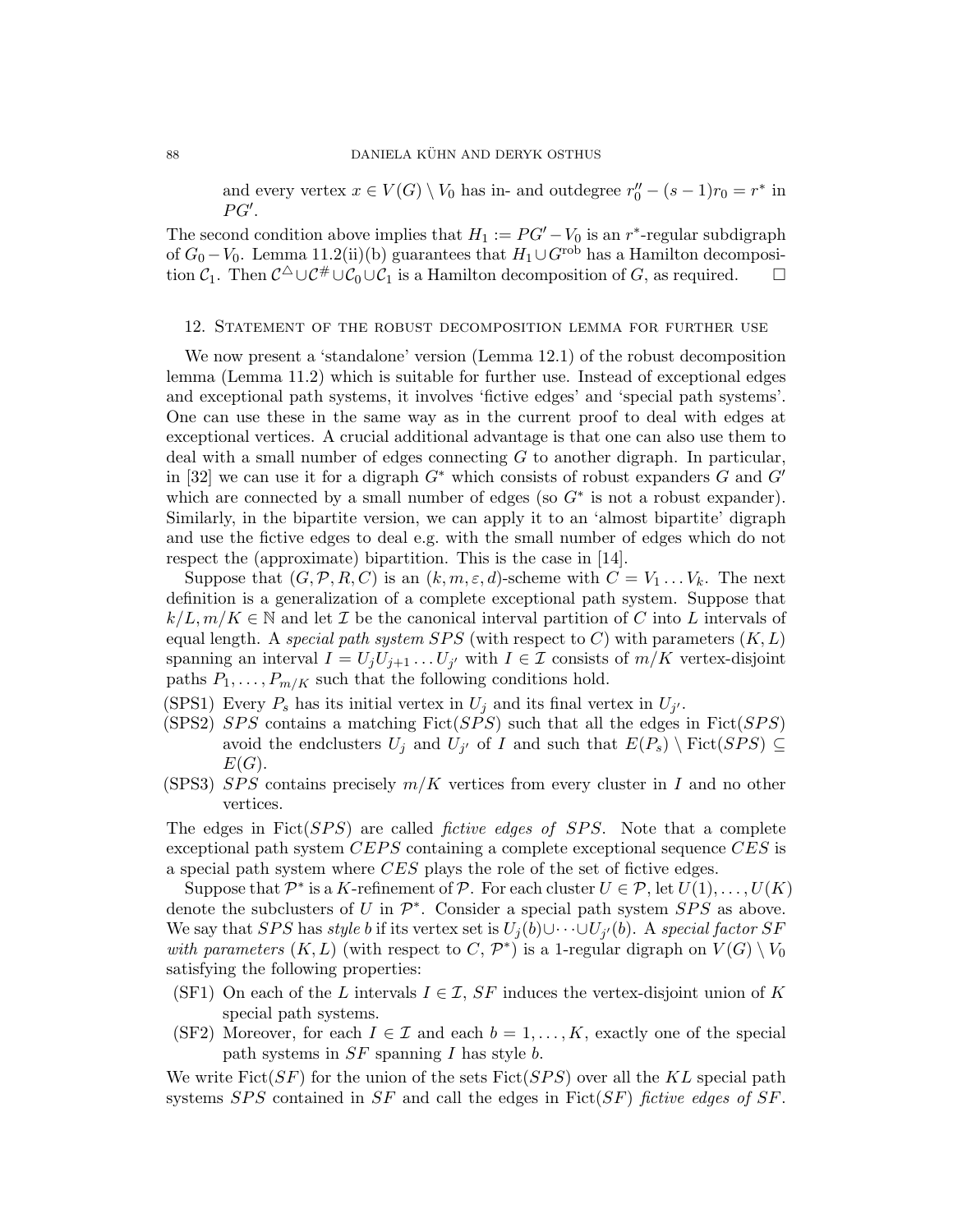Note that an exceptional factor  $EF$  is a special factor where the exceptional edges in EF play the role of the fictive edges.

We will always view fictive edges as being distinct from each other and from the edges in other digraphs. So if we say that  $SF_1, \ldots, SF_r$  are pairwise edge-disjoint from each other and from some digraph Q on  $V(G) \setminus V_0$ , then this means that Q and all the  $SF_i \setminus \text{Fict}(SF_i)$  are pairwise edge-disjoint, but for example there could be an edge from x to y in Q as well as in  $Fict(SF_i)$  for five indices i (say). But these are the only instances of multiedges that we allow, i.e. if there is more than one edge from  $x$  to  $y$ , then all but at most one of these edges are fictive edges.

Given two multidigraphs M and M' on the same vertex set, we write  $M + M'$  for the multidigraph whose vertex set is  $V(M) = V(M')$  and in which the multiplicity of xy is the sum of the multiplicities of xy in M and in M' (for all  $x, y \in V(M)$ ). So in the above example  $Q + SF_1 + \cdots + SF_r$  contains six edges from x to y.

We can now state the variant of the robust decomposition lemma. The proof is the same as that of Lemma 11.2 – the special factors play the role of the exceptional factors and the Hamilton cycles in Lemma 12.1 correspond to the basic versions of the Hamilton cycles returned by Lemma 11.2. The existence of fictive edges means that we formally consider multidigraphs (rather than digraphs) at several steps. However, this does not affect the argument. Indeed, fictive edges only occur within (pre-defined) special path systems and these are fixed building blocks that are never modified during the construction of the Hamilton cycles. The only other difference is that in Lemma 12.1,  $H$  need not be a subdigraph of  $G$ , but this does not affect the proof either.

**Lemma 12.1.** Suppose that  $0 < 1/n \ll 1/k \ll \varepsilon \ll 1/q \ll 1/f \ll r_1/m \ll d \ll$  $1/\ell', 1/g \ll 1$  and that  $rk^2 \leq m$ . Let

 $r_2 := 96\ell' g^2 k r$ ,  $r_3 := r f k / q$ ,  $r^{\diamond} := r_1 + r_2 + r - (q - 1)r_3$ ,  $s' := r f k + 7r^{\diamond}$ 

and suppose that  $k/14$ ,  $k/f$ ,  $k/g$ ,  $q/f$ ,  $m/4\ell'$ ,  $fm/q$ ,  $2fk/3g(g-1) \in \mathbb{N}$ . Suppose that  $(G, \mathcal{P}, \mathcal{P}', R, C, U, U')$  is an  $(\ell', k, m, \varepsilon, d)$ -setup with  $|G| = n$ ,  $V_0 = \emptyset$  and  $C = V_1 \dots V_k$ . Suppose that  $\mathcal{P}^*$  is a  $(q/f)$ -refinement of  $\mathcal{P}$  and that  $SF_1, \dots, SF_{r_3}$ are edge-disjoint special factors with parameters  $(q/f, f)$  with respect to C,  $\mathcal{P}^*$ . Let  $\mathcal{SF} := SF_1 + \cdots + SF_{r_3}$ . Then there exists a spanning subdigraph  $CA^{\diamond}(r)$  of G for which the following holds:

- (i)  $CA^{\circ}(r)$  is an  $(r_1+r_2)$ -regular spanning subdigraph of G which is edge-disjoint from SF.
- (ii) Suppose that  $SF'_1, \ldots, SF'_{r}$  are special factors with parameters  $(1, 7)$  with respect to C, P which are edge-disjoint from each other and from  $CA^{\diamond}(r)$  +  $\mathcal{S}\mathcal{F}$ . Let  $\mathcal{S}\mathcal{F}':=SF_1' + \cdots + SF_{r^{\diamond}}'$ . Then there exists a spanning subdigraph  $PCA<sup>°</sup>(r)$  of G for which the following holds:
	- (a)  $PCA^{\diamond}(r)$  is a 5r $^{\diamond}$ -regular spanning subdigraph of G which is edge-disjoint from  $\ddot{CA}^{\diamond}(r) + \mathcal{SF} + \mathcal{SF}'$ .
	- (b) Let  $SPS$  be the set consisting of all the s' special path systems contained in  $SF + SF'$ . Whenever H is an r-regular digraph on  $V(G)$  which is edge-disjoint from  $G^{rob} := CA^{\diamond}(r) + PCA^{\diamond}(r) + SF + SF'$ , then  $H + G^{rob}$ has a decomposition into s' edge-disjoint Hamilton cycles  $C_1, \ldots, C_{s'}$ .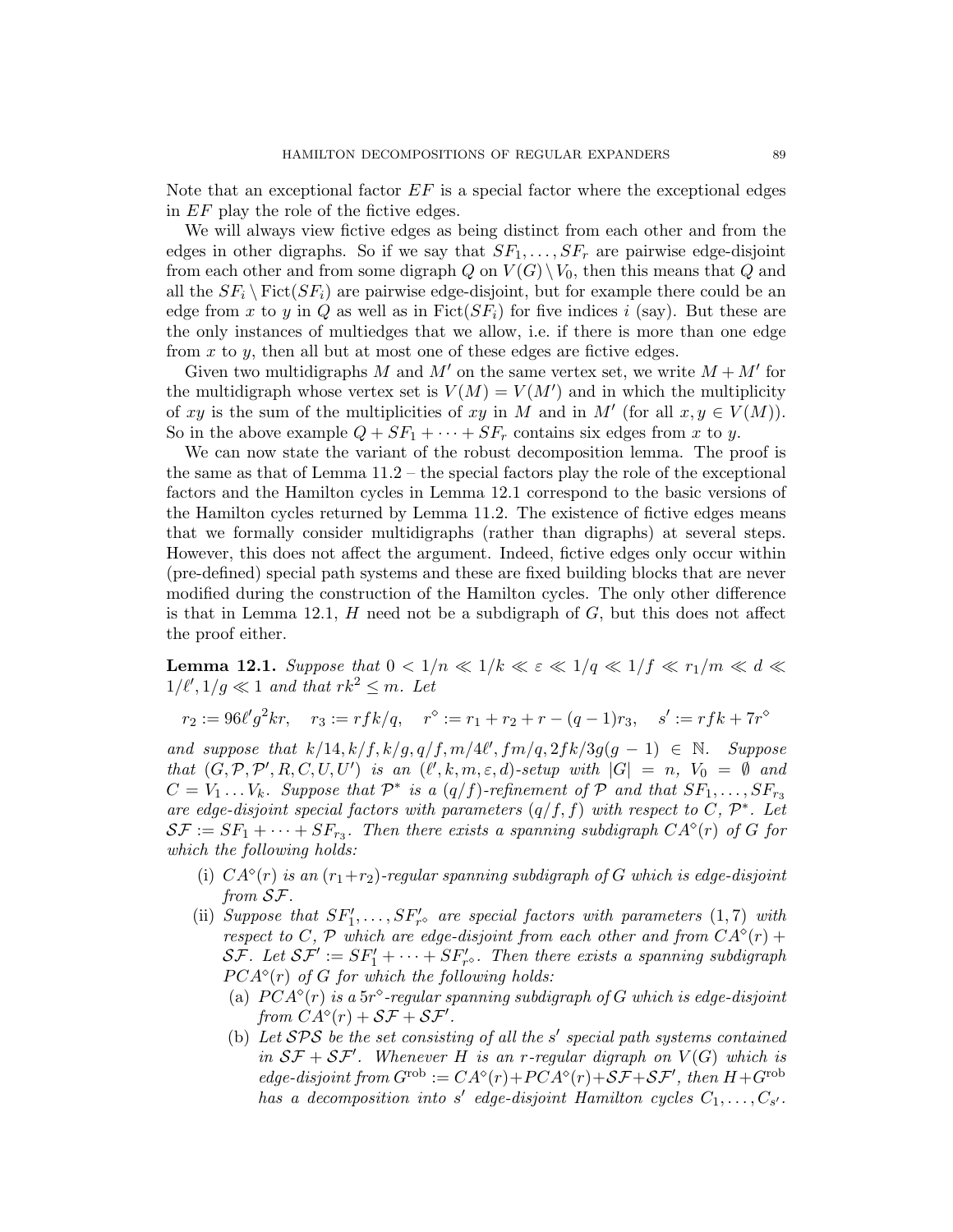Moreover,  $C_i$  contains one of the special path systems from  $SPS$ , for  $each i = 1, \ldots, s'.$ 

The analogue holds for an  $(\ell', k, m, \varepsilon, d)$ -bi-setup  $(G, \mathcal{P}, \mathcal{P}', R, C, U, U')$  if we assume in addition that H is bipartite with vertex classes  $\bigcup \mathcal{V}_{even}$  and  $\bigcup \mathcal{V}_{odd}$  (where  $\mathcal{V}_{even}$ is the set of all those  $V_i$  such that i is even and  $V_{odd}$  is defined analogously).

### 13. Proofs of Theorems 1.1 and 1.4

The next result implies that a regular oriented graph with minimum semidegree at little larger than  $3n/8$  is a robust outexpander. Together with Theorem 1.2 this implies Theorem 1.1.

**Lemma 13.1.** Let  $0 < 1/n \ll \nu \ll \tau \leq \varepsilon/2 \leq 1$  and suppose that G is an oriented graph on n vertices with  $\delta^+(G) + \delta^-(G) + \delta(G) \geq 3n/2 + \varepsilon n$ . Then G is a robust  $(\nu, \tau)$ -outexpander.

**Proof.** Suppose not and let  $X \subseteq V(G)$  be a set of vertices such that  $\tau n \leq |X| \leq$  $(1 - \tau)n$  and  $|RN_{\nu}^{+}(X)| < |X| + \nu n$ . Let  $A := X \cap RN_{\nu}^{+}(X)$ ,  $B := RN_{\nu}^{+}(X) \setminus X$ ,  $D := X \setminus RN_{\nu}^+(X)$  and  $C := V(G) \setminus (A \cup B \cup D)$ . Note that

$$
(13.1) \t\t |B| < |D| + \nu n.
$$

Claim 1.  $|A| + |B| + |D| \ge 2\delta^+(G) - 2\tau n$ 

To prove the claim, let us first assume that  $|A| > \tau n/2$ . Note that  $e(A, C \cup D)$  $\nu n(|C| + |D|)$  since every vertex in  $C \cup D$  has at most  $\nu n$  inneighbours in  $X \supseteq A$ . Thus

$$
e(A, A \cup C \cup D) = e(A, A) + e(A, C \cup D) \le \frac{|A|^2}{2} + \nu n(|C| + |D|)
$$
  

$$
\le \frac{|A|^2}{2} + \frac{2\nu}{\tau} |A|(|C| + |D|) \le \frac{|A|^2}{2} + |A|\frac{\tau n}{2}.
$$

So there exists a vertex  $x \in A$  such that  $|N^+(x) \cap (A \cup C \cup D)| \leq |A|/2 + \tau n/2$ . Hence  $\delta^+(G) \leq d^+(x) \leq |A|/2 + |B| + \tau n/2$ . Together with (13.1) this implies Claim 1 in this case.

So let us next assume that  $|A| \leq \tau n/2$ . Then  $|D| \geq \tau n/2$  and

$$
e(D, A \cup C \cup D) = e(D, A) + e(D, C \cup D) \le |D|\frac{\tau n}{2} + \nu n(|C| + |D|)
$$
  

$$
\le |D|\frac{\tau n}{2} + \frac{2\nu}{\tau}|D|(|C| + |D|) \le |D|\frac{3\tau n}{4}.
$$

So there exists a vertex  $x \in D$  such that  $|N^+(x) \cap (A \cup C \cup D)| \leq 3\tau n/4$ . Hence  $\delta^+(G) \leq d^+(x) \leq |B| + 3\tau n/4$ . As before, together with (13.1) this implies Claim 1. Claim 2.  $|B| + |C| + |D| \geq 2\delta^{-}(G) - 3\nu n$ 

To prove Claim 2, we first consider the case when  $C \neq \emptyset$ . An averaging argument shows that there is a vertex  $x \in C$  with  $|N^-(x) \cap C| \leq |C|/2$ . But since  $|N^-(x) \cap X| \leq$ *vn* this means that  $\delta^{-}(G) \leq d^{-}(x) \leq |B| + |C|/2 + \nu n$ . Together with (13.1) this implies Claim 2.

So let us now assume that  $C = \emptyset$ . Together with the fact that  $|A \cup B|$  $|RN_{\nu}^{+}(X)| < |X| + \nu n \leq (1 - \tau)n + \nu n < n$  this implies that  $D \neq \emptyset$ . But each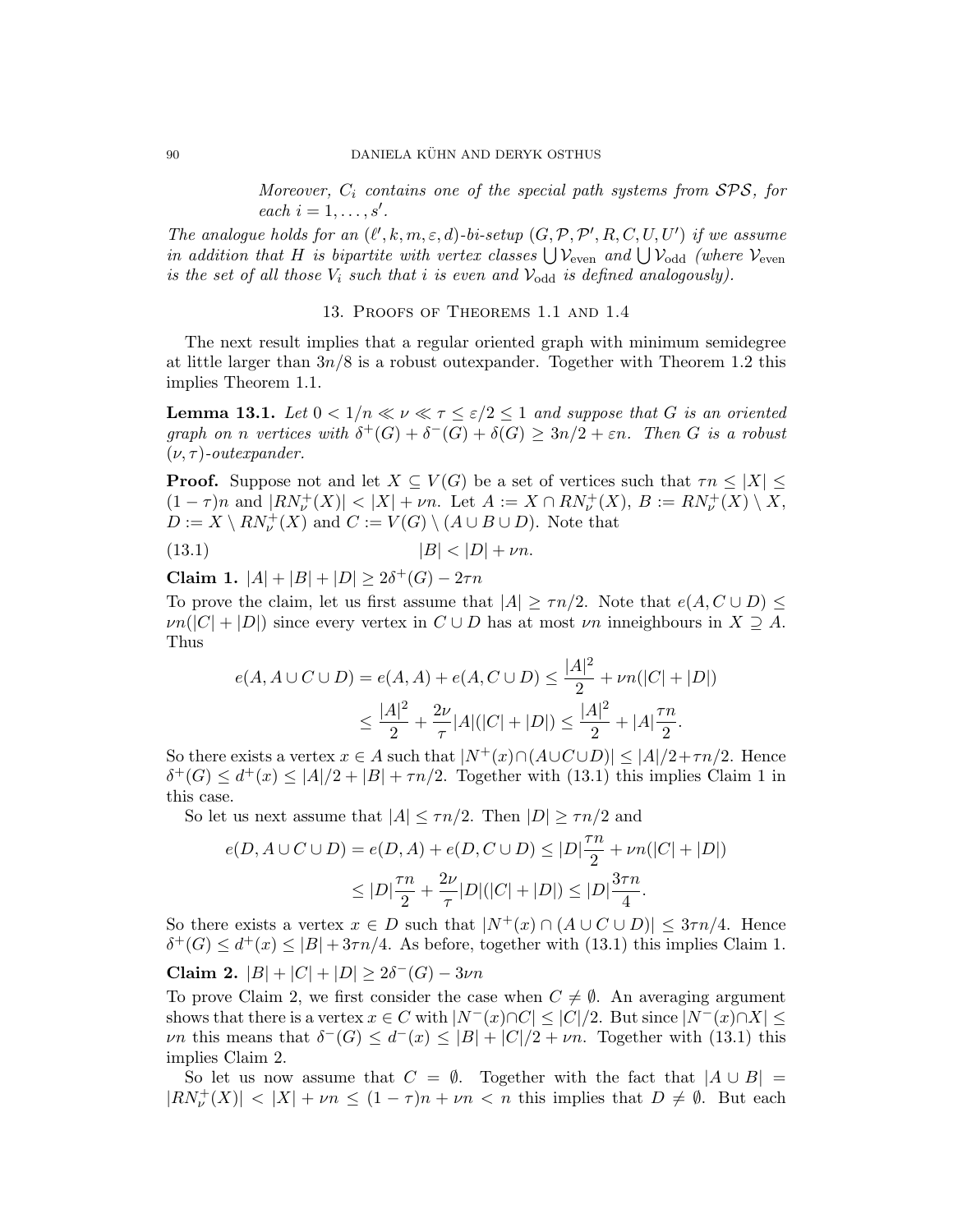vertex  $x \in D$  satisfies  $|N^-(x) \cap X| \leq \nu n$  and so  $\delta^-(G) \leq d^-(x) \leq \nu n + |B|$ . Together with (13.1) this implies Claim 2.

Claim 3.  $|A| + |B| + |C| \ge \delta(G) - 2\nu n$ 

This clearly holds if  $D = \emptyset$  (since  $\delta(G) < n$ ). So suppose that  $D \neq \emptyset$ . Then  $e(D, D) \leq e(X, D) \leq \nu n |D|$  and so there is a vertex  $x \in D$  with  $|N^+(x) \cap D| \leq \nu n$ . But since  $D \cap RN_{\nu}^{+}(X) = \emptyset$  we also have that  $|N^{-}(x) \cap D| \leq \nu n$ . Thus  $d(x) \leq$  $|A| + |B| + |C| + 2\nu n$ , which in turn implies Claim 3.

Now Claims 1–3 together imply that

$$
3n \stackrel{(13.1)}{\geq} 3|A| + 4|B| + 3|C| + 2|D| - \nu n \geq 2(\delta^+(G) + \delta^-(G) + \delta(G)) - 3\tau n > 3n,
$$

a contradiction.

**Proof of Theorem 1.1.** Let  $\tau^* := \tau(3/8)$ , where  $\tau(3/8)$  is as defined in Theorem 1.2. Choose new constants  $n_0 \in \mathbb{N}$  and  $\nu, \tau$  such that  $0 < 1/n_0 \ll \nu \ll \tau \leq$  $\varepsilon/2, \tau^*$ . Lemma 13.1 implies that G is a robust  $(\nu, \tau)$ -outexpander and thus also a robust  $(\nu, \tau^*)$ -outexpander. So we can apply Theorem 1.2 with  $\alpha := 3/8$  to find a Hamilton decomposition of  $G$ .

The next result implies that a regular digraph with minimum semidegree at little larger than  $n/2$  is a robust outexpander. Similarly as before, together with Theorem 1.2 this implies Theorem 1.4.

**Lemma 13.2.** Suppose that  $0 < \nu \leq \tau \leq \varepsilon < 1$  are such that  $\varepsilon \geq 2\nu/\tau$ . Let G be a digraph on n vertices with minimum semidegree  $\delta^0(G) \geq (1/2 + \varepsilon)n$ . Then G is a robust  $(\nu, \tau)$ -outexpander.

**Proof.** Consider any set  $S \subseteq V(G)$  with  $\tau n \leq |S| \leq (1 - \tau)n$ . Let  $RN := RN_{\nu,G}^+(S)$ . We have to show that  $|RN| \geq |S| + \nu n$ . Suppose first that  $|S| \geq n/2$ . Then every vertex of G has at least  $\varepsilon n \geq \nu n$  inneighbours in S. So  $RN = V(G)$ . So we may assume that  $|S| \leq n/2$ . But

$$
(1/2 + \varepsilon)n|S| \le e(S, V(G)) = e(S, RN) + e(S, V(G) \setminus RN) \le |S||RN| + \nu n^2
$$
  

$$
\le |S||RN| + \frac{\nu}{\tau}n|S|
$$

and so  $|RN| \geq (1/2 + \varepsilon - \nu/\tau)n \geq (1+\varepsilon)n/2 \geq |S| + \nu n$ , as required.

**Proof of Theorem 1.4.** Let  $\tau^* := \tau(1/2)$ , where  $\tau(1/2)$  is as defined in Theorem 1.2. Choose new constants  $n_0 \in \mathbb{N}$  and  $\nu, \tau$  such that  $0 < 1/n_0 \ll \nu \ll \tau \leq \varepsilon, \tau^*$ . Lemma 13.2 implies that G is a robust  $(\nu, \tau)$ -outexpander and thus also a robust  $(\nu, \tau^*)$ -outexpander. So we can apply Theorem 1.2 with  $\alpha := 1/2$  to find a Hamilton decomposition of  $G$ .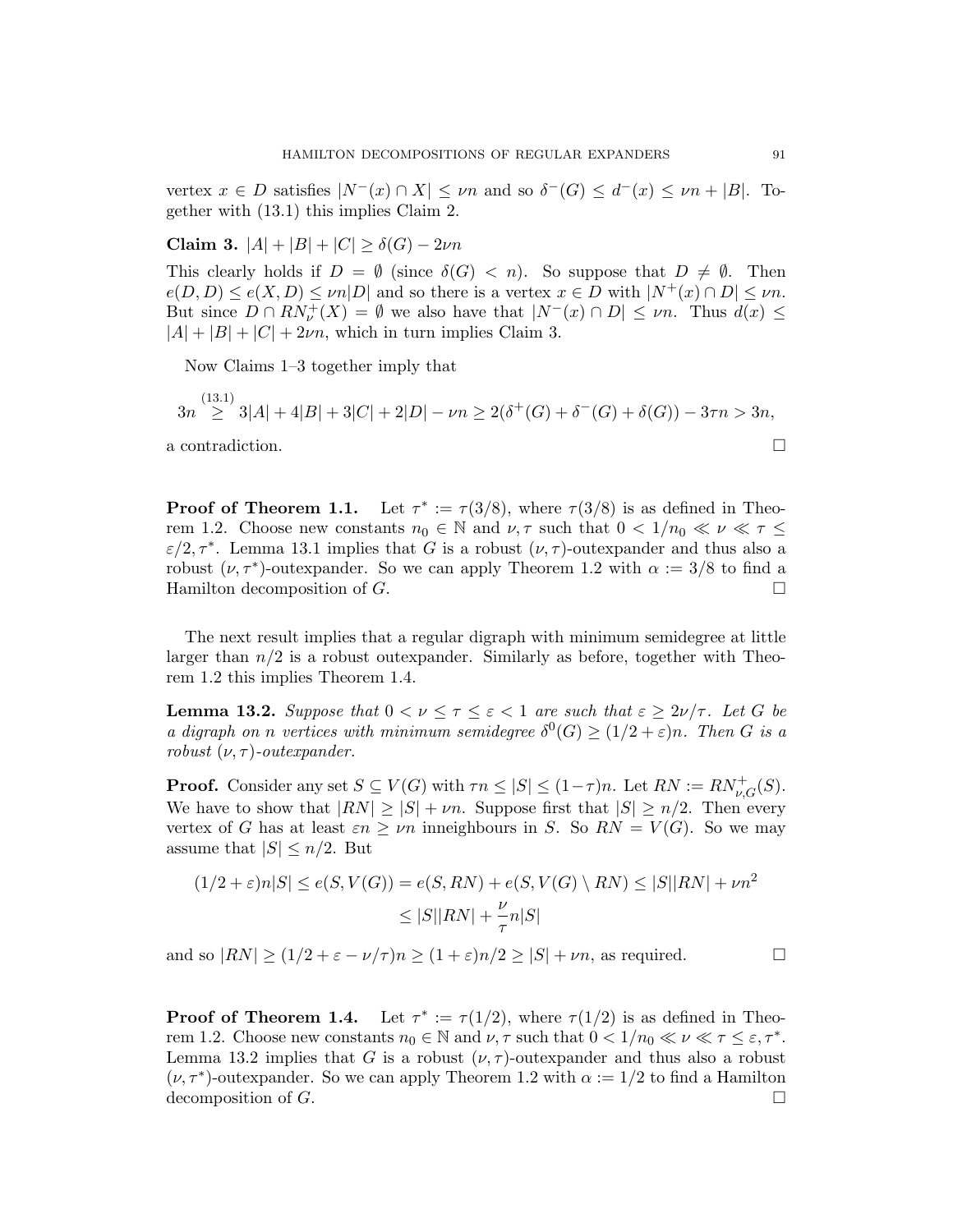#### 14. Acknowledgements

We would like to thank John Lapinskas for an idea which led to a simplification of the cycle absorbing argument. We are extremely grateful to Allan Lo for his detailed comments on a draft of this paper.

## **REFERENCES**

- [1] N. Alon, R.A. Duke, H. Lefmann, V. Rödl and R. Yuster, The algorithmic aspects of the regularity lemma, Journal of Algorithms 16 (1994), 80–109.
- [2] N. Alon, G. Gutin and M. Krivelevich, Algorithms with large domination ratio, Journal of Algorithms 50 (2004), 118–131.
- [3] N. Alon and A. Shapira, Testing subgraphs in directed graphs, Journal of Computer and System Sciences 69 (2004), 354–382.
- [4] B. Alspach, The wonderful Walecki construction, Bull. Inst. Combin. Appl. 52 (2008), 7–20.
- [5] B. Alspach, J.C. Bermond and D. Sotteau, Decompositions into cycles. I. Hamilton decompositions, Cycles and rays (Montreal, PQ, 1987), Kluwer Acad. Publ., Dordrecht, 1990, 9–18.
- [6] B. Alspach, D. Bryant and D. Dyer, Paley graphs have Hamilton decompositions, Discrete Mathematics 312 (2012), 113–118.
- [7] J. Bang-Jensen and G. Gutin, Digraphs: Theory, Algorithms and Applications, Springer 2000.
- [8] J.C. Bermond and C. Thomassen, Cycles in digraphs a survey, J. Graph Theory 5 (1981), 1–43.
- [9] B. Bollobás and A. Frieze, On matchings and Hamiltonian cycles in random graphs. Random graphs '83 (Poznan, 1983), North-Holland Math. Stud., 118, North-Holland, Amsterdam (1985), 23–46.
- [10] A. Bondy, Basic graph theory: paths and circuits, in Handbook of Combinatorics, Vol. 1, Elsevier, Amsterdam (1995), 3–110.
- [11] D. Christofides, P. Keevash, D. Kühn and D. Osthus, A semi-exact degree condition for Hamilton cycles in digraphs, SIAM Journal Discrete Mathematics 24 (2010), 709–756.
- [12] D. Christofides, P. Keevash, D. Kühn and D. Osthus, Finding Hamilton cycles in robustly expanding digraphs, Journal of Graph Algorithms and Applications 16 (2012), 337–360.
- [13] D. Christofides, D. Kühn and D. Osthus, Edge-disjoint Hamilton cycles in graphs, J. Combin. Theory B 102 (2012), 1035-1060.
- [14] B. Csaba, D. K¨uhn, A. Lo, D. Osthus and A. Treglown, Proof of the 1-factorization and Hamilton decomposition conjectures II: the bipartite case, preprint.
- [15] B. Csaba, D. K¨uhn, A. Lo, D. Osthus and A. Treglown, Proof of the 1-factorization and Hamilton decomposition conjectures III: approximate decompositions, preprint.
- [16] A. Frieze and M. Krivelevich, On packing Hamilton cycles in  $\varepsilon$ -regular graphs, J. Combin. Theory B 94 (2005), 159–172.
- [17] A. Frieze and M. Krivelevich, On two Hamilton cycle problems in random graphs, Israel Journal of Mathematics 166 (2008), 221–234.
- [18] F. Glover and A.P. Punnen, The Travelling Salesman Problem: New Solvable Cases and Linkages with the Development of Approximation Algorithms, Journal of the Operational Research Society 48 (1997), 502–510.
- [19] G. Gutin and A. Yeo, TSP tour domination and Hamilton cycle decompositions of regular graphs, Oper. Res. Letters 28 (2001), 107–111.
- [20] R. Häggkvist, Hamilton cycles in oriented graphs, *Combin. Probab. Comput.* 2 (1993), 25–32.
- [21] R. Häggkvist and A. Thomason, Oriented Hamilton cycles in oriented graphs, in Combinatorics, Geometry and Probability, Cambridge University Press 1997, 339–353.
- [22] B. Jackson, Long paths and cycles in oriented graphs, J. Graph Theory 5 (1981), 145–157.
- [23] S. Janson, T. Łuczak and A. Ruciński, *Random graphs*, Wiley-Interscience, 2000.
- [24] P. Keevash, D. Kühn and D. Osthus, An exact minimum degree condition for Hamilton cycles in oriented graphs, *J. London Math. Soc.* **79** (2009),  $144-166$ .